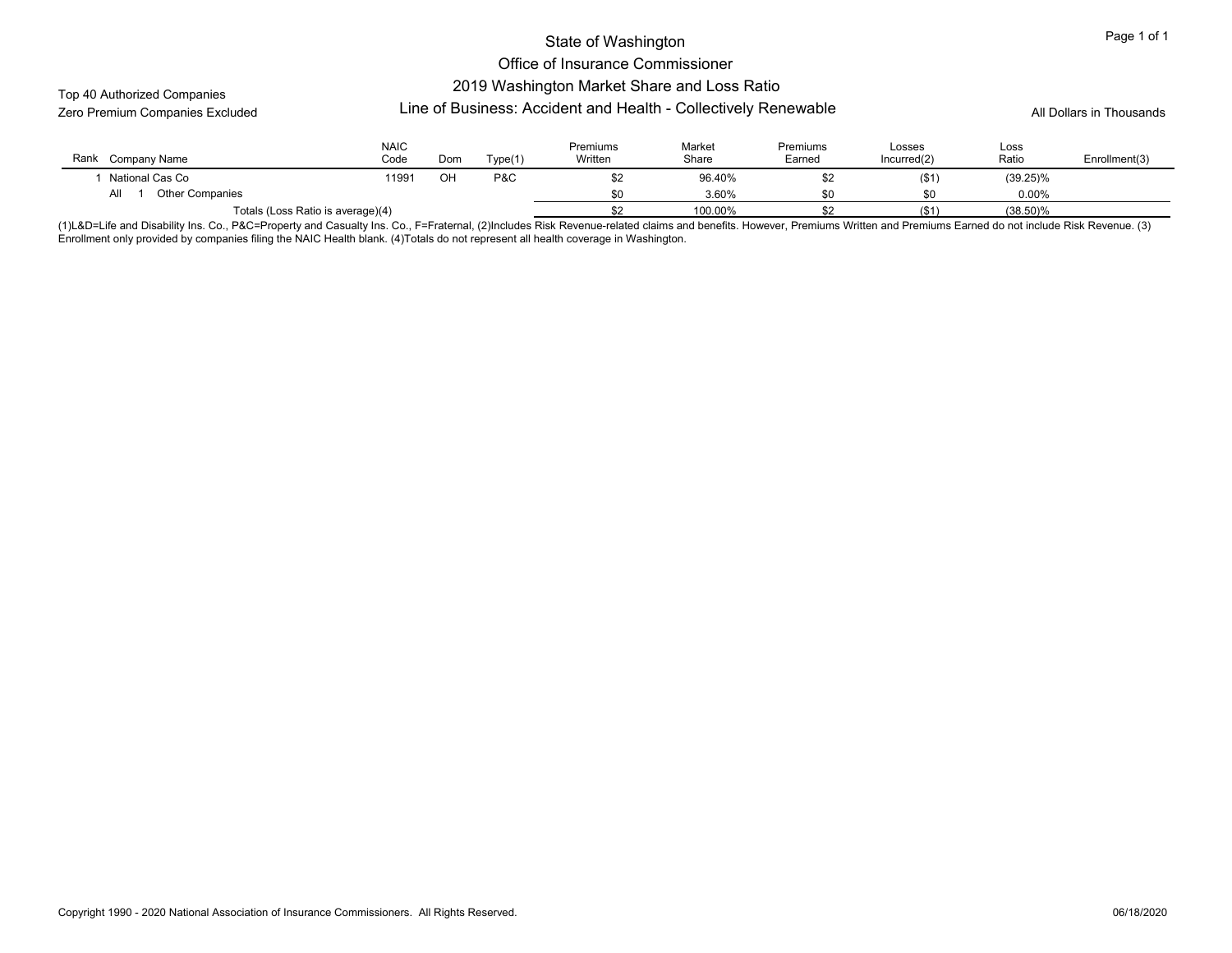## State of Washington Office of Insurance Commissioner 2019 Washington Market Share and Loss Ratio Line of Business: Accident and Health - Credit Zero Premium Companies Excluded All Dollars in Thousands

# Top 40 Authorized Companies

| Rank Company Name                      | <b>NAIC</b><br>Code | Dom       | Type(1) | Premiums<br>Written | Market<br>Share | <b>Premiums</b><br>Earned | Losses<br>Incurred(2) | Loss<br>Ratio | Enrollment(3) |
|----------------------------------------|---------------------|-----------|---------|---------------------|-----------------|---------------------------|-----------------------|---------------|---------------|
| American Hith & Life Ins Co            | 60518               | <b>TX</b> | L&D     | \$3,790             | 65.91%          | \$1,861                   | \$847                 | 45.53%        |               |
| 2 Minnesota Life Ins Co                | 66168               | MN        | L&D     | \$865               | 15.05%          | \$674                     | \$162                 | 24.02%        |               |
| 3 CMFG Life Ins Co                     | 62626               | IA        | L&D     | \$546               | 9.49%           | \$542                     | \$389                 | 71.82%        |               |
| 4 Life Of The South Ins Co             | 97691               | GA        | L&D     | \$309               | 5.37%           | \$397                     | \$119                 | 30.05%        |               |
| 5 Plateau Ins Co                       | 97152               | <b>TN</b> | L&D     | \$180               | 3.12%           | \$177                     | \$15                  | 8.68%         |               |
| 6 American Natl Ins Co                 | 60739               | <b>TX</b> | L&D     | \$69                | 1.20%           | \$18                      | \$0                   | 2.35%         |               |
| 7 Securian Life Ins Co                 | 93742               | MN        | L&D     | \$54                | 0.94%           | \$34                      | \$1                   | 3.89%         |               |
| 8 Central States H & L Co Of Omaha     | 61751               | <b>NE</b> | L&D     | \$54                | 0.93%           | \$61                      | \$56                  | 92.58%        |               |
| 9 American Bankers Life Assur Co Of FL | 60275               | <b>FL</b> | L&D     | \$43                | 0.74%           | \$43                      | \$24                  | 55.74%        |               |
| 10 Pavonia Life Ins Co of MI           | 93777               | MI        | L&D     | \$31                | 0.53%           | \$31                      | $($ \$6)              | $(19.26)\%$   |               |
| 11 Central States Ind Co Of Omaha      | 34274               | <b>NE</b> | P&C     | \$17                | 0.29%           | \$17                      | \$0                   | $0.90\%$      |               |
| 12 American Security Ins Co            | 42978               | <b>DE</b> | P&C     | \$12                | 0.21%           | \$12                      | \$0                   | (0.12)%       |               |
| 13 Transamerica Life Ins Co            | 86231               | IA        | L&D     | \$9                 | 0.16%           | \$9                       | \$0                   | $0.00\%$      |               |
| <b>Other Companies</b><br>All          |                     |           |         | (\$227)             | $(3.95)\%$      | \$325                     | \$1                   | 37825.17%     |               |
| Totals (Loss Ratio is average)(4)      |                     |           |         | \$5,751             | 100.00%         | \$4,200                   | \$1,610               | 38.34%        |               |

(1)L&D=Life and Disability Ins. Co., P&C=Property and Casualty Ins. Co., (2)Includes Risk Revenue-related claims and benefits. However, Premiums Written and Premiums Earned do not include Risk Revenue. (3) Enrollment on provided by companies filing the NAIC Health blank. (4)Totals do not represent all health coverage in Washington.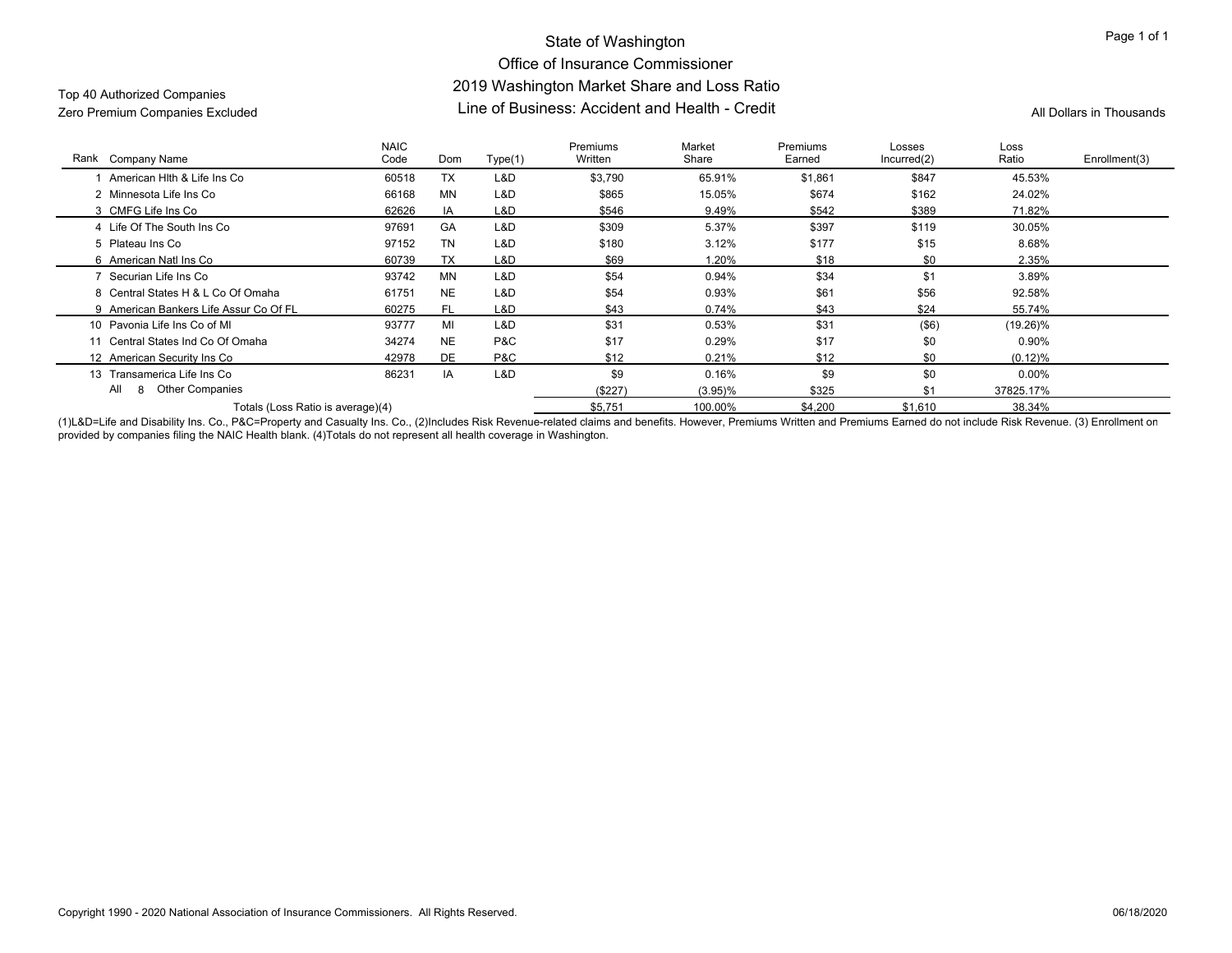## State of Washington Office of Insurance Commissioner 2019 Washington Market Share and Loss Ratio Line of Business: Accident and Health - Group Zero Premium Companies Excluded All Dollars in Thousands

| Rank Company Name                      | <b>NAIC</b><br>Code | Dom       | Type(1)     | Premiums<br>Written | Market<br>Share | Premiums<br>Earned | Losses<br>Incurred(2) | Loss<br>Ratio | Enrollment(3) |
|----------------------------------------|---------------------|-----------|-------------|---------------------|-----------------|--------------------|-----------------------|---------------|---------------|
| 1 Premera Blue Cross                   | 47570               | <b>WA</b> | <b>HCSC</b> | \$1,799,892         | 20.75%          | \$1,804,150        | \$1,533,661           | 85.01%        | 335,287       |
| 2 Kaiser Foundation Hith Plan of WA    | 95672               | <b>WA</b> | <b>HMO</b>  | \$1,223,454         | 14.10%          | \$1,228,324        | \$1,006,263           | 81.92%        | 211,708       |
| 3 Regence BlueShield                   | 53902               | <b>WA</b> | <b>HCSC</b> | \$1,068,971         | 12.32%          | \$1,068,562        | \$843,511             | 78.94%        | 195,565       |
| 4 Kaiser Found Hlth Plan of WA Options | 47055               | <b>WA</b> | <b>HCSC</b> | \$886,695           | 10.22%          | \$881,961          | \$782,850             | 88.76%        | 145,905       |
| 5 UnitedHealthcare Ins Co              | 79413               | <b>CT</b> | L&D         | \$657,191           | 7.57%           | \$671,194          | \$542,735             | 80.86%        |               |
| 6 Aetna Life Ins Co                    | 60054               | <b>CT</b> | L&D         | \$584,373           | 6.74%           | \$587,002          | \$461,157             | 78.56%        |               |
| 7 Kaiser Found Hith Plan of the NW     | 95540               | <b>OR</b> | <b>HCSC</b> | \$297,213           | 3.43%           | \$297,213          | \$268.088             | 90.20%        | 52,429        |
| 8 Cigna Hith & Life Ins Co             | 67369               | <b>CT</b> | L&D         | \$261,706           | 3.02%           | \$260,612          | \$210,223             | 80.67%        |               |
| 9 UnitedHealthCare of WA Inc           | 48038               | <b>WA</b> | <b>HCSC</b> | \$246,169           | 2.84%           | \$246,104          | \$206,624             | 83.96%        | 45,834        |
| 10 Lifewise Assur Co                   | 94188               | <b>WA</b> | L&D         | \$158,216           | 1.82%           | \$154,894          | \$108,894             | 70.30%        |               |
| 11 Regence BCBS of OR                  | 54933               | <b>OR</b> | <b>HCSC</b> | \$146,809           | 1.69%           | \$146,809          | \$125,919             | 85.77%        | 27,780        |
| 12 US Br Sun Life Assur Co of Canada   | 80802               | MI        | L&D         | \$121,638           | 1.40%           | \$121,819          | \$83,732              | 68.73%        |               |
| 13 Asuris NW Hlth                      | 47350               | <b>WA</b> | <b>HCSC</b> | \$113,645           | 1.31%           | \$111,885          | \$87,755              | 78.43%        | 21,652        |
| 14 Metropolitan Life Ins Co            | 65978               | <b>NY</b> | L&D         | \$109,065           | 1.26%           | \$103,229          | \$77,080              | 74.67%        |               |
| 15 Unum Life Ins Co Of Amer            | 62235               | <b>ME</b> | L&D         | \$98.554            | 1.14%           | \$98,933           | \$116,818             | 118.08%       |               |
| 16 Standard Ins Co                     | 69019               | <b>OR</b> | L&D         | \$87,572            | 1.01%           | \$82,116           | \$74,941              | 91.26%        |               |
| 17 Hartford Life & Accident Ins Co     | 70815               | <b>CT</b> | L&D         | \$75,913            | 0.87%           | \$78,321           | \$27,351              | 34.92%        |               |
| 18 Life Ins Co Of N Amer               | 65498               | PA        | L&D         | \$62,656            | 0.72%           | \$63,325           | \$49,967              | 78.91%        |               |
| 19 Prudential Ins Co Of Amer           | 68241               | <b>NJ</b> | L&D         | \$62,403            | 0.72%           | \$61,154           | \$29,613              | 48.42%        |               |
| 20 Principal Life Ins Co               | 61271               | IA        | L&D         | \$39,337            | 0.45%           | \$38,753           | \$21,767              | 56.17%        |               |
| 21 Symetra Life Ins Co                 | 68608               | IA        | L&D         | \$37,521            | 0.43%           | \$37,465           | \$32,549              | 86.88%        |               |
| 22 Providence Hith Plan                | 95005               | <b>OR</b> | HMO         | \$35,218            | 0.41%           | \$35,218           | \$31,871              | 90.50%        | 5,541         |
| 23 Lincoln Natl Life Ins Co            | 65676               | IN        | L&D         | \$29,211            | 0.34%           | \$29,352           | \$20,826              | 70.95%        |               |
| 24 HCC Life Ins Co                     | 92711               | IN        | L&D         | \$24,510            | 0.28%           | \$24,510           | \$24,839              | 101.34%       |               |
| 25 HM Life Ins Co                      | 93440               | PA        | L&D         | \$22,454            | 0.26%           | \$22,413           | \$25,361              | 113.15%       |               |
| 26 Timber Products Manufacturers Trust | 12239               | <b>WA</b> | <b>MEWA</b> | \$21,402            | 0.25%           | \$21,402           | \$17,708              | 82.74%        | 4.025         |
| 27 National Union Fire Ins Co Of Pitts | 19445               | PA        | P&C         | \$21.046            | 0.24%           | \$34,298           | \$6,754               | 19.69%        |               |
| 28 QBE Ins Corp                        | 39217               | PA        | P&C         | \$19,587            | 0.23%           | \$17,806           | \$13,640              | 76.60%        |               |
| 29 Health Net Hith Plan of OR Inc      | 95800               | <b>OR</b> | HMO         | \$18,971            | 0.22%           | \$18,971           | \$20,829              | 109.80%       | 3,597         |
| 30 Guardian Life Ins Co Of Amer        | 64246               | <b>NY</b> | L&D         | \$17,892            | 0.21%           | \$17,897           | \$11,234              | 62.77%        |               |
| 31 Reliastar Life Ins Co               | 67105               | MN        | L&D         | \$16,879            | 0.19%           | \$16,810           | \$9,972               | 59.32%        |               |
| 32 United Of Omaha Life Ins Co         | 69868               | <b>NE</b> | L&D         | \$16,479            | 0.19%           | \$16,629           | \$12,814              | 77.06%        |               |
| 33 LifeMap Assur Co                    | 97985               | <b>OR</b> | L&D         | \$16.150            | 0.19%           | \$16,020           | \$10,614              | 66.26%        |               |
| 34 Reliance Standard Life Ins Co       | 68381               | IL.       | L&D         | \$15,386            | 0.18%           | \$15,139           | \$11,430              | 75.50%        |               |
| 35 Lincoln Life Assur Co of Boston     | 65315               | <b>NH</b> | L&D         | \$14,851            | 0.17%           | \$15,008           | \$14,526              | 96.79%        |               |
| 36 Companion Life Ins Co               | 77828               | SC        | L&D         | \$14,632            | 0.17%           | \$14,879           | \$8,928               | 60.01%        |               |
| 37 Community Hith Plan of WA           | 47049               | <b>WA</b> | <b>HCSC</b> | \$13,898            | 0.16%           | \$13,898           | \$12,280              | 88.36%        | 9,483         |
| 38 All Savers Ins Co                   | 82406               | IN        | L&D         | \$12,991            | 0.15%           | \$13,031           | \$11,886              | 91.21%        |               |
| 39 Continental Amer Ins Co             | 71730               | <b>NE</b> | L&D         | \$11,500            | 0.13%           | \$11,802           | \$3,438               | 29.13%        |               |
| 40 Unimerica Ins Co                    | 91529               | WI        | L&D         | \$10,335            | 0.12%           | \$10,299           | \$9,304               | 90.34%        |               |
| All 179 Other Companies                |                     |           |             | \$183,458           | 2.11%           | \$180,752          | \$117,498             | 153.83%       | 7,452         |
| Totals (Loss Ratio is average)(4)      |                     |           |             | \$8,675,843         | 100.00%         | \$8,689,956        | \$7,087,251           | 81.56%        | 1,066,258     |

(1)L&D=Life and Disability Ins. Co., P&C=Property and Casualty Ins. Co., HMO=Health Maintenance Organization, MEWA=Multiple Employer Welfare Arrangement (2)Includes Risk Revenue-related claims and benefits. However Premiums Written and Premiums Earned do not include Risk Revenue. (3) Enrollment only provided by companies filing the NAIC Health blank. (4)Totals do not represent all health coverage in Washington.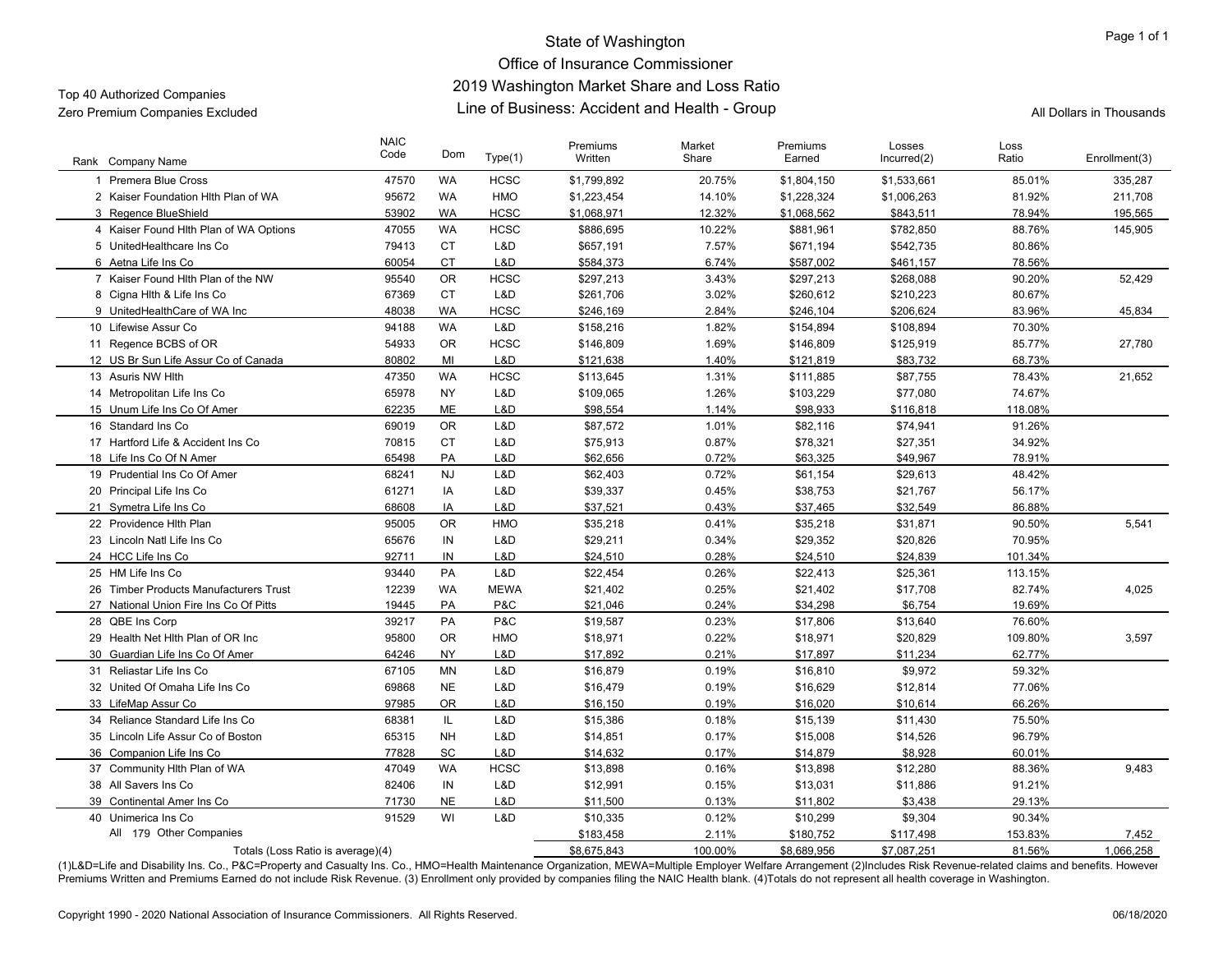## State of Washington Office of Insurance Commissioner 2019 Washington Market Share and Loss Ratio Line of Business: Accident and Health - Individual and Other Zero Premium Companies Excluded All Dollars in Thousands

| Company Name<br>Rank                    | <b>NAIC</b><br>Code | Dom       | Type(1)      | Premiums<br>Written | Market<br>Share | Premiums<br>Earned | Losses<br>Incurred(2) | Loss<br>Ratio | Enrollment(3) |
|-----------------------------------------|---------------------|-----------|--------------|---------------------|-----------------|--------------------|-----------------------|---------------|---------------|
| 1 Molina Hithcare of WA Inc.            | 96270               | <b>WA</b> | HMO          | \$2,755,853         | 18.43%          | \$2,751,329        | \$2,330,307           | 84.70%        | 831,972       |
| 2 Kaiser Foundation Hith Plan of WA     | 95672               | <b>WA</b> | <b>HMO</b>   | \$1,849,641         | 12.37%          | \$1,854,969        | \$1,792,134           | 96.61%        | 209,016       |
| 3 Premera Blue Cross                    | 47570               | <b>WA</b> | <b>HCSC</b>  | \$1,277,153         | 8.54%           | \$1,249,814        | \$1,066,185           | 85.31%        | 281,630       |
| 4 UnitedHealthcare of OR Inc            | 95893               | <b>OR</b> | <b>HMO</b>   | \$1,041,342         | 6.96%           | \$1,034,499        | \$842,263             | 81.42%        | 89,840        |
| 5 Community Hith Plan of WA             | 47049               | <b>WA</b> | <b>HCSC</b>  | \$915,564           | 6.12%           | \$915,564          | \$804,923             | 87.92%        | 252,752       |
| 6 UnitedHealthcare Ins Co               | 79413               | <b>CT</b> | L&D          | \$845.658           | 5.66%           | \$851,529          | \$677.849             | 79.60%        |               |
| 7 Coordinated Care of WA Inc            | 15352               | <b>WA</b> | <b>HCSC</b>  | \$645,598           | 4.32%           | \$645,598          | \$584,511             | 90.54%        | 194,370       |
| 8 Amerigroup Washington Inc             | 14073               | WA        | HMO          | \$643,514           | 4.30%           | \$643,493          | \$527,773             | 82.02%        | 173,269       |
| 9 Regence BlueShield                    | 53902               | <b>WA</b> | <b>HCSC</b>  | \$630,958           | 4.22%           | \$647,635          | \$549,059             | 84.78%        | 242,351       |
| 10 UnitedHealthCare of WA Inc           | 48038               | <b>WA</b> | <b>HCSC</b>  | \$618,939           | 4.14%           | \$618,744          | \$527,351             | 85.23%        | 185,376       |
| 11 Delta Dental of WA                   | 47341               | <b>WA</b> | <b>HCSC</b>  | \$511,416           | 3.42%           | \$508,790          | \$425,306             | 83.59%        | 1,103,957     |
| 12 Kaiser Found Hith Plan of the NW     | 95540               | <b>OR</b> | <b>HCSC</b>  | \$437,990           | 2.93%           | \$437,990          | \$471,282             | 107.60%       | 42,815        |
| 13 Arcadian Hith Plan Inc               | 12151               | <b>WA</b> | <b>HCSC</b>  | \$437,727           | 2.93%           | \$437,727          | \$375,003             | 85.67%        | 47,485        |
| 14 Coordinated Care Corp                | 95831               | IN        | HMO          | \$295,559           | 1.98%           | \$295,559          | \$206,408             | 69.84%        | 45,610        |
| 15 Humana Ins Co                        | 73288               | WI        | L&D          | \$172,657           | 1.15%           | \$172,657          | \$133,858             | 77.53%        | 109,205       |
| 16 Regence BCBS of OR                   | 54933               | <b>OR</b> | <b>HCSC</b>  | \$133,965           | 0.90%           | \$133,886          | \$114,463             | 85.49%        | 32,651        |
| 17 LifeWise Hith Plan of WA             | 52633               | <b>WA</b> | <b>HCSC</b>  | \$121,048           | 0.81%           | \$121,048          | \$90,249              | 74.56%        | 17,296        |
| 18 Aetna Life Ins Co                    | 60054               | <b>CT</b> | L&D          | \$113,407           | 0.76%           | \$113,885          | \$99,283              | 87.18%        |               |
| 19 Health Alliance NW Hith Plan         | 15082               | <b>WA</b> | <b>HCSC</b>  | \$99,447            | 0.67%           | \$99,447           | \$87,422              | 87.91%        | 10,971        |
| 20 Aetna Hith Inc PA Corp               | 95109               | PA        | HMO          | \$92,721            | 0.62%           | \$92,921           | \$86,103              | 92.66%        | 14,847        |
| 21 American Family Life Assur Co of Col | 60380               | <b>NE</b> | L&D          | \$84.983            | 0.57%           | \$85.934           | \$34,766              | 40.46%        |               |
| 22 Willamette Dental of WA Inc          | 47050               | <b>WA</b> | <b>LHCSC</b> | \$69,862            | 0.47%           | \$69,862           | \$63,480              | 90.86%        | 148,651       |
| 23 Sierra Hlth & Life Ins Co Inc        | 71420               | <b>NV</b> | L&D          | \$68,369            | 0.46%           | \$68,347           | \$61,461              | 89.92%        | 2,578         |
| 24 United Of Omaha Life Ins Co          | 69868               | <b>NE</b> | L&D          | \$62,057            | 0.42%           | \$62,050           | \$45,729              | 73.70%        |               |
| 25 VSP Vision Care Inc                  | 53031               | VA        | <b>HCSC</b>  | \$60,406            | 0.40%           | \$60,406           | \$44,090              | 72.99%        | 959,668       |
| 26 Genworth Life Ins Co                 | 70025               | <b>DE</b> | L&D          | \$59,521            | 0.40%           | \$60,155           | \$70,546              | 117.27%       |               |
| 27 Kaiser Found Hlth Plan of WA Options | 47055               | <b>WA</b> | <b>HCSC</b>  | \$58,410            | 0.39%           | \$58,410           | \$54,564              | 93.42%        | 14,674        |
| 28 SilverScript Ins Co                  | 12575               | <b>TN</b> | <b>HCSC</b>  | \$51,701            | 0.35%           | \$51,680           | \$38,578              | 74.65%        | 77,346        |
| 29 WellCare Prescription Ins Inc        | 10155               | FL.       | <b>HCSC</b>  | \$48,000            | 0.32%           | \$48,954           | \$35,850              | 73.23%        | 70,743        |
| 30 Asuris NW Hith                       | 47350               | <b>WA</b> | <b>HCSC</b>  | \$43,618            | 0.29%           | \$43,858           | \$31,568              | 71.98%        | 19,440        |
| 31 Loyal Amer Life Ins Co               | 65722               | OH        | L&D          | \$40,636            | 0.27%           | \$40,864           | \$35,131              | 85.97%        |               |
| 32 Providence Hlth Assur                | 15203               | <b>OR</b> | <b>HCSC</b>  | \$40,012            | 0.27%           | \$40,012           | \$35,187              | 87.94%        | 3,411         |
| 33 Health Net Life Ins Co               | 66141               | CA        | L&D          | \$38,827            | 0.26%           | \$38,827           | \$668                 | 1.72%         |               |
| 34 Mutual Of Omaha Ins Co               | 71412               | <b>NE</b> | L&D          | \$28,472            | 0.19%           | \$28,090           | \$13,943              | 49.64%        |               |
| 35 John Hancock Life Ins Co USA         | 65838               | MI        | L&D          | \$28,309            | 0.19%           | \$28,679           | \$20,623              | 71.91%        |               |
| 36 Envision Ins Co                      | 12747               | OH        | L&D          | \$25.107            | 0.17%           | \$25.107           | \$22.592              | 89.98%        | 50.920        |
| 37 Transamerica Life Ins Co             | 86231               | IA        | L&D          | \$24,309            | 0.16%           | \$23,745           | \$20,425              | 86.02%        |               |
| 38 Commencement Bay Risk Mgmt Ins Co    | 78879               | WA        | L&D          | \$23,761            | 0.16%           | \$23,835           | \$21,467              | 90.06%        |               |
| 39 Dentegra Ins Co                      | 73474               | DE        | L&D          | \$22,560            | 0.15%           | \$22,333           | \$16,741              | 74.96%        | 43,535        |
| 40 Bankers Life & Cas Co                | 61263               | IL.       | L&D          | \$21,129            | 0.14%           | \$22,752           | \$26,290              | 115.55%       |               |
| All 255 Other Companies                 |                     |           |              | \$411,684           | 2.75%           | \$409,208          | \$309,046             | 132.41%       | 49,277        |
| Totals (Loss Ratio is average)(4)       |                     |           |              | \$14,951,885        | 100.00%         | \$14.940.189       | \$12.794.474          | 85.64%        | 5.325.656     |

(1)L&D=Life and Disability Ins. Co., P&C=Property and Casualty Ins. Co., HMO=Health Maintenance Organization, MEWA=Multiple Employer Welfare Arrangement F=Fraternal, (2)Includes Risk Revenue-related claims and benefits. However, Premiums Written and Premiums Earned do not include Risk Revenue. (3) Enrollment only provided by companies filing the NAIC Health blank. (4)Totals do not represent all health coverage in Washington.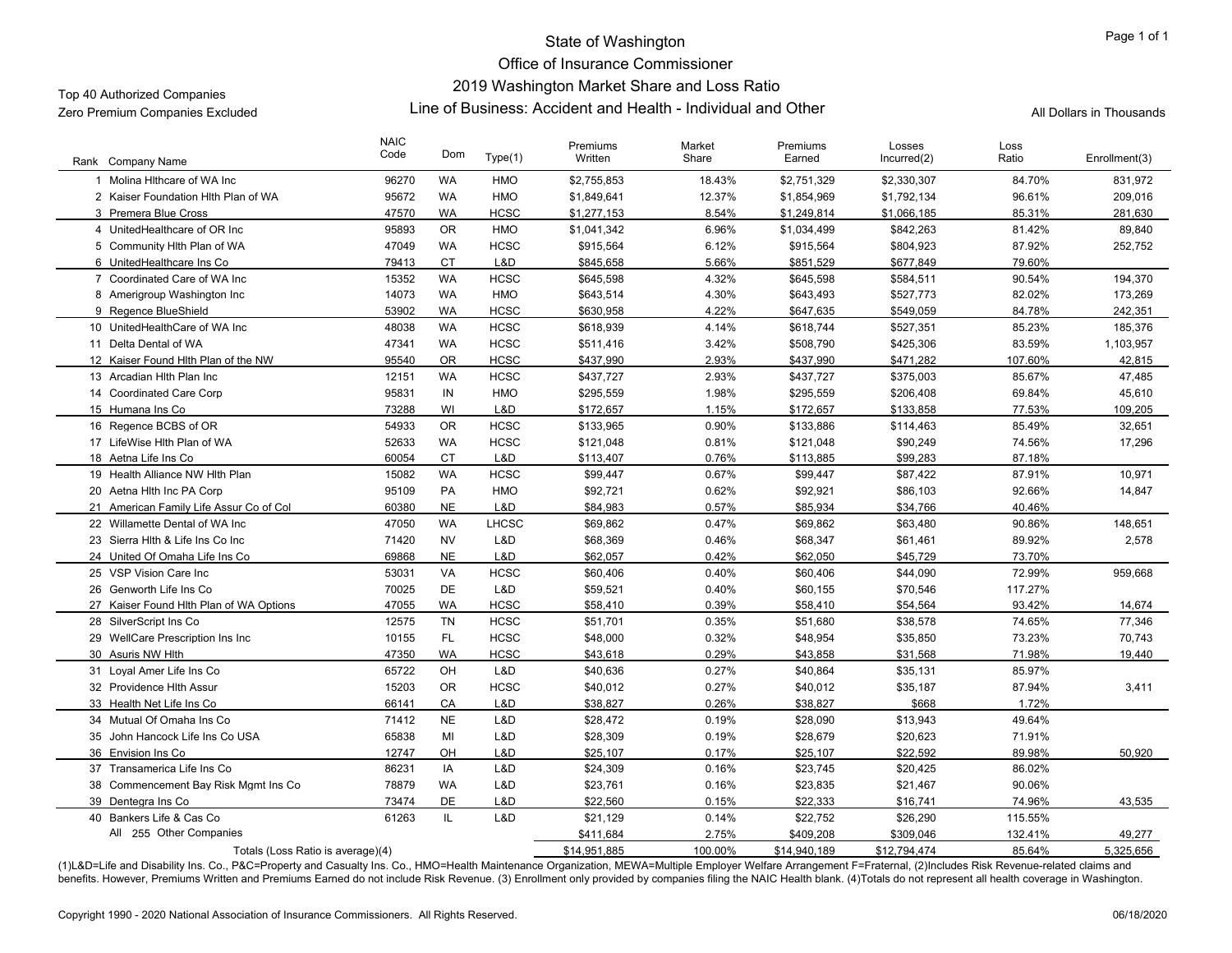# State of Washington Office of Insurance Commissioner 2019 Washington Market Share and Loss Ratio Line of Business: Accident and Health Zero Premium Companies Excluded All Dollars in Thousands

Page 1 of 2

| Rank Company Name                       | <b>NAIC</b><br>Code | Dom       | Type(1)      | Premiums<br>Written | Market<br>Share | Premiums<br>Earned | Losses<br>Incurred(2) | Loss<br>Ratio | Enrollment(3) |
|-----------------------------------------|---------------------|-----------|--------------|---------------------|-----------------|--------------------|-----------------------|---------------|---------------|
| Premera Blue Cross                      | 47570               | <b>WA</b> | <b>HCSC</b>  | \$3,077,045         | 13.02%          | \$3.053.964        | \$2.599.846           | 85.13%        | 616,917       |
| 2 Kaiser Foundation Hith Plan of WA     | 95672               | <b>WA</b> | HMO          | \$3,073,095         | 13.00%          | \$3,083,292        | \$2,798,398           | 90.76%        | 420,724       |
| 3 Molina Hithcare of WA Inc             | 96270               | <b>WA</b> | HMO          | \$2,755,853         | 11.66%          | \$2,751,329        | \$2,330,307           | 84.70%        | 831,972       |
| 4 Regence BlueShield                    | 53902               | WA        | <b>HCSC</b>  | \$1,699,928         | 7.19%           | \$1,716,198        | \$1,392,570           | 81.14%        | 437,916       |
| 5 UnitedHealthcare Ins Co               | 79413               | <b>CT</b> | L&D          | \$1,502,848         | 6.36%           | \$1,522,722        | \$1,220,585           | 80.16%        |               |
| 6 UnitedHealthcare of OR Inc            | 95893               | <b>OR</b> | <b>HMO</b>   | \$1.041.342         | 4.41%           | \$1.034.499        | \$842.263             | 81.42%        | 89.840        |
| 7 Kaiser Found Hlth Plan of WA Options  | 47055               | <b>WA</b> | <b>HCSC</b>  | \$945.104           | 4.00%           | \$940,371          | \$837,414             | 89.05%        | 160,579       |
| 8 Community Hith Plan of WA             | 47049               | <b>WA</b> | <b>HCSC</b>  | \$929.461           | 3.93%           | \$929.461          | \$817.202             | 87.92%        | 262,235       |
| 9 UnitedHealthCare of WA Inc            | 48038               | <b>WA</b> | <b>HCSC</b>  | \$865,108           | 3.66%           | \$864,848          | \$733,975             | 84.87%        | 231,210       |
| 10 Kaiser Found Hith Plan of the NW     | 95540               | <b>OR</b> | <b>HCSC</b>  | \$735,203           | 3.11%           | \$735,203          | \$739,369             | 100.57%       | 95,244        |
| 11 Aetna Life Ins Co                    | 60054               | <b>CT</b> | L&D          | \$697,780           | 2.95%           | \$700,886          | \$560,441             | 79.96%        |               |
| 12 Coordinated Care of WA Inc           | 15352               | <b>WA</b> | <b>HCSC</b>  | \$653,815           | 2.77%           | \$653,815          | \$590,498             | 90.32%        | 200,341       |
| 13 Amerigroup Washington Inc            | 14073               | <b>WA</b> | <b>HMO</b>   | \$643.514           | 2.72%           | \$643.493          | \$527,773             | 82.02%        | 173,269       |
| 14 Delta Dental of WA                   | 47341               | <b>WA</b> | <b>HCSC</b>  | \$511,416           | 2.16%           | \$508,790          | \$425,306             | 83.59%        | 1,103,957     |
| 15 Arcadian Hith Plan Inc               | 12151               | <b>WA</b> | <b>HCSC</b>  | \$437,727           | 1.85%           | \$437,727          | \$375,003             | 85.67%        | 47,485        |
| 16 Coordinated Care Corp                | 95831               | IN        | <b>HMO</b>   | \$295,559           | 1.25%           | \$295,559          | \$206,408             | 69.84%        | 45,610        |
| 17 Regence BCBS of OR                   | 54933               | <b>OR</b> | <b>HCSC</b>  | \$280,774           | 1.19%           | \$280,695          | \$240,382             | 85.64%        | 60,431        |
| 18 Cigna Hith & Life Ins Co             | 67369               | <b>CT</b> | L&D          | \$280,142           | 1.19%           | \$280,072          | \$224,059             | 80.00%        |               |
| 19 Humana Ins Co                        | 73288               | WI        | L&D          | \$172,657           | 0.73%           | \$172,657          | \$133,858             | 77.53%        | 109.205       |
| 20 Lifewise Assur Co                    | 94188               | <b>WA</b> | L&D          | \$158,216           | 0.67%           | \$154,894          | \$108,894             | 70.30%        |               |
| 21 Asuris NW Hlth                       | 47350               | <b>WA</b> | <b>HCSC</b>  | \$157,264           | 0.67%           | \$155,743          | \$119,322             | 76.61%        | 41.092        |
| 22 Metropolitan Life Ins Co             | 65978               | <b>NY</b> | L&D          | \$123,005           | 0.52%           | \$117,148          | \$82,966              | 70.82%        |               |
| 23 US Br Sun Life Assur Co of Canada    | 80802               | MI        | L&D          | \$121,638           | 0.51%           | \$121,819          | \$83,732              | 68.73%        |               |
| 24 LifeWise Hlth Plan of WA             | 52633               | <b>WA</b> | <b>HCSC</b>  | \$121.048           | 0.51%           | \$121,048          | \$90.249              | 74.56%        | 17.296        |
| 25 Unum Life Ins Co Of Amer             | 62235               | ME        | L&D          | \$103,554           | 0.44%           | \$104,540          | \$130,548             | 124.88%       |               |
| 26 Health Alliance NW Hith Plan         | 15082               | WA        | <b>HCSC</b>  | \$99,479            | 0.42%           | \$99,479           | \$87,430              | 87.89%        | 10,991        |
| 27 Standard Ins Co                      | 69019               | <b>OR</b> | L&D          | \$97,923            | 0.41%           | \$92,495           | \$79,060              | 85.47%        |               |
| 28 Aetna Hith Inc PA Corp               | 95109               | PA        | <b>HMO</b>   | \$92.721            | 0.39%           | \$92,921           | \$86,103              | 92.66%        | 14,847        |
| 29 American Family Life Assur Co of Col | 60380               | <b>NE</b> | L&D          | \$84,985            | 0.36%           | \$85,937           | \$34,766              | 40.45%        |               |
| 30 United Of Omaha Life Ins Co          | 69868               | <b>NE</b> | L&D          | \$78,536            | 0.33%           | \$78,680           | \$58,543              | 74.41%        |               |
| 31 Hartford Life & Accident Ins Co      | 70815               | <b>CT</b> | L&D          | \$75,913            | 0.32%           | \$78,321           | \$27,351              | 34.92%        |               |
| 32 Willamette Dental of WA Inc          | 47050               | WA        | <b>LHCSC</b> | \$69,862            | 0.30%           | \$69,862           | \$63,480              | 90.86%        | 148,651       |
| 33 Sierra Hlth & Life Ins Co Inc        | 71420               | <b>NV</b> | L&D          | \$68.369            | 0.29%           | \$68,347           | \$61.461              | 89.92%        | 2,578         |
| 34 Prudential Ins Co Of Amer            | 68241               | <b>NJ</b> | L&D          | \$65,797            | 0.28%           | \$64,554           | \$30,284              | 46.91%        |               |
| 35 Genworth Life Ins Co                 | 70025               | DE        | L&D          | \$64,572            | 0.27%           | \$65,314           | \$72,547              | 111.07%       |               |
| 36 Life Ins Co Of N Amer                | 65498               | PA        | L&D          | \$62,800            | 0.27%           | \$63,455           | \$49,927              | 78.68%        |               |
| 37 VSP Vision Care Inc                  | 53031               | VA        | <b>HCSC</b>  | \$60,406            | 0.26%           | \$60,406           | \$44,090              | 72.99%        | 959,668       |
| 38 Principal Life Ins Co                | 61271               | IA        | L&D          | \$52,342            | 0.22%           | \$49,378           | \$25,394              | 51.43%        |               |
| 39 SilverScript Ins Co                  | 12575               | <b>TN</b> | <b>HCSC</b>  | \$51,701            | 0.22%           | \$51,680           | \$38,578              | 74.65%        | 77,346        |
| 40 WellCare Prescription Ins Inc        | 10155               | FL        | <b>HCSC</b>  | \$48,000            | 0.20%           | \$48,954           | \$35,850              | 73.23%        | 70,743        |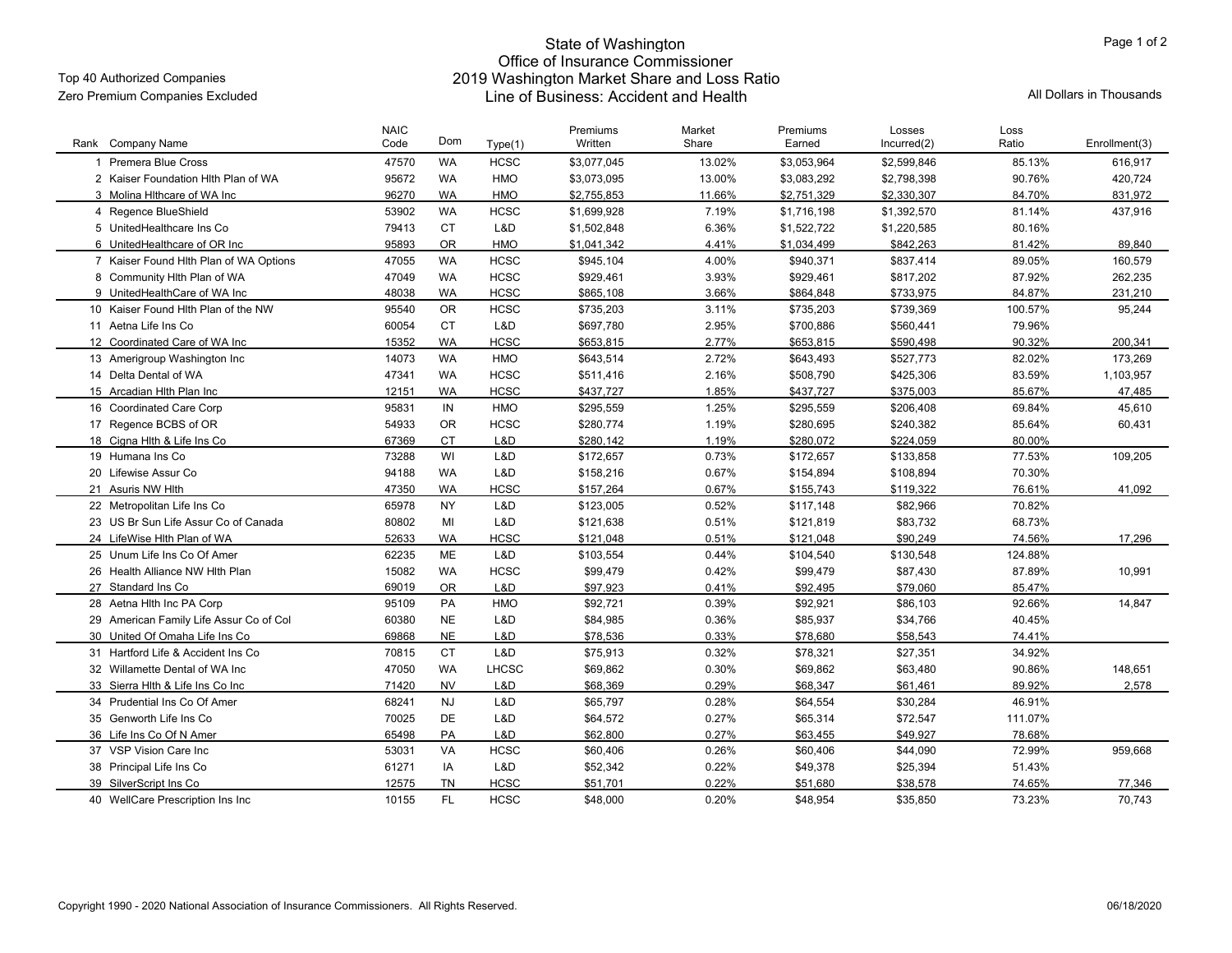Top 40 Authorized Companies

## State of Washington Office of Insurance Commissioner 2019 Washington Market Share and Loss Ratio Zero Premium Companies Excluded Line of Business: Accident and Health All Dollars in Thousands

| Rank<br>Company Name | <b>NAIC</b><br>Code               | Dom | Tvna(1) | Premiums<br>Written | Market<br>Share | Premiums<br>Earned | $\mathsf{Loss}$ es<br>Incurred(2) | Loss<br>Ratio | Enrollment(3) |
|----------------------|-----------------------------------|-----|---------|---------------------|-----------------|--------------------|-----------------------------------|---------------|---------------|
| 324 Other Companies  |                                   |     |         | \$1,177,140         | 4.98%           | \$1,183,957        | \$877,163                         | 84.66%        | 161.767       |
|                      | Totals (Loss Ratio is average)(4) |     |         | \$23.633.640        | 100.00%         | \$23.634.511       | \$19,883,394                      | 84.13%        | 6,391,914     |

(1)L&D=Life and Disability Ins. Co., P&C=Property and Casualty Ins. Co., HMO=Health Maintenance Organization, HCSC=Health Care Service Contractor, LHCSC=Limited HCSC, F=Fraternal, MEWA=Multiple Employer Welfare **Arrangement** 

(2)Includes Risk Revenue-related claims and benefits. However, Premiums Written and Premiums Earned do not include Risk Revenue.

(3) Enrollment only provided by companies filing the NAIC Health blank.

(4)Totals do not represent all health coverage in Washington.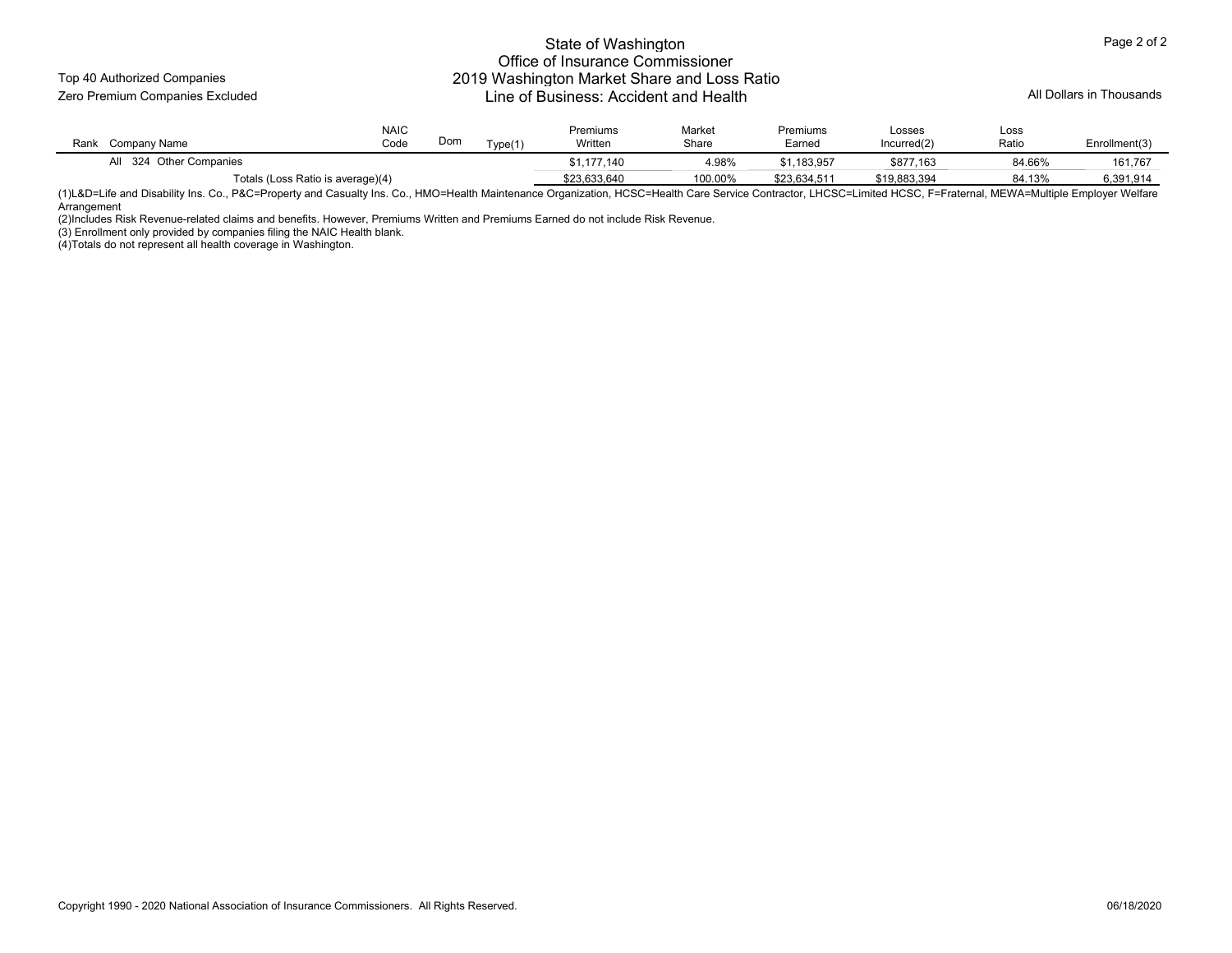## Top 40 Authorized Companies

Line of Business: Aggregate Write-ins For Other Lines of Business Zero Premium and Loss Companies Excluded All Dollars in Thousands

|                                    | <b>NAIC</b><br>Code | Dom       | <b>Direct</b><br>Premiums | Market     | <b>Direct</b><br>Premiums | <b>Direct</b><br>Losses | Loss          |
|------------------------------------|---------------------|-----------|---------------------------|------------|---------------------------|-------------------------|---------------|
| Rank<br>Company Name               |                     |           | Written                   | Share      | Earned                    | Incurred                | Ratio(1)      |
| Arag Ins Co                        | 34738               | IA        | \$9,876                   | 36.53%     | \$9,876                   | \$4,293                 | 43.47%        |
| 2 Physicians Ins A Mut Co          | 40738               | <b>WA</b> | \$6,828                   | 25.26%     | \$6,828                   | \$4,418                 | 64.70%        |
| 3 Midwest Employers Cas Co         | 23612               | DE        | \$5,671                   | 20.98%     | \$5,447                   | \$5,187                 | 95.22%        |
| 4 Triton Ins Co                    | 41211               | <b>TX</b> | \$3,135                   | 11.60%     | \$1,607                   | \$277                   | 17.24%        |
| 5 American Road Ins Co             | 19631               | MI        | \$641                     | 2.37%      | \$641                     | \$14                    | 2.19%         |
| 6 Courtesy Ins Co                  | 26492               | <b>FL</b> | \$300                     | 1.11%      | \$350                     | \$203                   | 58.11%        |
| 7 Allstate Prop & Cas Ins Co       | 17230               | IL        | \$147                     | 0.54%      | \$155                     | \$0                     | $0.00\%$      |
| 8 Excess Share Ins Corp            | 10003               | OH        | \$132                     | 0.49%      | \$132                     | \$0                     | $0.00\%$      |
| 9 Lyndon Southern Ins Co           | 10051               | <b>DE</b> | \$111                     | 0.41%      | \$44                      | \$1                     | 2.00%         |
| 10 Central States Ind Co Of Omaha  | 34274               | <b>NE</b> | \$84                      | 0.31%      | \$84                      | \$7                     | 8.07%         |
| 11 Esurance Ins Co                 | 25712               | WI        | \$57                      | 0.21%      | \$57                      | \$0                     | $0.00\%$      |
| 12 Ace Amer Ins Co                 | 22667               | PA        | \$50                      | 0.19%      | \$50                      | \$0                     | 0.90%         |
| 13 Allstate Vehicle & Prop Ins Co  | 37907               | IL        | \$29                      | 0.11%      | \$19                      | \$0                     | $0.00\%$      |
| 14 RVI Amer Ins Co                 | 23132               | <b>CT</b> | \$27                      | 0.10%      | \$116                     | \$0                     | 0.00%         |
| 15 Transamerica Cas Ins Co         | 10952               | IA        | \$22                      | 0.08%      | \$22                      | \$0                     | 2.19%         |
| 16 Encompass Ind Co                | 15130               | IL.       | \$17                      | 0.06%      | \$5                       | \$1                     | 19.62%        |
| 17 American Bankers Ins Co Of FL   | 10111               | <b>FL</b> | \$12                      | 0.04%      | \$12                      | \$0                     | (1.88)%       |
| 18 Westport Ins Corp               | 39845               | <b>MO</b> | \$2                       | 0.01%      | \$2                       | \$0                     | $0.00\%$      |
| 19 Encompass Ins Co Of Amer        | 10071               | IL        | \$1                       | 0.00%      | \$0                       | \$0                     | $0.00\%$      |
| 20 North Amer Elite Ins Co         | 29700               | <b>NH</b> | \$1                       | 0.00%      | \$1                       | \$0                     | $0.00\%$      |
| 21 Great Amer Ins Co               | 16691               | OH        | \$0                       | 0.00%      | \$2                       | \$4                     | 175.00%       |
| 22 Yosemite Ins Co                 | 26220               | OK        | ( \$135)                  | $(0.50)$ % | \$169                     | \$35                    | 20.86%        |
| <b>Other Companies</b><br>All<br>9 |                     |           | \$26                      | 0.10%      | \$19                      | (\$378)                 | $(1990.61)\%$ |
| Totals (Loss Ratio is average)     |                     |           | \$27,033                  | 100.00%    | \$25,638                  | \$14,063                | 54.85%        |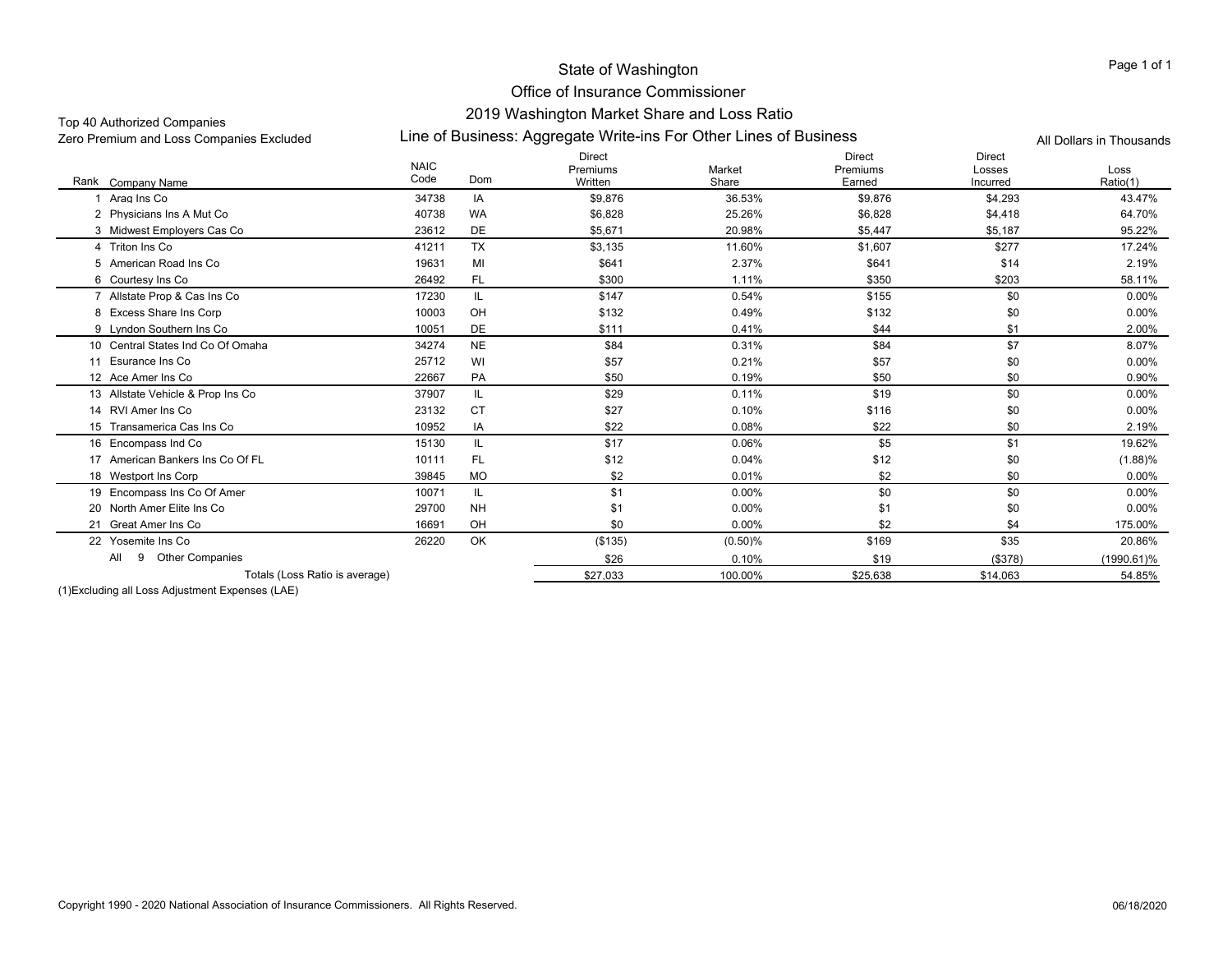## Office of Insurance Commissioner 2019 Washington Market Share and Loss Ratio

| Top +0 / tatiforized Companies<br>Zero Premium and Loss Companies Excluded |                     |           | Line of Business: Aircraft (all perils) | All Dollars in Thousands |                              |                                     |                  |
|----------------------------------------------------------------------------|---------------------|-----------|-----------------------------------------|--------------------------|------------------------------|-------------------------------------|------------------|
| Rank Company Name                                                          | <b>NAIC</b><br>Code | Dom       | Direct<br>Premiums<br>Written           | Market<br>Share          | Direct<br>Premiums<br>Earned | <b>Direct</b><br>Losses<br>Incurred | Loss<br>Ratio(1) |
| 1 Starr Ind & Liab Co                                                      | 38318               | TX        | \$13,381                                | 27.93%                   | \$12,407                     | \$69,433                            | 559.63%          |
| 2 National Union Fire Ins Co Of Pitts                                      | 19445               | PA        | \$5,066                                 | 10.57%                   | \$4,956                      | \$745                               | 15.03%           |
| 3 Endurance Amer Ins Co                                                    | 10641               | DE        | \$4,016                                 | 8.38%                    | \$3,849                      | \$3,728                             | 96.86%           |
| 4 XL Specialty Ins Co                                                      | 37885               | <b>DE</b> | \$3,174                                 | 6.62%                    | \$3,030                      | \$2,690                             | 88.79%           |
| 5 Old Republic Ins Co                                                      | 24147               | PA        | \$2,817                                 | 5.88%                    | \$2,759                      | \$2,168                             | 78.57%           |
| 6 Allianz Global Risks US Ins Co                                           | 35300               | IL.       | \$2,495                                 | 5.21%                    | \$2,105                      | \$2,290                             | 108.78%          |
| 7 Starr Surplus Lines Ins Co                                               | 13604               | <b>TX</b> | \$2,240                                 | 4.67%                    | \$1,625                      | \$2,732                             | 168.16%          |
| 8 QBE Ins Corp                                                             | 39217               | PA        | \$1,853                                 | 3.87%                    | \$1,548                      | \$2,038                             | 131.63%          |
| 9 Great Amer Ins Co                                                        | 16691               | OH        | \$1,602                                 | 3.34%                    | \$1,155                      | \$797                               | 68.95%           |
| 10 American Alt Ins Corp                                                   | 19720               | DE        | \$1,453                                 | 3.03%                    | \$1,453                      | \$530                               | 36.47%           |
| 11 Ace Amer Ins Co                                                         | 22667               | PA        | \$1,415                                 | 2.95%                    | \$1,415                      | (\$1)                               | (0.04)%          |
| 12 Avemco Ins Co                                                           | 10367               | MD        | \$1,144                                 | 2.39%                    | \$1,027                      | \$708                               | 68.94%           |
| 13 Liberty Mut Ins Co                                                      | 23043               | MA        | \$1,129                                 | 2.36%                    | \$1,111                      | \$657                               | 59.14%           |
| 14 US Specialty Ins Co                                                     | 29599               | <b>TX</b> | \$830                                   | 1.73%                    | \$848                        | \$356                               | 41.94%           |
| 15 American Hallmark Ins Co Of TX                                          | 43494               | TX        | \$819                                   | 1.71%                    | \$716                        | \$139                               | 19.46%           |
| 16 National Liab & Fire Ins Co                                             | 20052               | <b>CT</b> | \$708                                   | 1.48%                    | \$680                        | \$422                               | 62.09%           |
| 17 General Reins Corp                                                      | 22039               | DE        | \$708                                   | 1.48%                    | \$680                        | \$403                               | 59.25%           |
| 18 National Ind Co                                                         | 20087               | <b>NE</b> | \$575                                   | 1.20%                    | \$668                        | \$129                               | 19.25%           |
| 19 Tokio Marine Amer Ins Co                                                | 10945               | <b>NY</b> | \$495                                   | 1.03%                    | \$480                        | \$112                               | 23.30%           |
| 20 StarStone Natl Ins Co                                                   | 25496               | DE        | \$471                                   | 0.98%                    | \$394                        | \$192                               | 48.63%           |
| 21 Mitsui Sumitomo Ins Co of Amer                                          | 20362               | NY        | \$352                                   | 0.74%                    | \$363                        | \$77                                | 21.29%           |
| 22 Harco Natl Ins Co                                                       | 26433               | IL        | \$339                                   | 0.71%                    | \$245                        | \$226                               | 92.52%           |
| 23 American Commerce Ins Co                                                | 19941               | OH        | \$304                                   | 0.64%                    | \$327                        | \$78                                | 23.78%           |
| 24 Westchester Fire Ins Co                                                 | 10030               | PA        | \$140                                   | 0.29%                    | \$133                        | ( \$2)                              | (1.68)%          |
| 25 AXA Ins Co                                                              | 33022               | <b>NY</b> | \$103                                   | 0.21%                    | \$91                         | \$766                               | 843.37%          |
| 26 American Natl Prop & Cas Co                                             | 28401               | MO        | \$89                                    | 0.19%                    | \$91                         | (\$7)                               | (7.52)%          |
| 27 Generali Us Branch                                                      | 11231               | <b>NY</b> | \$89                                    | 0.19%                    | \$89                         | \$21                                | 23.76%           |
| 28 Mitsui Sumitomo Ins USA Inc                                             | 22551               | <b>NY</b> | \$53                                    | 0.11%                    | \$157                        | \$255                               | 162.99%          |
| 29 North Amer Elite Ins Co                                                 | 29700               | <b>NH</b> | \$49                                    | 0.10%                    | \$213                        | \$25                                | 11.78%           |
| 30 Great Amer Alliance Ins Co                                              | 26832               | OH        | \$29                                    | 0.06%                    | \$30                         | \$13                                | 44.22%           |
| 31 Ace Prop & Cas Ins Co                                                   | 20699               | PA        | \$2                                     | 0.00%                    | \$1                          | \$60                                | 4960.54%         |
| 32 Firemans Fund Ins Co                                                    | 21873               | CA        | \$0                                     | 0.00%                    | \$0                          | \$35                                | 0.00%            |
| 33 Continental Ins Co                                                      | 35289               | PA        | \$0                                     | 0.00%                    | \$0                          | \$260                               | 0.00%            |
| 34 United States Fidelity & Guar Co                                        | 25887               | <b>CT</b> | \$0                                     | 0.00%                    | \$0                          | \$4                                 | 0.00%            |
| 35 Factory Mut Ins Co                                                      | 21482               | RI        | \$0                                     | 0.00%                    | \$0                          | \$234                               | 0.00%            |
| 36 Westport Ins Corp                                                       | 39845               | MO        | \$0                                     | 0.00%                    | \$0                          | \$5                                 | 0.00%            |
| 37 Arrowood Ind Co                                                         | 24678               | <b>DE</b> | \$0                                     | 0.00%                    | \$0                          | \$123                               | 0.00%            |
| 38 Arch Ins Co                                                             | 11150               | <b>MO</b> | \$0                                     | 0.00%                    | \$0                          | \$8                                 | 0.00%            |
| 39 Starnet Ins Co                                                          | 40045               | IA        | ( \$24)                                 | (0.05)%                  | \$44                         | \$973                               | 2218.76%         |
| All 17 Other Companies                                                     |                     |           | \$0                                     | 0.00%                    | \$0                          | (\$1,256)                           | $0.00\%$         |
| Totals (Loss Ratio is average)                                             |                     |           | \$47,915                                | 100.00%                  | \$44,688                     | \$92,167                            | 206.25%          |
|                                                                            |                     |           |                                         |                          |                              |                                     |                  |

(1)Excluding all Loss Adjustment Expenses (LAE)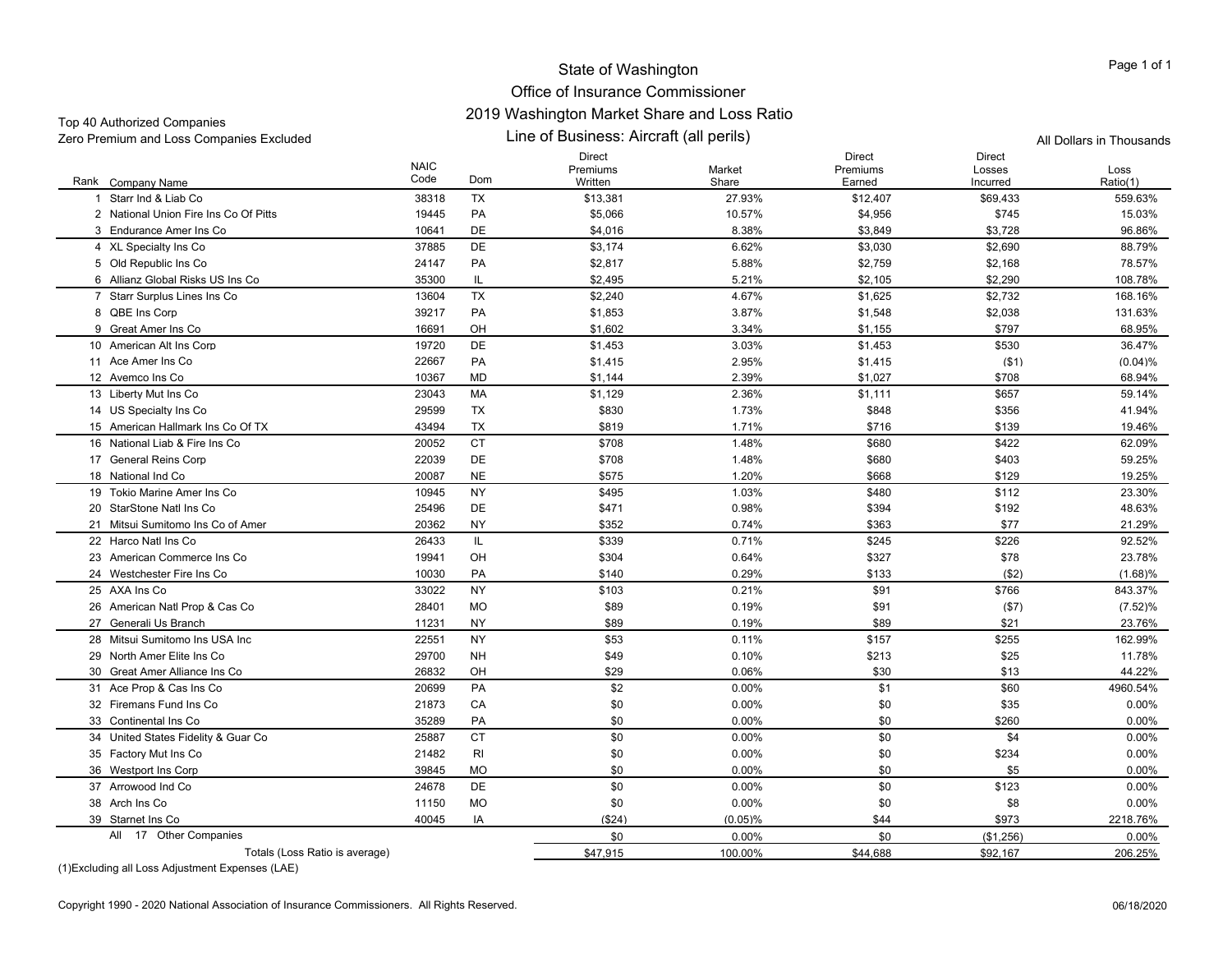## Office of Insurance Commissioner 2019 Washington Market Share and Loss Ratio

Zero Premium and Loss Companies Excluded All Dollars in Thousands

Top 40 Authorized Companies

Line of Business: Allied Lines

Rank Company Name NAIC CodeDirect Premiums WrittenMarket ShareDirect Premiums EarnedDirect Losses IncurredLossRatio(1) k Company Name Code Dom Written Share Earned Ratio(1) 1 Safeco Ins Co Of Amer 24740 NH \$18,768 15.42% \$17,114 \$10,313 60.26% 2 Factory Mut Ins Co 2 Factory Mut Ins Co 21482 RI \$17,681 14.53% \$15,221 \$696 4.57% 3 Affiliated Fm Ins Co 3 Affiliated Fm Ins Co 10014 RI \$7,880 6.48% \$7,727 \$5,559 71.94% 4 United Serv Automobile Assn 25941 TX $\textsf{X} \hspace{1.5mm} \text{$5,539} \hspace{1.5mm} \text{54.77\%} \hspace{1.5mm} \text{54.77\%}$ 5 Foremost Ins Co Grand Rapids MI 11185 MI \$6,475 \$6.012 \$650 10.80% 6 Standard Guar Ins Co 42986 DE \$5,327 4.38% \$5,329 \$2,331 43.75% 7 Zurich Amer Ins Co 16535 NY \$4,581 3.76% \$4,092 \$3,464 84.65% 8 Sompo Amer Ins Co. 8 Sompo Amer Ins Co 11126 NY \$3,654 3.00% \$3,554 (\$305) (8.59)% 9 USAA Cas Ins Co 25968 TX $\textsf{X} \hspace{1.5mm} \text{$3,503} \hspace{1.5mm} \text{2.88\%} \hspace{1.5mm} \text{$3,428} \hspace{1.5mm} \text{$51,079} \hspace{1.5mm} \text{$31.47\%}$ 10 Travelers Prop Cas Co Of Amer \$2,132 \$1,75% \$1,835 \$928 50.58% 11 Penn Millers Ins Co 14982 PAA \$2,011 1.65% \$1,813 \$2,384 131.53% 12 American Guar & Liab Ins 26247 NY \$1,815 1.49% \$1,993 \$294 14.73% 13 Western Natl Mut Ins Co 15377 MN \$1,749 1.44% \$1,622 \$922 56.85% 14 Ohio Security Ins Co. 4 Ohio Security Ins Co 24082 NH \$1,642 1.35% \$1,522 \$552 36.25% 15 Enumclaw Prop & Cas Ins Co 11232 OR \$1,573 \$1,29% \$1,581 \$1,053 66.65% 16 Continental Cas Co 6 Continental Cas Co 20443 IL \$1,425 1.17% \$1,257 \$47 3.74% 17 Mitsui Sumitomo Ins Co of Amer 20362 NY \$1,405 1.15% \$1,348 \$198 14.69% 18 American Home Assur Co 19380 NY $\bm{\mathsf{Y}}$  51,338 5 1.10% \$946 \$805 85.03% \$9.03% 19 Travelers Ind Co 25658 CT \$1,314 1.08% \$1,330 \$2,461 185.05% 20 American Modern Select Ins Co 38652 OH \$1,241 1.02% \$1,196 \$320 26.79% 21 Stillwater Ins Co 25180 CA \$1,232 1.01% \$1,158 \$698 60.28% 22 Employers Ins Co of Wausau 21458 WI \$1,218 1.00% \$785 \$14 1.78% 23 Ace Amer Ins Co 22667 PA \$1,159 0.95% \$1,147 (\$9) (0.76)% 24 Sentry Ins A Mut Co 4 Sentry Ins A Mut Co 24988 WI \$1,104 \$1,089 \$215 19.70% 25 XL Ins Amer Inc 24554 DE \$1,075 0.88% \$1,184 \$2,872 242.52% 26 Automobile Ins Co Of Hartford CT 19062 CT ${\tt T}$  \$1,069  ${\tt 0.88\%}$   ${\tt \$1,007}$   ${\tt \$849}$   ${\tt \$84.26\%}$ 27 USAA Gen Ind Co 18600 TX $\times$   $\times$  \$1,002  $\times$  0.82%  $\times$  \$961  $\times$  \$649  $\times$  67.50% 28 Allianz Global Risks US Ins Co 35300 IL \$948 0.78% \$672 (\$109) (16.23)% 29 Federated Mut Ins Co 13935 MN \$910 0.75% $\%$  57.27%  $\frac{1}{20}$  5920 5527 57.27% 30 Garrison Prop & Cas Ins Co 21253 TX \$878 \$826 \$349 42.29% 31 Mutual Of Enumclaw Ins Co 14761 OR \$831 0.68% $\%$  3.48%  $\frac{1}{3.48\%}$ 32 Verlan Fire Ins Co MD 10815 NH \$825 0.68% $\%$  8.93%  $\frac{1}{371}$  8.93% 33 Tokio Marine Amer Ins Co 10945 NY \$824 0.68%% \$791 \$4.845 612.91% 34 HDI Global Ins Co 41343 IL \$752 0.62% \$725 (\$102) (14.13)% 35 Liberty Mut Fire Ins Co. 5 Liberty Mut Fire Ins Co 23035 WI \$750 \$852 \$341 40.04% 36 American Strategic Ins Corp 10872 FL \$633 \$546 \$442 80.91% 37 Amica Mut Ins Co 19976 RI \$620 0.51%  $\%$  5575 \$582 5582 5582 \$101.28% 38 Charter Oak Fire Ins Co 25615 CTCT \$603 0.50% \$616 (\$21) (3.48)% 39 Grange Ins Assn 9 Grange Ins Assn 22101 WA \$602 0.49% \$615 \$436 70.87% 40 American Natl Prop & Cas Co 28401 MO \$598 \$600 \$349 58.13%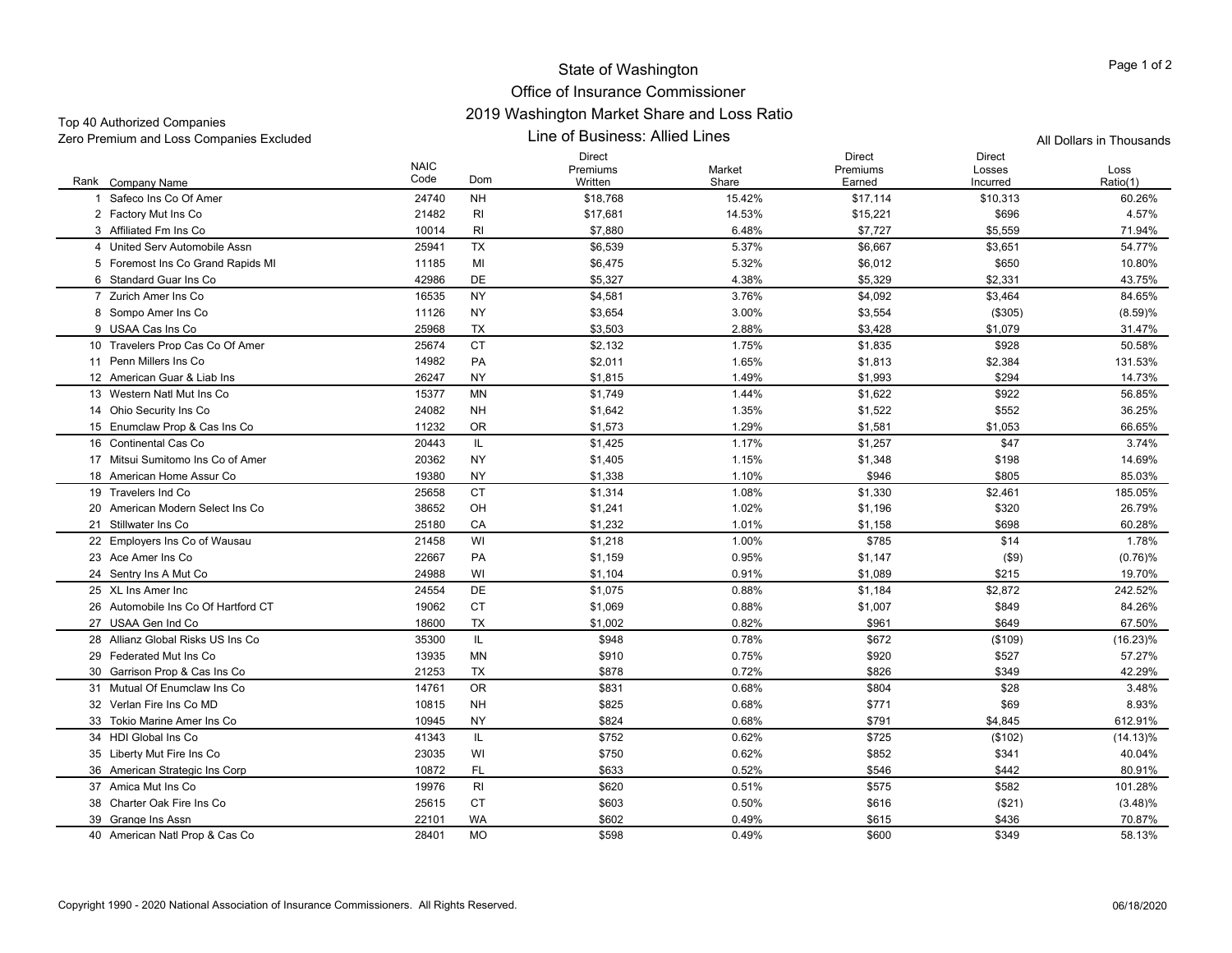| Top 40 Authorized Companies              |                     |           |                                      |                 |                              |                                     |                  |
|------------------------------------------|---------------------|-----------|--------------------------------------|-----------------|------------------------------|-------------------------------------|------------------|
| Zero Premium and Loss Companies Excluded |                     |           | Line of Business: Allied Lines       |                 | All Dollars in Thousands     |                                     |                  |
| Rank<br>Company Name                     | <b>NAIC</b><br>Code | Dom       | <b>Direct</b><br>Premiums<br>Written | Market<br>Share | Direct<br>Premiums<br>Earned | <b>Direct</b><br>Losses<br>Incurred | Loss<br>Ratio(1) |
| All 185 Other Companies                  |                     |           | \$12,001                             | 9.86%           | \$11,671                     | \$7,802                             | 66.85%           |
| Totals (Loss Ratio is average)           |                     | \$121,687 | 100.00%                              | \$113,902       | \$58,226                     | 51.12%                              |                  |
|                                          |                     |           |                                      |                 |                              |                                     |                  |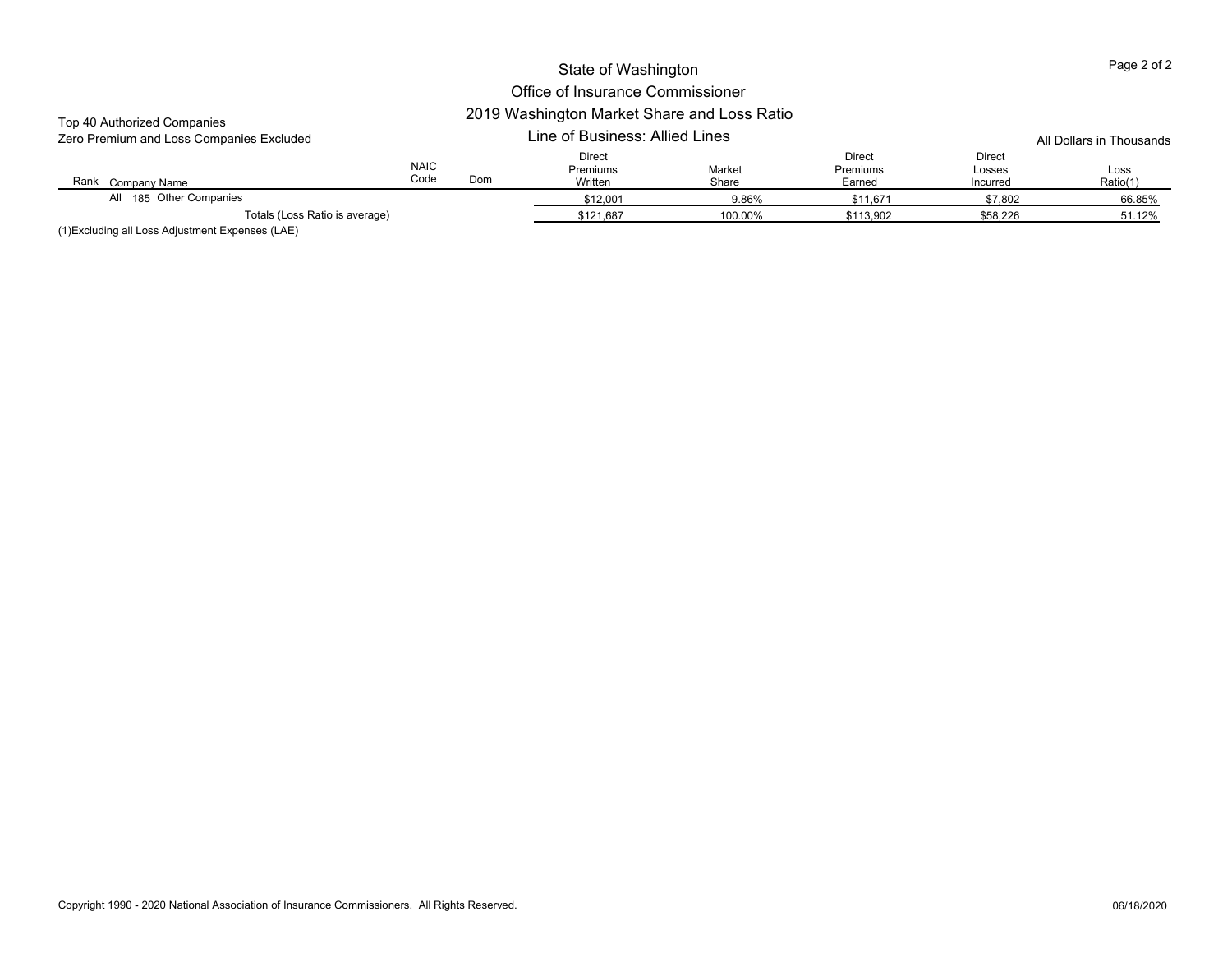## Office of Insurance Commissioner 2019 Washington Market Share and Loss Ratio

#### Top 40 Authorized Companies

Line of Business: Auto: Commercial Auto No-Fault (personal injury protection) Zero Premium and Loss Companies Excluded All Dollars in Thousands

|                                     | <b>NAIC</b> |            | <b>Direct</b><br>Premiums | Market | <b>Direct</b><br>Premiums | <b>Direct</b><br>Losses | Loss         |
|-------------------------------------|-------------|------------|---------------------------|--------|---------------------------|-------------------------|--------------|
| Rank Company Name                   | Code        | Dom        | Written                   | Share  | Earned                    | Incurred                | Ratio(1)     |
| United Financial Cas Co<br>-1       | 11770       | OH         | \$1,726                   | 21.68% | \$1,720                   | \$613                   | 35.67%       |
| 2 Mutual Of Enumclaw Ins Co.        | 14761       | <b>OR</b>  | \$841                     | 10.57% | \$844                     | \$199                   | 23.58%       |
| 3 Truck Ins Exch                    | 21709       | CA         | \$310                     | 3.90%  | \$336                     | \$115                   | 34.12%       |
| 4 State Farm Mut Auto Ins Co        | 25178       | IL         | \$299                     | 3.76%  | \$293                     | \$331                   | 113.00%      |
| 5 Ohio Security Ins Co              | 24082       | <b>NH</b>  | \$286                     | 3.60%  | \$293                     | \$213                   | 72.63%       |
| 6 Mid Century Ins Co                | 21687       | CA         | \$252                     | 3.17%  | \$267                     | \$64                    | 24.06%       |
| 7 North Pacific Ins Co              | 23892       | <b>OR</b>  | \$230                     | 2.89%  | \$220                     | \$173                   | 78.84%       |
| 8 Great West Cas Co                 | 11371       | <b>NE</b>  | \$219                     | 2.76%  | \$209                     | \$34                    | 16.09%       |
| 9 Grange Ins Assn                   | 22101       | WA         | \$191                     | 2.40%  | \$189                     | \$13                    | 6.66%        |
| 10 Farmers Ins Exch                 | 21652       | CA         | \$170                     | 2.14%  | \$190                     | \$29                    | 15.39%       |
| 11 Integon Natl Ins Co              | 29742       | <b>NC</b>  | \$164                     | 2.06%  | \$154                     | \$45                    | 29.43%       |
| 12 Government Employees Ins Co      | 22063       | MD         | \$159                     | 2.00%  | \$167                     | \$489                   | 292.81%      |
| 13 Philadelphia Ind Ins Co          | 18058       | PA         | \$156                     | 1.96%  | \$164                     | \$92                    | 56.34%       |
| 14 Federated Mut Ins Co             | 13935       | <b>MN</b>  | \$152                     | 1.91%  | \$150                     | \$113                   | 75.79%       |
| 15 Fire Ins Exch                    | 21660       | CA         | \$152                     | 1.91%  | \$83                      | \$42                    | 50.47%       |
| 16 Nationwide Agribusiness Ins Co   | 28223       | IA         | \$140                     | 1.75%  | \$130                     | $($ \$9)                | (6.57)%      |
| 17 Allstate Ins Co                  | 19232       | IL         | \$131                     | 1.64%  | \$140                     | (\$181)                 | $(128.65)\%$ |
| 18 Travelers Prop Cas Co Of Amer    | 25674       | <b>CT</b>  | \$126                     | 1.59%  | \$120                     | (\$223)                 | $(186.75)\%$ |
| 19 Allied Ins Co of Amer            | 10127       | OH         | \$102                     | 1.28%  | \$96                      | \$31                    | 32.38%       |
| 20 The Cincinnati Ins Co            | 10677       | OH         | \$88                      | 1.11%  | \$76                      | \$4                     | 5.27%        |
| 21 American States Ins Co           | 19704       | IN         | \$83                      | 1.05%  | \$81                      | \$52                    | 64.28%       |
| 22 Zurich Amer Ins Co               | 16535       | <b>NY</b>  | \$72                      | 0.90%  | \$80                      | ( \$39)                 | (48.35)%     |
| 23 American States Preferred Ins Co | 37214       | ${\sf IN}$ | \$70                      | 0.88%  | \$68                      | \$48                    | 70.92%       |
| 24 Oregon Mut Ins Co                | 14907       | 0R         | \$65                      | 0.82%  | \$65                      | \$10                    | 15.79%       |
| 25 Axis Ins Co                      | 37273       | IL         | \$58                      | 0.73%  | \$46                      | \$40                    | 87.93%       |
| 26 West Amer Ins Co                 | 44393       | ${\sf IN}$ | \$57                      | 0.72%  | \$57                      | \$46                    | 80.33%       |
| 27 Country Mut Ins Co               | 20990       | IL         | \$53                      | 0.66%  | \$44                      | ( \$42)                 | $(95.04)\%$  |
| 28 Northland Ins Co                 | 24015       | <b>CT</b>  | \$52                      | 0.66%  | \$52                      | \$72                    | 138.32%      |
| 29 State Farm Fire & Cas Co         | 25143       | IL         | \$46                      | 0.58%  | \$48                      | \$117                   | 242.28%      |
| 30 Nationwide Mut Ins Co            | 23787       | OH         | \$43                      | 0.54%  | \$86                      | \$51                    | 59.27%       |
| 31 Continental Divide Ins Co        | 35939       | CO         | \$42                      | 0.53%  | \$54                      | \$39                    | 71.63%       |
| 32 American Fire & Cas Co           | 24066       | <b>NH</b>  | \$41                      | 0.52%  | \$44                      | \$24                    | 54.78%       |
| 33 Firemans Fund Ins Co             | 21873       | CA         | \$40                      | 0.51%  | \$49                      | \$32                    | 65.59%       |
| 34 Brotherhood Mut Ins Co           | 13528       | IN         | \$39                      | 0.49%  | \$38                      | \$17                    | 45.72%       |
| 35 Great Amer Ins Co                | 16691       | OH         | \$37                      | 0.47%  | \$27                      | \$4                     | 13.52%       |
| 36 Ohio Cas Ins Co                  | 24074       | <b>NH</b>  | \$35                      | 0.44%  | \$36                      | \$25                    | 71.59%       |
| 37 Starr Ind & Liab Co              | 38318       | <b>TX</b>  | \$34                      | 0.43%  | \$21                      | \$30                    | 143.73%      |
| 38 National Cas Co                  | 11991       | OH         | \$34                      | 0.42%  | \$31                      | \$19                    | 62.00%       |
| 39 Allied Prop & Cas Ins Co         | 42579       | IA         | \$34                      | 0.42%  | \$29                      | \$0                     | 0.76%        |
| 40 Charter Ind Co                   | 37524       | <b>TX</b>  | \$31                      | 0.39%  | \$39                      | \$14                    | 34.47%       |

Page 1 of 2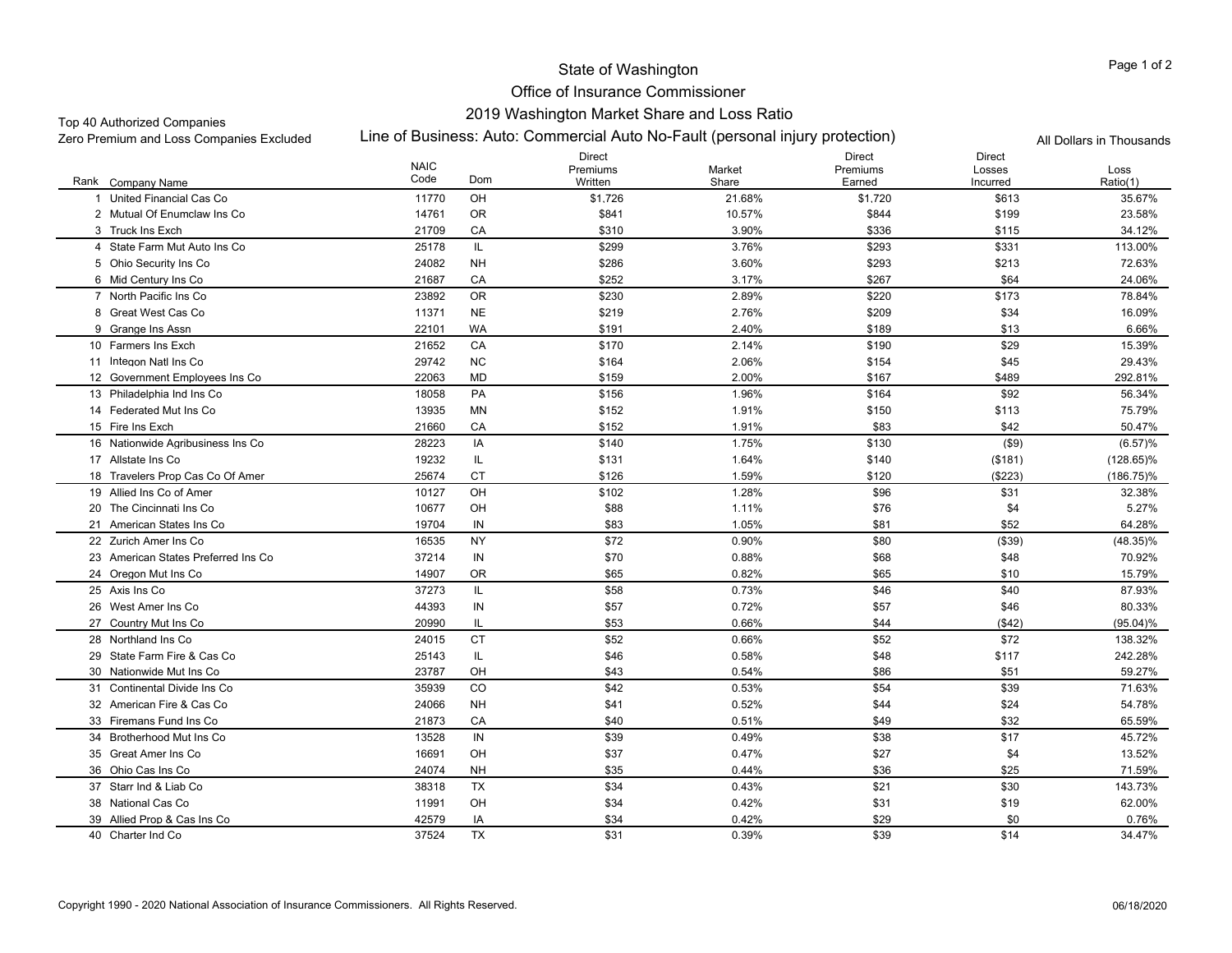## Office of Insurance Commissioner 2019 Washington Market Share and Loss Ratio

## Top 40 Authorized Companies

| Zero Premium and Loss Companies Excluded            |                     | Line of Business: Auto: Commercial Auto No-Fault (personal injury protection) |                 |                                     |                              | All Dollars in Thousands |
|-----------------------------------------------------|---------------------|-------------------------------------------------------------------------------|-----------------|-------------------------------------|------------------------------|--------------------------|
| Rank<br>Company Name                                | <b>NAIC</b><br>Code | <b>Direct</b><br>Premiums<br>Dom<br>Written                                   | Market<br>Share | Direct<br><b>Premiums</b><br>Earned | Direct<br>Losses<br>Incurred | Loss<br>Ratio(1)         |
| All 209 Other Companies                             |                     | \$1,096                                                                       | 13.77%          | \$1.107                             | (\$97)                       | (8.72)%                  |
| Totals (Loss Ratio is average)<br>$\cdots$ $\cdots$ |                     | \$7.959                                                                       | 100.00%         | \$7.941                             | \$2.651                      | 33.39%                   |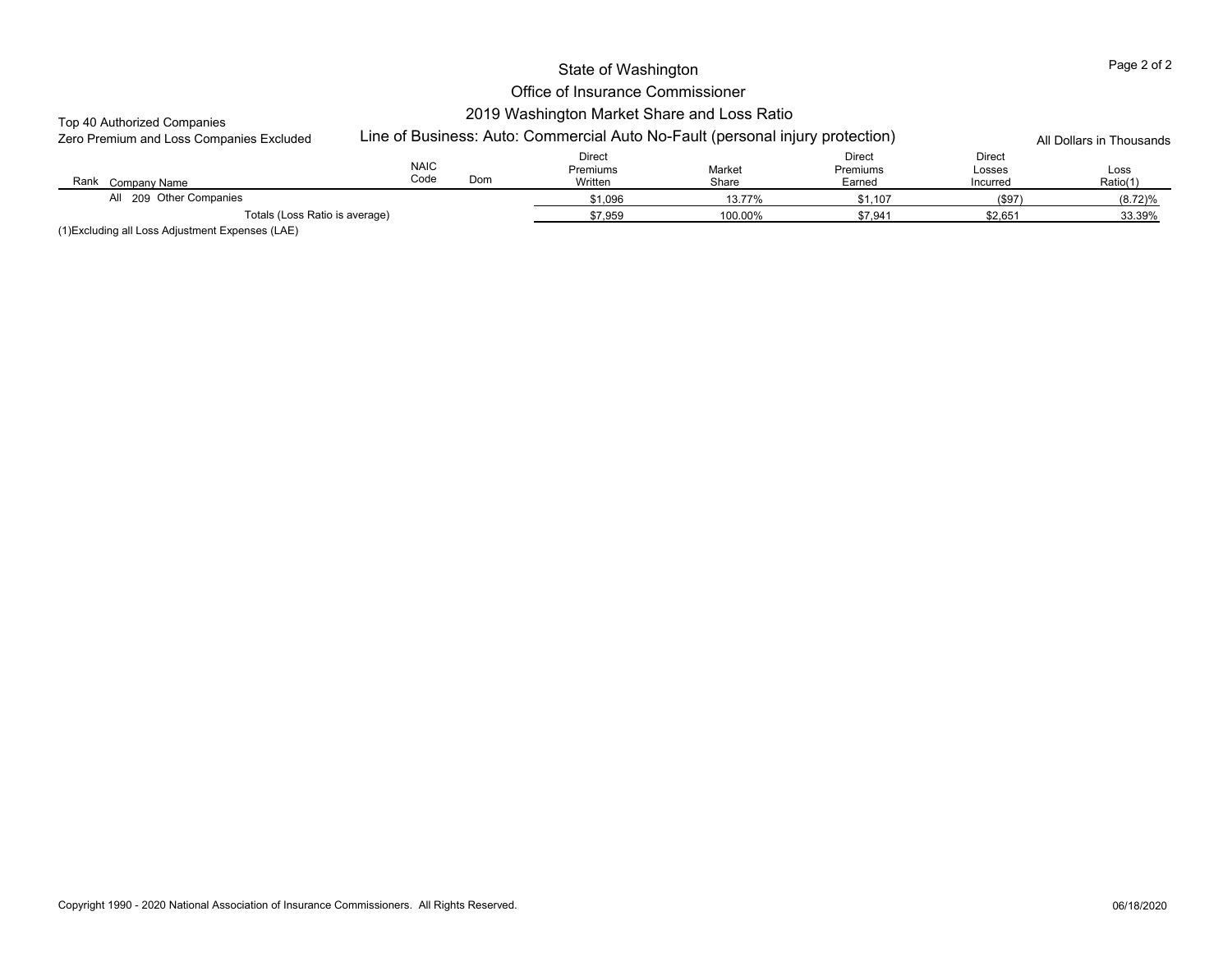## State of Washington Office of Insurance Commissioner

## 2019 Washington Market Share and Loss Ratio

Top 40 Authorized Companies

Zero Premium and Loss Companies Excluded Line of Business: Auto: Commercial Auto Physical Damage All Dollars in Thousands

|                                   | <b>NAIC</b> |           | <b>Direct</b><br>Premiums | Market | <b>Direct</b><br>Premiums | <b>Direct</b><br>Losses | Loss     |
|-----------------------------------|-------------|-----------|---------------------------|--------|---------------------------|-------------------------|----------|
| Rank Company Name                 | Code        | Dom       | Written                   | Share  | Earned                    | Incurred                | Ratio(1) |
| United Financial Cas Co           | 11770       | OH        | \$21,520                  | 10.72% | \$20,668                  | \$9,438                 | 45.67%   |
| 2 Ohio Security Ins Co            | 24082       | <b>NH</b> | \$19,766                  | 9.85%  | \$18,649                  | \$7,017                 | 37.63%   |
| 3 Great West Cas Co               | 11371       | <b>NE</b> | \$12,936                  | 6.45%  | \$12,306                  | \$6,506                 | 52.87%   |
| 4 Integon Natl Ins Co             | 29742       | <b>NC</b> | \$11,483                  | 5.72%  | \$11,373                  | \$6,197                 | 54.49%   |
| 5 Western Natl Mut Ins Co         | 15377       | MN        | \$7,023                   | 3.50%  | \$6,076                   | \$2,769                 | 45.57%   |
| 6 Mutual Of Enumclaw Ins Co       | 14761       | <b>OR</b> | \$6,638                   | 3.31%  | \$6,572                   | \$4,234                 | 64.42%   |
| 7 Allstate Ins Co                 | 19232       | IL.       | \$5,941                   | 2.96%  | \$5,797                   | \$3,825                 | 65.98%   |
| 8 American Fire & Cas Co          | 24066       | <b>NH</b> | \$4,111                   | 2.05%  | \$4,219                   | \$1,078                 | 25.56%   |
| 9 Federated Mut Ins Co            | 13935       | MN        | \$3,967                   | 1.98%  | \$3,831                   | \$1,693                 | 44.19%   |
| 10 West Amer Ins Co               | 44393       | IN        | \$3,958                   | 1.97%  | \$3,889                   | \$1,467                 | 37.73%   |
| 11 National Cas Co                | 11991       | OH        | \$3,729                   | 1.86%  | \$3,125                   | \$1,371                 | 43.85%   |
| 12 Zurich Amer Ins Co             | 16535       | <b>NY</b> | \$3,550                   | 1.77%  | \$3,211                   | \$1,732                 | 53.93%   |
| 13 Alaska Natl Ins Co             | 38733       | AK        | \$3,413                   | 1.70%  | \$2,664                   | \$1,256                 | 47.15%   |
| 14 Northland Ins Co               | 24015       | <b>CT</b> | \$3,260                   | 1.62%  | \$3,004                   | \$1,461                 | 48.63%   |
| 15 Truck Ins Exch                 | 21709       | CA        | \$2,840                   | 1.42%  | \$2,949                   | \$1,362                 | 46.19%   |
| 16 Travelers Ind Co               | 25658       | <b>CT</b> | \$2,757                   | 1.37%  | \$2,727                   | \$997                   | 36.55%   |
| 17 Sentry Select Ins Co           | 21180       | WI        | \$2,608                   | 1.30%  | \$2,814                   | \$1,737                 | 61.71%   |
| 18 Philadelphia Ind Ins Co        | 18058       | PA        | \$2,472                   | 1.23%  | \$2,412                   | \$875                   | 36.27%   |
| 19 Travelers Ind Co Of CT         | 25682       | <b>CT</b> | \$2,385                   | 1.19%  | \$1,756                   | \$730                   | 41.56%   |
| 20 Mid Century Ins Co             | 21687       | CA        | \$2,321                   | 1.16%  | \$2,361                   | \$926                   | 39.23%   |
| 21 State Farm Mut Auto Ins Co     | 25178       | IL.       | \$2,209                   | 1.10%  | \$2,140                   | \$1,497                 | 69.99%   |
| 22 The Cincinnati Ins Co          | 10677       | OH        | \$2,040                   | 1.02%  | \$1,959                   | \$717                   | 36.61%   |
| 23 Ohio Cas Ins Co                | 24074       | <b>NH</b> | \$2,036                   | 1.01%  | \$1,829                   | \$345                   | 18.87%   |
| 24 Travelers Prop Cas Co Of Amer  | 25674       | <b>CT</b> | \$1,633                   | 0.81%  | \$1,543                   | \$1,346                 | 87.28%   |
| 25 Allmerica Fin Benefit Ins Co   | 41840       | MI        | \$1,553                   | 0.77%  | \$1,429                   | \$1,192                 | 83.37%   |
| 26 Travelers Cas Ins Co Of Amer   | 19046       | <b>CT</b> | \$1,540                   | 0.77%  | \$1,390                   | \$669                   | 48.16%   |
| 27 Penn Millers Ins Co            | 14982       | PA        | \$1,516                   | 0.76%  | \$1,344                   | \$929                   | 69.17%   |
| 28 Pioneer Specialty Ins Co       | 40312       | MN        | \$1,489                   | 0.74%  | \$1,373                   | \$231                   | 16.79%   |
| 29 Grange Ins Assn                | 22101       | WA        | \$1,486                   | 0.74%  | \$1,454                   | \$809                   | 55.60%   |
| 30 Everest Denali Ins Co          | 16044       | DE        | \$1,406                   | 0.70%  | \$966                     | \$411                   | 42.53%   |
| 31 Continental Western Ins Co     | 10804       | IA        | \$1,345                   | 0.67%  | \$1,468                   | \$488                   | 33.23%   |
| 32 Liberty Mut Fire Ins Co        | 23035       | WI        | \$1,338                   | 0.67%  | \$1,549                   | \$823                   | 53.13%   |
| 33 Nationwide Agribusiness Ins Co | 28223       | IA        | \$1,313                   | 0.65%  | \$1,198                   | \$783                   | 65.34%   |
| 34 Farmers Ins Exch               | 21652       | CA        | \$1,300                   | 0.65%  | \$1,417                   | \$896                   | 63.25%   |
| 35 Great Amer Assur Co            | 26344       | OH        | \$1,184                   | 0.59%  | \$1,210                   | \$1,142                 | 94.36%   |
| 36 North Pacific Ins Co           | 23892       | <b>OR</b> | \$1,171                   | 0.58%  | \$1,216                   | \$941                   | 77.33%   |
| 37 Travelers Ind Co Of Amer       | 25666       | <b>CT</b> | \$1,146                   | 0.57%  | \$1,049                   | \$770                   | 73.39%   |
| 38 American Guar & Liab Ins       | 26247       | <b>NY</b> | \$1,138                   | 0.57%  | \$972                     | \$758                   | 77.99%   |
| 39 Continental Divide Ins Co      | 35939       | CO        | \$1,068                   | 0.53%  | \$1,284                   | \$602                   | 46.84%   |
| 40 Fire Ins Exch                  | 21660       | CA        | \$1,048                   | 0.52%  | \$530                     | \$319                   | 60.07%   |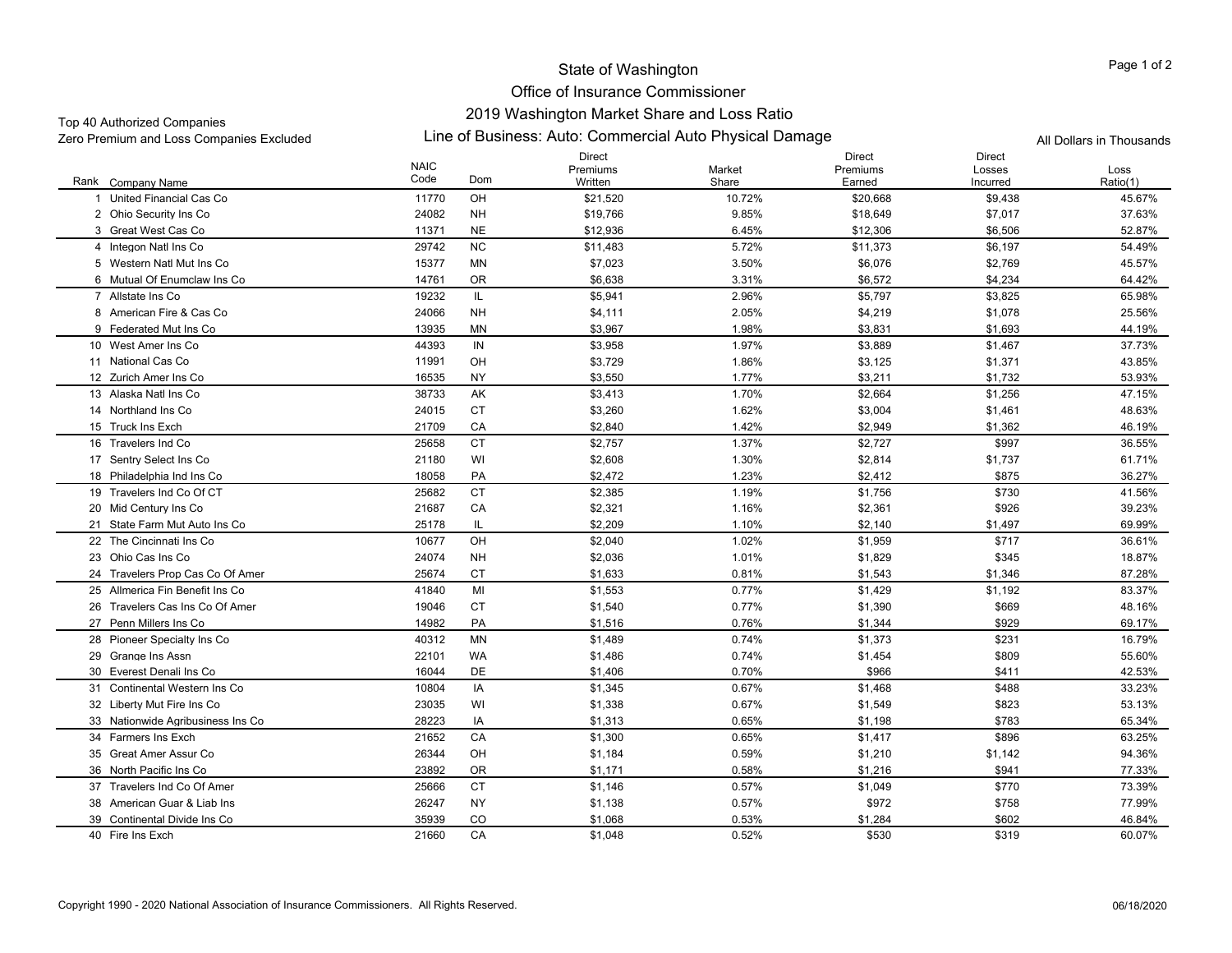## Office of Insurance Commissioner 2019 Washington Market Share and Loss Ratio

#### Top 40 Authorized Companies

| Zero Premium and Loss Companies Excluded |                     | Line of Business: Auto: Commercial Auto Physical Damage |                                      |                 |                              |                              |                  |  |
|------------------------------------------|---------------------|---------------------------------------------------------|--------------------------------------|-----------------|------------------------------|------------------------------|------------------|--|
| Rank<br>Company Name                     | <b>NAIC</b><br>Code | Dom                                                     | <b>Direct</b><br>Premiums<br>Written | Market<br>Share | Direct<br>Premiums<br>Earned | Direct<br>Losses<br>Incurred | Loss<br>Ratio(1) |  |
| All 255 Other Companies                  |                     |                                                         | \$45,030                             | 22.44%          | \$44,319                     | \$25,911                     | 58.46%           |  |
| Totals (Loss Ratio is average)           |                     |                                                         | \$200.666                            | 100.00%         | \$192.044                    | \$98.247                     | 51.16%           |  |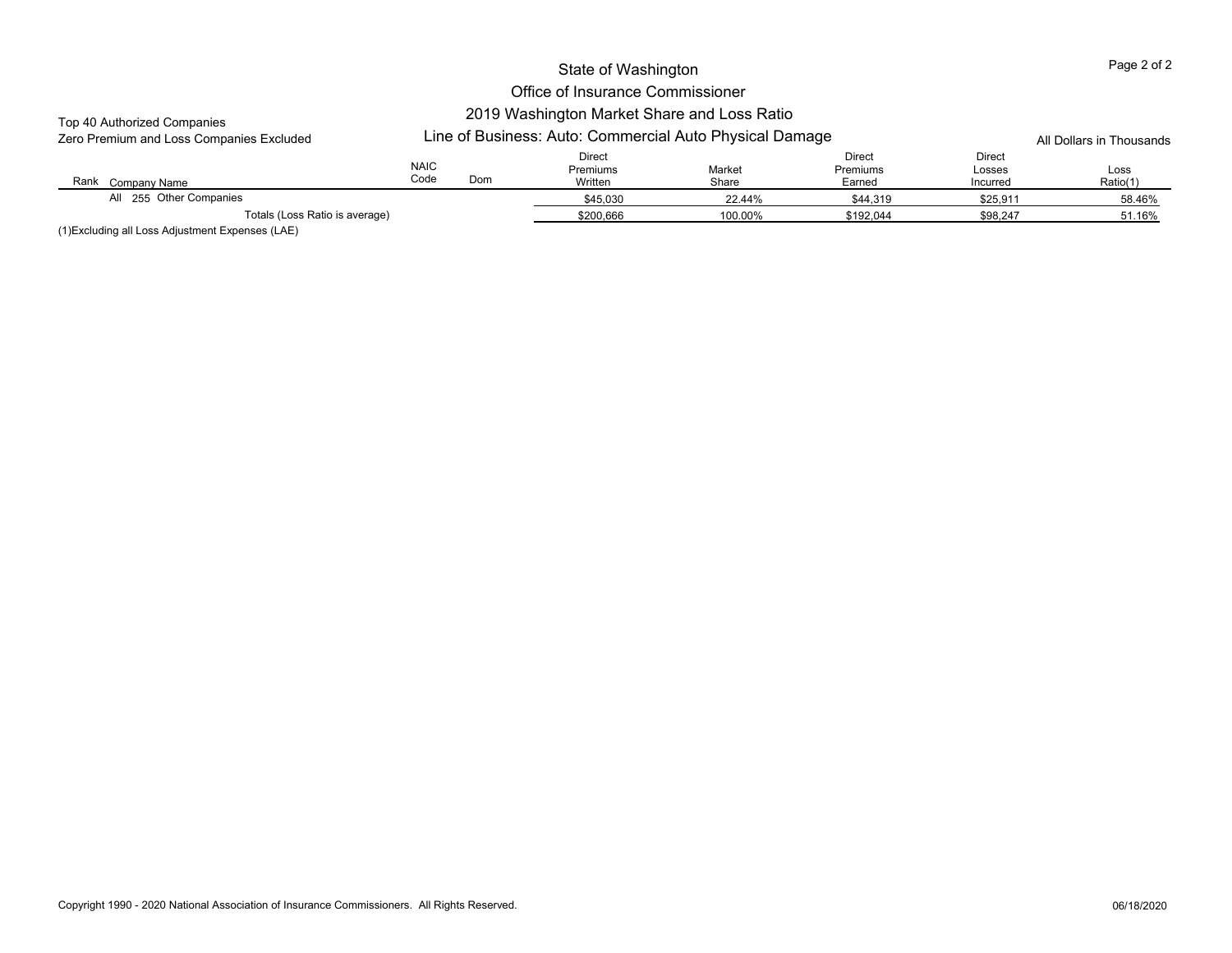## State of Washington Office of Insurance Commissioner

## 2019 Washington Market Share and Loss Ratio

Top 40 Authorized Companies

Zero Premium and Loss Companies Excluded Line of Business: Auto: Other Commercial Auto Liability All Dollars in Thousands

|                                        | <b>NAIC</b> |           | <b>Direct</b><br>Premiums | Market | <b>Direct</b><br>Premiums | <b>Direct</b><br>Losses | Loss       |
|----------------------------------------|-------------|-----------|---------------------------|--------|---------------------------|-------------------------|------------|
| Rank Company Name                      | Code        | Dom       | Written                   | Share  | Earned                    | Incurred                | Ratio(1)   |
| United Financial Cas Co                | 11770       | OH        | \$66,054                  | 10.75% | \$61,338                  | \$32,793                | 53.46%     |
| 2 Ohio Security Ins Co                 | 24082       | <b>NH</b> | \$55,621                  | 9.06%  | \$53,767                  | \$58,050                | 107.97%    |
| 3 Allstate Ins Co                      | 19232       | IL.       | \$34,837                  | 5.67%  | \$34,379                  | \$21,678                | 63.05%     |
| 4 Great West Cas Co                    | 11371       | <b>NE</b> | \$26,153                  | 4.26%  | \$25,008                  | \$16,240                | 64.94%     |
| 5 Mutual Of Enumclaw Ins Co            | 14761       | 0R        | \$20,437                  | 3.33%  | \$19,318                  | \$15,785                | 81.71%     |
| 6 Western Natl Mut Ins Co              | 15377       | <b>MN</b> | \$19,096                  | 3.11%  | \$16,367                  | \$5,531                 | 33.79%     |
| 7 American Fire & Cas Co               | 24066       | <b>NH</b> | \$12,414                  | 2.02%  | \$13,266                  | \$14,164                | 106.77%    |
| 8 Alaska Natl Ins Co                   | 38733       | AK        | \$12,337                  | 2.01%  | \$10,965                  | \$9,292                 | 84.74%     |
| 9 Philadelphia Ind Ins Co              | 18058       | PA        | \$11,177                  | 1.82%  | \$11,292                  | \$8,613                 | 76.28%     |
| 10 Zurich Amer Ins Co                  | 16535       | <b>NY</b> | \$10,665                  | 1.74%  | \$9,911                   | \$7,855                 | 79.26%     |
| 11 West Amer Ins Co                    | 44393       | IN        | \$10,208                  | 1.66%  | \$10,352                  | \$9,096                 | 87.86%     |
| 12 Truck Ins Exch                      | 21709       | CA        | \$8,529                   | 1.39%  | \$9,017                   | \$6,078                 | 67.41%     |
| 13 Northland Ins Co                    | 24015       | <b>CT</b> | \$8,519                   | 1.39%  | \$8,217                   | \$5,360                 | 65.23%     |
| 14 Liberty Mut Fire Ins Co             | 23035       | WI        | \$8,368                   | 1.36%  | \$8,615                   | \$9,202                 | 106.81%    |
| 15 Empire Fire & Marine Ins Co         | 21326       | IL.       | \$8,056                   | 1.31%  | \$8,081                   | \$2,547                 | 31.52%     |
| 16 Travelers Ind Co                    | 25658       | <b>CT</b> | \$7,723                   | 1.26%  | \$7,870                   | \$7,005                 | 89.01%     |
| 17 Federated Mut Ins Co                | 13935       | MN        | \$6,938                   | 1.13%  | \$6,624                   | \$4,686                 | 70.74%     |
| 18 National Cas Co                     | 11991       | OH        | \$6,911                   | 1.13%  | \$6,502                   | \$2,981                 | 45.85%     |
| 19 Mid Century Ins Co                  | 21687       | CA        | \$6,847                   | 1.11%  | \$7,049                   | \$4,388                 | 62.25%     |
| 20 National Union Fire Ins Co Of Pitts | 19445       | PA        | \$6,833                   | 1.11%  | \$5,616                   | \$2,397                 | 42.69%     |
| 21 Travelers Ind Co Of CT              | 25682       | <b>CT</b> | \$6,449                   | 1.05%  | \$5,343                   | \$2,767                 | 51.79%     |
| 22 Ace Amer Ins Co                     | 22667       | PA        | \$6,152                   | 1.00%  | \$6,219                   | \$281                   | 4.52%      |
| 23 The Cincinnati Ins Co               | 10677       | OH        | \$5,318                   | 0.87%  | \$5,155                   | \$2,269                 | 44.02%     |
| 24 Sentry Select Ins Co                | 21180       | WI        | \$5,087                   | 0.83%  | \$5,038                   | \$5,107                 | 101.36%    |
| 25 Allmerica Fin Benefit Ins Co        | 41840       | MI        | \$5,051                   | 0.82%  | \$4,814                   | \$3,082                 | 64.03%     |
| 26 Travelers Prop Cas Co Of Amer       | 25674       | <b>CT</b> | \$5,005                   | 0.81%  | \$4,926                   | \$2,499                 | 50.72%     |
| 27 State Farm Mut Auto Ins Co          | 25178       | IL        | \$4,982                   | 0.81%  | \$4,887                   | \$2,113                 | 43.23%     |
| 28 Ohio Cas Ins Co                     | 24074       | <b>NH</b> | \$4,975                   | 0.81%  | \$4,810                   | \$4,593                 | 95.50%     |
| 29 National Ind Co                     | 20087       | <b>NE</b> | \$4,876                   | 0.79%  | \$6,448                   | \$3,738                 | 57.98%     |
| 30 Old Republic Ins Co                 | 24147       | PA        | \$4,453                   | 0.73%  | \$3,574                   | \$2,047                 | 57.27%     |
| 31 Continental Divide Ins Co           | 35939       | CO        | \$4,140                   | 0.67%  | \$5,091                   | \$2,090                 | 41.05%     |
| 32 Nationwide Agribusiness Ins Co      | 28223       | IA        | \$4,015                   | 0.65%  | \$3,560                   | \$2,497                 | 70.15%     |
| 33 Travelers Cas Ins Co Of Amer        | 19046       | <b>CT</b> | \$3.948                   | 0.64%  | \$3.517                   | \$1,542                 | 43.83%     |
| 34 Continental Western Ins Co          | 10804       | IA        | \$3,913                   | 0.64%  | \$4,480                   | ( \$343)                | $(7.66)\%$ |
| 35 Farmers Ins Exch                    | 21652       | CA        | \$3,855                   | 0.63%  | \$4,177                   | \$1,848                 | 44.24%     |
| 36 Integon Natl Ins Co                 | 29742       | <b>NC</b> | \$3,818                   | 0.62%  | \$3,483                   | \$1,571                 | 45.10%     |
| 37 Valley Forge Ins Co                 | 20508       | PA        | \$3,556                   | 0.58%  | \$2,983                   | \$2,745                 | 92.02%     |
| 38 Continental Ins Co                  | 35289       | PA        | \$3,500                   | 0.57%  | \$3,140                   | \$1,914                 | 60.97%     |
| 39 American T & T Ins Co RRG           | 11534       | MT        | \$3,460                   | 0.56%  | \$3,460                   | \$3,527                 | 101.95%    |
| 40 Penn Millers Ins Co                 | 14982       | PA        | \$3,442                   | 0.56%  | \$3,018                   | \$2,016                 | 66.82%     |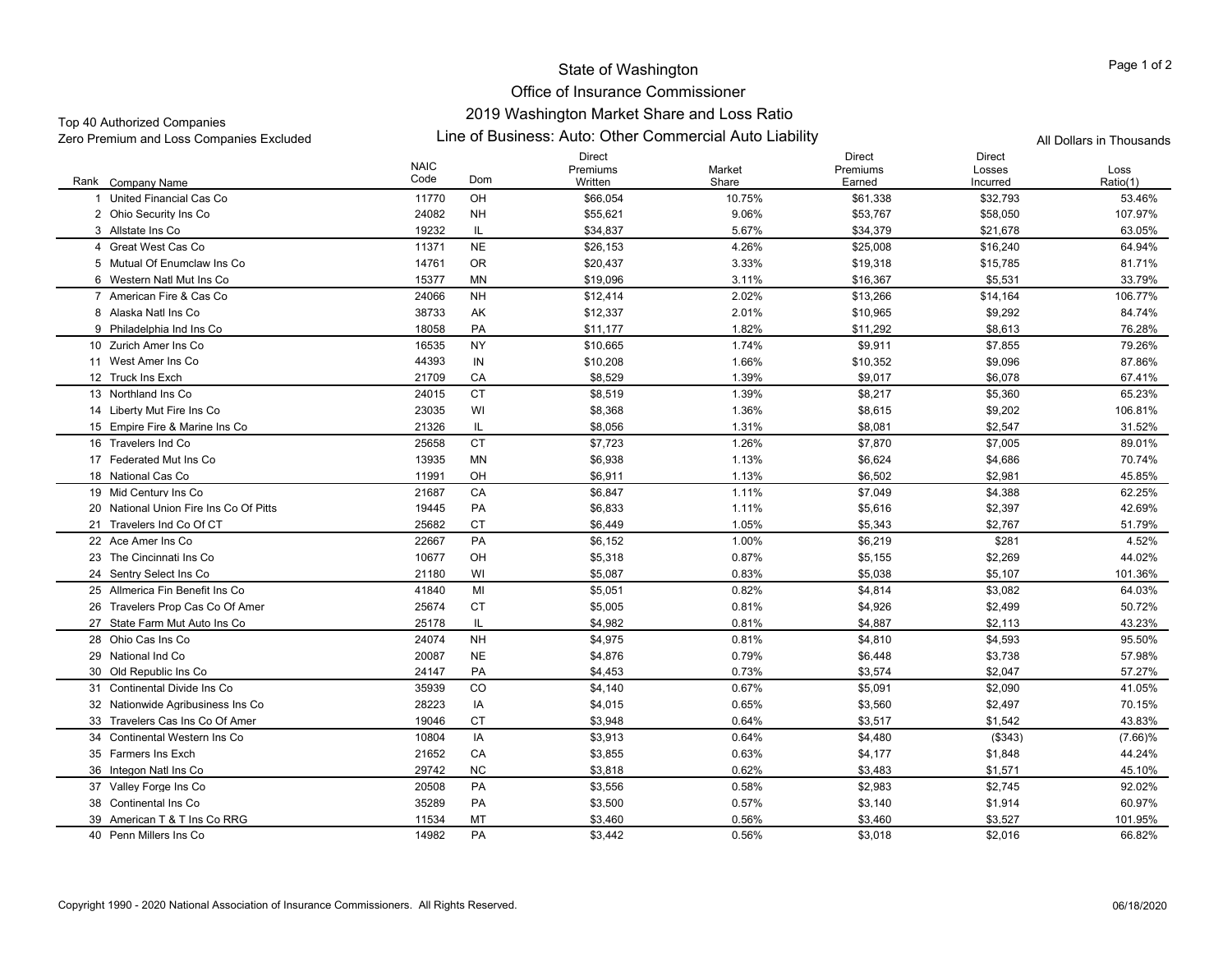# Office of Insurance Commissioner

#### Top 40 Authorized Companies

#### 2019 Washington Market Share and Loss Ratio Line of Business: Auto: Other Commercial Auto Liability

| Zero Premium and Loss Companies Excluded |                     |     | Line of Business: Auto: Other Commercial Auto Liability | All Dollars in Thousands |                              |                              |                  |
|------------------------------------------|---------------------|-----|---------------------------------------------------------|--------------------------|------------------------------|------------------------------|------------------|
| Rank<br>Company Name                     | <b>NAIC</b><br>Code | Dom | Direct<br>Premiums<br>Written                           | Market<br>Share          | Direct<br>Premiums<br>Earned | Direct<br>Losses<br>Incurred | Loss<br>Ratio(1) |
| All 285 Other Companies                  |                     |     | \$176,487                                               | 28.73%                   | \$170,088                    | \$120,233                    | 70.69%           |
| Totals (Loss Ratio is average)           |                     |     | \$614,208                                               | 100.00%                  | \$591.765                    | \$411.877                    | 69.60%           |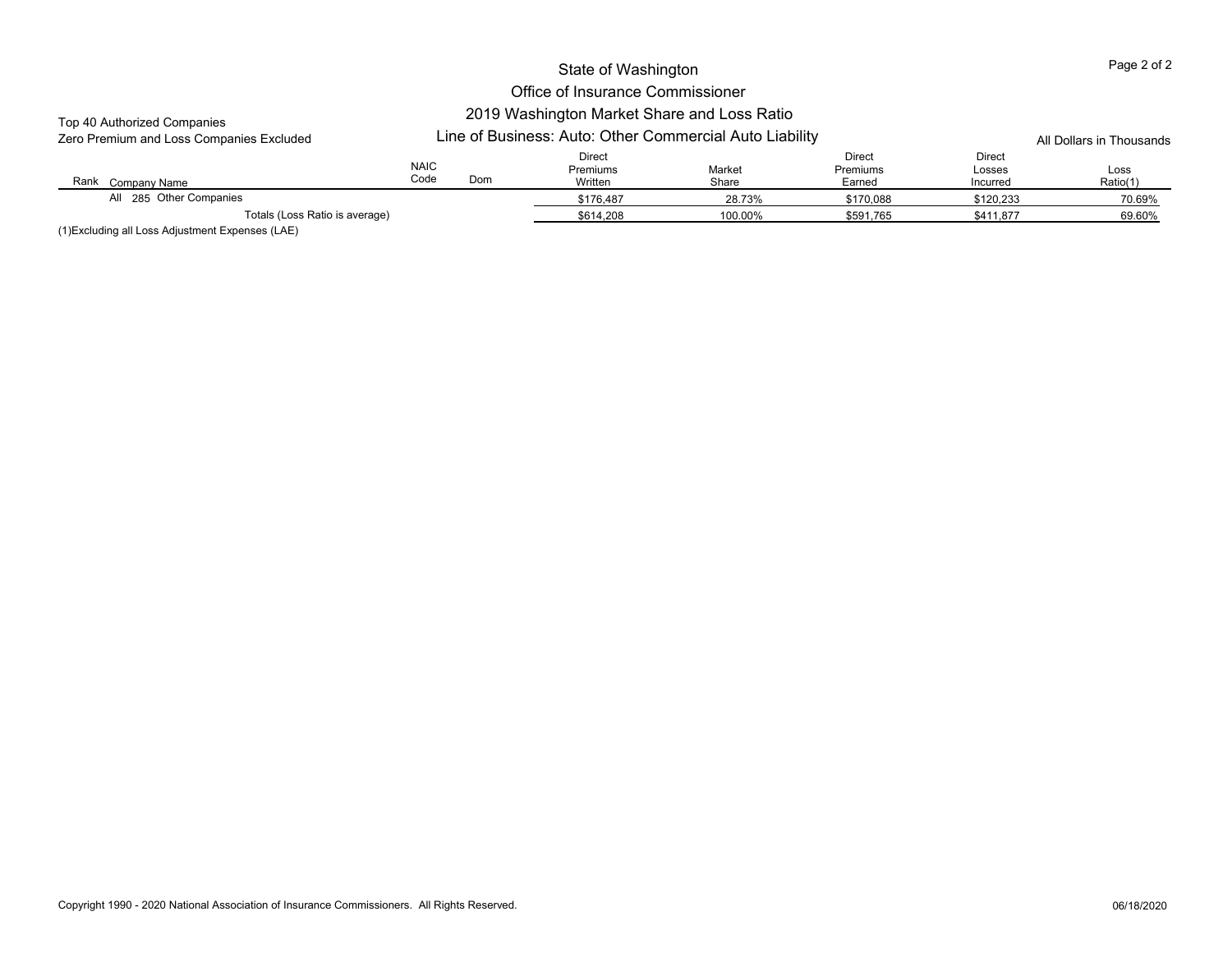Line of Business: Auto: Other Passenger Auto Liability Zero Premium and Loss Companies Excluded All Dollars in Thousands Top 40 Authorized Companies

|                                         |             |           | <b>Direct</b> |        | <b>Direct</b> | Direct    |          |
|-----------------------------------------|-------------|-----------|---------------|--------|---------------|-----------|----------|
|                                         | <b>NAIC</b> |           | Premiums      | Market | Premiums      | Losses    | Loss     |
| Rank Company Name                       | Code        | Dom       | Written       | Share  | Earned        | Incurred  | Ratio(1) |
| 1 State Farm Mut Auto Ins Co            | 25178       | IL.       | \$444,254     | 13.18% | \$441,517     | \$282,130 | 63.90%   |
| 2 Progressive Direct Ins Co             | 16322       | OH        | \$265,172     | 7.87%  | \$254,495     | \$140,563 | 55.23%   |
| 3 First Natl Ins Co Of Amer             | 24724       | <b>NH</b> | \$201,604     | 5.98%  | \$191,360     | \$145,394 | 75.98%   |
| 4 Allstate Fire & Cas Ins Co            | 29688       | IL.       | \$195,350     | 5.79%  | \$192,375     | \$104,998 | 54.58%   |
| 5 Pemco Mut Ins Co                      | 24341       | <b>WA</b> | \$163,137     | 4.84%  | \$162,865     | \$114,901 | 70.55%   |
| 6 Progressive Cas Ins Co                | 24260       | OH        | \$151,600     | 4.50%  | \$141,992     | \$83,904  | 59.09%   |
| 7 GEICO Advantage Ins Co                | 14138       | <b>NE</b> | \$143,677     | 4.26%  | \$137,951     | \$106,172 | 76.96%   |
| 8 Farmers Ins Co Of WA                  | 21644       | <b>WA</b> | \$128,031     | 3.80%  | \$130,751     | \$69,307  | 53.01%   |
| 9 USAA Cas Ins Co                       | 25968       | TX        | \$89,405      | 2.65%  | \$88,905      | \$73,923  | 83.15%   |
| 10 United Serv Automobile Assn          | 25941       | <b>TX</b> | \$89,034      | 2.64%  | \$88,632      | \$64,637  | 72.93%   |
| 11 Mid Century Ins Co                   | 21687       | CA        | \$84,622      | 2.51%  | \$82,708      | \$49,222  | 59.51%   |
| 12 GEICO Choice Ins Co                  | 14139       | <b>NE</b> | \$83,050      | 2.46%  | \$80,285      | \$47,002  | 58.54%   |
| 13 Geico Gen Ins Co                     | 35882       | <b>MD</b> | \$79,027      | 2.34%  | \$81,984      | \$58,203  | 70.99%   |
| 14 American Family Ins Co               | 10386       | WI        | \$72,262      | 2.14%  | \$69,629      | \$46,275  | 66.46%   |
| 15 Safeco Ins Co Of IL                  | 39012       | IL        | \$68,457      | 2.03%  | \$67,828      | \$45,476  | 67.05%   |
| 16 Standard Fire Ins Co                 | 19070       | <b>CT</b> | \$53,393      | 1.58%  | \$47,490      | \$30,474  | 64.17%   |
| 17 USAA Gen Ind Co                      | 18600       | <b>TX</b> | \$52,499      | 1.56%  | \$51,995      | \$39,603  | 76.17%   |
| 18 Integon Natl Ins Co                  | 29742       | <b>NC</b> | \$47,200      | 1.40%  | \$46,387      | \$27,287  | 58.83%   |
| 19 GEICO Secure Ins Co                  | 14137       | <b>NE</b> | \$46,389      | 1.38%  | \$45,416      | \$24,679  | 54.34%   |
| 20 State Farm Fire & Cas Co             | 25143       | IL.       | \$46,040      | 1.37%  | \$47,455      | \$30,833  | 64.97%   |
| 21 Hartford Cas Ins Co                  | 29424       | IN        | \$45,864      | 1.36%  | \$44,438      | \$34,201  | 76.96%   |
| 22 American Family Mut Ins Co SI        | 19275       | WI        | \$44,661      | 1.32%  | \$47,559      | \$9,796   | 20.60%   |
| 23 Middlesex Ins Co                     | 23434       | WI        | \$44,616      | 1.32%  | \$44,034      | \$21,498  | 48.82%   |
| 24 Mutual Of Enumclaw Ins Co            | 14761       | OR        | \$34,432      | 1.02%  | \$32,679      | \$17,480  | 53.49%   |
| 25 American Family Connect Prop & Cas I | 29068       | WI        | \$34,428      | 1.02%  | \$34,750      | \$30,489  | 87.74%   |
| 26 Garrison Prop & Cas Ins Co           | 21253       | TX        | \$32,988      | 0.98%  | \$32,232      | \$23,596  | 73.21%   |
| 27 Country Pref Ins Co                  | 21008       | IL        | \$31,775      | 0.94%  | \$30,716      | \$24,762  | 80.62%   |
| 28 Allstate Ins Co                      | 19232       | IL.       | \$30,788      | 0.91%  | \$31,239      | \$21,267  | 68.08%   |
| 29 Esurance Ins Co                      | 25712       | WI        | \$30,144      | 0.89%  | \$29,849      | \$17,940  | 60.10%   |
| 30 Geico Ind Co                         | 22055       | <b>MD</b> | \$29,364      | 0.87%  | \$30,412      | \$18,044  | 59.33%   |
| 31 Liberty Mut Fire Ins Co              | 23035       | WI        | \$29,184      | 0.87%  | \$33,051      | \$22,738  | 68.80%   |
| 32 Government Employees Ins Co          | 22063       | <b>MD</b> | \$25,664      | 0.76%  | \$26,576      | \$17,826  | 67.07%   |
| 33 LM Gen Ins Co                        | 36447       | IL        | \$25,014      | 0.74%  | \$23,933      | \$20,743  | 86.67%   |
| 34 Grange Ins Assn                      | 22101       | <b>WA</b> | \$23,554      | 0.70%  | \$24,275      | \$19,016  | 78.34%   |
| 35 Allstate Prop & Cas Ins Co           | 17230       | IL        | \$19,389      | 0.58%  | \$19,515      | \$8,151   | 41.77%   |
| 36 Enumclaw Prop & Cas Ins Co           | 11232       | <b>OR</b> | \$18,666      | 0.55%  | \$20,156      | \$12,831  | 63.66%   |
| 37 Allstate Ind Co                      | 19240       | IL.       | \$17,376      | 0.52%  | \$16,650      | \$12,291  | 73.82%   |
| 38 Foremost Ins Co Grand Rapids MI      | 11185       | MI        | \$17,331      | 0.51%  | \$12,750      | \$8,096   | 63.50%   |
| 39 Permanent Gen Assur Corp             | 37648       | WI        | \$17,071      | 0.51%  | \$15,904      | \$10,882  | 68.42%   |
| 40 Amica Mut Ins Co                     | 19976       | RI        | \$16,247      | 0.48%  | \$21.295      | \$12,462  | 58.52%   |
|                                         |             |           |               |        |               |           |          |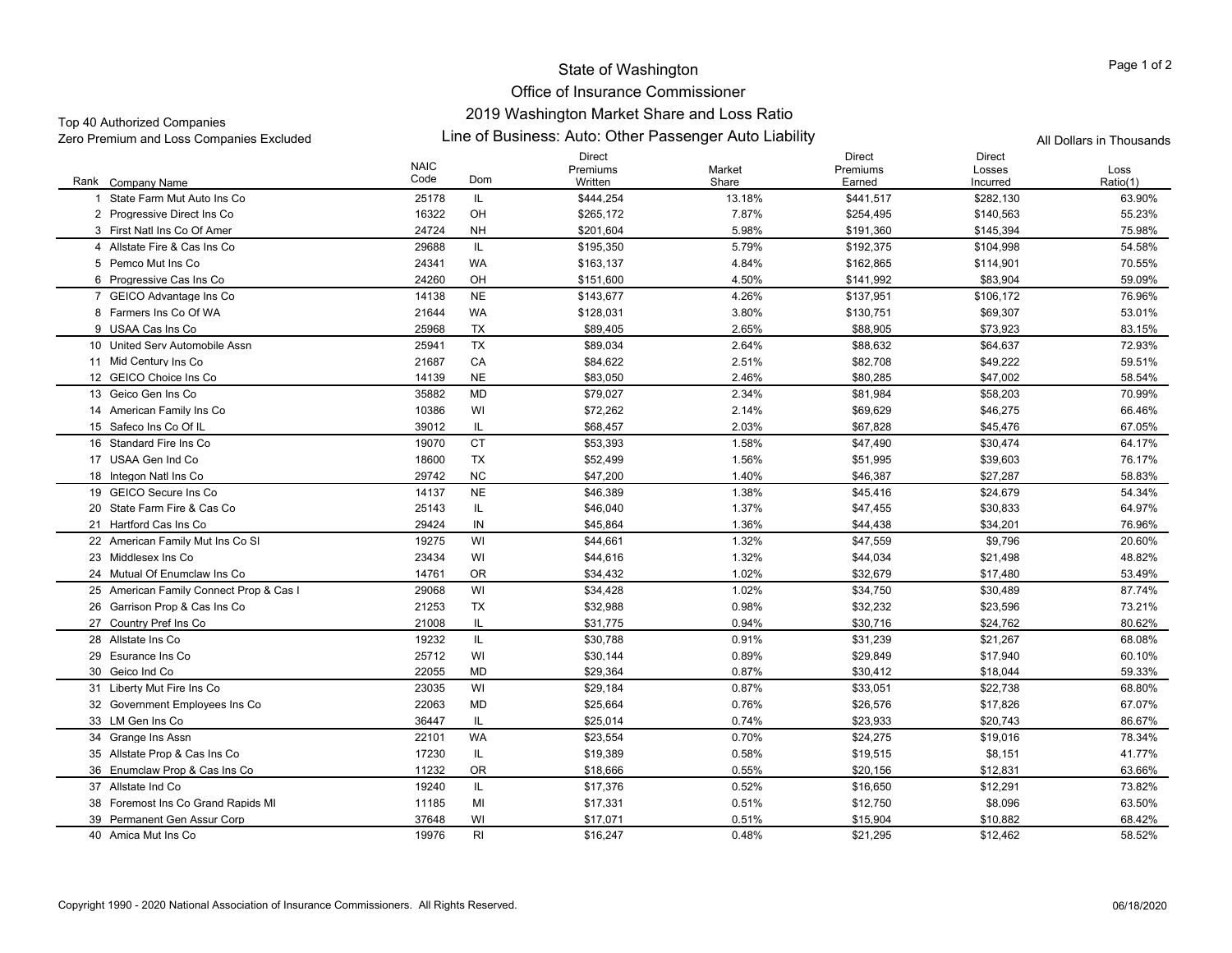## Office of Insurance Commissioner 2019 Washington Market Share and Loss Ratio

#### Top 40 Authorized Companies

 $\overline{\phantom{a}}$ 

| Zero Premium and Loss Companies Excluded |                                | Line of Business: Auto: Other Passenger Auto Liability |                 |                              |                              |                  |  |  |
|------------------------------------------|--------------------------------|--------------------------------------------------------|-----------------|------------------------------|------------------------------|------------------|--|--|
| Rank<br>Company Name                     | <b>NAIC</b><br>Code<br>Dom     | Direct<br><b>Premiums</b><br>Written                   | Market<br>Share | Direct<br>Premiums<br>Earned | Direct<br>Losses<br>Incurred | Loss<br>Ratio(1) |  |  |
| All 163 Other Companies                  |                                | \$298,426                                              | 8.85%           | \$311,840                    | \$204.413                    | 65.55%           |  |  |
| $\cdots$ $\cdots$                        | Totals (Loss Ratio is average) | \$3,371,184                                            | 100.00%         | \$3.335.873                  | \$2.153.505                  | 64.56%           |  |  |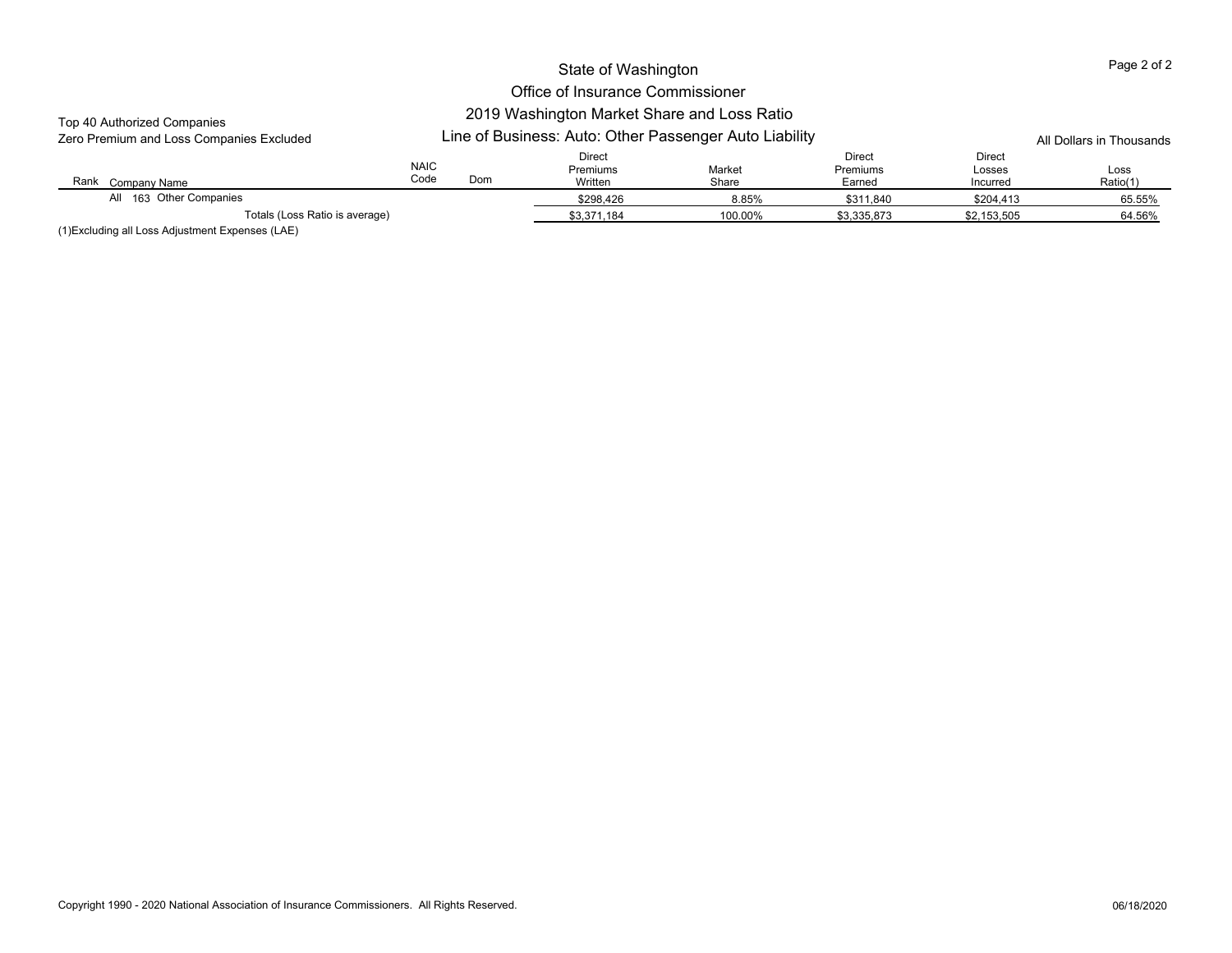## Office of Insurance Commissioner 2019 Washington Market Share and Loss Ratio

#### Top 40 Authorized Companies

Line of Business: Auto: Private Passenger Auto No-Fault (personal injury protection) Zero Premium and Loss Companies Excluded All Dollars in Thousands

|                                         | <b>NAIC</b> |           | <b>Direct</b><br>Premiums | Market | <b>Direct</b><br>Premiums | <b>Direct</b><br>Losses | Loss        |
|-----------------------------------------|-------------|-----------|---------------------------|--------|---------------------------|-------------------------|-------------|
| Rank Company Name                       | Code        | Dom       | Written                   | Share  | Earned                    | Incurred                | Ratio(1)    |
| State Farm Mut Auto Ins Co              | 25178       | IL.       | \$69,716                  | 18.50% | \$69,479                  | \$40,139                | 57.77%      |
| 2 Pemco Mut Ins Co                      | 24341       | <b>WA</b> | \$28,931                  | 7.68%  | \$28,877                  | \$17,974                | 62.24%      |
| 3 First Natl Ins Co Of Amer             | 24724       | <b>NH</b> | \$27,385                  | 7.27%  | \$28,303                  | \$23,284                | 82.27%      |
| 4 Progressive Direct Ins Co             | 16322       | OH        | \$21,882                  | 5.81%  | \$21,176                  | \$10,918                | 51.56%      |
| 5 Allstate Fire & Cas Ins Co            | 29688       | IL.       | \$21,068                  | 5.59%  | \$20,820                  | \$15,883                | 76.29%      |
| 6 Farmers Ins Co Of WA                  | 21644       | <b>WA</b> | \$15,804                  | 4.19%  | \$16,191                  | \$8,340                 | 51.51%      |
| 7 Progressive Cas Ins Co                | 24260       | OH        | \$13,416                  | 3.56%  | \$12,454                  | \$7,686                 | 61.71%      |
| 8 GEICO Advantage Ins Co                | 14138       | <b>NE</b> | \$11,032                  | 2.93%  | \$10,563                  | \$9,507                 | 90.00%      |
| 9 USAA Cas Ins Co                       | 25968       | <b>TX</b> | \$9,688                   | 2.57%  | \$9,590                   | \$6,973                 | 72.71%      |
| 10 United Serv Automobile Assn          | 25941       | <b>TX</b> | \$9,067                   | 2.41%  | \$8,957                   | \$4,928                 | 55.01%      |
| 11 Geico Gen Ins Co                     | 35882       | <b>MD</b> | \$8,750                   | 2.32%  | \$9,099                   | \$5,404                 | 59.39%      |
| 12 Mid Century Ins Co                   | 21687       | CA        | \$8,555                   | 2.27%  | \$8,504                   | \$4,211                 | 49.51%      |
| 13 Safeco Ins Co Of IL                  | 39012       | IL.       | \$7,773                   | 2.06%  | \$8,145                   | \$5,905                 | 72.49%      |
| 14 Standard Fire Ins Co                 | 19070       | <b>CT</b> | \$7,701                   | 2.04%  | \$6.976                   | \$4,174                 | 59.83%      |
| 15 American Family Ins Co               | 10386       | WI        | \$6,963                   | 1.85%  | \$6,726                   | \$6,137                 | 91.24%      |
| 16 USAA Gen Ind Co                      | 18600       | <b>TX</b> | \$6,095                   | 1.62%  | \$5,991                   | \$4,522                 | 75.49%      |
| 17 State Farm Fire & Cas Co             | 25143       | IL.       | \$5,830                   | 1.55%  | \$5,966                   | \$2,124                 | 35.60%      |
| 18 Country Pref Ins Co                  | 21008       | IL        | \$4,703                   | 1.25%  | \$4,620                   | \$3,698                 | 80.04%      |
| 19 Mutual Of Enumclaw Ins Co            | 14761       | 0R        | \$4,672                   | 1.24%  | \$4,464                   | \$1,808                 | 40.51%      |
| 20 Hartford Cas Ins Co                  | 29424       | IN        | \$4,597                   | 1.22%  | \$4,407                   | \$2,836                 | 64.34%      |
| 21 American Family Connect Prop & Cas I | 29068       | WI        | \$4,587                   | 1.22%  | \$4,689                   | \$2,972                 | 63.38%      |
| 22 Allstate Ins Co                      | 19232       | IL.       | \$4,461                   | 1.18%  | \$4,537                   | \$3,910                 | 86.18%      |
| 23 GEICO Choice Ins Co                  | 14139       | <b>NE</b> | \$4,298                   | 1.14%  | \$4,132                   | \$3,247                 | 78.58%      |
| 24 Garrison Prop & Cas Ins Co           | 21253       | TX        | \$4,180                   | 1.11%  | \$4,072                   | \$3,105                 | 76.25%      |
| 25 American Family Mut Ins Co SI        | 19275       | WI        | \$3,426                   | 0.91%  | \$3,740                   | \$4,359                 | 116.53%     |
| 26 Government Emplovees Ins Co          | 22063       | <b>MD</b> | \$3,063                   | 0.81%  | \$3,176                   | \$2,213                 | 69.67%      |
| 27 Grange Ins Assn                      | 22101       | <b>WA</b> | \$2,990                   | 0.79%  | \$3,123                   | \$2,266                 | 72.58%      |
| 28 Esurance Ins Co                      | 25712       | WI        | \$2,787                   | 0.74%  | \$2,759                   | \$2,329                 | 84.38%      |
| 29 Allstate Prop & Cas Ins Co           | 17230       | IL.       | \$2,622                   | 0.70%  | \$2,683                   | \$1,689                 | 62.95%      |
| 30 Enumclaw Prop & Cas Ins Co           | 11232       | 0R        | \$2,465                   | 0.65%  | \$2,771                   | \$1,123                 | 40.52%      |
| 31 Commerce W Ins Co                    | 13161       | CA        | \$2,096                   | 0.56%  | \$2,648                   | ( \$467)                | $(17.63)\%$ |
| 32 Integon Natl Ins Co                  | 29742       | <b>NC</b> | \$2,056                   | 0.55%  | \$2,013                   | \$1,302                 | 64.69%      |
| 33 Geico Ind Co                         | 22055       | MD        | \$2,053                   | 0.54%  | \$2,144                   | \$1,057                 | 49.28%      |
| 34 Liberty Mut Fire Ins Co              | 23035       | WI        | \$2,039                   | 0.54%  | \$2,318                   | \$218                   | 9.41%       |
| 35 Country Mut Ins Co                   | 20990       | IL.       | \$1,987                   | 0.53%  | \$1,973                   | \$1,614                 | 81.80%      |
| 36 Allied Prop & Cas Ins Co             | 42579       | IA        | \$1,822                   | 0.48%  | \$1,990                   | \$1,589                 | 79.87%      |
| 37 GEICO Secure Ins Co                  | 14137       | <b>NE</b> | \$1,580                   | 0.42%  | \$1,522                   | \$1,282                 | 84.24%      |
| 38 Metropolitan Grp Prop & Cas Ins Co   | 34339       | RI        | \$1,571                   | 0.42%  | \$1,591                   | \$863                   | 54.22%      |
| 39 Nationwide Ins Co Of Amer            | 25453       | OH        | \$1,451                   | 0.39%  | \$1,536                   | \$643                   | 41.83%      |
| 40 Amica Mut Ins Co                     | 19976       | RI        | \$1,441                   | 0.38%  | \$1,941                   | \$1,663                 | 85.66%      |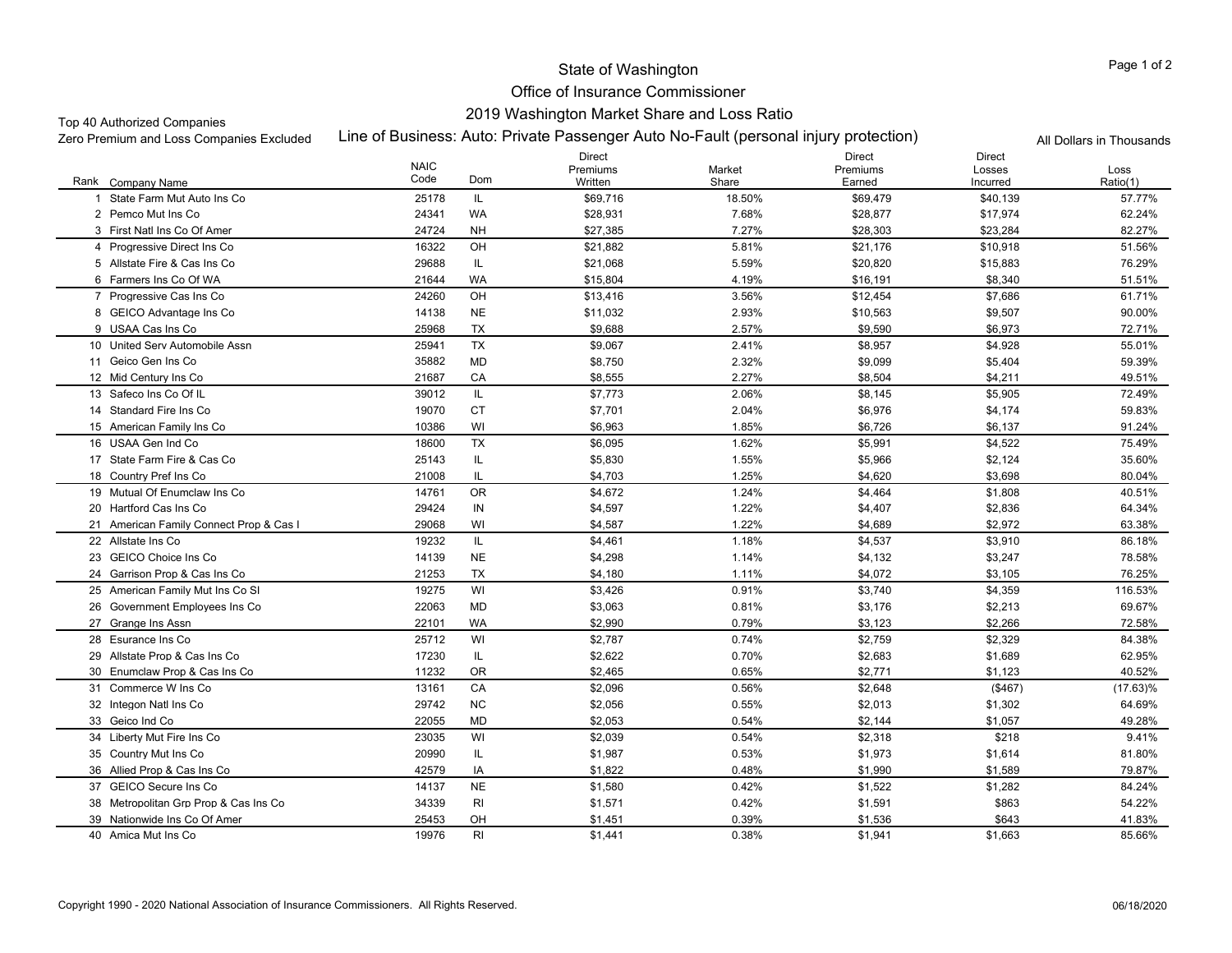## Office of Insurance Commissioner 2019 Washington Market Share and Loss Ratio

## Top 40 Authorized Companies

| Zero Premium and Loss Companies Excluded | Line of Business: Auto: Private Passenger Auto No-Fault (personal injury protection) |                                      | All Dollars in Thousands |                              |                              |                  |
|------------------------------------------|--------------------------------------------------------------------------------------|--------------------------------------|--------------------------|------------------------------|------------------------------|------------------|
| Rank<br>Company Name                     | <b>NAIC</b><br>Code<br>Dom                                                           | Direct<br><b>Premiums</b><br>Written | Market<br>Share          | Direct<br>Premiums<br>Earned | Direct<br>Losses<br>Incurred | Loss<br>Ratio(1) |
| All 135 Other Companies                  |                                                                                      | \$30,175                             | 8.01%                    | \$30,414                     | \$17,591                     | 57.84%           |
| Totals (Loss Ratio is average)           |                                                                                      | \$376.774                            | 100.00%                  | \$377.081                    | \$241.015                    | 63.92%           |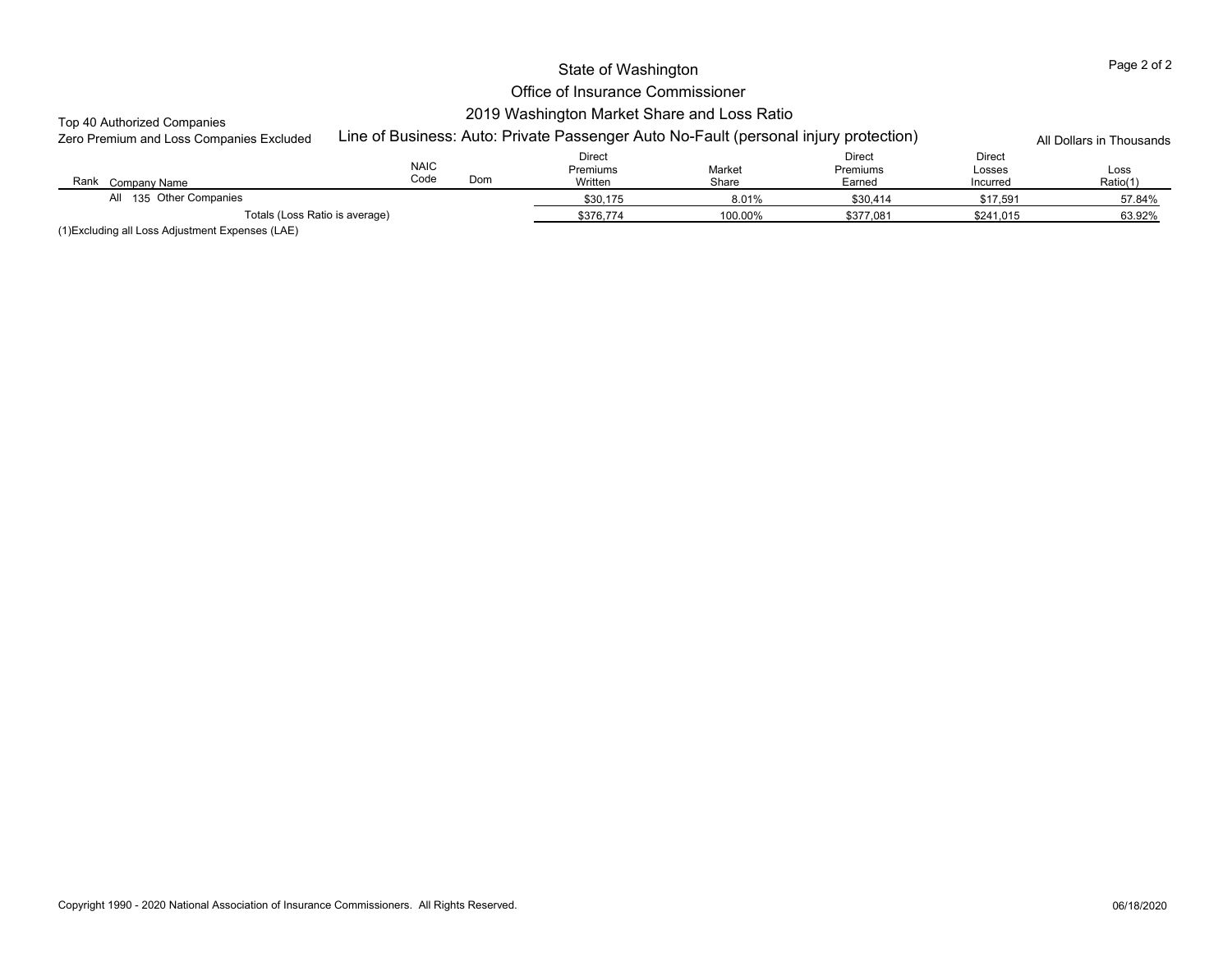## Office of Insurance Commissioner 2019 Washington Market Share and Loss Ratio

## Top 40 Authorized Companies

Zero Premium and Loss Companies Excluded Line of Business: Auto: Private Passenger Auto Physical Damage All Dollars in Thousands

|                                         | <b>NAIC</b> |           | <b>Direct</b><br>Premiums | Market | <b>Direct</b><br>Premiums | <b>Direct</b><br>Losses | Loss     |
|-----------------------------------------|-------------|-----------|---------------------------|--------|---------------------------|-------------------------|----------|
| Rank Company Name                       | Code        | Dom       | Written                   | Share  | Earned                    | Incurred                | Ratio(1) |
| State Farm Mut Auto Ins Co              | 25178       | IL        | \$297,815                 | 14.83% | \$292,541                 | \$188,808               | 64.54%   |
| 2 First Natl Ins Co Of Amer             | 24724       | <b>NH</b> | \$147,165                 | 7.33%  | \$142,886                 | \$82,559                | 57.78%   |
| 3 Progressive Direct Ins Co             | 16322       | OH        | \$125,998                 | 6.27%  | \$119,090                 | \$77,413                | 65.00%   |
| 4 Allstate Fire & Cas Ins Co            | 29688       | IL        | \$117,119                 | 5.83%  | \$113,117                 | \$69,518                | 61.46%   |
| 5 Pemco Mut Ins Co                      | 24341       | WA        | \$107,889                 | 5.37%  | \$105,945                 | \$58,518                | 55.23%   |
| 6 GEICO Advantage Ins Co                | 14138       | <b>NE</b> | \$82,473                  | 4.11%  | \$78,267                  | \$55,332                | 70.70%   |
| 7 Progressive Cas Ins Co                | 24260       | OH        | \$78,654                  | 3.92%  | \$73,426                  | \$38,760                | 52.79%   |
| 8 United Serv Automobile Assn           | 25941       | TX        | \$63,210                  | 3.15%  | \$62,450                  | \$44,763                | 71.68%   |
| 9 USAA Cas Ins Co                       | 25968       | TX        | \$63,184                  | 3.15%  | \$62,198                  | \$42,544                | 68.40%   |
| 10 Farmers Ins Co Of WA                 | 21644       | <b>WA</b> | \$60,800                  | 3.03%  | \$61,896                  | \$34,325                | 55.46%   |
| 11 Geico Gen Ins Co                     | 35882       | <b>MD</b> | \$45,293                  | 2.26%  | \$47,351                  | \$28,036                | 59.21%   |
| 12 USAA Gen Ind Co                      | 18600       | TX        | \$43,940                  | 2.19%  | \$43,017                  | \$28,522                | 66.30%   |
| 13 GEICO Choice Ins Co                  | 14139       | <b>NE</b> | \$41,557                  | 2.07%  | \$40,325                  | \$28,263                | 70.09%   |
| 14 Allstate Ins Co                      | 19232       | IL        | \$40,299                  | 2.01%  | \$40,391                  | \$12,368                | 30.62%   |
| 15 Mid Century Ins Co                   | 21687       | CA        | \$37,911                  | 1.89%  | \$37,047                  | \$25,469                | 68.75%   |
| 16 Safeco Ins Co Of IL                  | 39012       | IL.       | \$37,275                  | 1.86%  | \$37,888                  | \$23.132                | 61.05%   |
| 17 American Family Ins Co               | 10386       | WI        | \$29,421                  | 1.46%  | \$27,962                  | \$22,242                | 79.55%   |
| 18 Standard Fire Ins Co                 | 19070       | <b>CT</b> | \$29,270                  | 1.46%  | \$26,222                  | \$17,202                | 65.60%   |
| 19 State Farm Fire & Cas Co             | 25143       | IL.       | \$27,279                  | 1.36%  | \$27,592                  | \$15,946                | 57.79%   |
| 20 American Family Connect Prop & Cas I | 29068       | WI        | \$24,867                  | 1.24%  | \$24,894                  | \$15,425                | 61.96%   |
| 21 Garrison Prop & Cas Ins Co           | 21253       | <b>TX</b> | \$24,180                  | 1.20%  | \$23,317                  | \$14,889                | 63.86%   |
| 22 Country Pref Ins Co                  | 21008       | IL        | \$21,603                  | 1.08%  | \$20,842                  | \$12,295                | 58.99%   |
| 23 Hartford Cas Ins Co                  | 29424       | IN        | \$21,546                  | 1.07%  | \$20,777                  | \$13,516                | 65.05%   |
| 24 GEICO Secure Ins Co                  | 14137       | <b>NE</b> | \$20,880                  | 1.04%  | \$20,379                  | \$14,091                | 69.15%   |
| 25 Geico Ind Co                         | 22055       | MD        | \$19,722                  | 0.98%  | \$20,338                  | \$10,639                | 52.31%   |
| 26 American Family Mut Ins Co SI        | 19275       | WI        | \$19,109                  | 0.95%  | \$20,411                  | \$12,563                | 61.55%   |
| 27 LM Gen Ins Co                        | 36447       | IL        | \$18,221                  | 0.91%  | \$17,085                  | \$8,644                 | 50.59%   |
| 28 Liberty Mut Fire Ins Co              | 23035       | WI        | \$17,705                  | 0.88%  | \$19,547                  | \$8,426                 | 43.11%   |
| 29 Mutual Of Enumclaw Ins Co            | 14761       | <b>OR</b> | \$16,912                  | 0.84%  | \$15,410                  | \$10,247                | 66.50%   |
| 30 Government Employees Ins Co          | 22063       | MD        | \$15,428                  | 0.77%  | \$16,124                  | \$9,692                 | 60.11%   |
| 31 Integon Natl Ins Co                  | 29742       | NC        | \$15,411                  | 0.77%  | \$15,248                  | \$8,022                 | 52.61%   |
| 32 Allstate Prop & Cas Ins Co           | 17230       | IL        | \$14,546                  | 0.72%  | \$14,664                  | \$6,792                 | 46.32%   |
| 33 Allstate Ind Co                      | 19240       | IL        | \$13,119                  | 0.65%  | \$12,581                  | \$5,876                 | 46.71%   |
| 34 Esurance Ins Co                      | 25712       | WI        | \$13,072                  | 0.65%  | \$12,879                  | \$8,970                 | 69.65%   |
| 35 Grange Ins Assn                      | 22101       | <b>WA</b> | \$11,320                  | 0.56%  | \$11,736                  | \$7,053                 | 60.10%   |
| 36 Foremost Ins Co Grand Rapids MI      | 11185       | MI        | \$11,092                  | 0.55%  | \$9,923                   | \$5,199                 | 52.39%   |
| 37 Essentia Ins Co                      | 37915       | <b>MO</b> | \$10,994                  | 0.55%  | \$10,289                  | \$2,510                 | 24.40%   |
| 38 State Natl Ins Co Inc                | 12831       | <b>TX</b> | \$10,087                  | 0.50%  | \$10,562                  | \$5,145                 | 48.71%   |
| 39 Enumclaw Prop & Cas Ins Co           | 11232       | <b>OR</b> | \$9,560                   | 0.48%  | \$10,407                  | \$6,585                 | 63.27%   |
| 40 Country Mut Ins Co                   | 20990       | IL        | \$9,145                   | 0.46%  | \$8,947                   | \$5,178                 | 57.87%   |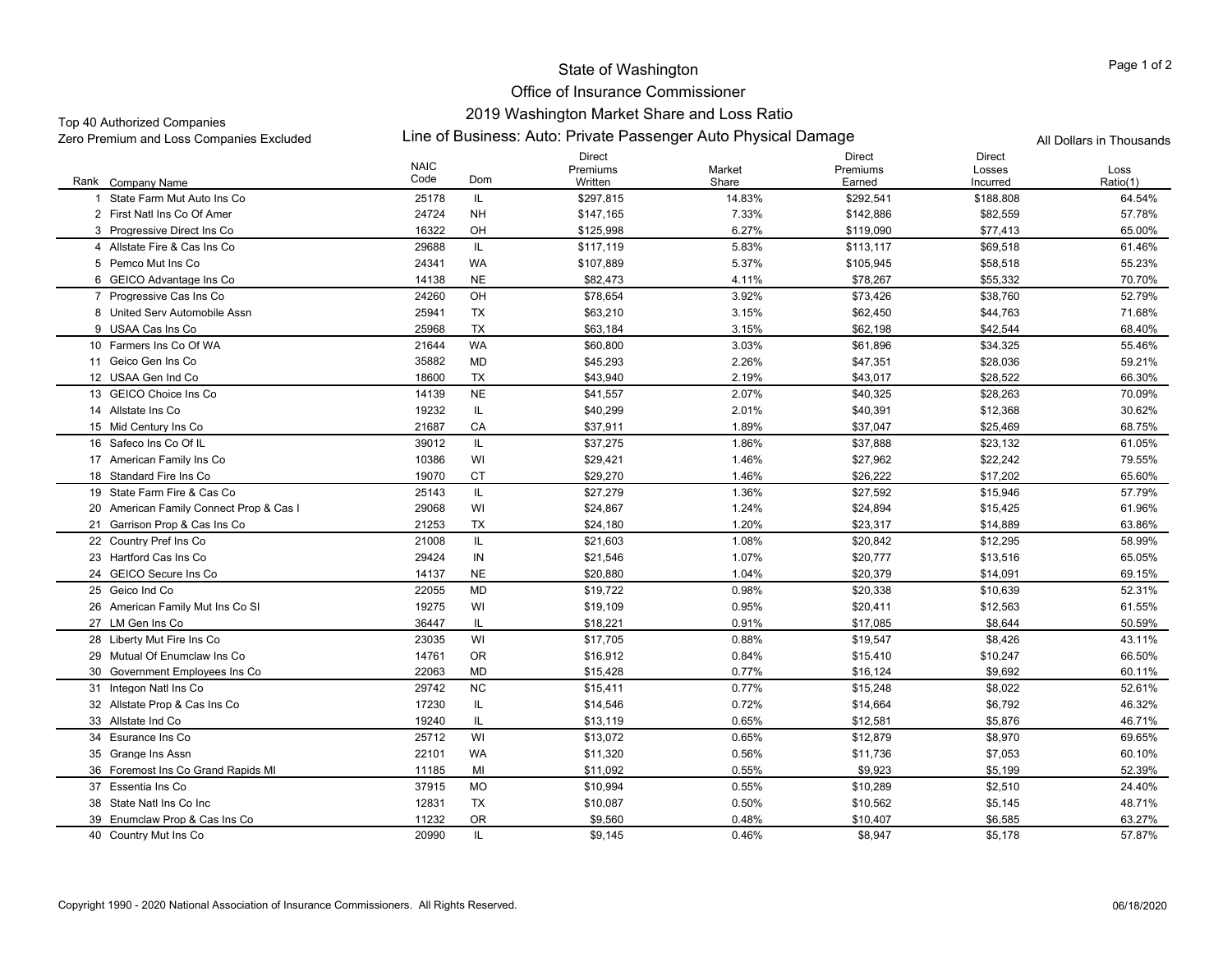## Office of Insurance Commissioner 2019 Washington Market Share and Loss Ratio

## Top 40 Authorized Companies

| <b>TUD TO AUTORIZED COMPAINES</b><br>Zero Premium and Loss Companies Excluded |                     | Line of Business: Auto: Private Passenger Auto Physical Damage |                               |                 |                                     |                              |                  |  |  |
|-------------------------------------------------------------------------------|---------------------|----------------------------------------------------------------|-------------------------------|-----------------|-------------------------------------|------------------------------|------------------|--|--|
| Rank<br>Company Name                                                          | <b>NAIC</b><br>Code | Dom                                                            | Direct<br>Premiums<br>Written | Market<br>Share | Direct<br><b>Premiums</b><br>Earned | Direct<br>Losses<br>Incurred | Loss<br>Ratio(1) |  |  |
| All 163 Other Companies                                                       |                     |                                                                | \$193.360                     | 9.63%           | \$200.535                           | \$107.153                    | 53.43%           |  |  |
| Totals (Loss Ratio is average)                                                |                     |                                                                | \$2,008.431                   | 100.00%         | \$1.976.508                         | \$1,192,632                  | 60.34%           |  |  |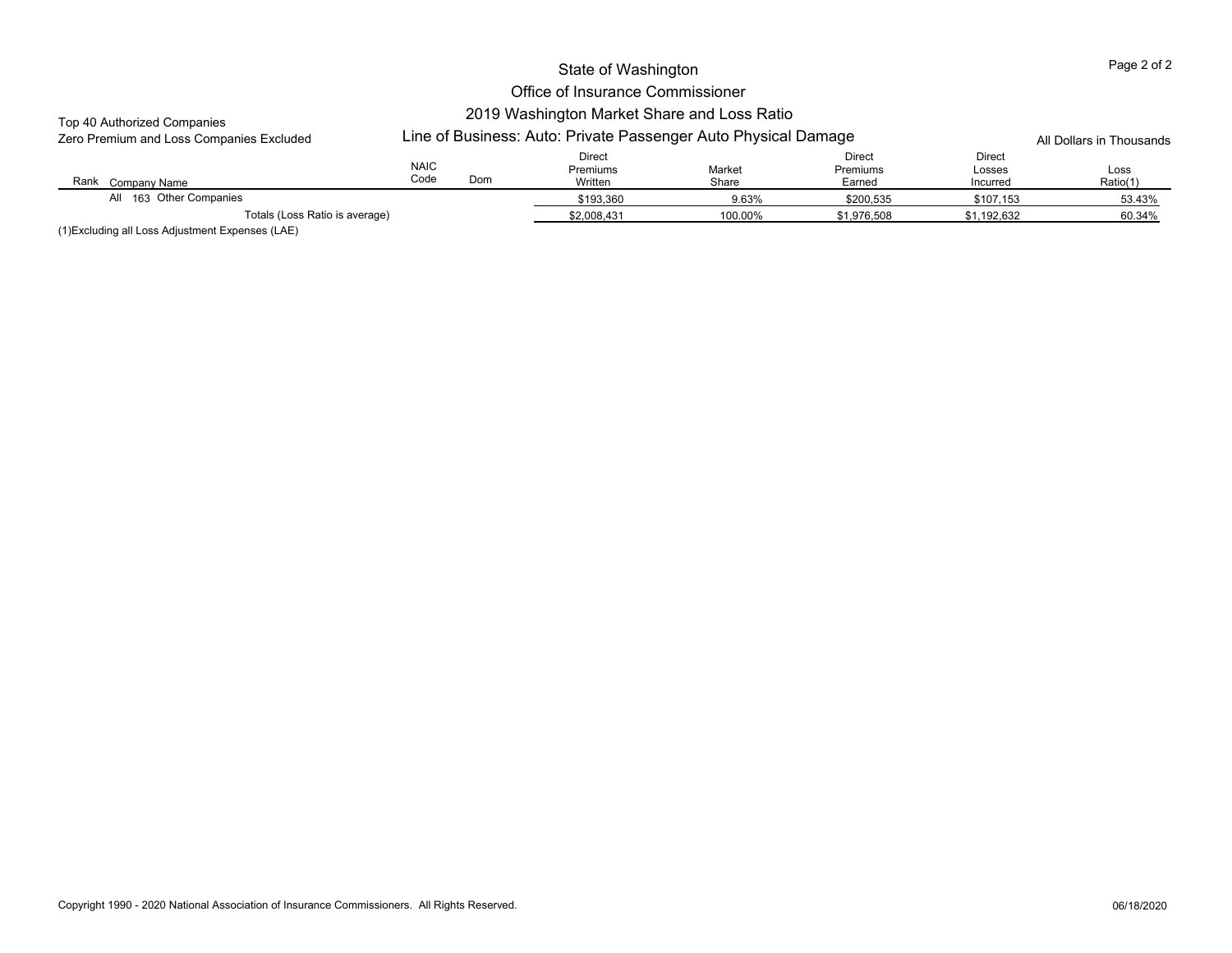#### Office of Insurance Commissioner 2019 Washington Market Share and Loss Ratio

Line of Business: Boiler and Machinery Zero Premium and Loss Companies Excluded All Dollars in Thousands Top 40 Authorized Companies

Rank Company Name NAIC CodeDirect Premiums WrittenMarket ShareDirect Premiums EarnedDirect Losses IncurredLossRatio(1) k Company Name Code Dom Written Share Earned Ratio(1) 1 Factory Mut Ins Co. 1 Factory Mut Ins Co 21482 RI \$6,920 22.50% \$5,514 \$1,515 27.47% 2 Travelers Prop Cas Co Of Amer 25674 CT \$2,539 \$2,362 \$1,128 47.74% 3 Affiliated Fm Ins Co 3 Affiliated Fm Ins Co 10014 RI \$1,770 5.76% \$1,819 \$1,096 60.26% 4 Hartford Steam Boil Inspec & Ins Co 11452 CT \$1,691 5.50% \$1,490 \$10,446 701.03% 5 Mutual Of Enumclaw Ins Co 14761 OR \$1,519 4.94% \$1,542 \$343 22.24% 6 National Union Fire Ins Co Of Pitts 19445 PAA \$1,335 4.34% \$1,419 \$186 13.13% 7 Federal Ins Co 20281 INN \$917 2.98%  $\%$  5881  $\%$  588 9.98% 8 Continental Cas Co 20443 IL \$900 2.93%  $\%$  6988 \$988 \$412 41.75% 9 Zurich Amer Ins Co 16535 NYNY \$881 2.87%  $\%$  5891  $\frac{1}{2}$  520  $\frac{2.27\%}{1}$ 10 XL Ins Amer Inc 24554 DE \$827 2.69% $\%$  6.35%  $\$855$  6.35% 11 Eagle W Ins Co 1 Eagle W Ins Co 12890 CA \$810 2.63% \$669 \$117 17.47% 12 Liberty Mut Fire Ins Co. 2 Liberty Mut Fire Ins Co 23035 WI \$710 2.31% \$703 \$331 47.01% 13 Oregon Mut Ins Co 3 Oregon Mut Ins Co 14907 OR \$524 1.71% \$511 \$71 13.80% 14 American Guar & Liab Ins 26247 NYY \$465 5465 5465 1.51% % 5521 (\$4) (\$9) (0.78) (\$9) 15 Employers Ins Co of Wausau 21458 WI \$425 1.38% \$266 \$5 1.94% 16 Brotherhood Mut Ins Co 13528 INN \$410 \$40 1.33%  $\%$  6.00%  $\frac{1}{395}$  5.995 6.00%  $\frac{1}{30}$  5.00% 17 Western Natl Mut Ins Co 15377 MNN \$409 1.33%  $\%$  6.28%  $\frac{1}{3383}$  5.383 5.1 5.1 6.28% 18 Allianz Global Risks US Ins Co 35300 IL \$395 1.29%  $\%$  5433 \$433 \$31 7.07% 19 Westport Ins Corp 9 Westport Ins Corp 39845 MO \$387 1.26% \$329 \$370 112.53% 20 American Home Assur Co 19380 NY \$368 1.20% $\%$  5.31%  $\frac{1}{36}$  5.31% 21 Greenwich Ins Co 22322 DEE 3317 1.03%  $\%$  64.61%  $\frac{1}{294}$  84.61% 22 Penn Millers Ins Co 14982 PAPA \$302 0.98%  $\%$  5262  $\%$  5262  $\%$  5262  $\%$  552  $\%$  19.90% 23 Great Northern Ins Co 20303 IN \$297 0.97% \$284 \$31 10.88% 24 Federated Mut Ins Co 13935 MNMN \$250 0.81% % 5243 \$217 \$9.27% 25 Amco Ins Co 19100 IA \$235 0.76% \$222 \$2 0.95% 26 Travelers Ind Co 25658 CTCT \$231 0.75%  $\%$  6.29%  $\frac{1}{213}$  6.29% 27 Verlan Fire Ins Co MD 10815 NHNH \$219 0.71%  $\%$  60 0.00%  $\%$  5185 60  $\%$  50 0.00% 28 New Hampshire Ins Co. 8 New Hampshire Ins Co 23841 IL \$208 \$106 5.65% 5.65% 29 Continental Western Ins Co 10804 IA \$197 0.64% $\%$  85.10%  $\frac{1}{2}$  85.10% 30 Allstate Ins Co 19232 IL \$189 0.61% \$194 \$57 29.37% 31 Alaska Natl Ins Co 38733 AK \$187 0.61% $\%$  60 0.00%  $\%$  5168 50  $\%$  0.00% 32 The Cincinnati Ins Co 10677 OH \$183 0.60% $\%$  5133 \$20 \$20 15.18% 33 Depositors Ins Co. 3 Depositors Ins Co 42587 IA \$178 \$147 \$43 28.97% 34 Union Ins Co 25844 IA \$173 0.56% \$194 \$19 9.95% 35 Sompo Amer Ins Co 5 Sompo Amer Ins Co 11126 NY \$171 0.56% \$178 (\$33) (18.69)% 36 Pacific Ind Co 20346 WI \$171 0.56%  $\%$  5166 \$17 517 517 517 510.44% 37 Allied Ins Co of Amer 10127 OH \$162 0.53% $\%$  5142 \$18 518 512.51% 38 Nationwide Mut Ins Co 23787 OH \$144 0.47% $\%$  5122 \$122 \$51 \$51 41.80% 39 Hartford Fire Ins Co 19682 CT \$139 0.45% $\%$  60 0.00%  $\%$  5120 50  $\%$ 40 North Amer Elite Ins Co 29700 NH \$122 0.40% $\%$  5113 \$9 7.65%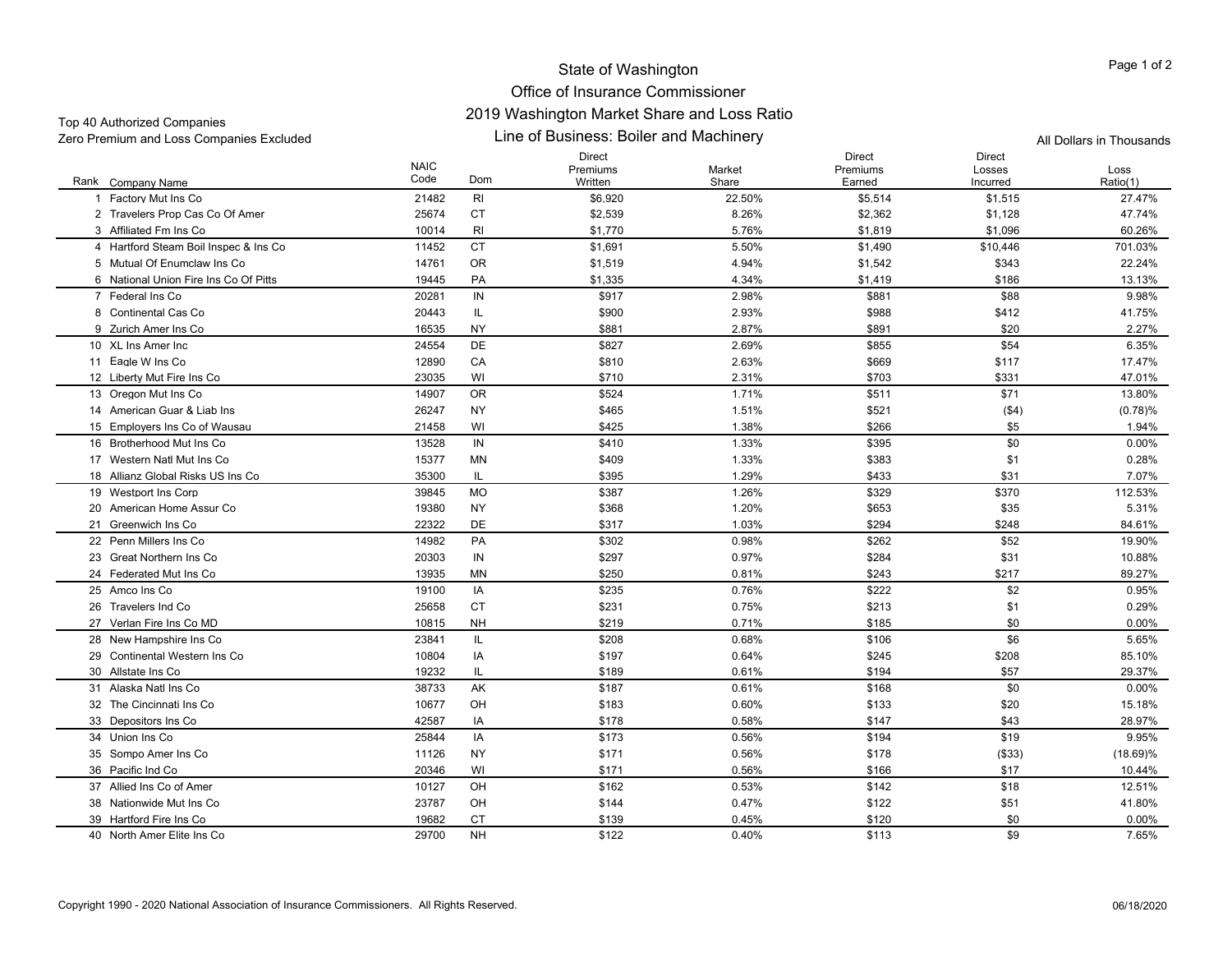## Office of Insurance Commissioner

## 2019 Washington Market Share and Loss Ratio

| Top 40 Authorized Companies<br>Zero Premium and Loss Companies Excluded | 2019 Washington Market Share and Loss Katio<br>Line of Business: Boiler and Machinery |     |                                      |                 |                                     |                              | All Dollars in Thousands |  |
|-------------------------------------------------------------------------|---------------------------------------------------------------------------------------|-----|--------------------------------------|-----------------|-------------------------------------|------------------------------|--------------------------|--|
| Rank<br>Company Name                                                    | <b>NAIC</b><br>Code                                                                   | Dom | Direct<br><b>Premiums</b><br>Written | Market<br>Share | <b>Direct</b><br>Premiums<br>Earned | Direct<br>Losses<br>Incurred | Loss<br>Ratio(1)         |  |
| All 105 Other Companies                                                 |                                                                                       |     | \$2,473                              | 8.04%           | \$2,747                             | \$712                        | 25.90%                   |  |
| Totals (Loss Ratio is average)                                          |                                                                                       |     | \$30,749                             | 100.00%         | \$29,103                            | \$17.922                     | 61.58%                   |  |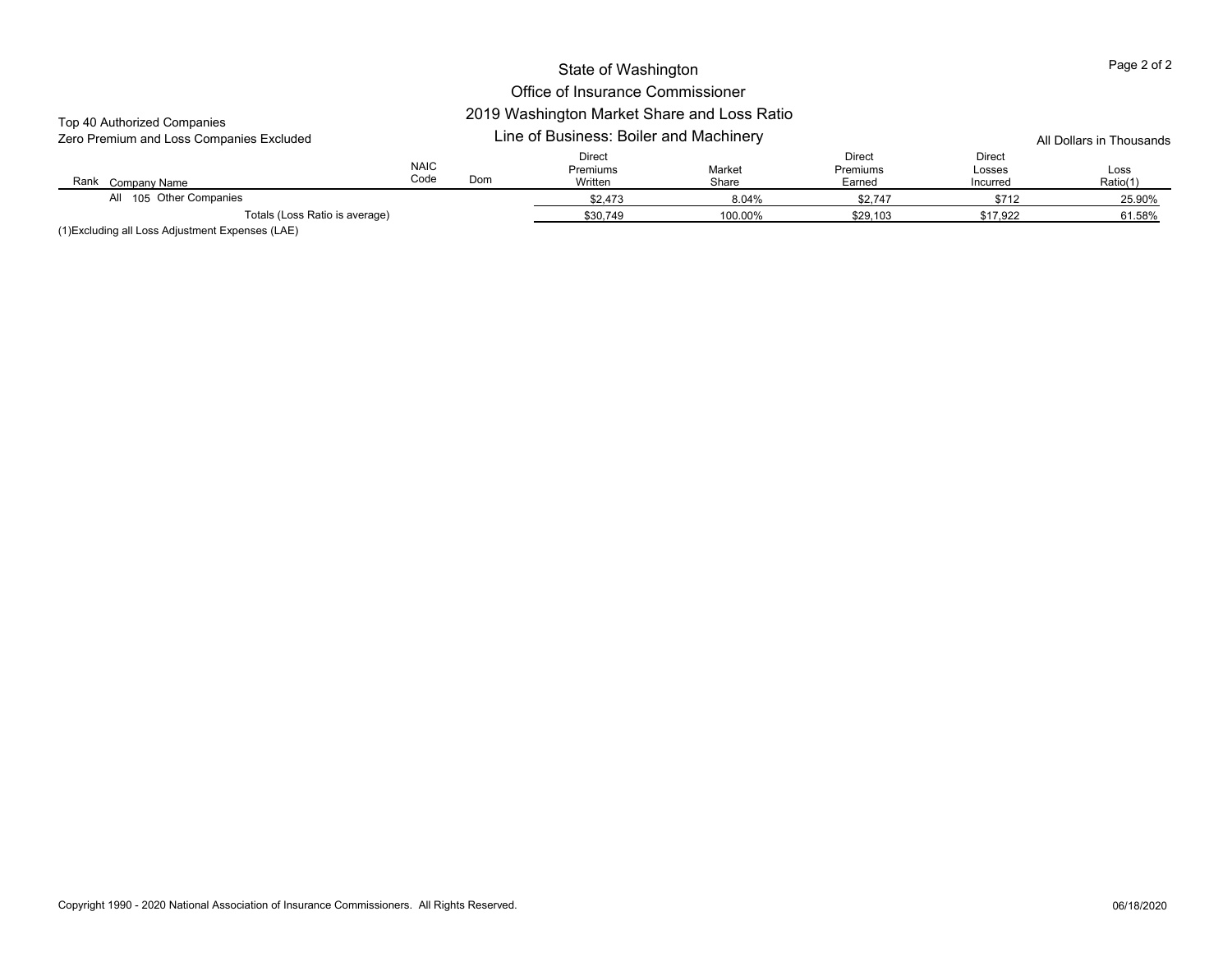#### Office of Insurance Commissioner 2019 Washington Market Share and Loss Ratio

Top 40 Authorized Companies Zero Premium and Loss Companies Excluded All Dollars in Thousands

Line of Business: Burglary and Theft

Rank Company Name NAIC CodeDirect Premiums WrittenMarket ShareDirect Premiums EarnedDirect Losses IncurredLossRatio(1) k Company Name Code Dom Written Share Earned Ratio(1) 1 Travelers Cas & Surety Co Of Amer 31194 CT \$2,796 41.38% \$2,359 \$1,647 69.80% 2 Hiscox Ins Co Inc 10200 IL \$748 11.07% $\%$  36.51%  $\frac{1}{26}$   $\frac{1}{26}$   $\frac{265}{265}$  36.51% 3 National Union Fire Ins Co Of Pitts 19445 PAPA \$462 6.84%  $\%$  60 0.00%  $\frac{1}{2}$  60 0.00% 4 Hanover Ins Co 22292 NH \$327 4.83% $\%$  309 \$309 \$7 \$7 2.11% 5 Federal Ins Co 20281 INN \$274 4.05%  $\%$  6268 \$268 \$44 5268 \$45 \$45.57% 6 Continental Cas Co 20443 IL \$229 3.40% $\%$  58.77%  $\frac{1}{94}$  59.77% 7 XL Specialty Ins Co 7 XL Specialty Ins Co 37885 DE \$197 2.92% \$161 \$77 47.53% 8 Navigators Ins Co 8 Navigators Ins Co 42307 NY \$192 2.84% \$140 \$18 12.54% 9 Zurich Amer Ins Co 16535 NYNY \$121 \$121 1.80% \$127 (\$6) (4.64)% 10 US Specialty Ins Co 0 US Specialty Ins Co 29599 TX \$118 1.75% \$105 \$534 506.79% 11 Philadelphia Ind Ins Co. 1 Philadelphia Ind Ins Co 18058 PA \$115 1.70% \$103 \$50 48.16% 12 Great Northern Ins Co 20303 INN \$97 1.44% \$94 (\$1) (1.46)% 13 Great Amer Ins Co 16691 OH \$76 1.12% $\%$  60 0.37%  $\frac{1}{2}$  572 50 50 0.37% 14 Fidelity & Denosit Co Of MD 4 Fidelity & Deposit Co Of MD 39306 IL \$73 1.08% \$59 \$22 38.04% 15 Atlantic Specialty Ins Co 27154 NY 62 \$73 3.69% 16 XL Ins Amer Inc 24554 DE \$55 0.81% $\%$  550 \$50 \$7 \$7 \$14.80% 17 The Cincinnati Ins Co 10677 OH OH \$53 0.78%  $\%$  60  $\frac{1}{20}$  50  $\frac{1}{20}$  (0.84)% 18 Pacific Ind Co 20346 WI \$47 0.69%  $\%$  652 \$52 \$0 \$0 (0.34)% 19 Twin City Fire Ins Co Co 9 Twin City Fire Ins Co Co 29459 IN \$44 0.65% \$41 \$2 5.28% 20 Federated Mut Ins Co 13935 MNN \$44 0.65%  $\%$  5  $\frac{11.98\%}{11.98\%}$ 21 Hartford Fire Ins Co 19682 CTT 343 0.64%  $\%$  60 0.09%  $\%$ 22 Western Natl Mut Ins Co 15377 MNMN \$39 0.58%  $\%$  60  $\frac{1}{20}$  50  $\frac{1}{20}$  (0.06)% 23 Nationwide Mut Ins Co 23787 OHOH \$38 0.57%  $\%$  6.78%  $\frac{1}{37}$  5.37  $\frac{1}{30}$  5.0  $\frac{1}{30}$  0.78% 24 Berkley Ins Co Berkley Ins Co 32603 DE \$35 0.52% \$42 \$7 15.40% 25 Eagle W Ins Co 5 Eagle W Ins Co 12890 CA \$34 0.51% \$29 (\$2) (5.92)% 26 Penn Millers Ins Co 14982 PAPA \$32 0.48%  $\%$  3.27%  $\frac{1}{29}$  5.29  $\frac{1}{32}$  5.1  $\frac{3.27}{10}$ 27 Markel Amer Ins Co 28932 VAVA \$31 0.46%  $\%$  3.83%  $\text{S}38$   $\text{S}1$  3.83% 28 Everest Natl Ins Co 10120 DEDE \$30 0.45%  $\%$  525 \$25 \$1 2.72% 29 American Family Mut Ins Co SI 19275 WI \$30 \$27 \$0 0.00% 30 Mutual Of Enumclaw Ins Co 14761 OROR \$27 0.40%  $\%$  60 0.61%  $\frac{1}{26}$  526 50 50 0.61% 31 Westchester Fire Ins Co 10030 PAA  $$25$  0.37% \$34 (\$9) (25.87)% 32 Transquard Ins Co Of Amer Inc 28886 IL \$23 \$20 7.97% 33 Arch Ins Co 11150 MO \$19 0.28% \$21 (\$4) (17.07)% 34 United States Liab Ins Co 25895 PAPA \$18 0.27%  $\%$  6.13%  $\frac{1}{32}$  5.22 6.13% 35 Western Natl Assur Co 24465 MN $N = 15$  0.22%  $\%$  511 50  $\text{S0}$  2.48% 36 Bankers Standard Ins Co 18279 PAPA  $$14$  0.21%  $\%$  5.90%  $\frac{1}{35}$  5.90% 37 Employers Ins Co of Wausau 21458 WI \$14 0.21% \$13 \$0 (0.83)% 38 Vigilant Ins Co Vigilant Ins Co 20397 NY \$13 0.19% \$13 \$0 (2.88)% 39 Travelers Prop Cas Co Of Amer 25674 CT \$13 \$1 \$1 9.11% 40 American Guar & Liab Ins 26247 NY \$12 0.17% $\%$  60 1.33%  $\frac{1}{30}$  510 50 50 1.33%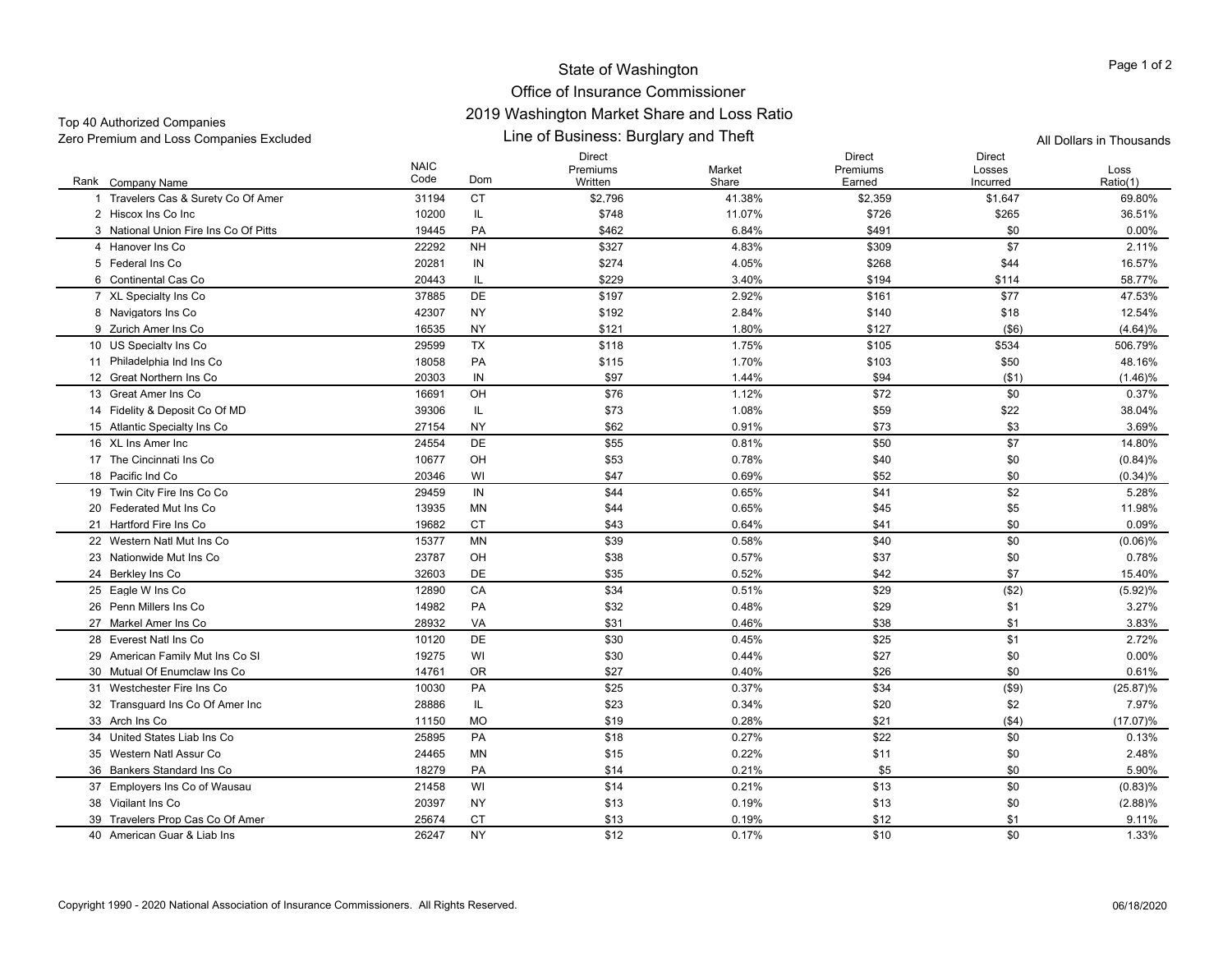# Office of Insurance Commissioner

## 2019 Washington Market Share and Loss Ratio

| Top 40 Authorized Companies<br>Zero Premium and Loss Companies Excluded | 2019 Washington Market Share and Loss Katio<br>Line of Business: Burglary and Theft |     |                               |                 |                                     |                              | All Dollars in Thousands |  |
|-------------------------------------------------------------------------|-------------------------------------------------------------------------------------|-----|-------------------------------|-----------------|-------------------------------------|------------------------------|--------------------------|--|
| Rank<br>Company Name                                                    | <b>NAIC</b><br>Code                                                                 | Dom | Direct<br>Premiums<br>Written | Market<br>Share | <b>Direct</b><br>Premiums<br>Earned | Direct<br>Losses<br>Incurred | Loss<br>Ratio(1)         |  |
| All 85 Other Companies                                                  |                                                                                     |     | \$122                         | 1.80%           | \$129                               | \$34                         | 26.42%                   |  |
| Totals (Loss Ratio is average)<br>$\cdots$<br>$\cdots$ $\cdots$         |                                                                                     |     | \$6,757                       | 100.00%         | \$6,137                             | \$2,820                      | 45.95%                   |  |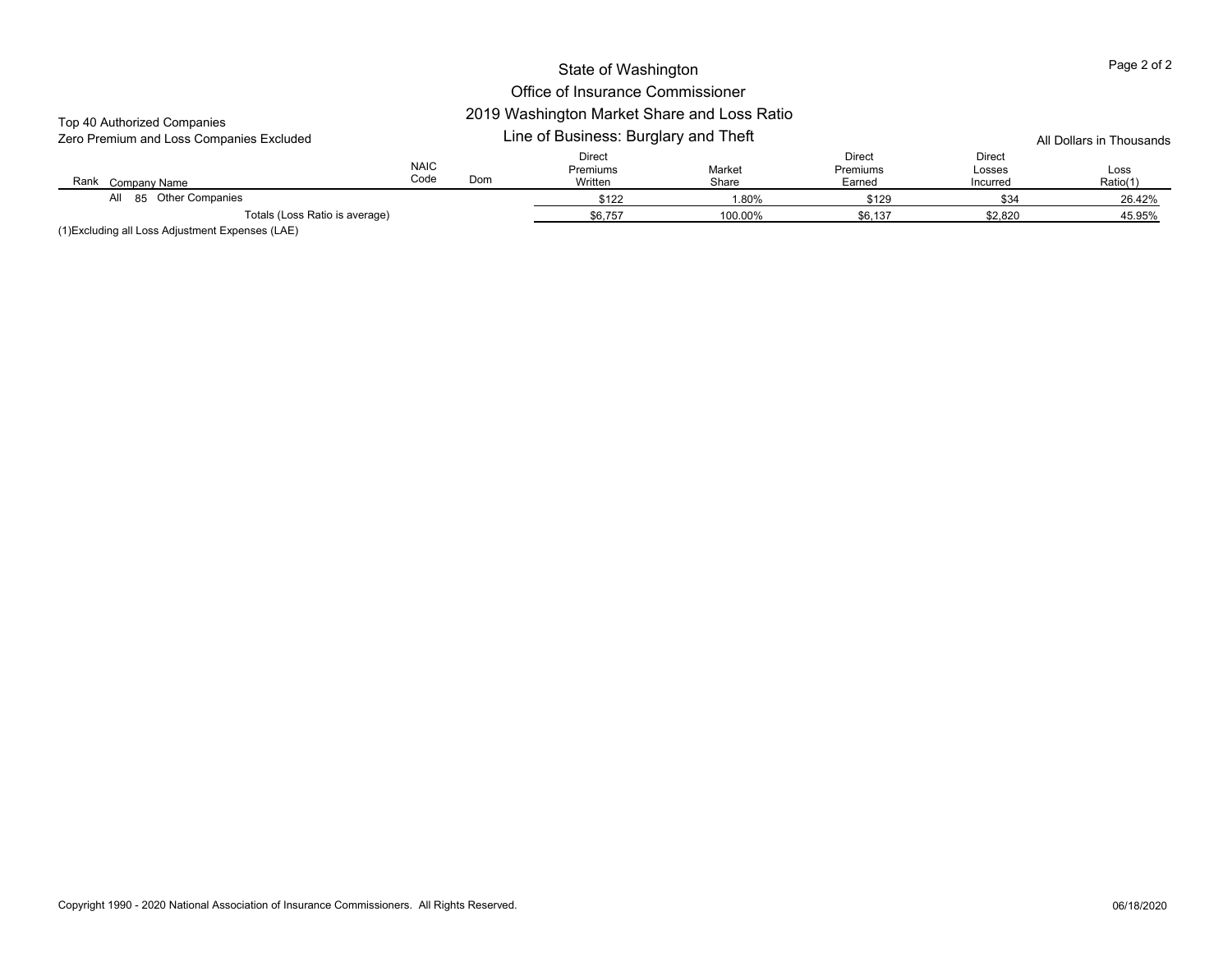## Office of Insurance Commissioner 2019 Washington Market Share and Loss Ratio

## Top 40 Authorized Companies

Zero Premium and Loss Companies Excluded Line of Business: Commercial Multiple Peril (liability portion) All Dollars in Thousands

|                                     | <b>NAIC</b> |           | <b>Direct</b><br>Premiums | Market | <b>Direct</b><br>Premiums | <b>Direct</b><br>Losses | Loss     |
|-------------------------------------|-------------|-----------|---------------------------|--------|---------------------------|-------------------------|----------|
| Rank Company Name                   | Code        | Dom       | Written                   | Share  | Earned                    | Incurred                | Ratio(1) |
| Ohio Security Ins Co                | 24082       | <b>NH</b> | \$53,158                  | 15.11% | \$49,537                  | \$26,802                | 54.11%   |
| 2 Philadelphia Ind Ins Co           | 18058       | PA        | \$21,306                  | 6.06%  | \$21,342                  | \$13,308                | 62.35%   |
| 3 Contractors Bonding & Ins Co.     | 37206       | IL.       | \$13,709                  | 3.90%  | \$12,312                  | \$2,356                 | 19.14%   |
| 4 State Farm Fire & Cas Co.         | 25143       | IL.       | \$11,137                  | 3.17%  | \$10,850                  | \$4,652                 | 42.88%   |
| 5 Mutual Of Enumclaw Ins Co         | 14761       | <b>OR</b> | \$10,664                  | 3.03%  | \$10,367                  | \$9,064                 | 87.43%   |
| 6 West Amer Ins Co                  | 44393       | IN        | \$10,347                  | 2.94%  | \$10,686                  | \$3,844                 | 35.97%   |
| 7 American Alt Ins Corp             | 19720       | <b>DE</b> | \$9,106                   | 2.59%  | \$8,625                   | \$464                   | 5.37%    |
| 8 American Fire & Cas Co            | 24066       | <b>NH</b> | \$8,899                   | 2.53%  | \$9,652                   | \$5,000                 | 51.80%   |
| 9 Mid Century Ins Co                | 21687       | CA        | \$8,774                   | 2.49%  | \$8,564                   | \$1,727                 | 20.17%   |
| 10 Truck Ins Exch                   | 21709       | CA        | \$8,655                   | 2.46%  | \$8,794                   | \$8,074                 | 91.82%   |
| 11 Phoenix Ins Co                   | 25623       | <b>CT</b> | \$7,502                   | 2.13%  | \$7,269                   | \$3,887                 | 53.48%   |
| 12 Eagle W Ins Co                   | 12890       | CA        | \$6,827                   | 1.94%  | \$5,876                   | \$5,714                 | 97.24%   |
| 13 Ohio Cas Ins Co                  | 24074       | <b>NH</b> | \$6,628                   | 1.88%  | \$6,745                   | \$2,042                 | 30.27%   |
| 14 The Cincinnati Ins Co            | 10677       | OH        | \$6,026                   | 1.71%  | \$5,943                   | \$1,159                 | 19.50%   |
| 15 Farmers Ins Exch                 | 21652       | CA        | \$5,803                   | 1.65%  | \$5,783                   | \$427                   | 7.38%    |
| 16 Sentinel Ins Co Ltd              | 11000       | <b>CT</b> | \$5,596                   | 1.59%  | \$5,399                   | \$7,104                 | 131.58%  |
| 17 Travelers Cas Ins Co Of Amer     | 19046       | <b>CT</b> | \$5,290                   | 1.50%  | \$5,016                   | \$3,167                 | 63.14%   |
| 18 Federal Ins Co                   | 20281       | IN        | \$5,262                   | 1.50%  | \$5,672                   | \$3,390                 | 59.77%   |
| 19 Alaska Natl Ins Co               | 38733       | AK        | \$5,176                   | 1.47%  | \$4,422                   | \$1,696                 | 38.35%   |
| 20 Charter Oak Fire Ins Co          | 25615       | <b>CT</b> | \$5,156                   | 1.47%  | \$4,843                   | \$3,312                 | 68.38%   |
| 21 Continental Ins Co               | 35289       | PA        | \$4,335                   | 1.23%  | \$4,441                   | \$2,079                 | 46.81%   |
| 22 National Fire Ins Co Of Hartford | 20478       | IL        | \$4,218                   | 1.20%  | \$3,657                   | \$1,130                 | 30.89%   |
| 23 Valley Forge Ins Co              | 20508       | PA        | \$3,979                   | 1.13%  | \$3,948                   | \$2,135                 | 54.09%   |
| 24 Travelers Prop Cas Co Of Amer    | 25674       | <b>CT</b> | \$3,958                   | 1.12%  | \$3,651                   | \$946                   | 25.91%   |
| 25 Continental Western Ins Co       | 10804       | IA        | \$3,710                   | 1.05%  | \$4,766                   | \$74                    | 1.55%    |
| 26 Brotherhood Mut Ins Co           | 13528       | IN        | \$3,660                   | 1.04%  | \$3,518                   | \$550                   | 15.63%   |
| 27 Firemans Fund Ins Co             | 21873       | CA        | \$3,659                   | 1.04%  | \$3,403                   | \$4,805                 | 141.21%  |
| 28 Allstate Ind Co                  | 19240       | IL.       | \$3,531                   | 1.00%  | \$3,414                   | \$710                   | 20.81%   |
| 29 American Family Mut Ins Co SI    | 19275       | WI        | \$3,518                   | 1.00%  | \$3,774                   | \$1,599                 | 42.38%   |
| 30 Hanover Amer Ins Co              | 36064       | <b>NH</b> | \$3,193                   | 0.91%  | \$3,033                   | \$753                   | 24.81%   |
| 31 Oregon Mut Ins Co                | 14907       | <b>OR</b> | \$3,166                   | 0.90%  | \$3,640                   | \$855                   | 23.48%   |
| 32 Country Mut Ins Co               | 20990       | IL        | \$2,944                   | 0.84%  | \$2,756                   | \$1,838                 | 66.68%   |
| 33 Union Ins Co                     | 25844       | IA        | \$2,923                   | 0.83%  | \$3,371                   | \$2,044                 | 60.63%   |
| 34 Continental Cas Co               | 20443       | IL        | \$2,904                   | 0.83%  | \$2,721                   | \$615                   | 22.61%   |
| 35 Amco Ins Co                      | 19100       | IA        | \$2,851                   | 0.81%  | \$3,032                   | \$1,756                 | 57.93%   |
| 36 American Hallmark Ins Co Of TX   | 43494       | <b>TX</b> | \$2,672                   | 0.76%  | \$2,825                   | \$962                   | 34.04%   |
| 37 Church Mut Ins Co                | 18767       | WI        | \$2,590                   | 0.74%  | \$2,507                   | \$1,076                 | 42.94%   |
| 38 Travelers Ind Co Of Amer         | 25666       | <b>CT</b> | \$2,519                   | 0.72%  | \$2,213                   | \$1,763                 | 79.65%   |
| 39 Travelers Ind Co                 | 25658       | <b>CT</b> | \$2,349                   | 0.67%  | \$2,212                   | \$1,219                 | 55.10%   |
| 40 National Surety Corp             | 21881       | IL        | \$2,323                   | 0.66%  | \$2,487                   | \$5,103                 | 205.17%  |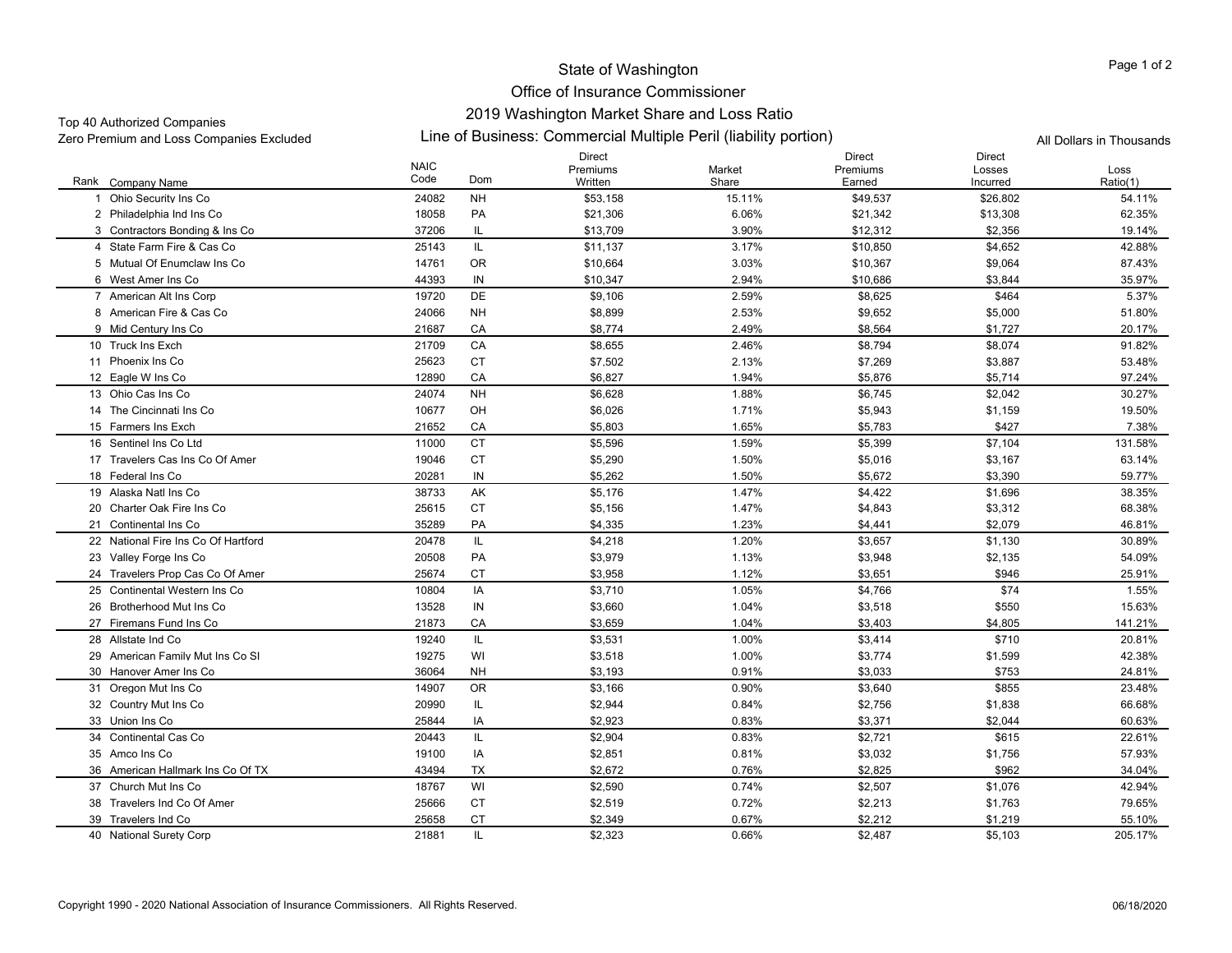## Office of Insurance Commissioner 2019 Washington Market Share and Loss Ratio

#### Top 40 Authorized Companies

| Zero Premium and Loss Companies Excluded |                     | Line of Business: Commercial Multiple Peril (liability portion) |                               |                 |                              |                              |                  |
|------------------------------------------|---------------------|-----------------------------------------------------------------|-------------------------------|-----------------|------------------------------|------------------------------|------------------|
| Rank<br>Company Name                     | <b>NAIC</b><br>Code | Dom                                                             | Direct<br>Premiums<br>Written | Market<br>Share | Direct<br>Premiums<br>Earned | Direct<br>Losses<br>Incurred | Loss<br>Ratio(1) |
| All 221 Other Companies                  |                     |                                                                 | \$71.803                      | 20.41%          | \$70,141                     | \$47,723                     | 68.04%           |
| Totals (Loss Ratio is average)           |                     |                                                                 | \$351.828                     | 100.00%         | \$343.207                    | \$186.923                    | 54.46%           |

(1)Excluding all Loss Adjustment Expenses (LAE)

Page 2 of 2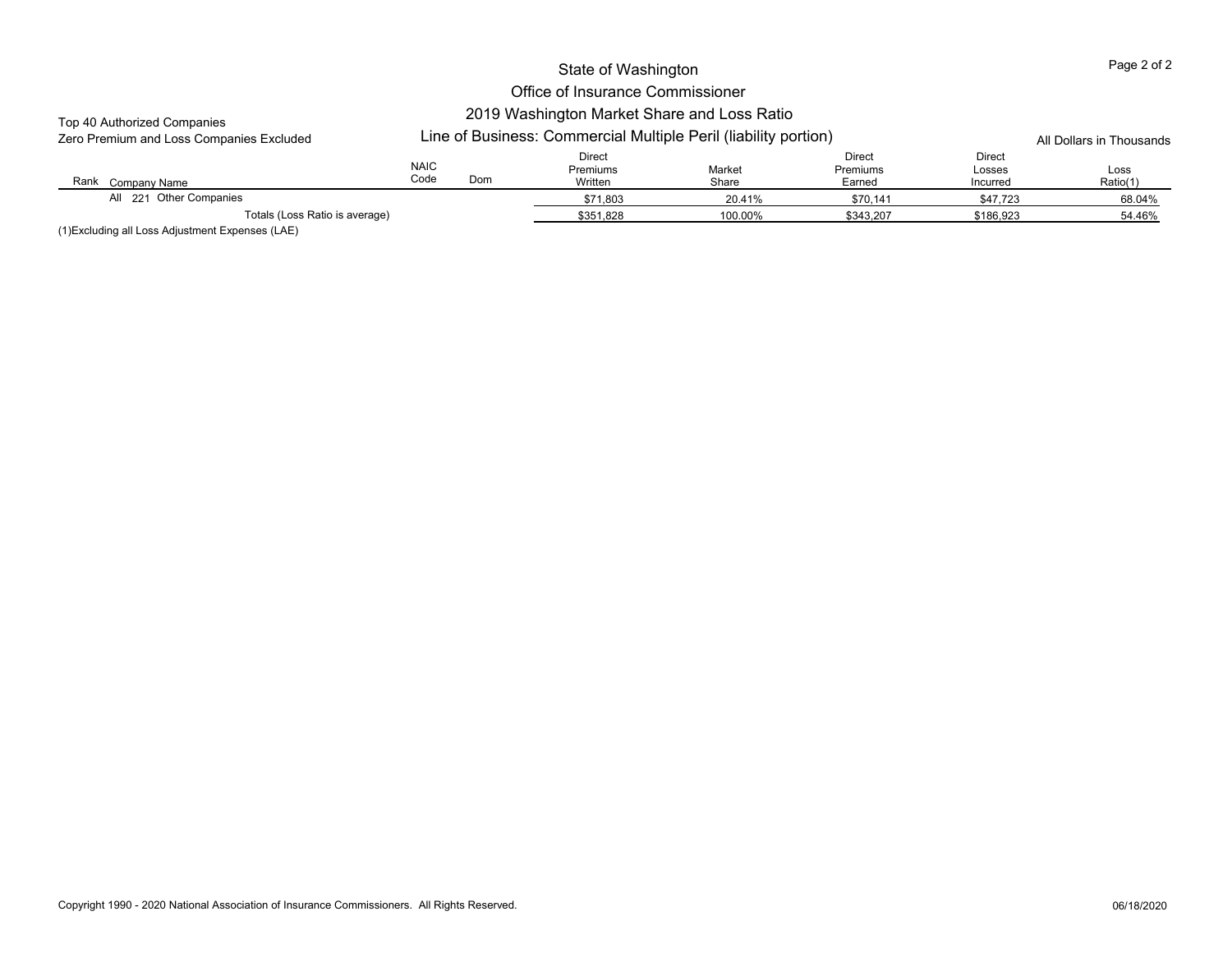## Office of Insurance Commissioner 2019 Washington Market Share and Loss Ratio

## Top 40 Authorized Companies

Line of Business: Commercial Multiple Peril (non-liability portion) Zero Premium and Loss Companies Excluded All Dollars in Thousands

|                                        | <b>NAIC</b> |           | <b>Direct</b><br>Premiums | Market | <b>Direct</b><br>Premiums | <b>Direct</b><br>Losses | Loss        |
|----------------------------------------|-------------|-----------|---------------------------|--------|---------------------------|-------------------------|-------------|
| Rank Company Name                      | Code        | Dom       | Written                   | Share  | Earned                    | Incurred                | Ratio(1)    |
| Ohio Security Ins Co                   | 24082       | <b>NH</b> | \$43,143                  | 8.14%  | \$41,350                  | \$22,908                | 55.40%      |
| 2 Philadelphia Ind Ins Co              | 18058       | PA        | \$30,607                  | 5.78%  | \$30,961                  | \$16,350                | 52.81%      |
| 3 Mutual Of Enumclaw Ins Co            | 14761       | 0R        | \$24,757                  | 4.67%  | \$24,681                  | \$14,916                | 60.44%      |
| 4 Mid Century Ins Co                   | 21687       | CA        | \$21,840                  | 4.12%  | \$21,205                  | \$9,415                 | 44.40%      |
| 5 Farmers Ins Co Of WA                 | 21644       | WA        | \$19,566                  | 3.69%  | \$19,270                  | \$10,923                | 56.68%      |
| 6 State Farm Fire & Cas Co             | 25143       | IL.       | \$18,963                  | 3.58%  | \$18,322                  | \$10,277                | 56.09%      |
| 7 Ace Amer Ins Co                      | 22667       | PA        | \$18,465                  | 3.49%  | \$16,929                  | \$9,902                 | 58.49%      |
| 8 Truck Ins Exch                       | 21709       | CA        | \$17,993                  | 3.40%  | \$17,631                  | \$6,243                 | 35.41%      |
| 9 Allstate Ind Co                      | 19240       | IL        | \$14,244                  | 2.69%  | \$13,776                  | \$12,512                | 90.83%      |
| 10 West Amer Ins Co                    | 44393       | IN        | \$13,727                  | 2.59%  | \$14,344                  | \$5,143                 | 35.86%      |
| 11 Sentinel Ins Co Ltd                 | 11000       | <b>CT</b> | \$12,727                  | 2.40%  | \$11,826                  | \$9,858                 | 83.36%      |
| 12 Farmers Ins Exch                    | 21652       | CA        | \$12,518                  | 2.36%  | \$12,235                  | \$6,286                 | 51.38%      |
| 13 Eagle W Ins Co                      | 12890       | CA        | \$12,090                  | 2.28%  | \$9,866                   | \$13,200                | 133.80%     |
| 14 American Alt Ins Corp               | 19720       | DE        | \$11,177                  | 2.11%  | \$11,055                  | \$5,264                 | 47.62%      |
| 15 American Fire & Cas Co              | 24066       | <b>NH</b> | \$10,143                  | 1.91%  | \$10,520                  | \$2,454                 | 23.33%      |
| 16 Travelers Cas Ins Co Of Amer        | 19046       | <b>CT</b> | \$9,946                   | 1.88%  | \$9,493                   | \$13,330                | 140.43%     |
| 17 American Family Mut Ins Co SI       | 19275       | WI        | \$8,156                   | 1.54%  | \$8,098                   | \$5,063                 | 62.52%      |
| 18 Oregon Mut Ins Co                   | 14907       | OR        | \$7,365                   | 1.39%  | \$6,757                   | \$5,760                 | 85.25%      |
| 19 Hartford Fire Ins Co                | 19682       | <b>CT</b> | \$7,344                   | 1.39%  | \$6,772                   | (\$1,710)               | $(25.25)\%$ |
| 20 Ohio Cas Ins Co                     | 24074       | <b>NH</b> | \$7,267                   | 1.37%  | \$7,057                   | \$3,453                 | 48.93%      |
| 21 Travelers Prop Cas Co Of Amer       | 25674       | <b>CT</b> | \$7,088                   | 1.34%  | \$6,238                   | \$2,057                 | 32.98%      |
| 22 Allstate Ins Co                     | 19232       | IL.       | \$6,840                   | 1.29%  | \$7,108                   | \$13,595                | 191.26%     |
| 23 Federal Ins Co                      | 20281       | IN        | \$6,263                   | 1.18%  | \$5,339                   | \$1,715                 | 32.12%      |
| 24 Country Mut Ins Co                  | 20990       | IL        | \$6,203                   | 1.17%  | \$6,034                   | \$1,613                 | 26.74%      |
| 25 National Union Fire Ins Co Of Pitts | 19445       | PA        | \$6,127                   | 1.16%  | \$6,211                   | \$845                   | 13.61%      |
| 26 Hartford Cas Ins Co                 | 29424       | IN        | \$5,843                   | 1.10%  | \$6,034                   | \$510                   | 8.44%       |
| 27 Church Mut Ins Co                   | 18767       | WI        | \$5,213                   | 0.98%  | \$5,094                   | \$3,171                 | 62.23%      |
| 28 The Cincinnati Ins Co               | 10677       | OH        | \$4,986                   | 0.94%  | \$4,636                   | \$969                   | 20.89%      |
| 29 Firemans Fund Ins Co                | 21873       | CA        | \$4,275                   | 0.81%  | \$3,678                   | \$3,232                 | 87.89%      |
| 30 Hanover Amer Ins Co                 | 36064       | NΗ        | \$4,120                   | 0.78%  | \$3,818                   | \$956                   | 25.03%      |
| 31 Amco Ins Co                         | 19100       | IA        | \$3,795                   | 0.72%  | \$3,834                   | \$3,178                 | 82.89%      |
| 32 Phoenix Ins Co                      | 25623       | <b>CT</b> | \$3,790                   | 0.72%  | \$3,839                   | \$602                   | 15.68%      |
| 33 Charter Oak Fire Ins Co             | 25615       | <b>CT</b> | \$3,652                   | 0.69%  | \$3,588                   | \$525                   | 14.63%      |
| 34 Zurich Amer Ins Co                  | 16535       | NY        | \$3,505                   | 0.66%  | \$3,225                   | \$1,718                 | 53.29%      |
| 35 Brotherhood Mut Ins Co              | 13528       | IN        | \$3,389                   | 0.64%  | \$3,167                   | \$2,522                 | 79.63%      |
| 36 Continental Western Ins Co          | 10804       | IA        | \$3,331                   | 0.63%  | \$4,044                   | (\$254)                 | (6.28)%     |
| 37 Citizens Ins Co Of Amer             | 31534       | MI        | \$3,316                   | 0.63%  | \$3,212                   | \$853                   | 26.57%      |
| 38 Nationwide Mut Ins Co               | 23787       | OH        | \$3,275                   | 0.62%  | \$3,832                   | \$571                   | 14.89%      |
| 39 Travelers Ind Co Of Amer            | 25666       | <b>CT</b> | \$3,153                   | 0.60%  | \$2,740                   | \$522                   | 19.05%      |
| 40 Red Shield Ins Co                   | 41580       | <b>WA</b> | \$3,106                   | 0.59%  | \$2,876                   | \$557                   | 19.35%      |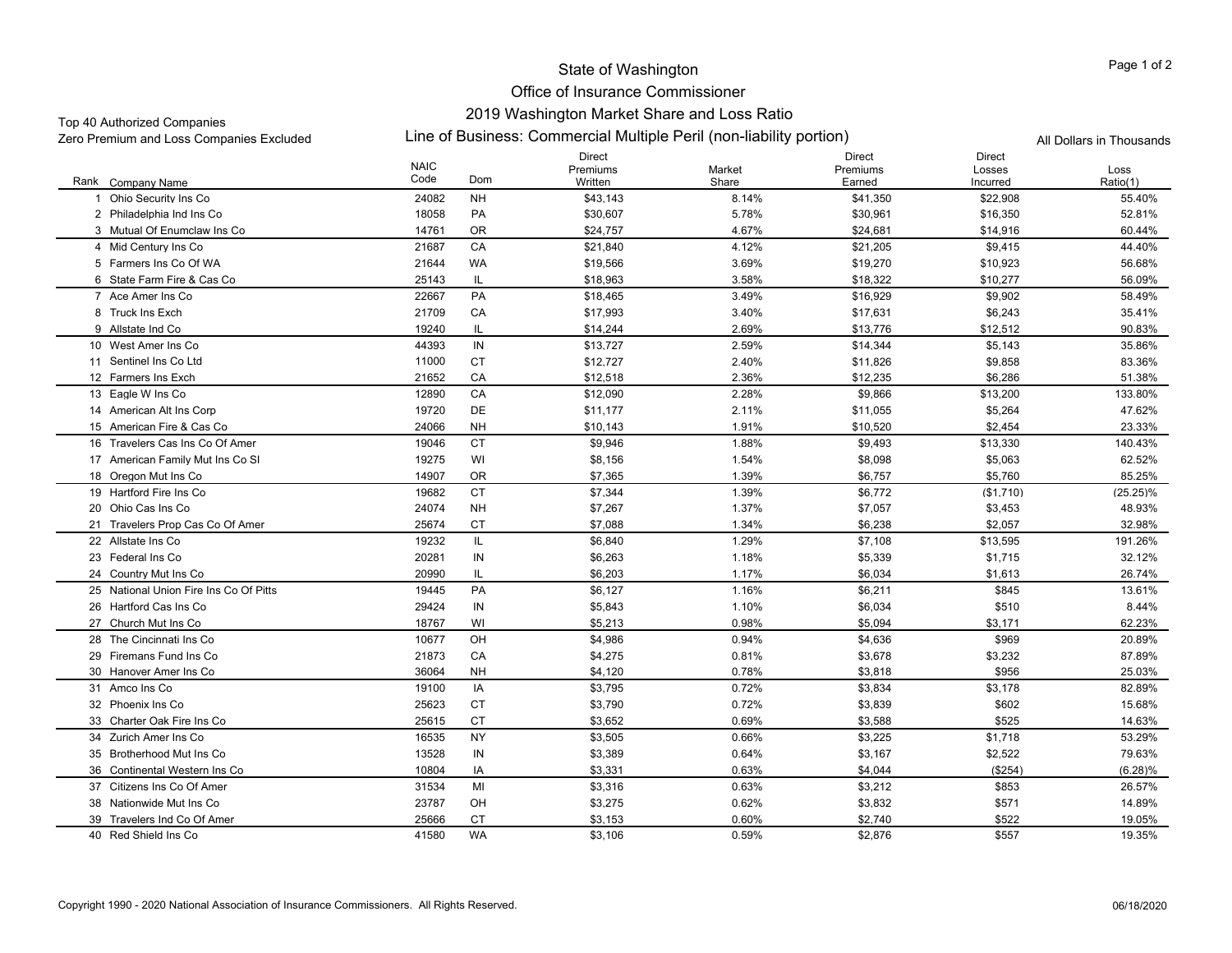## Office of Insurance Commissioner 2019 Washington Market Share and Loss Ratio

#### Top 40 Authorized Companies

| Zero Premium and Loss Companies Excluded | Line |
|------------------------------------------|------|
|------------------------------------------|------|

| Zero Premium and Loss Companies Excluded |                     |     | Line of Business: Commercial Multiple Peril (non-liability portion) |                 | All Dollars in Thousands     |                              |                  |
|------------------------------------------|---------------------|-----|---------------------------------------------------------------------|-----------------|------------------------------|------------------------------|------------------|
| Rank<br>Company Name                     | <b>NAIC</b><br>Code | Dom | <b>Direct</b><br>Premiums<br>Written                                | Market<br>Share | Direct<br>Premiums<br>Earned | Direct<br>Losses<br>Incurred | Loss<br>Ratio(1) |
| All 218 Other Companies                  |                     |     | \$116.536                                                           | 21.99%          | \$113.083                    | \$70.668                     | 62.49%           |
| Totals (Loss Ratio is average)           |                     |     | \$529.844                                                           | 100.00%         | \$513,779                    | \$291,674                    | 56.77%           |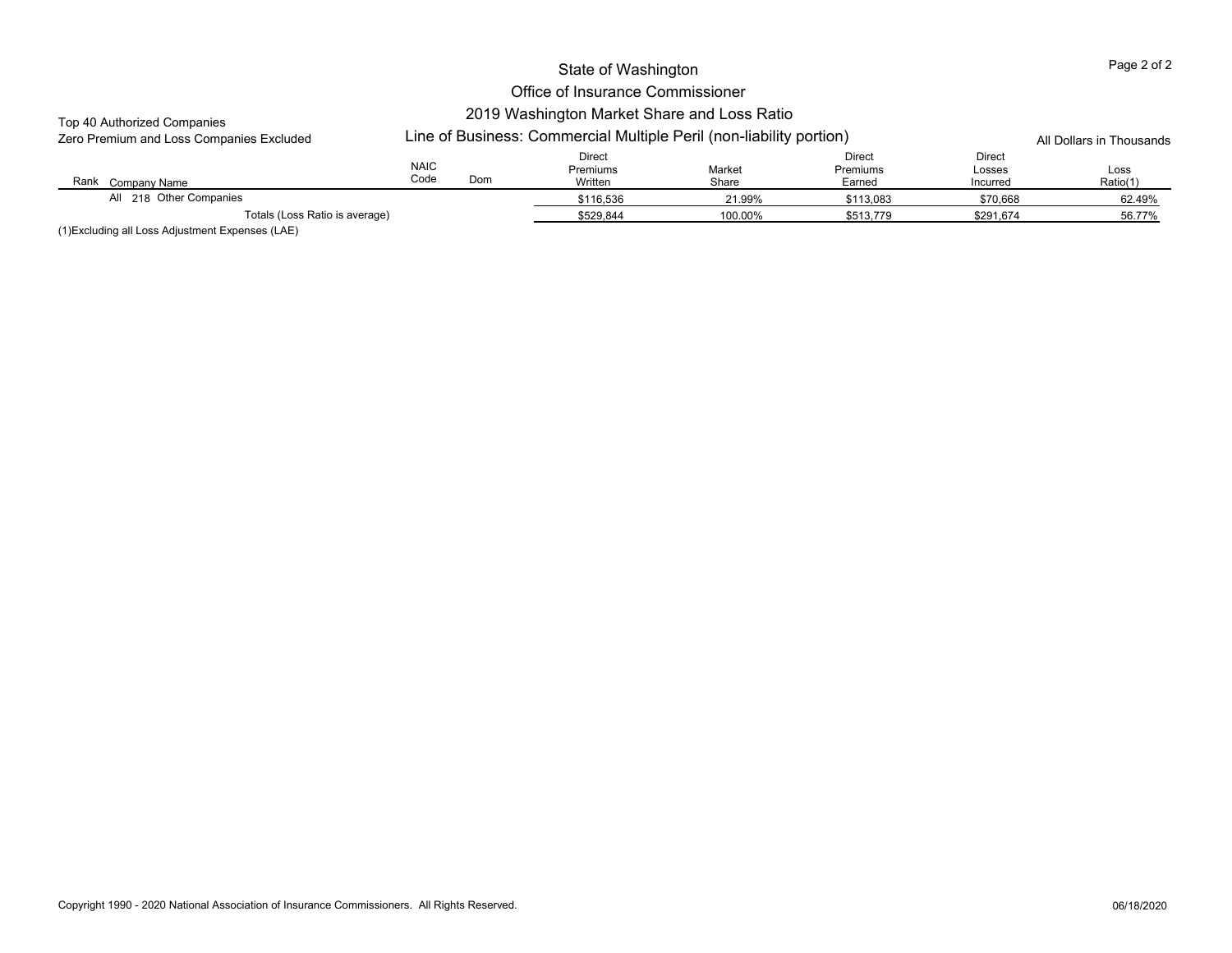| Zero Premium and Loss Companies Excluded |                     |           | All Dollars in Thousands             |                 |                                     |                                     |                  |
|------------------------------------------|---------------------|-----------|--------------------------------------|-----------------|-------------------------------------|-------------------------------------|------------------|
| Rank Company Name                        | <b>NAIC</b><br>Code | Dom       | <b>Direct</b><br>Premiums<br>Written | Market<br>Share | <b>Direct</b><br>Premiums<br>Earned | <b>Direct</b><br>Losses<br>Incurred | Loss<br>Ratio(1) |
| Euler Hermes N Amer Ins Co               | 20516               | <b>MD</b> | \$9,657                              | 31.17%          | \$8,840                             | \$1,796                             | 20.31%           |
| 2 Atradius Trade Credit Ins Co           | 25422               | MD        | \$7.022                              | 22.66%          | \$7.159                             | (\$4,018)                           | $(56.13)\%$      |
| 3 Old Republic Ins Co                    | 24147               | PA        | \$3,576                              | 11.54%          | \$4,718                             | \$4,084                             | 86.56%           |
| 4 Arch Ins Co                            | 11150               | <b>MO</b> | \$1,708                              | 5.51%           | \$1,296                             | \$772                               | 59.57%           |
| 5 Great Amer Assur Co                    | 26344               | OH        | \$1,515                              | 4.89%           | \$1,635                             | \$759                               | 46.43%           |
| 6 Securian Cas Co                        | 10054               | <b>MN</b> | \$1,085                              | 3.50%           | \$600                               | \$30                                | 5.05%            |
| 7 US Specialty Ins Co                    | 29599               | <b>TX</b> | \$713                                | 2.30%           | \$663                               | (\$276)                             | $(41.71)\%$      |
| 8 First Colonial Ins Co                  | 29980               | FL.       | \$678                                | 2.19%           | \$1,293                             | \$911                               | 70.40%           |
| 9 Coface N Amer Ins Co                   | 31887               | MA        | \$667                                | 2.15%           | \$609                               | (\$191)                             | $(31.31)\%$      |
| 10 Zurich Amer Ins Co                    | 16535               | <b>NY</b> | \$643                                | 2.07%           | \$667                               | \$26                                | 3.90%            |
| 11 Markel Ins Co                         | 38970               | IL        | \$621                                | 2.00%           | \$468                               | \$469                               | 100.24%          |
| 12 Atlantic Specialty Ins Co             | 27154               | <b>NY</b> | \$600                                | 1.94%           | \$603                               | \$348                               | 57.79%           |
| 13 American Natl Prop & Cas Co           | 28401               | <b>MO</b> | \$528                                | 1.70%           | \$520                               | \$342                               | 65.72%           |
| 14 Ohio Ind Co                           | 26565               | OH        | \$439                                | 1.42%           | \$35                                | \$15                                | 41.73%           |
| 15 QBE Ins Corp                          | 39217               | PA        | \$330                                | 1.07%           | \$424                               | \$64                                | 14.96%           |
| 16 Triton Ins Co                         | 41211               | <b>TX</b> | \$297                                | 0.96%           | \$255                               | \$298                               | 116.95%          |
| 17 State Farm Mut Auto Ins Co            | 25178               | IL        | \$207                                | 0.67%           | \$207                               | \$56                                | 27.16%           |
| 18 Markel Amer Ins Co                    | 28932               | VA        | \$196                                | 0.63%           | \$194                               | \$130                               | 66.88%           |
| 19 Starr Ind & Liab Co                   | 38318               | <b>TX</b> | \$196                                | 0.63%           | \$169                               | \$49                                | 28.86%           |
| 20 Cumis Ins Society Inc                 | 10847               | IA        | \$169                                | 0.55%           | \$158                               | \$53                                | 33.20%           |
| 21 American Security Ins Co              | 42978               | <b>DE</b> | \$165                                | 0.53%           | \$165                               | ( \$2)                              | (1.14)%          |
| 22 Great Amer Ins Co                     | 16691               | OH        | \$155                                | 0.50%           | \$168                               | ( \$16)                             | $(9.32)\%$       |
| 23 Ace Amer Ins Co                       | 22667               | PA        | \$88                                 | 0.28%           | \$88                                | (\$7)                               | $(8.07)\%$       |
| 24 American Bankers Ins Co Of FL         | 10111               | FL.       | \$60                                 | 0.19%           | \$44                                | \$1                                 | 1.92%            |
| 25 Lyndon Southern Ins Co                | 10051               | <b>DE</b> | \$47                                 | 0.15%           | \$39                                | \$4                                 | 10.65%           |
| 26 State Farm Fire & Cas Co              | 25143               | IL        | \$7                                  | 0.02%           | \$7                                 | \$8                                 | 104.91%          |
| 27 Knightbrook Ins Co                    | 13722               | <b>DE</b> | (S29)                                | (0.09)%         | \$150                               | \$11                                | 7.19%            |
| 28 Transamerica Cas Ins Co               | 10952               | IA        | ( \$44)                              | (0.14)%         | \$208                               | \$54                                | 26.03%           |
| 8 Other Companies<br>All                 |                     |           | ( \$309)                             | (1.00)%         | (\$176)                             | (\$75)                              | 0.00%            |
| Totals (Loss Ratio is average)           |                     |           | \$30,986                             | 100.00%         | \$31,207                            | \$5,693                             | 18.24%           |

(1)Excluding all Loss Adjustment Expenses (LAE)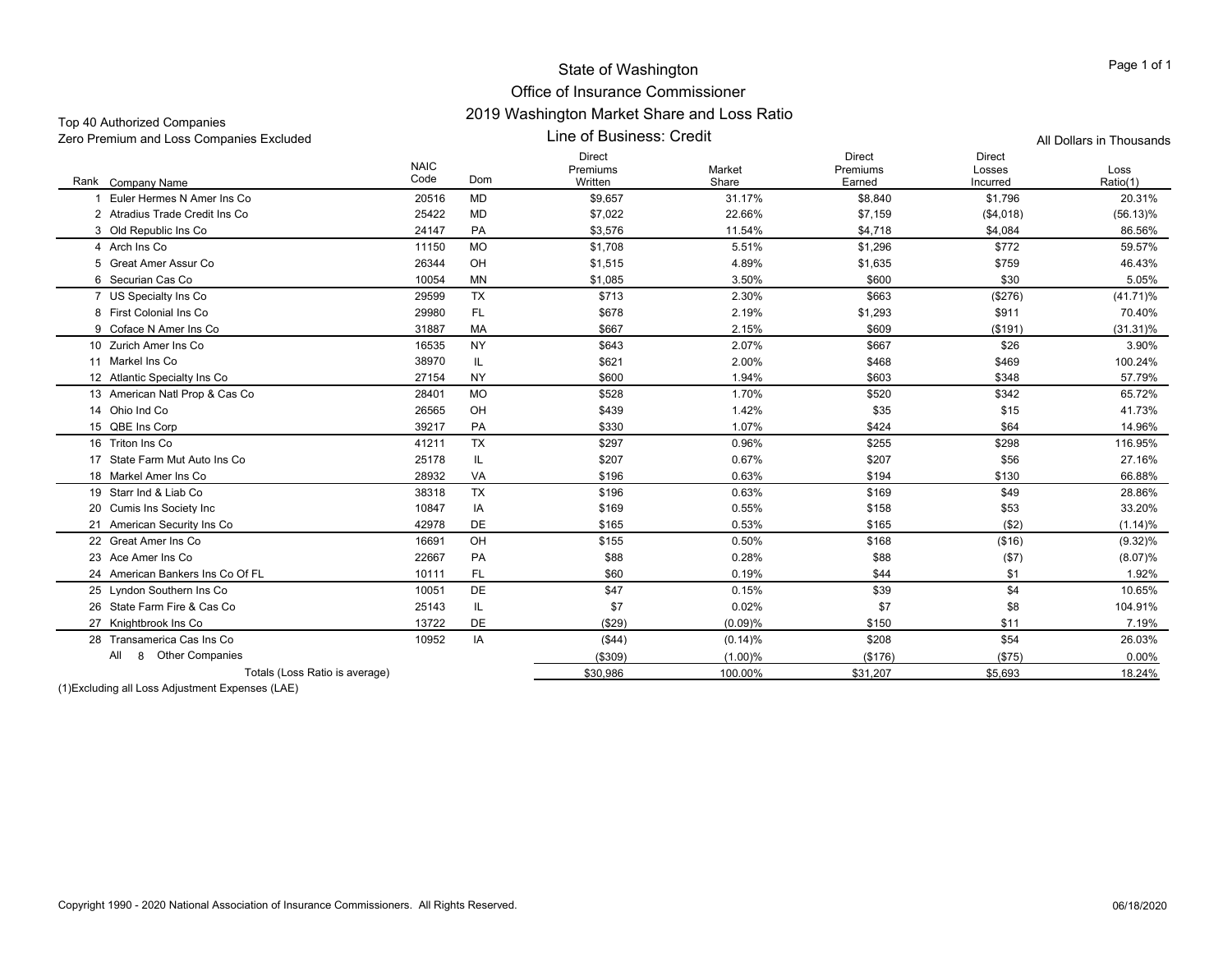### Office of Insurance Commissioner 2019 Washington Market Share and Loss Ratio

Zero Premium and Loss Companies Excluded All Dollars in Thousands

Top 40 Authorized Companies

Line of Business: Earthquake

Rank Company Name NAIC CodeDirect Premiums WrittenMarket ShareDirect Premiums EarnedDirect Losses IncurredLossRatio(1) k Company Name Code Dom Written Share Earned Ratio(1) 1 State Farm Fire & Cas Co. 1 State Farm Fire & Cas Co 25143 IL \$45,224 25.64% \$43,572 \$0 0.00% 2 Geovera Ins Co 10799 CA \$21,644 12.27% \$21,289 \$0 0.00% 3 Zurich Amer Ins Co 16535 NY \$11,346 6.43% \$10,613 (\$7) (0.07)% 4 Palomar Specialty Ins Co 20338 OR \$9,607 5.45% \$7,433 0.00% 5 Continental Cas Co 5 Continental Cas Co 20443 IL \$6,436 3.65% \$5,959 (\$1,990) (33.40)% 6 American Modern Home Ins Co 23469 OH \$5,499 3.12% \$5,176 \$44 0.85% 7 United Serv Automobile Assn 25941 TX \$4,840 2.74% \$4,854 (\$143) (2.95)% 8 XL Ins Amer Inc 24554 DE \$4,406 2.50% \$3,878 (\$55) (1.42)% 9 Safeco Ins Co Of IL 9 Safeco Ins Co Of IL 39012 IL \$4,351 2.47% \$4,289 \$164 3.83% 10 Travelers Prop Cas Co Of Amer 25674 CT \$3,745 \$3.243 (8.18)% 11 Farmers Ins Co Of WA 21644 WA $\,$  A  $\,$  \$3,563  $\,$   $\,$  2.02%  $\,$  \$3,417  $\,$  \$0  $\,$  0.00%  $\,$ 12 Insurance Co Of The West 27847 CAA \$3.475 1.97% \$2.890 \$30 1.04% 13 Westport Ins Corp 3 Westport Ins Corp 39845 MO \$3,293 1.87% \$3,389 0.00% 14 Travelers Ind Co 25658 CT \$3,195 1.81% \$2,917 (\$190) (6.51)% 15 Amica Mut Ins Co 5 Amica Mut Ins Co 19976 RI \$2,901 1.64% \$2,803 0.00% 16 Great Northern Ins Co 20303 IN \$2,780 1.58% \$2,594 \$0 0.00% 17 American Family Mut Ins Co SI 19275 WI \$2,682 1.52% \$2,646 \$1 0.06% 18 Employers Ins Co of Wausau 21458 WI \$2,533 1.44% \$2,075 \$0 0.00% 19 American Guar & Liab Ins 26247 NY \$2,439 1.38% \$2,833 (\$1) (0.03)% 20 Metropolitan Prop & Cas Ins Co 26298 RI \$2,284 1.30% \$2,303 (\$31) (1.36)% 21 Bankers Standard Ins Co 18279 PAA \$2,240 1.27% \$2,156 \$0 0.00% 22 USAA Cas Ins Co 25968 TX $X$  \$2,163 52,163 1.23% \$2,140 (\$8) (0.36)% (0.36)% 23 Liberty Mut Fire Ins Co. 3 Liberty Mut Fire Ins Co 23035 WI \$1,871 1.06% \$1,914 \$45 2.37% 24 AIG Prop Cas Co 4 AIG Prop Cas Co 19402 IL \$1,738 0.99% \$1.694 \$139 8.19% 25 Ace Amer Ins Co 22667 PA \$1,572 0.89% \$1,389 \$0 0.00% 26 Property & Cas Ins Co Of Hartford 34690 IN \$1,440 \$1,240 \$1,463 \$0 0.00% 27 Liberty Ins Corp 7 Liberty Ins Corp 42404 IL \$1,414 0.80% \$1,371 \$43 3.15% 28 Vigilant Ins Co. 8 Vigilant Ins Co 20397 NY \$1,214 0.69% \$1,221 0.00% 29 North Amer Elite Ins Co 29700 NH \$1,068 0.61% \$1,070 \$0 0.00% 30 Travelers Home & Marine Ins Co 27998 CTCT \$961 0.54% \$894 (\$1) (0.06)% 31 Federated Mut Ins Co 13935 MN \$913 0.52% $\%$  60 0.00%  $\%$  5865 60  $\%$  60 0.00% 32 Crestbrook Ins Co 18961 OH \$869 0.49% $\%$  60 0.00%  $\%$  5989 50  $\%$  0.00% 33 Hartford Ins Co Of The Midwest 37478 IN \$826 0.47% $\%$  68  $\%$  6868  $\%$  60  $\%$  60  $\%$  60  $\%$  60  $\%$  60  $\%$  60  $\%$  60  $\%$  60  $\%$  60  $\%$  60  $\%$  60  $\%$  60  $\%$  60  $\%$  60  $\%$  60  $\%$  60  $\%$  60  $\%$  60  $\%$  60  $\%$  60  $\%$  60  $\%$  60  $\%$  60  $\%$  60  $\%$  60  $\%$ 34 American Family Ins Co 4 American Family Ins Co 10386 WI \$807 0.46% \$712 0.00% 35 LM Ins Corp. 5 LM Ins Corp 33600 IL \$738 0.42% \$715 3.14% 36 OBE Ins Corp QBE Ins Corp 39217 PA \$669 0.38% \$654 \$0 0.02% 37 Nationwide Gen Ins Co 23760 OH \$580 0.33% $\%$  6 1.20%  $\frac{1}{20}$  5520 56 56 56 38 Stillwater Ins Co 25180 CACA \$580 0.33%  $\%$  60 0.00%  $\%$  593 0.00%  $\%$ 39 Allianz Global Risks US Ins Co 35300 IL \$551 0.31% $\%$  6612 5612 51 51 51 0.10% 40 Metropolitan Grp Prop & Cas Ins Co 34339 RI \$543 0.31% \$549 (\$7) (1.27)%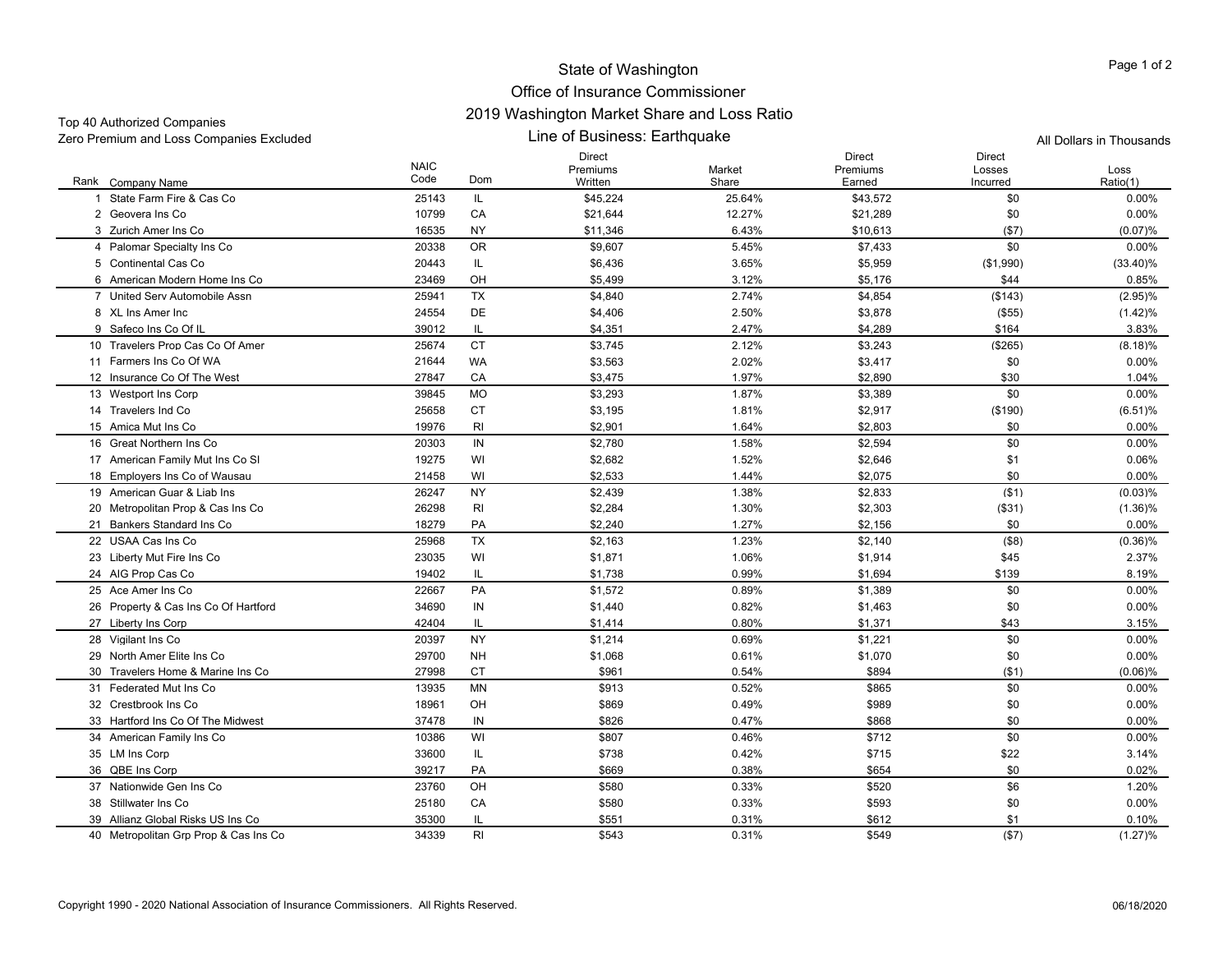#### Rank Company Name NAIC CodeDirect Premiums Written Market Share Direct Premiums Earned Direct Losses Incurred LossRatio(1) k Company Name Code Dom Written Share Earned Ratio(1) Line of Business: Earthquake Top 40 Authorized Companies Zero Premium and Loss Companies Excluded All Dollars in Thousands \$7,354 4.17% \$7,103 (\$122) (1.72)% Totals (Loss Ratio is average) \$176,350 100.00% \$167,667 (\$2,325) (1.39)% All 110 Other Companies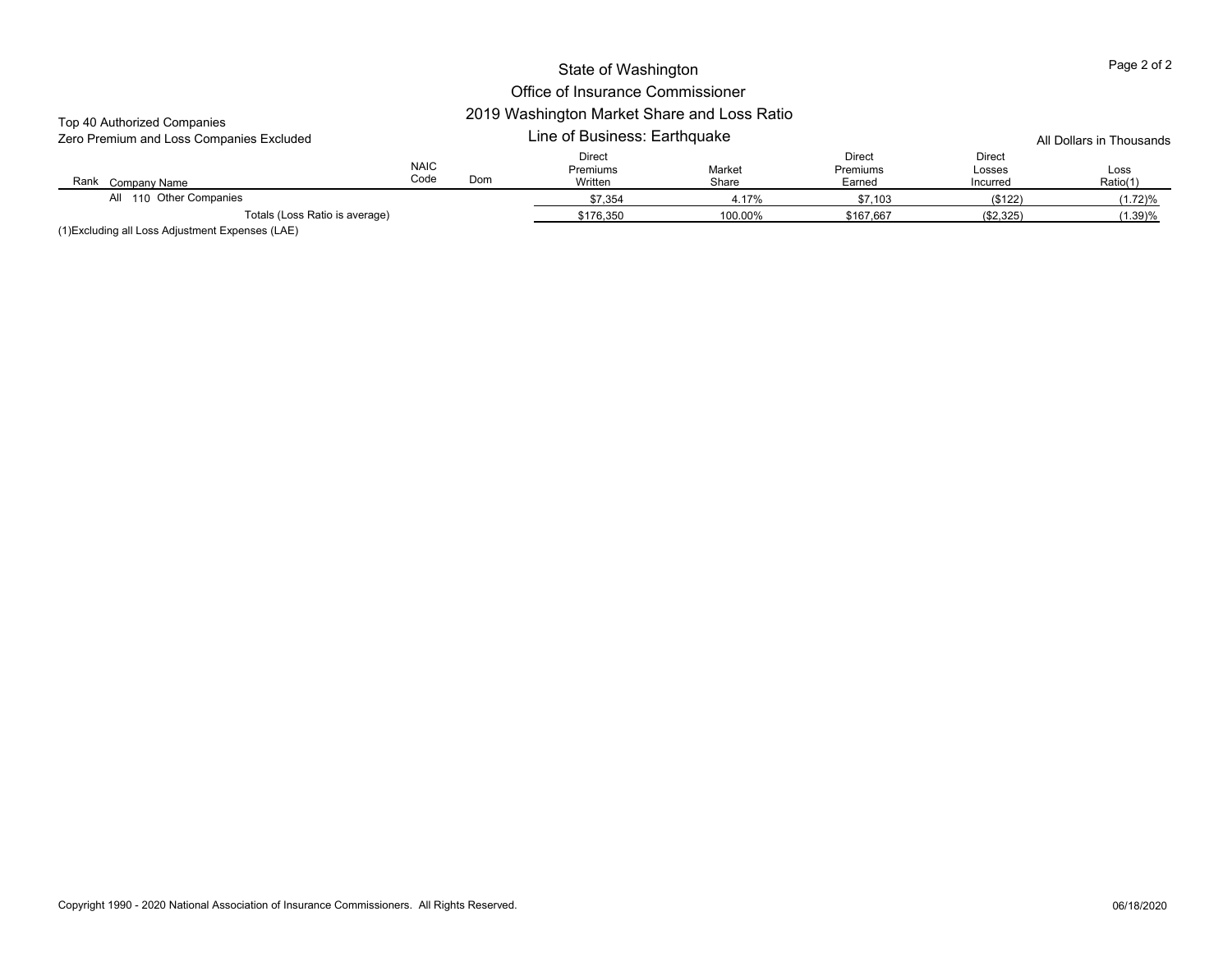| Top 40 Authorized Companies              | <u>ZU 19 WASHINGUN MANGE SHAIG ANG LOSS NAUO</u> |                          |
|------------------------------------------|--------------------------------------------------|--------------------------|
| Zero Premium and Loss Companies Excluded | Line of Business: Excess Workers' Compensation   | All Dollars in Thousands |

| Rank Company Name                     | <b>NAIC</b><br>Code | Dom       | <b>Direct</b><br>Premiums<br>Written | Market<br>Share | <b>Direct</b><br>Premiums<br>Earned | <b>Direct</b><br>Losses<br>Incurred | Loss<br>Ratio(1) |
|---------------------------------------|---------------------|-----------|--------------------------------------|-----------------|-------------------------------------|-------------------------------------|------------------|
| Safety Natl Cas Corp                  | 15105               | <b>MO</b> | \$15.387                             | 50.54%          | \$15,296                            | \$22,596                            | 147.73%          |
| 2 Ace Amer Ins Co.                    | 22667               | PA        | \$6,890                              | 22.63%          | \$7,027                             | \$6,932                             | 98.66%           |
| 3 Zurich Amer Ins Co                  | 16535               | <b>NY</b> | \$2,007                              | 6.59%           | \$1,958                             | \$498                               | 25.46%           |
| 4 Arch Ins Co                         | 11150               | <b>MO</b> | \$1,252                              | 4.11%           | \$1,104                             | \$203                               | 18.43%           |
| 5 Liberty Ins Corp                    | 42404               | IL        | \$915                                | 3.01%           | \$860                               | \$1,879                             | 218.50%          |
| 6 National Union Fire Ins Co Of Pitts | 19445               | PA        | \$798                                | 2.62%           | \$940                               | \$1,198                             | 127.39%          |
| 7 Hartford Cas Ins Co                 | 29424               | IN        | \$580                                | 1.90%           | \$584                               | \$337                               | 57.65%           |
| 8 Everest Natl Ins Co                 | 10120               | DE        | \$506                                | 1.66%           | \$564                               | \$154                               | 27.27%           |
| 9 ACIG Ins Co                         | 19984               | IL        | \$354                                | 1.16%           | \$354                               | ( \$444)                            | $(125.29)\%$     |
| 10 Old Republic Ins Co                | 24147               | PA        | \$336                                | 1.11%           | \$377                               | \$788                               | 209.16%          |
| 11 Star Ins Co                        | 18023               | MI        | \$242                                | 0.79%           | \$52                                | $($ \$65)                           | $(124.84)\%$     |
| 12 Travelers Prop Cas Co Of Amer      | 25674               | <b>CT</b> | \$241                                | 0.79%           | \$241                               | \$236                               | 98.08%           |
| 13 Sompo Amer Ins Co                  | 11126               | <b>NY</b> | \$7                                  | 0.02%           | \$3                                 | \$0                                 | $0.00\%$         |
| 14 Grav Ins Co                        | 36307               | LA        | \$2                                  | 0.01%           | \$2                                 | \$0                                 | 0.00%            |
| 15 Sompo Amer Fire & Mar Ins Co Amer  | 38997               | <b>NY</b> | \$2                                  | 0.01%           | \$0                                 | \$0                                 | 0.00%            |
| 16 American Guar & Liab Ins           | 26247               | <b>NY</b> | \$0                                  | 0.00%           | \$0                                 | \$51                                | 0.00%            |
| 17 Republic Ind Co Of Amer            | 22179               | CA        | \$0                                  | 0.00%           | \$0                                 | \$120                               | 0.00%            |
| 18 Continental Cas Co                 | 20443               | IL        | \$0                                  | 0.00%           | \$0                                 | \$6,676                             | $0.00\%$         |
| 19 TIG Ins Co                         | 25534               | CA        | \$0                                  | 0.00%           | \$0                                 | \$89                                | $0.00\%$         |
| 20 LM Ins Corp                        | 33600               | IL        | \$0                                  | 0.00%           | \$0                                 | \$11                                | 28428.95%        |
| 21 New York Marine & Gen Ins Co       | 16608               | <b>NY</b> | \$0                                  | 0.00%           | \$0                                 | \$33                                | 0.00%            |
| 22 Discover Prop & Cas Ins Co         | 36463               | <b>CT</b> | \$0                                  | 0.00%           | \$0                                 | \$39                                | $0.00\%$         |
| 23 Great West Cas Co                  | 11371               | <b>NE</b> | \$0                                  | 0.00%           | \$0                                 | \$24                                | 0.00%            |
| 24 Emplovers Ins Co of Wausau         | 21458               | WI        | \$0                                  | 0.00%           | \$0                                 | \$18                                | $0.00\%$         |
| 25 Hartford Fire Ins Co               | 19682               | <b>CT</b> | (\$11)                               | (0.04)%         | ( \$11)                             | \$49                                | $(455.96)\%$     |
| 23 Other Companies<br>All             |                     |           | \$933                                | 3.07%           | \$1.145                             | (\$4,472)                           | $(390.39)\%$     |
| Totals (Loss Ratio is average)        |                     |           | \$30.443                             | 100.00%         | \$30,497                            | \$36,950                            | 121.16%          |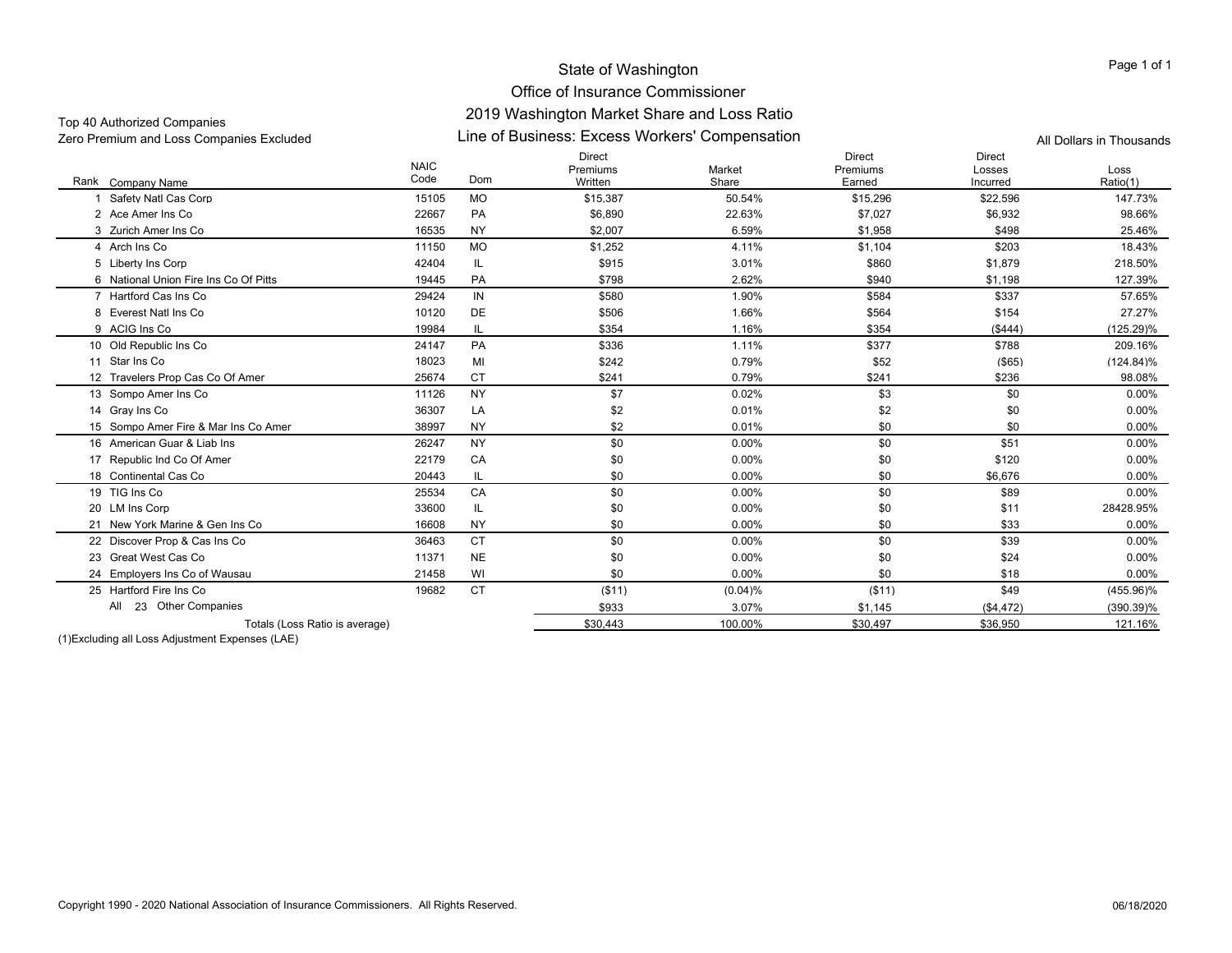#### Office of Insurance Commissioner 2019 Washington Market Share and Loss Ratio

Top 40 Authorized Companies

Line of Business: Farmowners Multiple Peril Zero Premium and Loss Companies Excluded All Dollars in Thousands

Rank Company Name NAIC CodeDirect Premiums WrittenMarket ShareDirect Premiums EarnedDirect Losses IncurredLossRatio(1) k Company Name Code Dom Written Share Earned Ratio(1) 1 Mutual Of Enumclaw Ins Co 14761 ORR \$15,563 19.97% \$15,363 \$6,428 41.84% 2 Country Mut Ins Co 2 Country Mut Ins Co 20990 IL \$9,483 12.17% \$9,148 \$5,143 56.22% 3 Grange Ins Assn 3 Grange Ins Assn 22101 WA \$9,174 11.77% \$8,930 \$3,599 40.30% 4 North Pacific Ins Co 23892 ORR \$6,176 7.92% \$6,103 \$2,778 45.51% 5 American States Ins Co 19704 IN \$5,871 7.53% \$5,659 \$2,670 47.18% 6 Nationwide Agribusiness Ins Co 28223 IA \$4,835 6.20% \$4,617 \$4,563 98.83% 7 Eagle W Ins Co 7 Eagle W Ins Co 12890 CA \$3,342 4.29% \$2,941 \$2,147 73.02% 8 Travelers Ind Co Of Amer 25666 CT ${\tt T}$  \$3,168  ${\tt 4.06\%}$  \$2,933 \$2,008  ${\tt 68.46\%}$ 9 State Farm Fire & Cas Co 25143 IL \$2,567 3.29% \$2,534 \$573 22.60% 10 Indemnity Ins Co Of North Amer 43575 PA \$2,443 3.13% \$2,318 \$1,334 57.54% 11 Associated Ind Corp 1 Associated Ind Corp 21865 CA \$1,917 2.46% \$2,229 \$5,638 252.95% 12 National Surety Corp 2 National Surety Corp 21881 IL \$1,705 2.19% \$1.813 \$915 50.49% 13 Oregon Mut Ins Co 3 Oregon Mut Ins Co 14907 OR \$1,620 2.08% \$1,623 \$1,117 68.80% 14 Charter Oak Fire Ins Co 25615 CT \$1,379 1.77% \$1,348 \$748 55.47% 15 Travelers Prop Cas Co Of Amer 25674 CT \$1,374 1.76% \$1,435 \$350 24.38% 16 American Ins Co 21857 OH \$1,350 1.73% \$1,095 \$169 15.48% 17 American Economy Ins Co 19690 IN \$1,167 1.50% \$1,130 \$1,301 115.18% 18 American Family Mut Ins Co SI 19275 WI \$965 1.24% \$1,006 \$1,114 110.70% 19 Travelers Ind Co Of CT 25682 CT \$639 0.82% $\%$   $\textcolor{red}{\textbf{3661}}$   $\textcolor{red}{\textbf{51.293}}$   $\textcolor{red}{\textbf{51.293}}$   $\textcolor{red}{\textbf{195.59\%}}$ 20 Phoenix Ins Co 25623 CT \$628 0.81% \$582 (\$99) (17.06)% 21 Firemans Fund Ins Co 21873 CAA 3594 0.76%  $\%$  6797 \$790 \$750 \$750 94.04% 22 Travelers Ind Co 25658 CTCT \$449 0.58%  $\%$  6  $\frac{10.23\%}{10.23\%}$  5432  $\frac{10.23\%}{10.23\%}$ 23 American Family Ins Co 3 American Family Ins Co 10386 WI \$430 \$349 \$1,014 290.23% 24 Markel Ins Co 38970 IL \$330 0.42%  $\%$  5318  $\frac{14.83\%}{14.83\%}$ 25 Great Amer Ins Co 16691 OHOH \$292 0.38% % \$295 \$177 59.99% 26 OBE Ins Corp QBE Ins Corp 39217 PA \$179 0.23% \$486 \$155 31.95% 27 Unigard Ins Co. 7 Unigard Ins Co 25747 WI \$169 0.22% \$859 \$1,503 174.85% 28 Starnet Ins Co 40045 IAA 339 0.05%  $\%$  6  $\frac{1}{2}$   $\frac{1}{2}$   $\frac{1}{2}$   $\frac{1}{2}$   $\frac{1}{2}$   $\frac{1}{2}$   $\frac{1}{2}$   $\frac{1}{2}$   $\frac{1}{2}$   $\frac{1}{2}$   $\frac{1}{2}$   $\frac{1}{2}$   $\frac{1}{2}$   $\frac{1}{2}$   $\frac{1}{2}$   $\frac{1}{2}$   $\frac{1}{2}$   $\frac{1}{2}$   $\frac{1}{2}$   $\frac{1}{2}$   $\frac{1}{2}$   $\frac{$ 29 Great Amer Assur Co 26344 OH \$36 0.05% \$32 \$5 15.36% 30 American Reliable Ins Co 19615 AZAZ \$23 0.03% % 520 \$20 (\$7) (33.57)% 31 Great Amer Ins Co of NY 22136 NYY \$20 0.03%  $\%$  511  $\text{S2}$  52 15.64% 32 Great Amer Alliance Ins Co 26832 OH \$15 0.02% $\%$  515 \$6 41.17% 33 Peerless Ind Ins Co 18333 IL \$0 0.00%  $\%$  60  $\text{ }$  50  $\text{ }$  52  $\text{ }$  0.00% 34 West Amer Ins Co 44393 INN \$0 0.00%  $\%$  60  $\text{ }$  50  $\text{ }$  51  $\text{ }$  0.00% 35 Ohio Security Ins Co. Ohio Security Ins Co 24082 NH \$0 0.00% \$0 \$2 0.00% 36 Lamorak Ins Co 20621 PAPA \$0 0.00%  $\%$  60  $\text{ }$  50  $\text{ }$  55  $\text{ }$  0.00%  $\texttt{60} \qquad \qquad \texttt{0.00\%} \qquad \qquad \texttt{60} \qquad \qquad \texttt{($184)} \qquad \qquad \texttt{0.00\%}$ Totals (Loss Ratio is average) 61.37% \$77,943 577,943 100.00% \$77,122 \$47,330 \$47,330 61.37% All7 Other Companies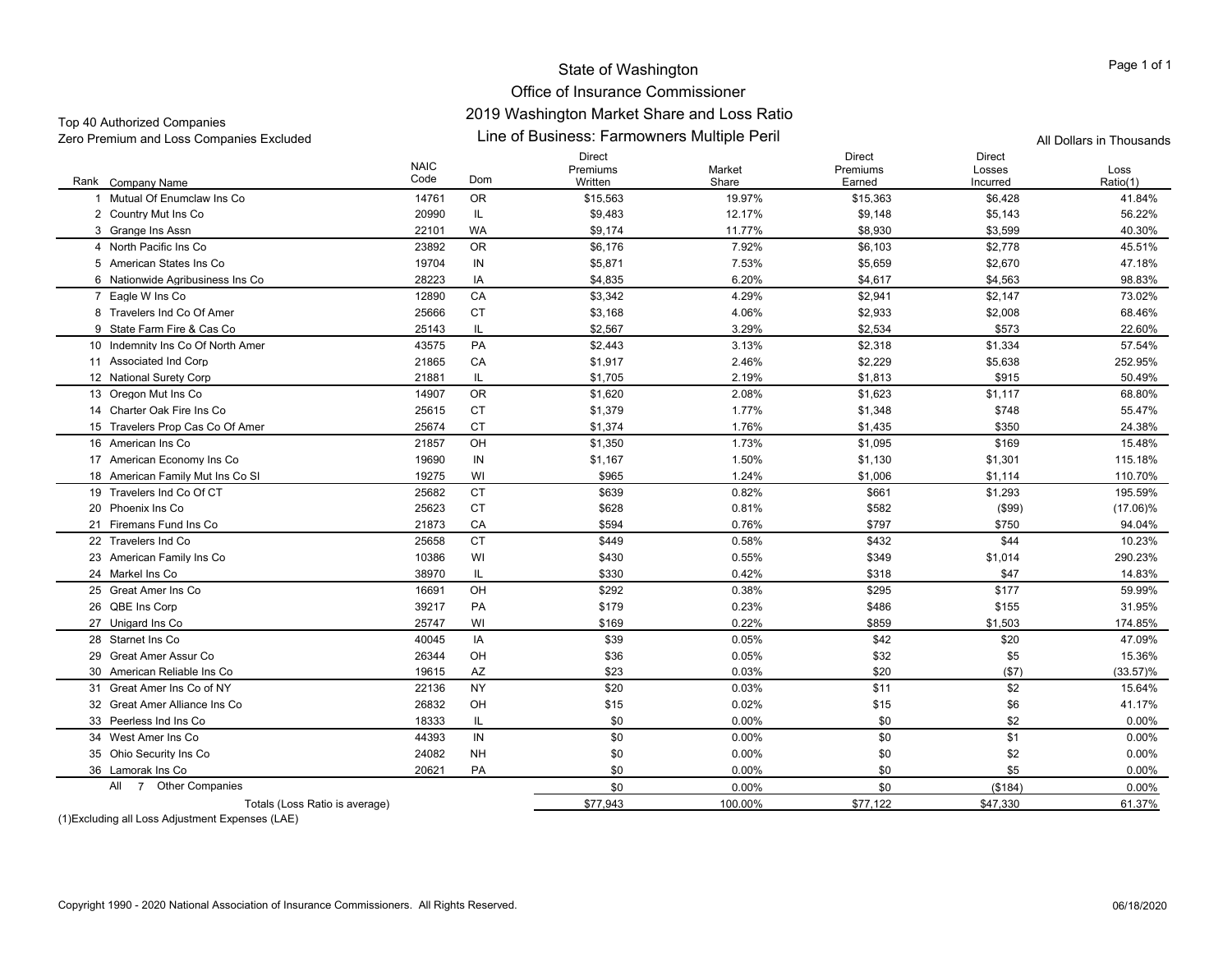## Office of Insurance Commissioner 2019 Washington Market Share and Loss Ratio

| Zero Premium and Loss Companies Excluded      |                     |                | All Dollars in Thousands             |                 |                                     |                              |                  |
|-----------------------------------------------|---------------------|----------------|--------------------------------------|-----------------|-------------------------------------|------------------------------|------------------|
| Rank Company Name                             | <b>NAIC</b><br>Code | Dom            | <b>Direct</b><br>Premiums<br>Written | Market<br>Share | <b>Direct</b><br>Premiums<br>Earned | Direct<br>Losses<br>Incurred | Loss<br>Ratio(1) |
| American Bankers Ins Co Of FL                 | 10111               | FL.            | \$5,128                              | 20.74%          | \$5,285                             | \$44                         | 0.83%            |
| 2 Farmers Ins Co Of WA                        | 21644               | WA             | \$3,802                              | 15.37%          | \$3,876                             | (\$2,033)                    | $(52.46)\%$      |
| 3 Hartford Ins Co Of The Midwest              | 37478               | IN             | \$3,524                              | 14.25%          | \$3,691                             | \$261                        | 7.06%            |
| 4 Wright Natl Flood Ins Co                    | 11523               | <b>TX</b>      | \$2,758                              | 11.15%          | \$2,952                             | \$83                         | 2.80%            |
| 5 Allstate Ins Co                             | 19232               | IL             | \$2,409                              | 9.74%           | \$2,431                             | \$77                         | 3.18%            |
| 6 USAA Gen Ind Co                             | 18600               | <b>TX</b>      | \$1,861                              | 7.52%           | \$1,789                             | \$110                        | 6.14%            |
| 7 Selective Ins Co Of Amer                    | 12572               | <b>NJ</b>      | \$1,378                              | 5.57%           | \$1.191                             | \$104                        | 8.74%            |
| 8 American Family Mut Ins Co SI               | 19275               | WI             | \$569                                | 2.30%           | \$558                               | ( \$3)                       | (0.57)%          |
| 9 Homesite Ins Co Of The Midwest              | 13927               | WI             | \$539                                | 2.18%           | \$540                               | \$0                          | 0.00%            |
| 10 Integon Natl Ins Co                        | 29742               | <b>NC</b>      | \$488                                | 1.97%           | \$471                               | \$45                         | 9.55%            |
| 11 Metropolitan Prop & Cas Ins Co             | 26298               | R <sub>l</sub> | \$336                                | 1.36%           | \$337                               | \$0                          | $0.00\%$         |
| 12 Liberty Mut Fire Ins Co                    | 23035               | WI             | \$335                                | 1.36%           | \$338                               | \$13                         | 3.89%            |
| 13 Hartford Underwriters Ins Co.              | 30104               | <b>CT</b>      | \$322                                | 1.30%           | \$319                               | \$0                          | $0.00\%$         |
| 14 Foremost Ins Co Grand Rapids MI            | 11185               | MI             | \$285                                | 1.15%           | \$268                               | (\$143)                      | $(53.12)\%$      |
| 15 American Strategic Ins Corp                | 10872               | FL.            | \$221                                | 0.90%           | \$214                               | \$35                         | 16.34%           |
| 16 Philadelphia Ind Ins Co.                   | 18058               | PA             | \$160                                | 0.65%           | \$198                               | (\$27)                       | $(13.74)\%$      |
| 17 American Commerce Ins Co                   | 19941               | OH             | \$141                                | 0.57%           | \$156                               | \$11                         | 7.18%            |
| 18 QBE Ins Corp                               | 39217               | PA             | \$130                                | 0.53%           | \$124                               | ( \$39)                      | $(31.72)\%$      |
| 19 Occidental Fire & Cas Co Of NC             | 23248               | <b>NC</b>      | \$129                                | 0.52%           | \$129                               | \$0                          | 0.00%            |
| 20 Privilege Underwriters Recp Exch           | 12873               | FL             | \$69                                 | 0.28%           | \$57                                | \$17                         | 29.37%           |
| 21 American Natl Prop & Cas Co                | 28401               | <b>MO</b>      | \$60                                 | 0.24%           | \$60                                | \$0                          | 0.00%            |
| 22 First Amer Prop & Cas Ins Co               | 37710               | CA             | \$51                                 | 0.20%           | \$47                                | \$0                          | $0.00\%$         |
| 23 Bankers Ins Co                             | 33162               | FL.            | \$29                                 | 0.12%           | \$33                                | \$0                          | $0.00\%$         |
| 24 Westfield Ins Co                           | 24112               | OH             | \$6                                  | 0.02%           | \$6                                 | \$0                          | 0.00%            |
| <b>Other Companies</b><br>All<br>$\mathbf{3}$ |                     |                | \$0                                  | 0.00%           | \$0                                 | \$0                          | $0.00\%$         |
| Totals (Loss Ratio is average)                |                     |                | \$24.730                             | 100.00%         | \$25.071                            | (\$1,447)                    | (5.77)%          |

(1)Excluding all Loss Adjustment Expenses (LAE)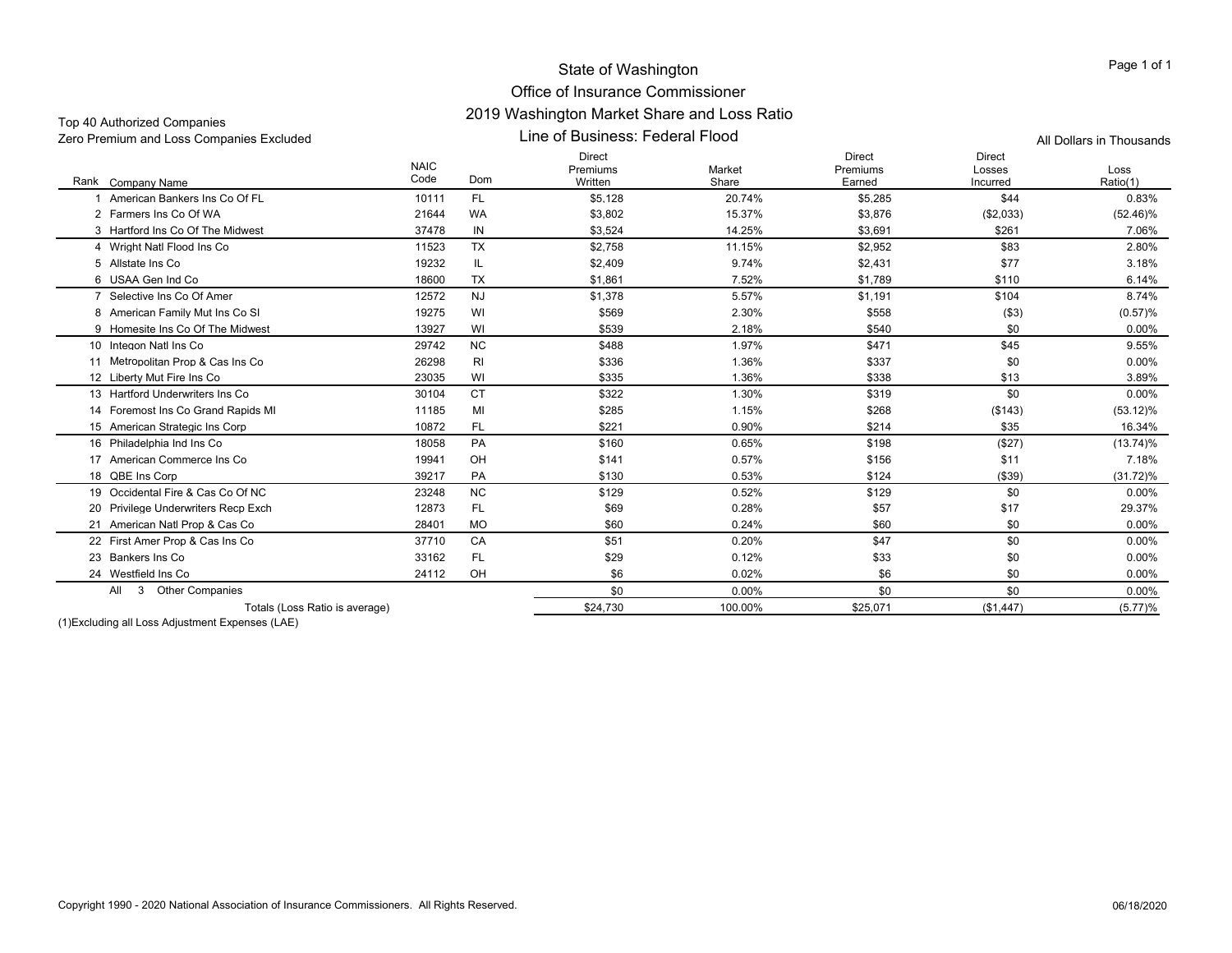#### Office of Insurance Commissioner 2019 Washington Market Share and Loss Ratio

Zero Premium and Loss Companies Excluded All Dollars in Thousands

Top 40 Authorized Companies

Line of Business: Private Flood

Rank Company Name NAIC CodeDirect Premiums**Written** Market ShareDirect Premiums EarnedDirect Losses IncurredLossRatio(1) k Company Name Code Dom Written Share Earned Ratio(1) 1 American Security Ins Co 42978 DE \$954 17.03% \$884 (\$1) (0.11)% 2 Zurich Amer Ins Co 16535 NYNY \$858 15.30%  $\%$  6  $\frac{1}{36}$   $\frac{1}{36}$   $\frac{1}{36}$   $\frac{1}{36}$   $\frac{1}{36}$   $\frac{1}{36}$   $\frac{1}{36}$   $\frac{1}{36}$   $\frac{1}{36}$   $\frac{1}{36}$   $\frac{1}{36}$   $\frac{1}{36}$   $\frac{1}{36}$   $\frac{1}{36}$   $\frac{1}{36}$   $\frac{1}{36}$   $\frac{1}{36}$   $\frac{1}{36}$   $\frac{1}{36}$   $\frac{1$ 3 XL Ins Amer Inc 24554 DEDE \$842 15.03%  $\%$  67  $\%$  5482  $\%$  567  $\%$  13.89% 4 American Guar & Liab Ins 26247 NYNY \$538 9.61%  $\%$  5543 \$543 \$8 58 \$8 1.54% 5 Allianz Global Risks US Ins Co 35300 IL \$491 8.77% $\%$  603 \$603 \$3 0.58% 6 Employers Ins Co of Wausau 21458 WI \$479 \$504 0.00% 7 Westport Ins Corp 7 Westport Ins Corp 39845 MO \$446 7.96% \$376 0.00% 8 AIG Prop Cas Co 8 AIG Prop Cas Co 19402 IL \$405 7.22% \$392 \$51 13.10% 9 Integon Natl Ins Co 9 Integon Natl Ins Co 29742 NC \$251 4.48% \$117 \$10 8.90% 10 North Amer Elite Ins Co 29700 NHNH \$126 2.24%  $\%$  60 0.00%  $\%$  5130 50  $\%$ 11 Crestbrook Ins Co 18961 OH \$62 1.10% $\%$  664  $\%$  50 0.00% 12 Liberty Mut Fire Ins Co. Liberty Mut Fire Ins Co 23035 WI \$60 1.07% \$56 \$0 0.00% 13 Bankers Standard Ins Co 18279 PAPA \$35 0.62% % 581 (\$8) (\$8) (9.63)% 14 The Cincinnati Ins Co 10677 OH \$19 0.35% $\%$  60 0.00%  $\frac{1}{3}$  513 50 0.00% 15 Firemans Fund Ins Co 21873 CACA \$15 0.26%  $\%$  6  $\%$  56  $\%$  50  $\%$  0.00% 16 Hanover Ins Co 22292 NHNH \$8 0.15%  $\frac{1}{2}$   $\frac{1}{2}$   $\frac{1}{2}$   $\frac{1}{2}$   $\frac{1}{2}$   $\frac{1}{2}$   $\frac{1}{2}$   $\frac{1}{2}$   $\frac{1}{2}$   $\frac{1}{2}$   $\frac{1}{2}$   $\frac{1}{2}$   $\frac{1}{2}$   $\frac{1}{2}$   $\frac{1}{2}$   $\frac{1}{2}$   $\frac{1}{2}$   $\frac{1}{2}$   $\frac{1}{2}$   $\frac{1}{2}$   $\frac{1}{2}$   $\frac{1}{2}$  17 Hanover Amer Ins Co 36064 NHNH \$5 0.08%  $\%$  6  $\frac{159.94}{159.94\%}$  54  $\frac{159.94\%}{159.94\%}$ 18 Arch Ins Co 11150 MOMO \$4 0.07%  $\%$   $\frac{1}{2}$   $\frac{1}{2}$   $\frac{1}{2}$   $\frac{1}{2}$   $\frac{1}{2}$   $\frac{1}{2}$   $\frac{1}{2}$   $\frac{1}{2}$   $\frac{1}{2}$   $\frac{1}{2}$   $\frac{1}{2}$   $\frac{1}{2}$   $\frac{1}{2}$   $\frac{1}{2}$   $\frac{1}{2}$   $\frac{1}{2}$   $\frac{1}{2}$   $\frac{1}{2}$   $\frac{1}{2}$   $\frac{1}{2}$   $\frac{1}{2}$   $\frac{1}{$ 19 American Zurich Ins Co 40142 IL \$2 0.03%  $\%$  60 26.86%  $\%$ 20 Oregon Mut Ins Co 0 Oregon Mut Ins Co 14907 OR \$2 0.03% \$1 \$0 0.00% 21 Hartford Fire Ins Co 19682 CT $T$  0.02%  $\%$  60 0.00% 22 National Cas Co 11991 OHOH \$1 0.02%  $\%$  6 9.39%  $\frac{1}{30}$   $\frac{1}{30}$   $\frac{1}{30}$   $\frac{1}{30}$  9.39% 23 American Cas Co Of Reading PA 20427 PA \$1 0.01% \$0 \$0 0.00% 24 Continental Cas Co 20443 IL \$0 0.01%  $\%$  60  $\%$  60  $\%$  60  $\%$  60  $\%$  60  $\%$  60  $\%$  60  $\%$  60  $\%$  60  $\%$  60  $\%$  60  $\%$  60  $\%$  60  $\%$  60  $\%$  60  $\%$  60  $\%$  60  $\%$  60  $\%$  60  $\%$  60  $\%$  60  $\%$  60  $\%$  60  $\%$  60  $\%$  60  $\%$  60  $\%$  60  $\%$  25 Mitsui Sumitomo Ins Co of Amer 20362 NYNY \$0 0.01%  $\%$  60  $\%$  60  $\%$  60  $\%$  60  $\%$  60  $\%$  60  $\%$  60  $\%$  60  $\%$  60  $\%$  60  $\%$  60  $\%$  60  $\%$  60  $\%$  60  $\%$  60  $\%$  60  $\%$  60  $\%$  60  $\%$  60  $\%$  60  $\%$  60  $\%$  60  $\%$  60  $\%$  60  $\%$  60  $\%$  60  $\%$  60  $\%$  26 Transportation Ins Co. Transportation Ins Co 20494 IL \$0 0.00% \$1 \$0 0.00%  $(\$1)$  (0.01)% (\$1) \$0 0.00% Totals (Loss Ratio is average)  $$5,604$   $$100.00\%$   $$4,909$   $$175$   $$175$   $$3.56\%$ All 7 Other Companies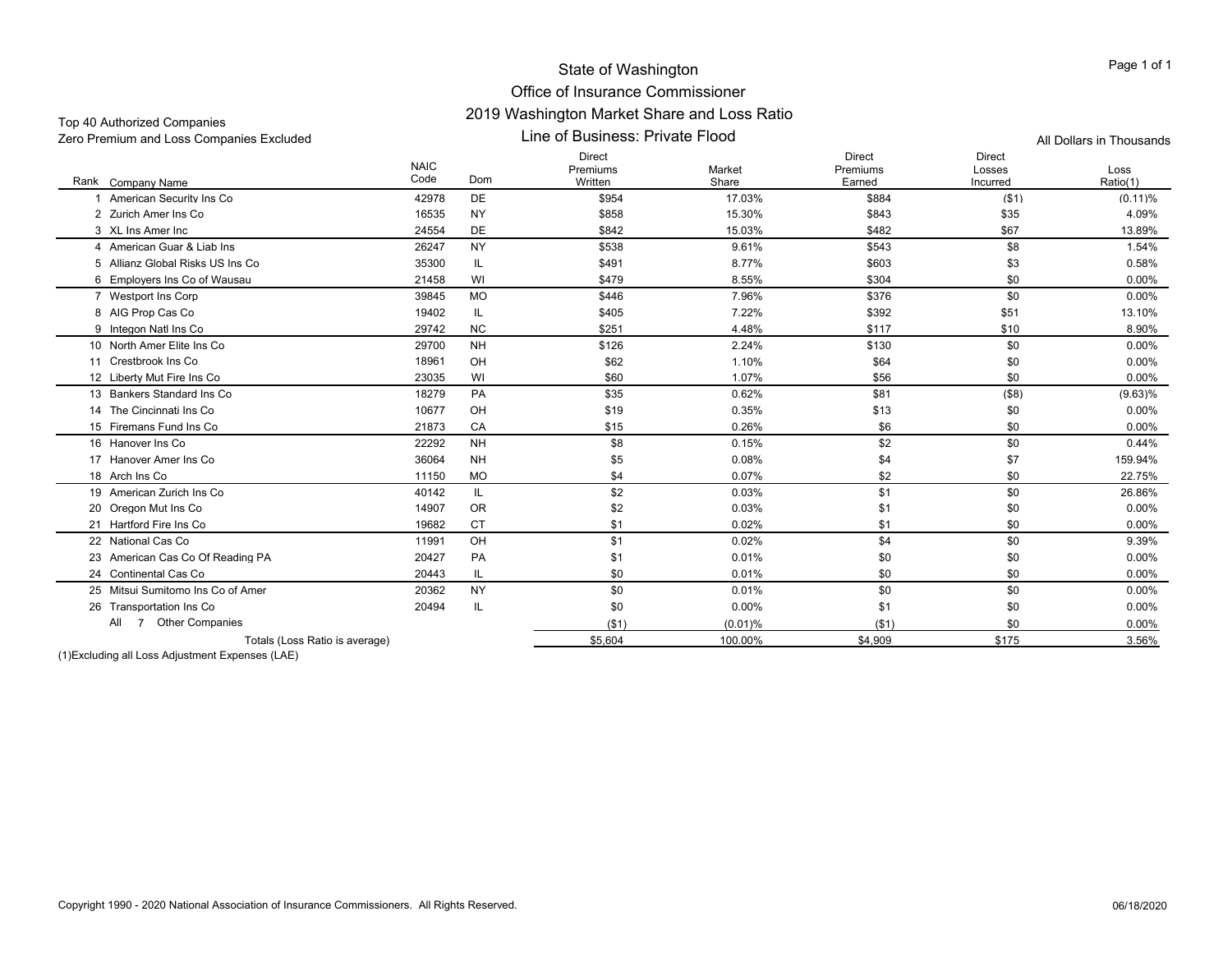| Top 40 Authorized Companies              | <u>ZUT9 WASHINGUH MAINEL SHAITE AND LOSS NAUD</u> |                          |
|------------------------------------------|---------------------------------------------------|--------------------------|
| Zero Premium and Loss Companies Excluded | '.ine of Business: Fidelity_                      | All Dollars in Thousands |

| Rank Company Name                      | <b>NAIC</b><br>Code | Dom       | <b>Direct</b><br>Premiums<br>Written | Market<br>Share | <b>Direct</b><br>Premiums<br>Earned | <b>Direct</b><br>Losses<br>Incurred | Loss<br>Ratio(1) |
|----------------------------------------|---------------------|-----------|--------------------------------------|-----------------|-------------------------------------|-------------------------------------|------------------|
| 1 Travelers Cas & Surety Co Of Amer    | 31194               | <b>CT</b> | \$4,536                              | 22.43%          | \$4,484                             | \$2,150                             | 47.96%           |
| 2 Federal Ins Co                       | 20281               | IN        | \$1,995                              | 9.86%           | \$1,849                             | \$163                               | 8.84%            |
| 3 Great Amer Ins Co                    | 16691               | OH        | \$1,765                              | 8.73%           | \$1,766                             | \$749                               | 42.44%           |
| 4 National Union Fire Ins Co Of Pitts  | 19445               | PA        | \$1,583                              | 7.83%           | \$1,511                             | \$521                               | 34.46%           |
| 5 Cumis Ins Society Inc                | 10847               | IA        | \$1,115                              | 5.51%           | \$1,040                             | \$401                               | 38.53%           |
| 6 Continental Cas Co                   | 20443               | IL        | \$828                                | 4.09%           | \$784                               | \$576                               | 73.43%           |
| 7 Hanover Ins Co                       | 22292               | <b>NH</b> | \$681                                | 3.37%           | \$563                               | \$173                               | 30.80%           |
| 8 Everest Natl Ins Co                  | 10120               | <b>DE</b> | \$674                                | 3.33%           | \$398                               | \$11                                | 2.83%            |
| 9 Liberty Mut Ins Co                   | 23043               | MA        | \$587                                | 2.90%           | \$549                               | \$38                                | 7.01%            |
| 10 Hartford Fire Ins Co                | 19682               | <b>CT</b> | \$529                                | 2.62%           | \$548                               | \$288                               | 52.64%           |
| 11 Federated Mut Ins Co                | 13935               | <b>MN</b> | \$447                                | 2.21%           | \$453                               | \$88                                | 19.45%           |
| 12 Zurich Amer Ins Co                  | 16535               | <b>NY</b> | \$426                                | 2.10%           | \$419                               | \$891                               | 212.30%          |
| 13 Western Surety Co                   | 13188               | SD        | \$413                                | 2.04%           | \$401                               | (\$21)                              | $(5.34)\%$       |
| 14 Philadelphia Ind Ins Co             | 18058               | PA        | \$392                                | 1.94%           | \$372                               | \$26                                | 7.11%            |
| 15 Continental Ins Co                  | 35289               | PA        | \$288                                | 1.42%           | \$245                               | \$4,158                             | 1696.41%         |
| 16 Berkley Regional Ins Co             | 29580               | IA        | \$235                                | 1.16%           | \$488                               | (\$24)                              | (4.99)%          |
| 17 Beazlev Ins Co Inc                  | 37540               | <b>CT</b> | \$233                                | 1.15%           | \$216                               | \$1                                 | 0.34%            |
| 18 Twin City Fire Ins Co Co            | 29459               | IN        | \$206                                | 1.02%           | \$163                               | \$26                                | 15.79%           |
| 19 Southwest Marine & Gen Ins Co       | 12294               | AZ        | \$199                                | 0.98%           | \$179                               | $($ \$6)                            | $(3.11)\%$       |
| 20 Colonial Surety Co                  | 10758               | PA        | \$196                                | 0.97%           | \$196                               | (\$1)                               | (0.34)%          |
| 21 Arch Ins Co                         | 11150               | <b>MO</b> | \$194                                | 0.96%           | \$178                               | ( \$13)                             | (7.07)%          |
| 22 Berklev Ins Co                      | 32603               | DE        | \$192                                | 0.95%           | \$192                               | \$1,424                             | 742.12%          |
| 23 Ohio Cas Ins Co                     | 24074               | <b>NH</b> | \$188                                | 0.93%           | \$168                               | \$17                                | 10.14%           |
| 24 Starnet Ins Co                      | 40045               | IA        | \$188                                | 0.93%           | \$81                                | \$6                                 | 7.20%            |
| 25 RLI Ins Co                          | 13056               | IL        | \$184                                | 0.91%           | \$172                               | ( \$3)                              | (1.90)%          |
| 26 Berkshire Hathaway Specialty Ins Co | 22276               | <b>NE</b> | \$167                                | 0.83%           | \$159                               | \$72                                | 45.67%           |
| 27 Fidelity & Deposit Co Of MD         | 39306               | IL        | \$151                                | 0.74%           | \$206                               | \$177                               | 85.90%           |
| 28 Axis Ins Co                         | 37273               | IL        | \$147                                | 0.73%           | \$157                               | \$53                                | 33.65%           |
| 29 United States Fire Ins Co           | 21113               | DE        | \$137                                | 0.68%           | \$139                               | \$68                                | 48.71%           |
| 30 Starr Ind & Liab Co                 | 38318               | TX        | \$135                                | 0.67%           | \$114                               | ( \$116)                            | $(101.49)\%$     |
| 31 American Family Mut Ins Co SI       | 19275               | WI        | \$105                                | 0.52%           | \$94                                | \$0                                 | 0.00%            |
| 32 Sentry Select Ins Co                | 21180               | WI        | \$99                                 | 0.49%           | \$93                                | \$10                                | 10.52%           |
| 33 Markel Amer Ins Co                  | 28932               | VA        | \$96                                 | 0.48%           | \$112                               | \$4                                 | 3.22%            |
| 34 QBE Ins Corp                        | 39217               | <b>PA</b> | \$86                                 | 0.43%           | \$77                                | \$64                                | 83.44%           |
| 35 Pacific Ind Co                      | 20346               | WI        | \$78                                 | 0.38%           | \$73                                | ( \$18)                             | $(24.75)\%$      |
| 36 State Farm Fire & Cas Co            | 25143               | IL        | \$70                                 | 0.34%           | \$70                                | \$0                                 | 0.00%            |
| 37 American Guar & Liab Ins            | 26247               | <b>NY</b> | \$59                                 | 0.29%           | \$55                                | (\$10)                              | $(17.91)\%$      |
| 38 Contractors Bonding & Ins Co.       | 37206               | IL        | \$43                                 | 0.21%           | \$47                                | ( \$2)                              | (4.27)%          |
| 39 Sentry Ins A Mut Co                 | 24988               | WI        | \$42                                 | 0.21%           | \$43                                | \$4                                 | 10.15%           |
| 40 American Zurich Ins Co              | 40142               | IL        | \$40                                 | 0.20%           | \$41                                | \$72                                | 173.97%          |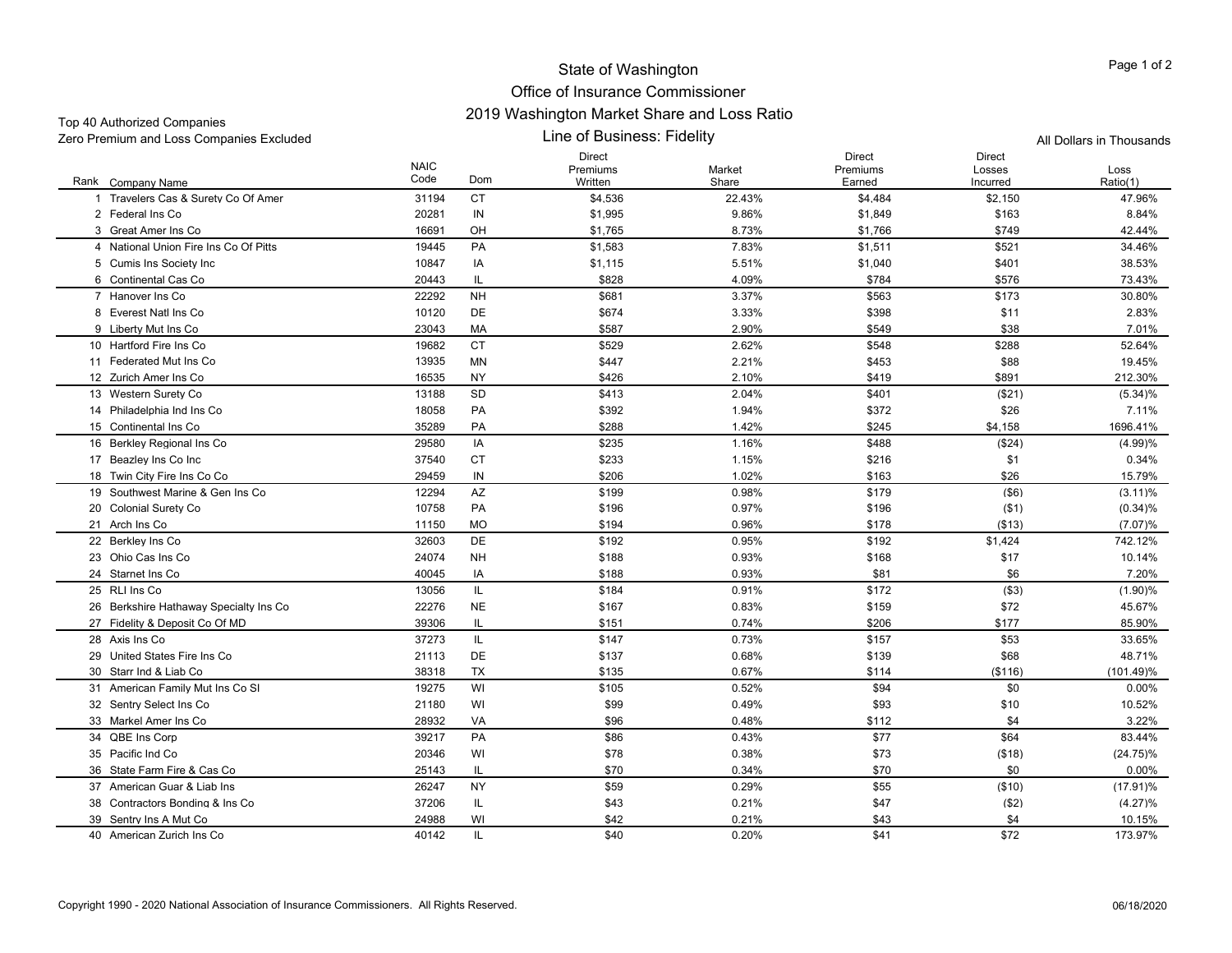| Top 40 Authorized Companies<br>Zero Premium and Loss Companies Excluded |                     | 2019 Washington Market Share and Loss Ratio |                               | All Dollars in Thousands |                              |                              |                  |
|-------------------------------------------------------------------------|---------------------|---------------------------------------------|-------------------------------|--------------------------|------------------------------|------------------------------|------------------|
| Rank<br>Company Name                                                    | <b>NAIC</b><br>Code | Dom                                         | Direct<br>Premiums<br>Written | Market<br>Share          | Direct<br>Premiums<br>Earned | Direct<br>Losses<br>Incurred | Loss<br>Ratio(1) |
| Other Companies<br>AII 97                                               |                     |                                             | \$498                         | 2.46%                    | \$745                        | \$242                        | 32.44%           |
| Totals (Loss Ratio is average)                                          |                     |                                             | \$20,227                      | 100.00%                  | \$19,640                     | \$12,260                     | 62.43%           |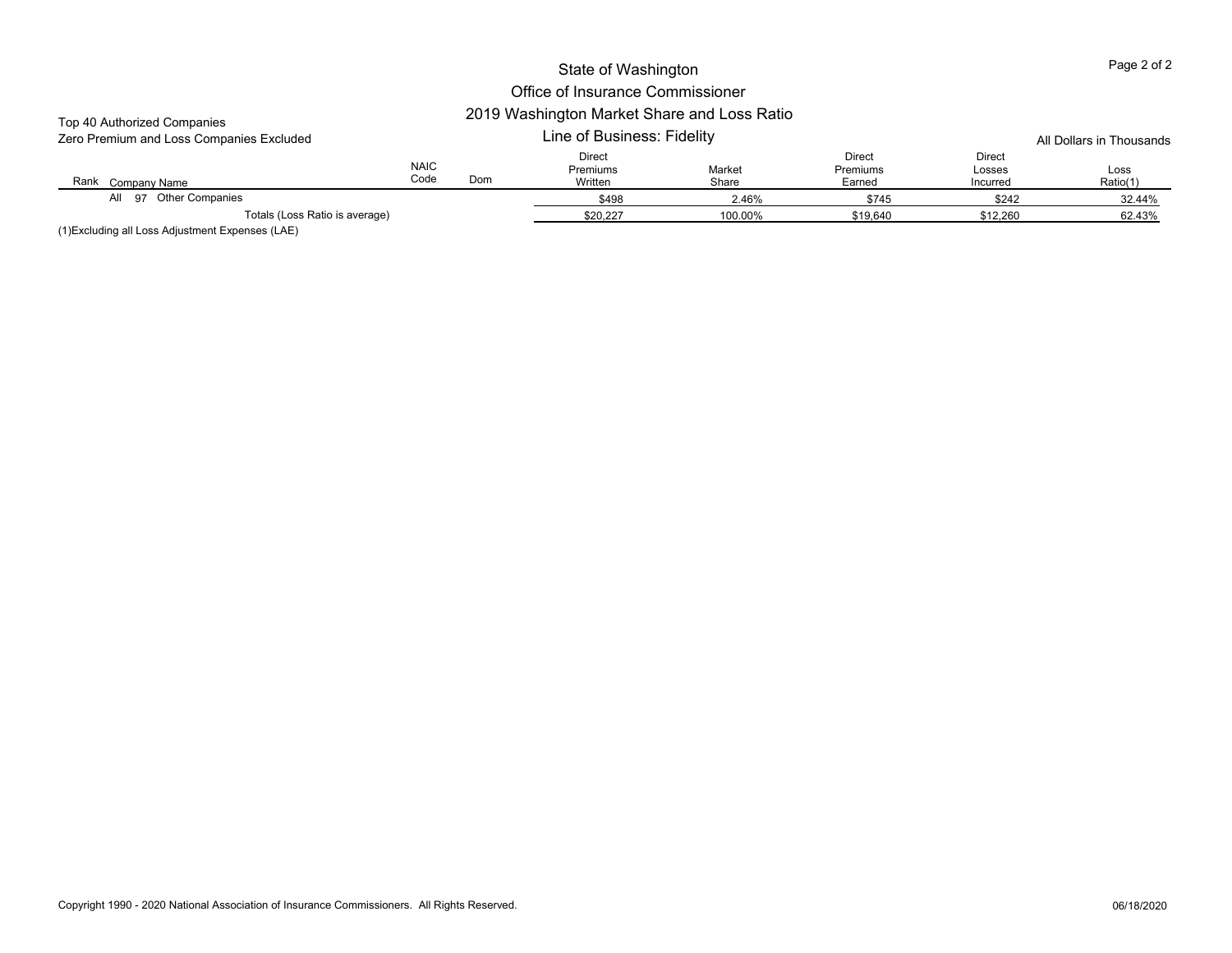## Office of Insurance Commissioner 2019 Washington Market Share and Loss Ratio

| Top 40 Authorized Companies |                                          |                     | 2019 WASHINGUH MAINEL SHALE AND LOSS NATIO |                                      |                 |                              |                              |                  |  |
|-----------------------------|------------------------------------------|---------------------|--------------------------------------------|--------------------------------------|-----------------|------------------------------|------------------------------|------------------|--|
|                             | Zero Premium and Loss Companies Excluded |                     |                                            | Line of Business: Financial Guaranty |                 |                              | All Dollars in Thousands     |                  |  |
| Rank Company Name           |                                          | <b>NAIC</b><br>Code | Dom                                        | Direct<br>Premiums<br>Written        | Market<br>Share | Direct<br>Premiums<br>Earned | Direct<br>Losses<br>Incurred | Loss<br>Ratio(1) |  |
|                             | Assured Guar Municipal Corp              | 18287               | <b>NY</b>                                  | \$1.410                              | 67.41%          | \$981                        | \$0                          | 0.00%            |  |
| 2 Ambac Assur Corp          |                                          | 18708               | WI                                         | \$658                                | 31.47%          | \$982                        | \$0                          | $0.00\%$         |  |
|                             | 3 Build Amer Mut Assur Co                | 14380               | <b>NY</b>                                  | \$23                                 | 1.12%           | \$20                         | \$0                          | $0.00\%$         |  |
| 4 MBIA Ins Corp             |                                          | 12041               | <b>NY</b>                                  | \$0                                  | $0.00\%$        | \$555                        | \$0                          | $0.00\%$         |  |
|                             | 5 National Public Finance Guar Corp      | 23825               | <b>NY</b>                                  | \$0                                  | $0.00\%$        | \$339                        | \$0                          | 0.00%            |  |
| 6 Syncora Guar Inc          |                                          | 20311               | <b>NY</b>                                  | \$0                                  | $0.00\%$        | \$169                        | \$0                          | $0.00\%$         |  |
| All<br>6                    | <b>Other Companies</b>                   |                     |                                            | \$0                                  | $0.00\%$        | \$216                        | ( \$610)                     | $(281.85)\%$     |  |
|                             | Totals (Loss Ratio is average)           |                     |                                            | \$2.092                              | 100.00%         | \$3,262                      | $($ \$610)                   | $(18.70)\%$      |  |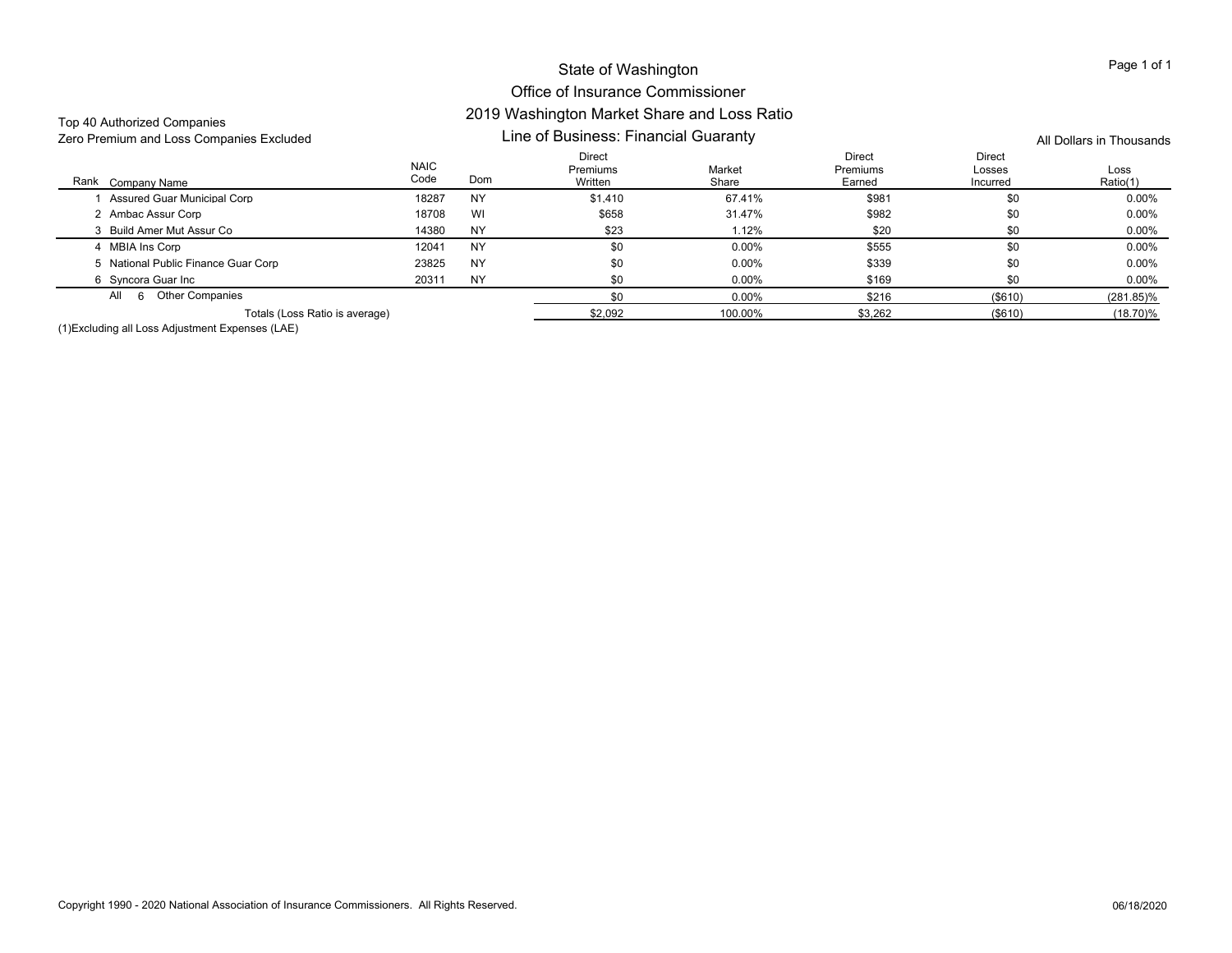| Zero Premium and Loss Companies Excluded |  |
|------------------------------------------|--|

Top 40 Authorized Companies

Line of Business: Fire npanies Excluded Line of Business: Fire All Dollars in Thousands

|                                     | <b>NAIC</b> |           | <b>Direct</b><br>Premiums | Market | <b>Direct</b><br>Premiums | <b>Direct</b><br>Losses | Loss        |
|-------------------------------------|-------------|-----------|---------------------------|--------|---------------------------|-------------------------|-------------|
| Rank Company Name                   | Code        | Dom       | Written                   | Share  | Earned                    | Incurred                | Ratio(1)    |
| Safeco Ins Co Of Amer               | 24740       | <b>NH</b> | \$19,256                  | 10.48% | \$18,592                  | \$9,591                 | 51.59%      |
| 2 XL Ins Amer Inc                   | 24554       | <b>DE</b> | \$16,161                  | 8.80%  | \$7,018                   | \$1,135                 | 16.18%      |
| 3 Affiliated Fm Ins Co              | 10014       | <b>RI</b> | \$11,775                  | 6.41%  | \$10,777                  | \$2,557                 | 23.73%      |
| 4 Foremost Ins Co Grand Rapids MI   | 11185       | MI        | \$11,259                  | 6.13%  | \$10,856                  | \$6,465                 | 59.55%      |
| 5 Starr Surplus Lines Ins Co        | 13604       | <b>TX</b> | \$10,401                  | 5.66%  | \$5,796                   | \$1,803                 | 31.11%      |
| 6 Pemco Mut Ins Co                  | 24341       | <b>WA</b> | \$10,121                  | 5.51%  | \$9,837                   | \$5,297                 | 53.85%      |
| 7 Factory Mut Ins Co                | 21482       | RI        | \$6,769                   | 3.69%  | \$5,667                   | \$2,960                 | 52.23%      |
| 8 Allianz Global Risks US Ins Co    | 35300       | IL        | \$6,550                   | 3.57%  | \$6,102                   | \$619                   | 10.14%      |
| 9 Zurich Amer Ins Co                | 16535       | <b>NY</b> | \$6,413                   | 3.49%  | \$5,716                   | \$1,239                 | 21.67%      |
| 10 Penn Millers Ins Co.             | 14982       | PA        | \$6,010                   | 3.27%  | \$5,417                   | \$2,426                 | 44.78%      |
| 11 American Home Assur Co           | 19380       | <b>NY</b> | \$5,164                   | 2.81%  | \$8,672                   | ( \$3,984)              | $(45.94)\%$ |
| 12 Travelers Prop Cas Co Of Amer    | 25674       | <b>CT</b> | \$4,904                   | 2.67%  | \$4.542                   | \$5,812                 | 127.96%     |
| 13 Continental Cas Co               | 20443       | IL        | \$4,694                   | 2.56%  | \$4,482                   | \$4,947                 | 110.38%     |
| 14 Standard Guar Ins Co             | 42986       | DE        | \$3,560                   | 1.94%  | \$3,560                   | \$2,348                 | 65.96%      |
| 15 Employers Ins Co of Wausau       | 21458       | WI        | \$3,318                   | 1.81%  | \$1,977                   | \$937                   | 47.41%      |
| 16 Liberty Mut Fire Ins Co          | 23035       | WI        | \$2.687                   | 1.46%  | \$2,773                   | (\$134)                 | $(4.85)\%$  |
| 17 American Guar & Liab Ins         | 26247       | <b>NY</b> | \$2,644                   | 1.44%  | \$2,887                   | \$453                   | 15.70%      |
| 18 United Serv Automobile Assn      | 25941       | <b>TX</b> | \$2,628                   | 1.43%  | \$2,675                   | \$1,361                 | 50.88%      |
| 19 Enumclaw Prop & Cas Ins Co       | 11232       | <b>OR</b> | \$2,499                   | 1.36%  | \$2,520                   | \$376                   | 14.94%      |
| 20 Hartford Fire Ins Co             | 19682       | <b>CT</b> | \$2,389                   | 1.30%  | \$1,728                   | (\$149)                 | (8.62)%     |
| 21 Travelers Ind Co                 | 25658       | <b>CT</b> | \$2,373                   | 1.29%  | \$2,362                   | \$10,303                | 436.17%     |
| 22 American Modern Select Ins Co    | 38652       | OH        | \$2,369                   | 1.29%  | \$2,292                   | \$736                   | 32.10%      |
| 23 Automobile Ins Co Of Hartford CT | 19062       | <b>CT</b> | \$2,245                   | 1.22%  | \$2,124                   | \$785                   | 36.96%      |
| 24 Western Natl Mut Ins Co          | 15377       | MN        | \$1,954                   | 1.06%  | \$1,841                   | \$247                   | 13.42%      |
| 25 Verlan Fire Ins Co MD            | 10815       | <b>NH</b> | \$1,823                   | 0.99%  | \$1,705                   | \$99                    | 5.82%       |
| 26 First Amer Prop & Cas Ins Co     | 37710       | CA        | \$1,608                   | 0.88%  | \$1,541                   | \$875                   | 56.79%      |
| 27 Federated Mut Ins Co             | 13935       | MN        | \$1,466                   | 0.80%  | \$1,432                   | \$121                   | 8.48%       |
| 28 USAA Cas Ins Co                  | 25968       | <b>TX</b> | \$1,434                   | 0.78%  | \$1,401                   | \$665                   | 47.44%      |
| 29 Westport Ins Corp                | 39845       | MO        | \$1,414                   | 0.77%  | \$1,261                   | \$2,306                 | 182.82%     |
| 30 Tokio Marine Amer Ins Co         | 10945       | <b>NY</b> | \$1,330                   | 0.72%  | \$1,866                   | \$684                   | 36.69%      |
| 31 Sompo Amer Ins Co                | 11126       | <b>NY</b> | \$1,198                   | 0.65%  | \$1,290                   | (\$173)                 | $(13.40)\%$ |
| 32 Great Amer Ins Co                | 16691       | OH        | \$1,150                   | 0.63%  | \$279                     | \$0                     | 0.00%       |
| 33 HDI Global Ins Co                | 41343       | IL        | \$1,129                   | 0.61%  | \$780                     | \$96                    | 12.31%      |
| 34 Insurance Co Of The State Of PA  | 19429       | IL        | \$1,084                   | 0.59%  | \$1,203                   | \$79                    | 6.56%       |
| 35 Pennsylvania Lumbermens Mut Ins  | 14974       | PA        | \$1,069                   | 0.58%  | \$1,549                   | (\$147)                 | (9.47)%     |
| 36 Ohio Security Ins Co             | 24082       | <b>NH</b> | \$1,048                   | 0.57%  | \$986                     | \$183                   | 18.51%      |
| 37 Depositors Ins Co                | 42587       | IA        | \$1,008                   | 0.55%  | \$1,017                   | \$879                   | 86.51%      |
| 38 Mutual Of Enumclaw Ins Co.       | 14761       | <b>OR</b> | \$989                     | 0.54%  | \$956                     | \$274                   | 28.65%      |
| 39 Grange Ins Assn                  | 22101       | WA        | \$967                     | 0.53%  | \$992                     | \$394                   | 39.72%      |
| 40 RSUI Ind Co                      | 22314       | <b>NH</b> | \$879                     | 0.48%  | \$789                     | \$66                    | 8.42%       |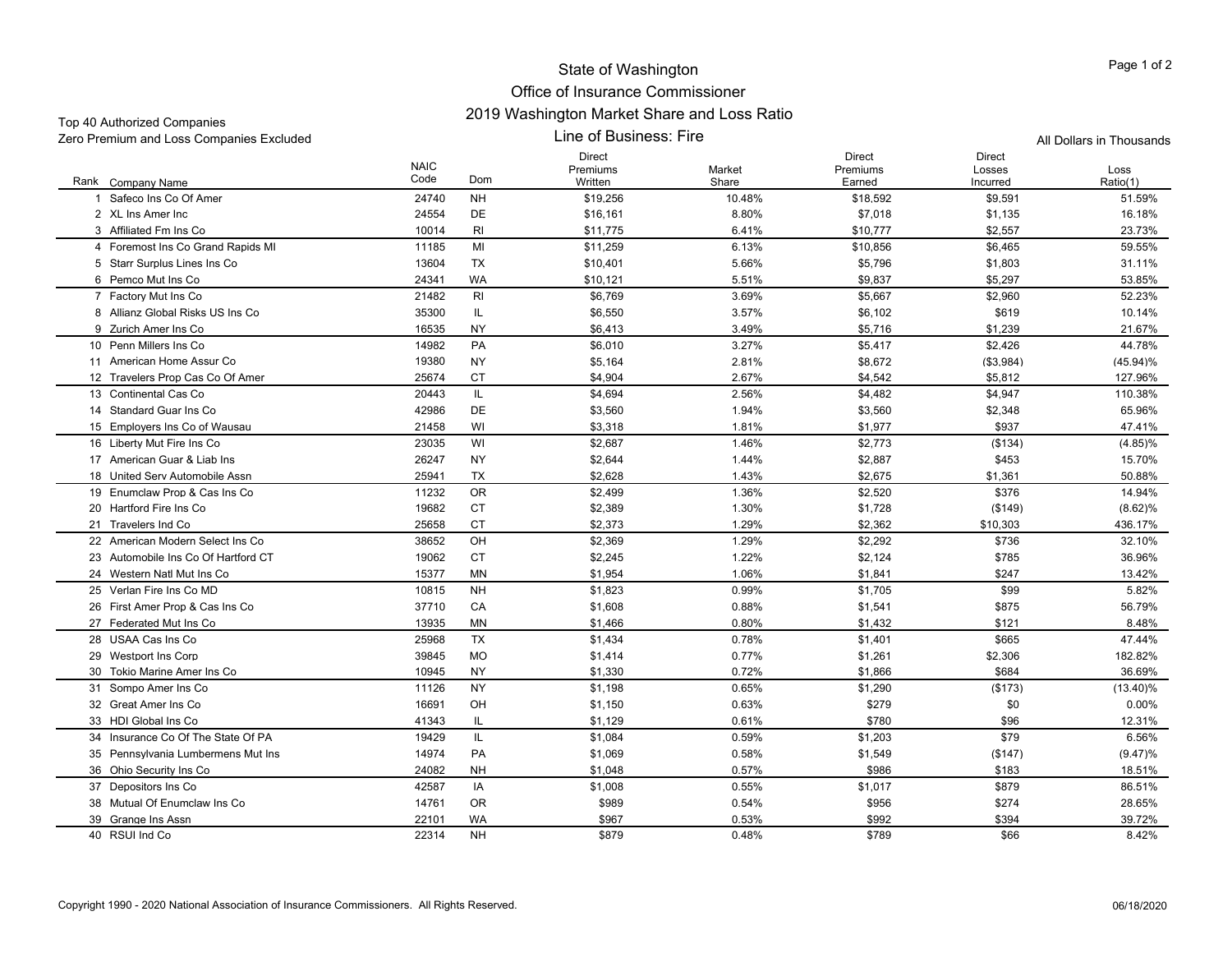| Top 40 Authorized Companies<br>Zero Premium and Loss Companies Excluded |                     | 2019 Washington Market Share and Loss Ratio |                                             | All Dollars in Thousands |                                     |                                     |                  |
|-------------------------------------------------------------------------|---------------------|---------------------------------------------|---------------------------------------------|--------------------------|-------------------------------------|-------------------------------------|------------------|
| Rank<br>Company Name                                                    | <b>NAIC</b><br>Code | Dom                                         | <b>Direct</b><br><b>Premiums</b><br>Written | Market<br>Share          | <b>Direct</b><br>Premiums<br>Earned | <b>Direct</b><br>Losses<br>Incurred | Loss<br>Ratio(1) |
| All 182 Other Companies                                                 |                     |                                             | \$15,952                                    | 8.68%                    | \$16,661                            | \$420                               | 2.52%            |
| Totals (Loss Ratio is average)                                          | \$183,692           | 100.00%                                     | \$165,923                                   | \$64,953                 | 39.15%                              |                                     |                  |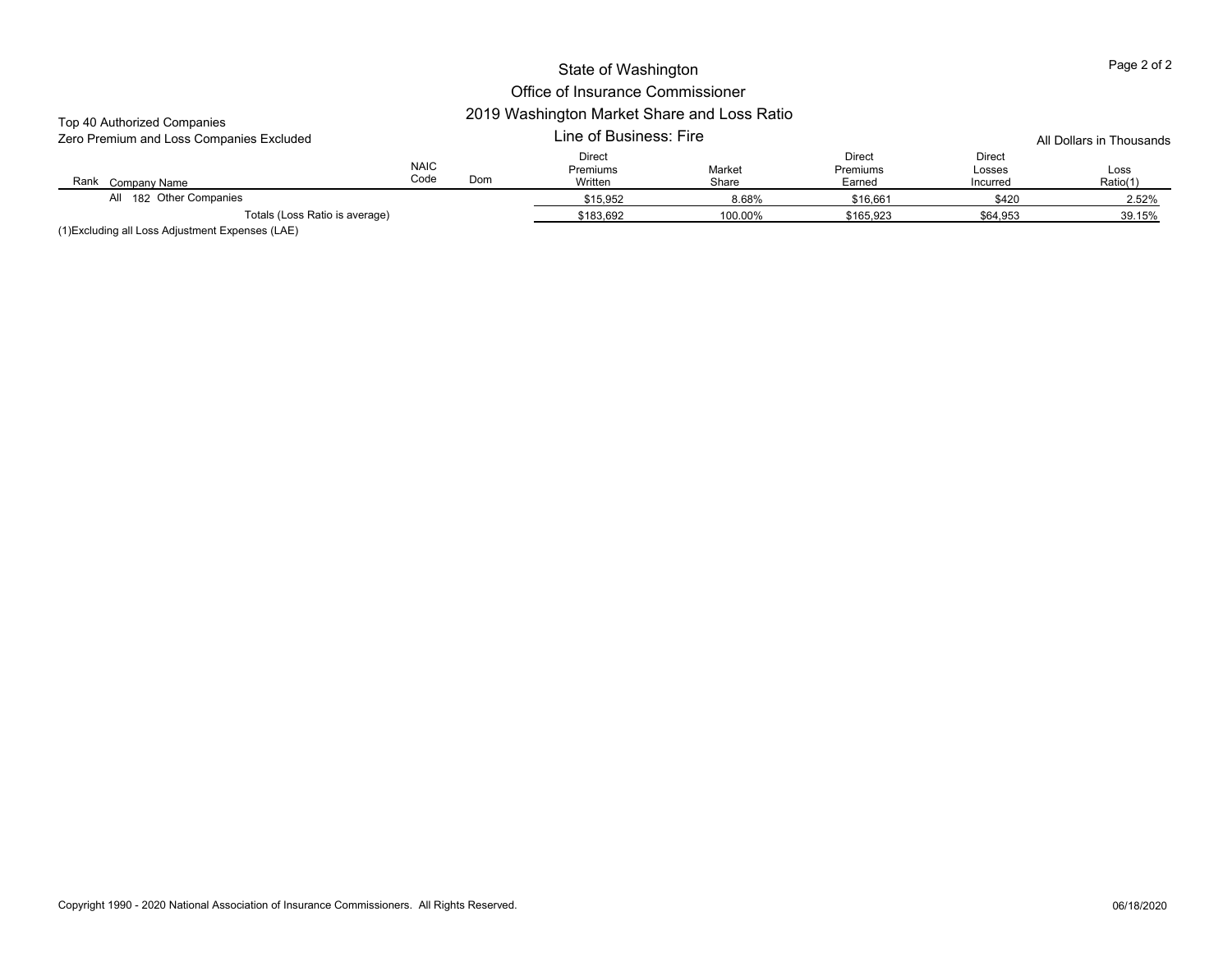#### Office of Insurance Commissioner 2019 Washington Market Share and Loss Ratio

| Top 40 Authorized Companies              |
|------------------------------------------|
| Zero Premium and Loss Companies Excluded |

Line of Business: Homeowners Multiple Peril Zero Premium and Loss Companies Excluded All Dollars in Thousands

Rank Company Name NAIC CodeDirect Premiums**Written** Market ShareDirect Premiums EarnedDirect Losses IncurredLossRatio(1) k Company Name Code Dom Written Share Earned Ratio(1) 1 State Farm Fire & Cas Co. 1 State Farm Fire & Cas Co 25143 IL \$328,916 16.79% \$320,220 \$172,478 53.86% 2 Safeco Ins Co Of Amer 24740 NH \$197,620 10.09% \$189,201 \$99,961 52.83% 3 Pemco Mut Ins Co 24341 WA \$120,610 6.16% \$116,937 \$72,247 61.78% 4 Allstate Prop & Cas Ins Co 17230 IL \$76,079 3.88% \$76,353 \$47,473 62.18% 5 United Serv Automobile Assn 25941 TX $\textsf{X} \quad \textsf{S}73,565 \quad \textsf{S} \quad \textsf{S}76\% \quad \textsf{S}9,430 \quad \textsf{S}40,551 \quad \textsf{S}8.41\%$ 6 Foremost Ins Co Grand Rapids MI 11185 MI \$64,996 3.32% \$63,149 \$25,032 7 Travelers Home & Marine Ins Co 27998 CT \$59,933 3.06% \$53,772 \$38,726 72.02% 8 USAA Cas Ins Co 25968 TX $\textsf{X} \quad \textsf{S}58,423 \quad \textsf{2.98\%} \quad \textsf{2.95551} \quad \textsf{2.973939}$ 9 Farmers Ins Co Of WA 21644 WAA \$58,206 2.97% \$59,878 \$26,403 44.09% 10 Fire Ins Exch 21660 CAA \$51,962 2.65% \$53,647 \$29,832 55.61% 11 Truck Ins Exch 21709 CAA \$41,536 2.12% \$36,166 \$18,855 52.14% 12 Country Mut Ins Co 2 Country Mut Ins Co 20990 IL \$40,001 2.04% \$39,567 \$18,092 45.72% 13 Mutual Of Enumclaw Ins Co 14761 OR \$38,360 1.96% \$36,662 \$17,361 47.35% 14 Allstate Ind Co. 4 Allstate Ind Co 19240 IL \$37,211 1.90% \$37,418 \$25,773 68.88% 15 Homesite Ins Co 5 Homesite Ins Co 17221 WI \$34,275 1.75% \$25,858 \$18,913 73.14% 16 American Family Mut Ins Co SI 19275 WI \$32,022 1.63% \$32,250 \$23,049 71.47% 17 Allstate Ins Co 7 Allstate Ins Co 19232 IL \$31,783 1.62% \$32,555 \$22,755 69.90% 18 Allstate Vehicle & Prop Ins Co 37907 IL \$30,983 1.58% \$22,077 \$16,922 76.65% 19 Metropolitan Prop & Cas Ins Co 26298 RI \$30,913 \$1.58% \$31,913 \$13,173 41.28% 20 Homesite Ins Co Of The Midwest 13927 WI \$27,474 1.40% \$27,071 \$15,633 \$15,633 \$15,633 \$17.75% 21 USAA Gen Ind Co 18600 TX $\times$  \$25,753 51.31% \$23,695 \$12,169 51.36% 22 Grange Ins Assn 2 Grange Ins Assn 22101 WA \$23,772 1.21% \$23,348 \$16,027 68.64% 23 American Family Ins Co 3 American Family Ins Co 10386 WI \$23,502 1.20% \$20,163 \$13,235 65.64% 24 American Family Connect Prop & Cas I 29068 WI \$23,020 1.18% \$22,073 \$15,694 71.10% 25 Liberty Ins Corp 5 Liberty Ins Corp 42404 IL \$22,883 1.17% \$22,613 \$12,916 57.12% 26 LM Ins Corp 6 LM Ins Corp 33600 IL \$21,483 1.10% \$21,481 \$10,976 51.10% 27 Liberty Mut Fire Ins Co. 7 Liberty Mut Fire Ins Co 23035 WI \$19,913 \$20,387 \$7,505 36.81% 28 Enumclaw Prop & Cas Ins Co 11232 OR \$19,358 10.99% \$20,392 \$12,336 \$12,336 \$12,336 \$12,336 \$20,392 \$12,336 \$12,336 \$12,336 \$12,336 \$12,336 \$12,336 \$12,336 \$12,336 \$12,336 \$12,336 \$12,336 \$12,336 \$12,336 \$12,336 \$12,336 29 Property & Cas Ins Co Of Hartford \$18,924 \$19,228 \$6,828 35.51% 30 American Strategic Ins Corp 10872 FL \$18,740 \$1.9% \$6.589 46.29% 31 Garrison Prop & Cas Ins Co 21253 \$17,523 \$16,036 \$7,174 44.74% 32 Amica Mut Ins Co 2 Amica Mut Ins Co 19976 RI \$16,320 0.83% \$15,241 \$9,265 60.79% 33 First Amer Prop & Cas Ins Co CA \$15,647 \$1.80% \$14,671 \$11,877 80.96% 34 Trumbull Ins Co 27120 CTT \$15,579 0.80% \$14,986 \$6,360 42.44% 35 American Bankers Ins Co Of FL 10111 FL \$14,871 0.76% \$14,059 \$5,558 39.53% 36 American Modern Select Ins Co 38652 OH \$13,113 0.67% \$12,044 \$7,389 61.35% 37 Great Northern Ins Co 20303 IN \$13,016 0.66% \$11,905 \$14,943 125.52% 38 Nationwide Gen Ins Co 23760 OH \$10,613 0.54% \$7,421 \$5,538 74.62% 39 Privilege Underwriters Recp Exch 12873 FL \$10,246 \$5,930 \$3,668 41.08% 40 Hartford Ins Co Of The Midwest 37478 IN\$9,429 0.48% \$9,838 \$254 2.58%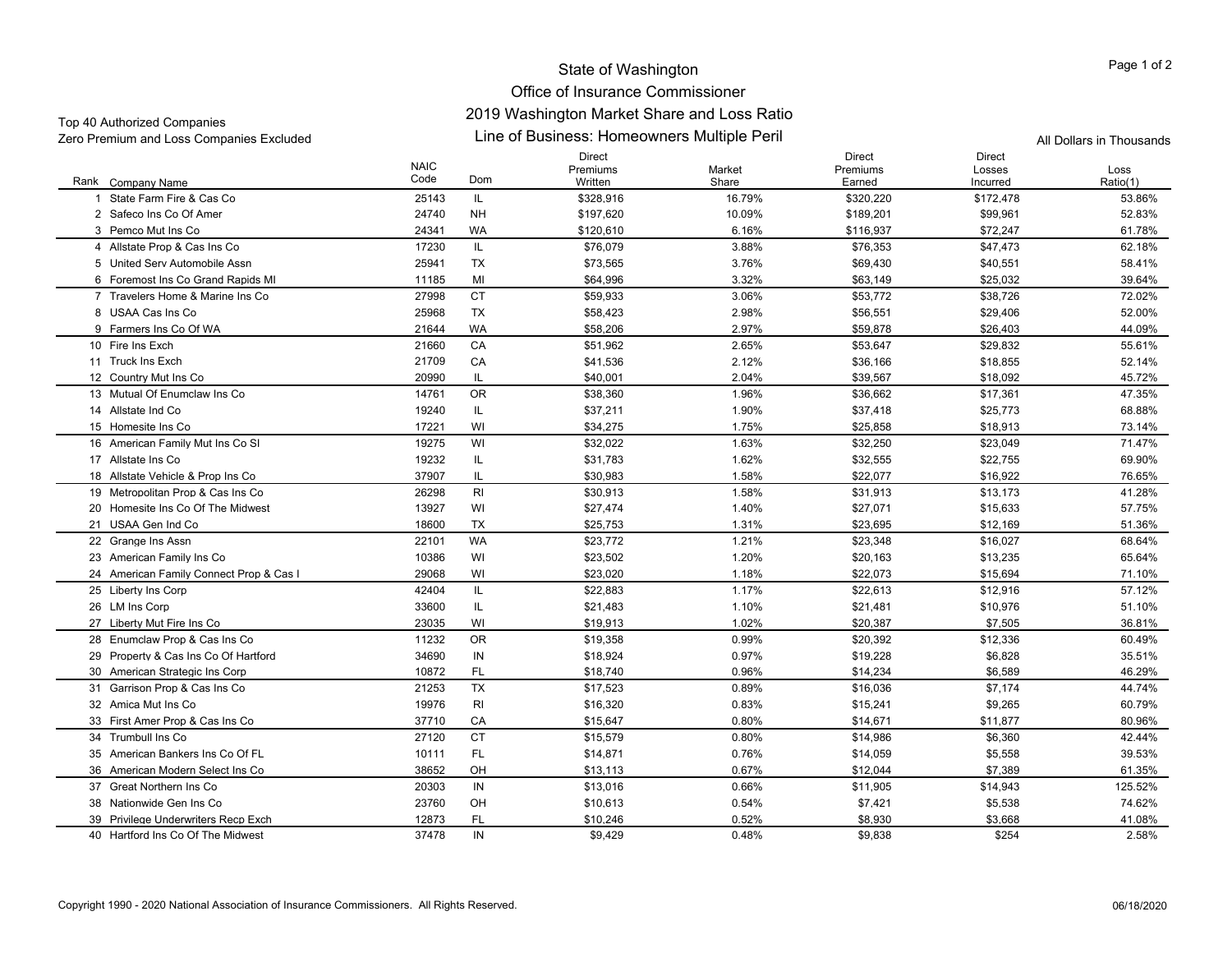## Office of Insurance Commissioner

## 2019 Washington Market Share and Loss Ratio

| Top 40 Authorized Companies<br>Zero Premium and Loss Companies Excluded |                            | 2019 Washington Market Share and Loss Katio<br>Line of Business: Homeowners Multiple Peril |                                                         | All Dollars in Thousands |                                     |                                                         |        |
|-------------------------------------------------------------------------|----------------------------|--------------------------------------------------------------------------------------------|---------------------------------------------------------|--------------------------|-------------------------------------|---------------------------------------------------------|--------|
| Rank<br>Company Name                                                    | <b>NAIC</b><br>Code<br>Dom |                                                                                            | Direct<br>Market<br><b>Premiums</b><br>Written<br>Share |                          | <b>Direct</b><br>Premiums<br>Earned | <b>Direct</b><br>Losses<br>Loss<br>Ratio(1)<br>Incurred |        |
| All 111 Other Companies                                                 |                            |                                                                                            | \$170,433                                               | 8.70%                    | \$178.861                           | \$116.215                                               | 64.98% |
| Totals (Loss Ratio is average)                                          | \$1,959,007                | 100.00%                                                                                    | \$1,892,282                                             | \$1,075,153              | 56.82%                              |                                                         |        |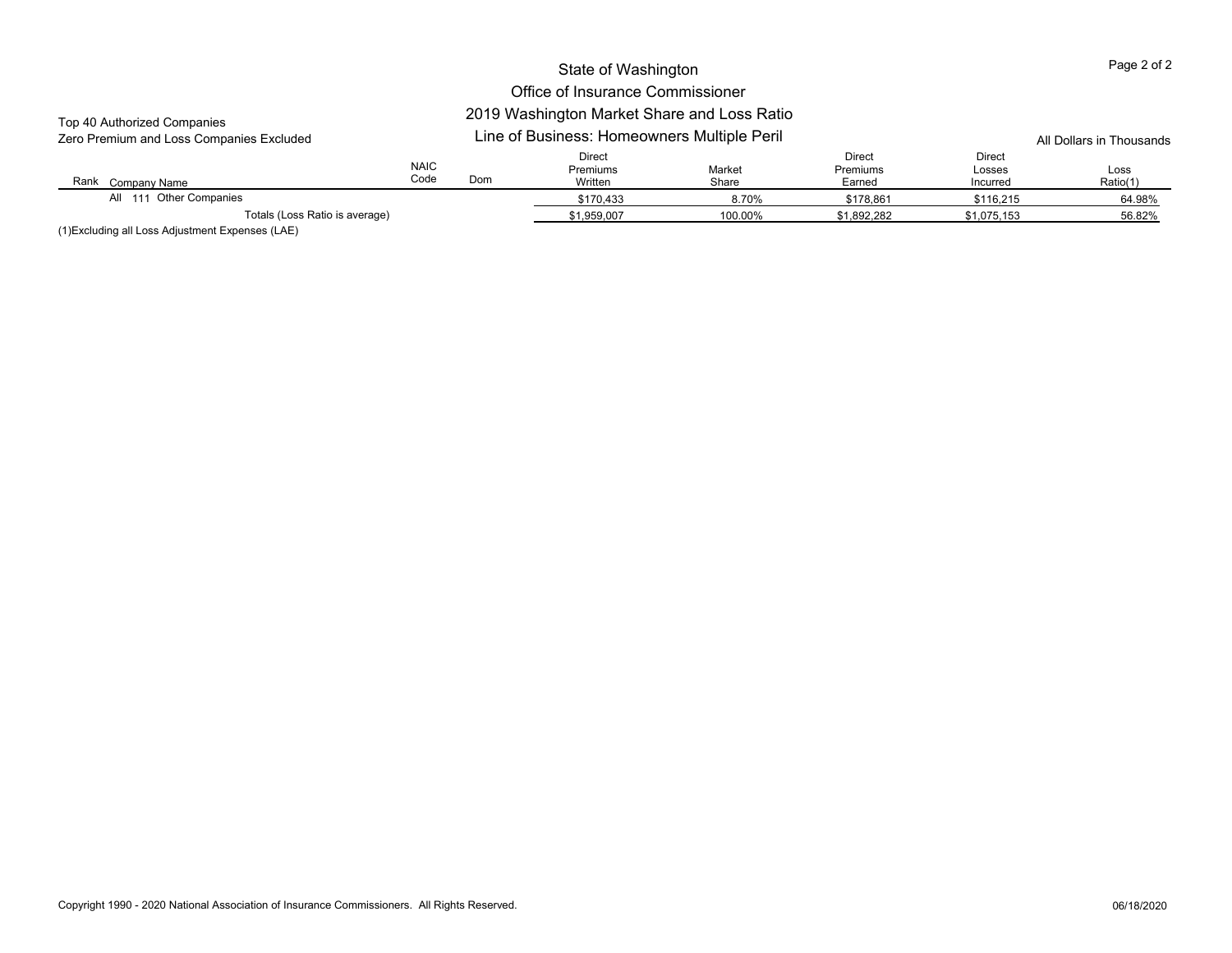## Office of Insurance Commissioner 2019 Washington Market Share and Loss Ratio

| TOD 40 AUDIORED COMPANIES<br>Zero Premium and Loss Companies Excluded |                     |           | Line of Business: Inland Marine      | All Dollars in Thousands |                                     |                                     |                  |
|-----------------------------------------------------------------------|---------------------|-----------|--------------------------------------|--------------------------|-------------------------------------|-------------------------------------|------------------|
| Rank Company Name                                                     | <b>NAIC</b><br>Code | Dom       | <b>Direct</b><br>Premiums<br>Written | Market<br>Share          | <b>Direct</b><br>Premiums<br>Earned | <b>Direct</b><br>Losses<br>Incurred | Loss<br>Ratio(1) |
| 1 National Union Fire Ins Co Of Pitts                                 | 19445               | PA        | \$130,604                            | 18.85%                   | \$130,530                           | \$34,672                            | 26.56%           |
| 2 Liberty Ins Underwriters Inc                                        | 19917               | IL        | \$71,198                             | 10.27%                   | \$71,198                            | \$50,168                            | 70.46%           |
| 3 Continental Cas Co                                                  | 20443               | IL        | \$61,614                             | 8.89%                    | \$61,157                            | \$27,605                            | 45.14%           |
| 4 Factory Mut Ins Co                                                  | 21482               | RI        | \$36,680                             | 5.29%                    | \$34,442                            | \$7,319                             | 21.25%           |
| 5 Jefferson Ins Co                                                    | 11630               | NY        | \$24,515                             | 3.54%                    | \$23,601                            | \$5,712                             | 24.20%           |
| 6 American Pet Ins Co                                                 | 12190               | NY        | \$21,465                             | 3.10%                    | \$20,290                            | \$12,390                            | 61.06%           |
| 7 Affiliated Fm Ins Co                                                | 10014               | RI        | \$20,351                             | 2.94%                    | \$20,213                            | \$512                               | 2.53%            |
| 8 Ohio Cas Ins Co                                                     | 24074               | <b>NH</b> | \$18,739                             | 2.70%                    | \$16,467                            | \$3,766                             | 22.87%           |
| 9 American Bankers Ins Co Of FL                                       | 10111               | FL        | \$18,430                             | 2.66%                    | \$18,323                            | \$6,285                             | 34.30%           |
| 10 National Cas Co                                                    | 11991               | OH        | \$16,166                             | 2.33%                    | \$14,629                            | \$10,219                            | 69.86%           |
| 11 State Farm Fire & Cas Co                                           | 25143               | IL        | \$15,757                             | 2.27%                    | \$15,608                            | \$6,252                             | 40.05%           |
| 12 New Hampshire Ins Co                                               | 23841               | IL.       | \$10,146                             | 1.46%                    | \$10,184                            | \$5,129                             | 50.36%           |
| 13 Travelers Prop Cas Co Of Amer                                      | 25674               | <b>CT</b> | \$9,861                              | 1.42%                    | \$10,066                            | \$12,371                            | 122.90%          |
| 14 Safeco Ins Co Of Amer                                              | 24740               | <b>NH</b> | \$8,905                              | 1.28%                    | \$8,724                             | \$3,879                             | 44.47%           |
| 15 United States Fire Ins Co                                          | 21113               | DE        | \$7,717                              | 1.11%                    | \$7,677                             | \$3,998                             | 52.08%           |
| 16 AGCS Marine Ins Co                                                 | 22837               | IL        | \$7,383                              | 1.07%                    | \$8,164                             | \$319                               | 3.90%            |
| 17 Ace Amer Ins Co                                                    | 22667               | PA        | \$7,341                              | 1.06%                    | \$8,821                             | \$14,264                            | 161.70%          |
| 18 Zurich Amer Ins Co                                                 | 16535               | <b>NY</b> | \$7,162                              | 1.03%                    | \$5,841                             | \$18,091                            | 309.75%          |
| 19 Indemnity Ins Co Of North Amer                                     | 43575               | PA        | \$6,376                              | 0.92%                    | \$6,468                             | \$4,351                             | 67.27%           |
| 20 American Security Ins Co                                           | 42978               | DE        | \$5,949                              | 0.86%                    | \$3,524                             | \$1,228                             | 34.85%           |
| 21 United Financial Cas Co                                            | 11770               | OH        | \$5,429                              | 0.78%                    | \$5,239                             | \$1,569                             | 29.96%           |
| 22 Arch Ins Co                                                        | 11150               | <b>MO</b> | \$5,338                              | 0.77%                    | \$4,953                             | \$3,270                             | 66.01%           |
| 23 Berkshire Hathaway Specialty Ins Co                                | 22276               | <b>NE</b> | \$5,100                              | 0.74%                    | \$4,887                             | \$2,773                             | 56.75%           |
| 24 American Zurich Ins Co                                             | 40142               | IL.       | \$5,082                              | 0.73%                    | \$4,479                             | \$1,340                             | 29.91%           |
| 25 Great West Cas Co                                                  | 11371               | <b>NE</b> | \$4,903                              | 0.71%                    | \$4,982                             | \$2,259                             | 45.35%           |
| 26 AIG Prop Cas Co                                                    | 19402               | IL.       | \$4,177                              | 0.60%                    | \$4,068                             | \$868                               | 21.34%           |
| 27 BCS Ins Co                                                         | 38245               | OH        | \$4,158                              | 0.60%                    | \$4,427                             | \$1,801                             | 40.68%           |
| 28 Allstate Prop & Cas Ins Co                                         | 17230               | IL.       | \$3,909                              | 0.56%                    | \$3,884                             | \$1,560                             | 40.16%           |
| 29 Pemco Mut Ins Co                                                   | 24341               | WA        | \$3,858                              | 0.56%                    | \$3,862                             | \$1,036                             | 26.82%           |
| 30 XL Specialty Ins Co                                                | 37885               | DE        | \$3,756                              | 0.54%                    | \$3,916                             | \$2,587                             | 66.05%           |
| 31 Nationwide Mut Ins Co                                              | 23787               | OH        | \$3,747                              | 0.54%                    | \$3,797                             | \$989                               | 26.05%           |
| 32 United Serv Automobile Assn                                        | 25941               | TX        | \$3,695                              | 0.53%                    | \$3,663                             | \$954                               | 26.03%           |
| 33 American Modern Home Ins Co                                        | 23469               | OH        | \$3,459                              | 0.50%                    | \$2,764                             | \$1,888                             | 68.29%           |
| 34 Jewelers Mut Ins Co                                                | 14354               | WI        | \$3,437                              | 0.50%                    | \$3,250                             | \$864                               | 26.59%           |
| 35 Great Amer Assur Co                                                | 26344               | OH        | \$3,368                              | 0.49%                    | \$3,102                             | \$1,181                             | 38.08%           |
| 36 Progressive Direct Ins Co                                          | 16322               | OH        | \$3,262                              | 0.47%                    | \$3,085                             | \$1,407                             | 45.61%           |
| 37 The Cincinnati Ins Co                                              | 10677               | OH        | \$3,249                              | 0.47%                    | \$2,695                             | \$288                               | 10.70%           |
| 38 Pennsylvania Manufacturers Assoc Ins                               | 12262               | PA        | \$3,234                              | 0.47%                    | \$3,246                             | \$378                               | 11.64%           |
| 39 Great Northern Ins Co                                              | 20303               | IN        | \$3,126                              | 0.45%                    | \$2,944                             | \$747                               | 25.39%           |
| 40 Generali Us Branch                                                 | 11231               | <b>NY</b> | \$3.066                              | 0.44%                    | \$3.032                             | \$1.903                             | 62.75%           |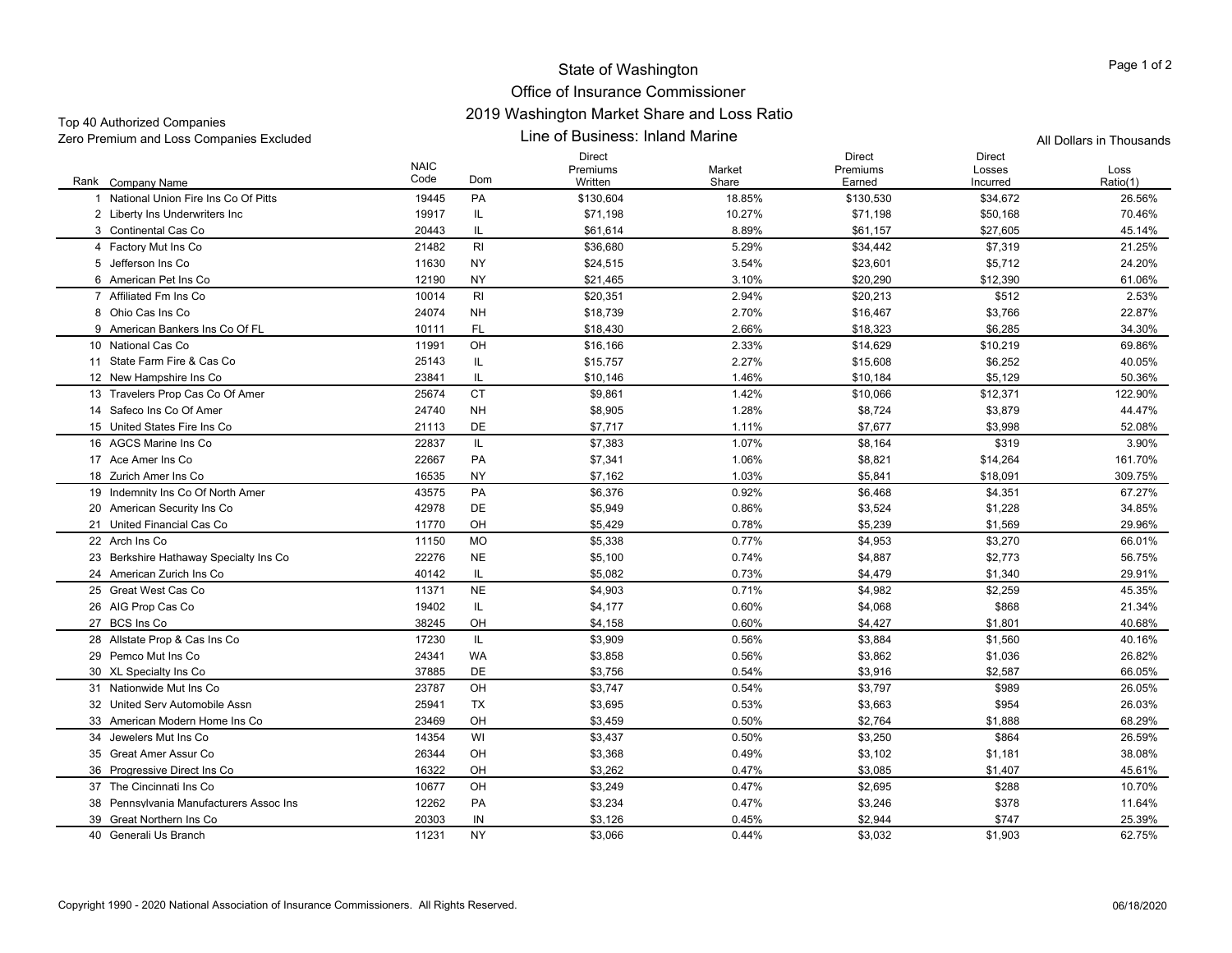| Top 40 Authorized Companies<br>Zero Premium and Loss Companies Excluded |                     | 2019 Washington Market Share and Loss Ratio<br>Line of Business: Inland Marine |                                      | All Dollars in Thousands |                                     |                              |                  |
|-------------------------------------------------------------------------|---------------------|--------------------------------------------------------------------------------|--------------------------------------|--------------------------|-------------------------------------|------------------------------|------------------|
| Rank<br>Company Name                                                    | <b>NAIC</b><br>Code | Dom                                                                            | <b>Direct</b><br>Premiums<br>Written | Market<br>Share          | Direct<br><b>Premiums</b><br>Earned | Direct<br>Losses<br>Incurred | Loss<br>Ratio(1) |
| All 269 Other Companies                                                 |                     |                                                                                | \$107.290                            | 15.48%                   | \$105.528                           | \$37,539                     | 35.57%           |
| Totals (Loss Ratio is average)                                          |                     | \$693,002                                                                      | 100.00%                              | \$677,729                | \$295,730                           | 43.64%                       |                  |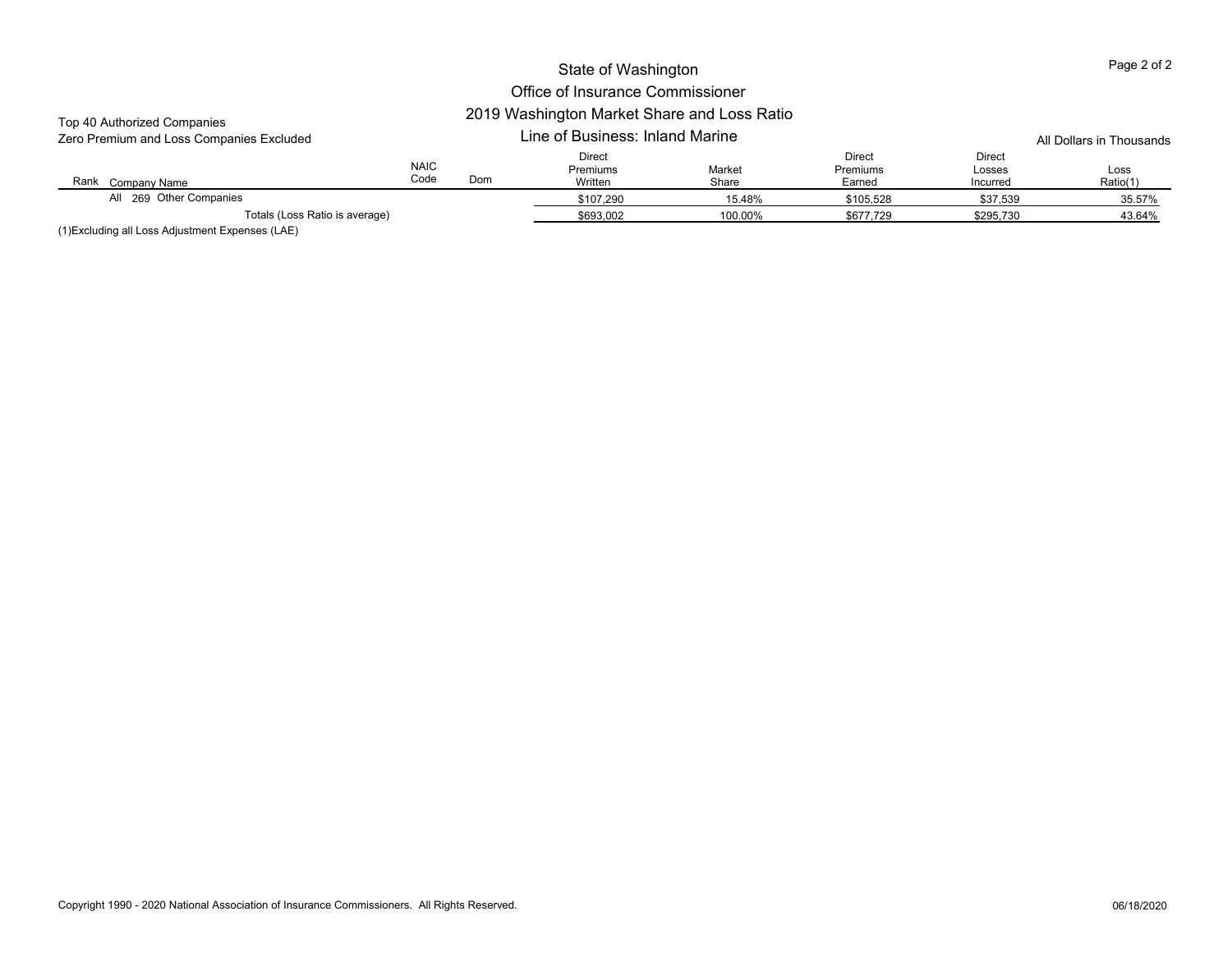#### State of Washington Office of Insurance Commissioner 2019 Washington Market Share Line of Business: Life - AnnuitiesZero Premium Companies Excluded Line of Business: Life - Annuities All Dollars in Thousands

Top 40 Authorized Companies

| Rank Company Name                     | <b>NAIC</b><br>Code | Dom       | Ordinary    | Credit | Group       | Industrial | Total       | Market<br>Share |
|---------------------------------------|---------------------|-----------|-------------|--------|-------------|------------|-------------|-----------------|
| 1 Athene Ann & Life Co                | 61689               | IA        | \$170,378   | \$0    | \$289,043   | \$0        | \$459,420   | 8.07%           |
| 2 Lincoln Natl Life Ins Co            | 65676               | IN        | \$267,041   | \$0    | \$20,540    | \$0        | \$287,582   | 5.05%           |
| 3 New York Life Ins & Ann Corp        | 91596               | <b>DE</b> | \$284.094   | \$0    | \$855       | \$0        | \$284.949   | 5.00%           |
| 4 Teachers Ins & Ann Assoc Of Amer    | 69345               | <b>NY</b> | \$136,960   | \$0    | \$120,667   | \$0        | \$257,627   | 4.52%           |
| 5 Jackson Natl Life Ins Co            | 65056               | MI        | \$229,820   | \$0    | \$1,203     | \$0        | \$231,022   | 4.06%           |
| 6 Allianz Life Ins Co Of N Amer       | 90611               | <b>MN</b> | \$202.721   | \$0    | \$0         | \$0        | \$202.721   | 3.56%           |
| 7 American Gen Life Ins Co            | 60488               | <b>TX</b> | \$200,738   | \$0    | \$376       | \$0        | \$201,114   | 3.53%           |
| 8 AXA Equitable Life Ins Co           | 62944               | <b>NY</b> | \$171,782   | \$0    | \$12,212    | \$0        | \$183,994   | 3.23%           |
| 9 Massachusetts Mut Life Ins Co       | 65935               | <b>MA</b> | \$70.060    | \$0    | \$107.191   | \$0        | \$177.251   | 3.11%           |
| 10 Pacific Life Ins Co                | 67466               | <b>NE</b> | \$146,515   | \$0    | \$10,623    | \$0        | \$157,138   | 2.76%           |
| 11 Nationwide Life Ins Co             | 66869               | OH        | \$54,974    | \$0    | \$76,973    | \$0        | \$131,947   | 2.32%           |
| 12 Forethought Life Ins Co            | 91642               | IN        | \$124.024   | \$0    | \$0         | \$0        | \$124.024   | 2.18%           |
| 13 American Equity Invest Life Ins Co | 92738               | IA        | \$122,329   | \$0    | \$0         | \$0        | \$122,329   | 2.15%           |
| 14 Nationwide Life & Ann Ins Co       | 92657               | OH        | \$115,036   | \$0    | \$0         | \$0        | \$115,036   | 2.02%           |
| 15 Pruco Life Ins Co                  | 79227               | <b>AZ</b> | \$114.995   | \$0    | \$0         | \$0        | \$114.995   | 2.02%           |
| 16 Brighthouse Life Ins Co            | 87726               | DE        | \$111,495   | \$0    | \$2         | \$0        | \$111,497   | 1.96%           |
| 17 Symetra Life Ins Co                | 68608               | IA        | \$96,004    | \$0    | \$806       | \$0        | \$96,810    | 1.70%           |
| 18 RiverSource Life Ins Co            | 65005               | <b>MN</b> | \$95.112    | \$0    | \$751       | \$0        | \$95.863    | 1.68%           |
| 19 Thrivent Financial For Lutherans   | 56014               | WI        | \$93,930    | \$0    | \$0         | \$0        | \$93,930    | 1.65%           |
| 20 Great Amer Life Ins Co             | 63312               | OH        | \$92,994    | \$0    | \$191       | \$0        | \$93,186    | 1.64%           |
| 21 Variable Ann Life Ins Co           | 70238               | <b>TX</b> | \$55.446    | \$0    | \$36.017    | \$0        | \$91.463    | 1.61%           |
| 22 Principal Life Ins Co              | 61271               | IA        | \$61,617    | \$0    | \$23,180    | \$0        | \$84,796    | 1.49%           |
| 23 Delaware Life Ins Co               | 79065               | DE        | \$64,797    | \$0    | \$1,734     | \$0        | \$66,531    | 1.17%           |
| 24 Security Benefit Life Ins Co       | 68675               | KS        | \$65,870    | \$0    | \$337       | \$0        | \$66.208    | 1.16%           |
| 25 Western United Life Assur Co       | 85189               | <b>WA</b> | \$60,641    | \$0    | \$0         | \$0        | \$60,641    | 1.06%           |
| 26 Fidelity & Guar Life Ins Co        | 63274               | IA        | \$58,565    | \$0    | \$0         | \$0        | \$58,565    | 1.03%           |
| 27 North Amer Co Life & Hith Ins      | 66974               | IA        | \$53.697    | \$0    | \$3         | \$0        | \$53.700    | 0.94%           |
| 28 Transamerica Life Ins Co           | 86231               | IA        | \$47,625    | \$0    | \$1,117     | \$0        | \$48,742    | 0.86%           |
| 29 Western Southern Life Assur Co     | 92622               | OH        | \$47,369    | \$0    | \$0         | \$0        | \$47,369    | 0.83%           |
| 30 Bankers Life & Cas Co              | 61263               |           | \$47.261    | \$0    | \$0         | \$0        | \$47.261    | 0.83%           |
| 31 Fidelity Investments Life Ins Co   | 93696               | UT.       | \$45,856    | \$0    | \$0         | \$0        | \$45,856    | 0.81%           |
| 32 Equitable Life & Cas Ins Co        | 62952               | UT        | \$36,918    | \$0    | \$0         | \$0        | \$36,918    | 0.65%           |
| 33 Jefferson Natl Life Ins Co         | 64017               | <b>TX</b> | \$33.190    | \$0    | \$0         | \$0        | \$33.190    | 0.58%           |
| 34 Protective Life Ins Co             | 68136               | <b>TN</b> | \$31,536    | \$0    | \$0         | \$0        | \$31,536    | 0.55%           |
| 35 Standard Ins Co                    | 69019               | <b>OR</b> | \$26,532    | \$0    | \$51        | \$0        | \$26,583    | 0.47%           |
| 36 Members Life Ins Co                | 86126               | IA        | \$26,101    | \$0    | \$0         | \$0        | \$26,101    | 0.46%           |
| 37 Minnesota Life Ins Co              | 66168               | <b>MN</b> | \$22,376    | \$0    | \$3,013     | \$0        | \$25,389    | 0.45%           |
| 38 Midland Natl Life Ins Co           | 66044               | IA        | \$24,161    | \$0    | \$112       | \$0        | \$24,273    | 0.43%           |
| 39 Reliance Standard Life Ins Co      | 68381               | IL        | \$22.497    | \$0    | \$0         | \$0        | \$22.497    | 0.39%           |
| 40 Guaranty Income Life Ins Co        | 64238               | IA        | \$21,935    | \$0    | \$0         | \$0        | \$21,935    | 0.39%           |
| All 161 Other Companies               |                     |           | \$382,669   | \$0    | \$851,646   | \$0        | \$1,234,316 | 21.67%          |
|                                       | Totals              |           | \$4,137,660 | \$0    | \$1,558,643 | \$0        | \$5,696,303 | 100.00%         |

Copyright 1990 - 2020 National Association of Insurance Commissioners. All Rights Reserved. 06/18/2020 Commissioners. All Rights Reserved.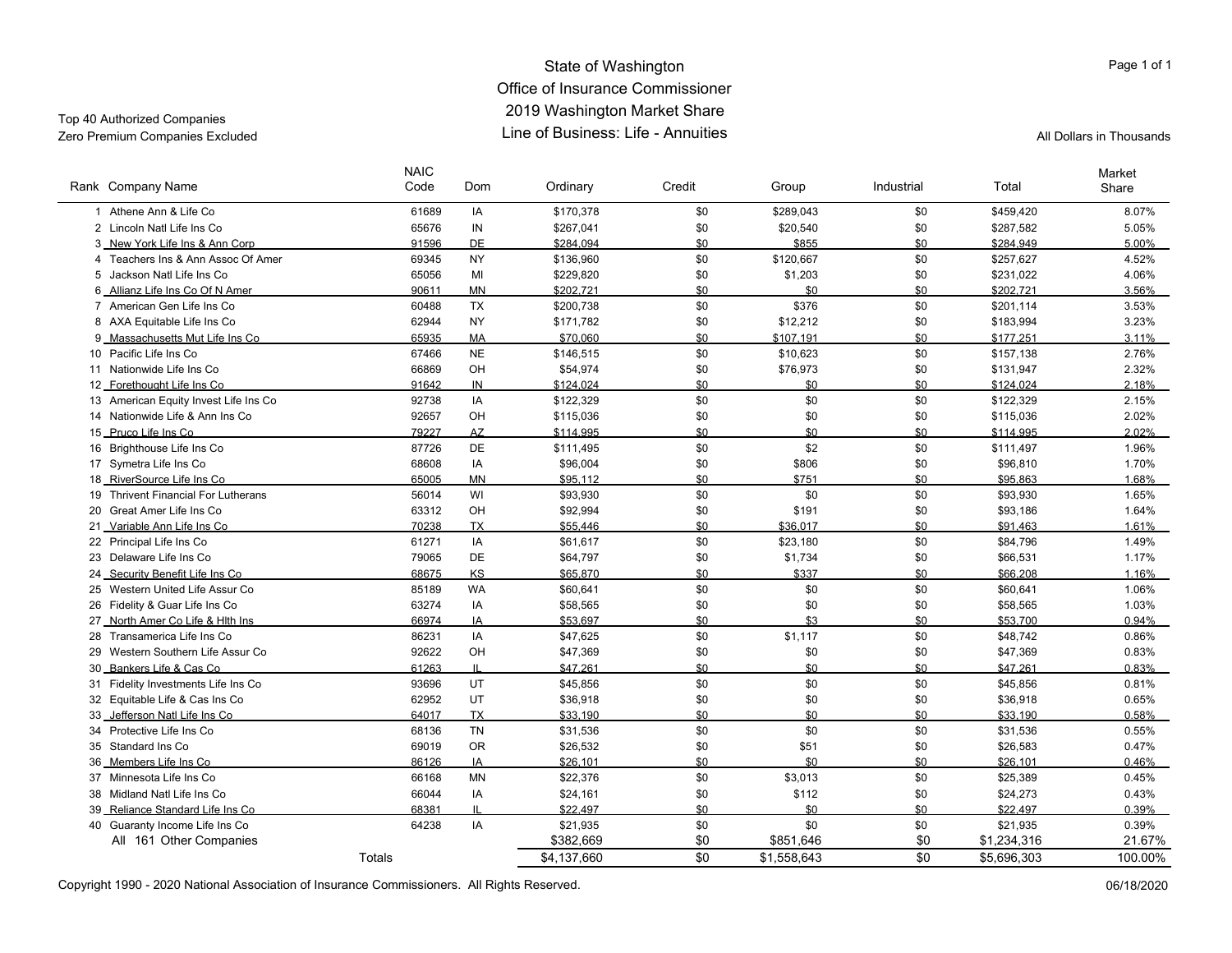#### State of Washington Office of Insurance Commissioner 2019 Washington Market Share Line of Business: Life - Other ConsiderationsZero Premium Companies Excluded Companies Excluded Companies Companies (Call Dollars in Thousands Life - Other Considerations All Dollars in Thousands All Dollars in Thousands

Top 40 Authorized Companies

| Rank Company Name                       | <b>NAIC</b><br>Code | Dom       | Ordinary | Credit | Group       | Industrial | Total       | Market<br>Share |
|-----------------------------------------|---------------------|-----------|----------|--------|-------------|------------|-------------|-----------------|
| Prudential Ins Co Of Amer               | 68241               | <b>NJ</b> | \$0      | \$0    | \$757.978   | \$0        | \$757,978   | 47.05%          |
| 2 John Hancock Life Ins Co USA          | 65838               | MI        | \$0      | \$0    | \$287,491   | \$0        | \$287,491   | 17.84%          |
| 3 Standard Ins Co                       | 69019               | <b>OR</b> | \$0      | \$0    | \$150.820   | \$0        | \$150,820   | 9.36%           |
| 4 New York Life Ins Co                  | 66915               | <b>NY</b> | \$0      | \$0    | \$87,949    | \$0        | \$87,949    | 5.46%           |
| 5 Massachusetts Mut Life Ins Co         | 65935               | <b>MA</b> | \$0      | \$0    | \$75,804    | \$0        | \$75,804    | 4.70%           |
| 6 Transamerica Life Ins Co              | 86231               | IA        | \$0      | \$0    | \$74.286    | \$0        | \$74.286    | 4.61%           |
| 7 Transamerica Financial Life Ins Co    | 70688               | <b>NY</b> | \$0      | \$0    | \$65,097    | \$0        | \$65,097    | 4.04%           |
| 8 Mutual Of Amer Life Ins Co            | 88668               | <b>NY</b> | \$3,873  | \$0    | \$38,680    | \$0        | \$42,553    | 2.64%           |
| 9 Talcott Resolution Life Ins Co        | 88072               | <b>CT</b> | \$288    | \$0    | \$37.145    | \$0        | \$37.432    | 2.32%           |
| 10 CMFG Life Ins Co                     | 62626               | IA        | \$0      | \$0    | \$14,105    | \$0        | \$14,105    | 0.88%           |
| 11 Minnesota Life Ins Co                | 66168               | <b>MN</b> | \$0      | \$0    | \$13,414    | \$0        | \$13,414    | 0.83%           |
| 12_AXA Equitable Life Ins Co            | 62944               | <b>NY</b> | ደበ       | \$0    | \$1.751     | \$0        | \$1.751     | $0.11\%$        |
| 13 Talcott Resolution Life & Ann Ins Co | 71153               | <b>CT</b> | \$1,275  | \$0    | \$0         | \$0        | \$1,275     | 0.08%           |
| 14 Ohio Natl Life Ins Co                | 67172               | OH        | \$0      | \$0    | \$989       | \$0        | \$989       | 0.06%           |
| 15_Country Life Ins Co                  | 62553               |           | \$0      | \$0    | \$117       | \$0        | \$117       | 0.01%           |
| 16 Metropolitan Life Ins Co             | 65978               | <b>NY</b> | \$0      | \$0    | \$89        | \$0        | \$89        | 0.01%           |
| 17 United Of Omaha Life Ins Co          | 69868               | <b>NE</b> | \$2      | \$0    | \$0         | \$0        | \$2         | $0.00\%$        |
| All<br><b>Other Companies</b>           |                     |           | \$0      | \$0    | ( \$2)      | \$0        | ( \$2)      | $0.00\%$        |
|                                         | Totals              |           | \$5,438  | \$0    | \$1,605,712 | \$0        | \$1,611,151 | 100.00%         |

Page 1 of 1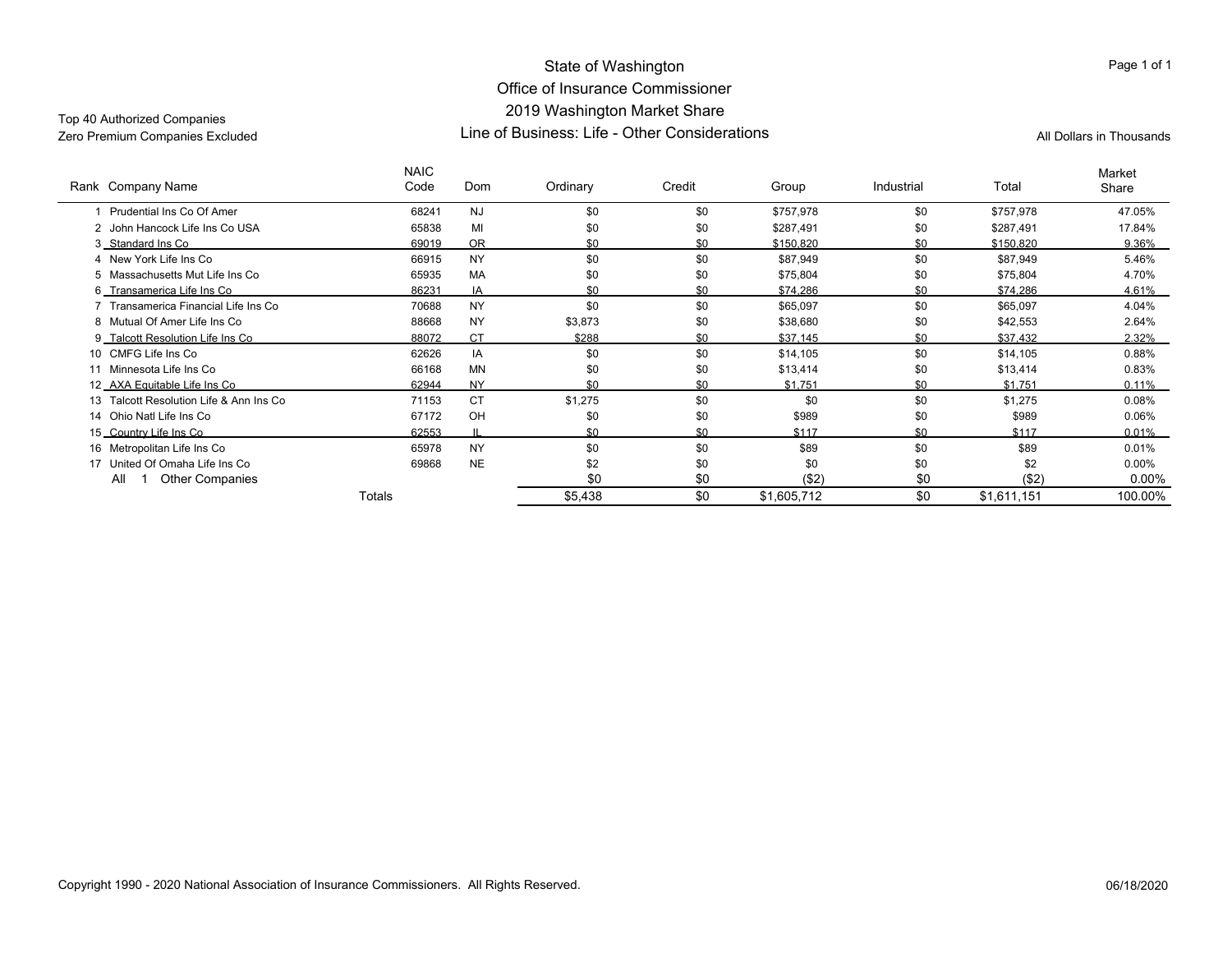#### State of Washington Office of Insurance Commissioner 2019 Washington Market Share Line of Business: Life - Life InsuranceZero Premium Companies Excluded Line of Business: Life - Life Insurance All Dollars in Thousands

Top 40 Authorized Companies

|    | Rank Company Name                                           | <b>NAIC</b><br>Code | Dom          | Ordinary             | Credit     | Group       | Industrial | Total                | Market<br>Share |
|----|-------------------------------------------------------------|---------------------|--------------|----------------------|------------|-------------|------------|----------------------|-----------------|
|    | 1 New York Life Ins Co                                      | 66915               | <b>NY</b>    | \$155,709            | \$0        | \$27,807    | \$0        | \$183,517            | 6.45%           |
|    | 2 Northwestern Mut Life Ins Co                              | 67091               | WI           | \$180,420            | \$0        | \$77        | \$0        | \$180,496            | 6.34%           |
|    | 3 Metropolitan Life Ins Co                                  | 65978               | <b>NY</b>    | \$19.004             | \$0        | \$150.388   | \$0        | \$169.393            | 5.95%           |
|    | 4 Lincoln Natl Life Ins Co                                  | 65676               | IN           | \$105,330            | \$0        | \$11,704    | \$0        | \$117,034            | 4.11%           |
|    | 5 Pacific Life Ins Co                                       | 67466               | <b>NE</b>    | \$91,121             | \$0        | \$0         | \$0        | \$91,121             | 3.20%           |
|    | 6 State Farm Life Ins Co                                    | 69108               | $\mathbf{H}$ | \$90.253             | \$0        | \$857       | \$0        | \$91.110             | 3.20%           |
|    | 7 John Hancock Life Ins Co USA                              | 65838               | MI           | \$79,355             | \$0        | (\$1,460)   | \$0        | \$77,896             | 2.74%           |
|    | 8 Massachusetts Mut Life Ins Co.                            | 65935               | <b>MA</b>    | \$75,120             | \$0        | \$404       | \$0        | \$75,524             | 2.65%           |
|    | 9 Pruco Life Ins Co                                         | 79227               | AZ           | \$63.951             | \$0        | \$0         | \$0        | \$63.951             | 2.25%           |
|    | 10 Minnesota Life Ins Co                                    | 66168               | <b>MN</b>    | \$36,033             | \$486      | \$15,571    | \$0        | \$52,090             | 1.83%           |
|    | 11 Thrivent Financial For Lutherans                         | 56014               | WI           | \$49,622             | \$0        | \$0         | \$0        | \$49,622             | 1.74%           |
|    | 12 New York Life Ins & Ann Corp                             | 91596               | <b>DE</b>    | \$40.834             | \$0        | \$8.133     | \$0        | \$48.967             | 1.72%           |
|    | 13 American Gen Life Ins Co                                 | 60488               | <b>TX</b>    | \$44,798             | \$0        | \$35        | \$0        | \$44,832             | 1.57%           |
|    | 14 Farmers New World Life Ins Co                            | 63177               | <b>WA</b>    | \$40,107             | \$0        | \$0         | \$0        | \$40,107             | 1.41%           |
|    | 15 Transamerica Premier Life Ins Co                         | 66281               | IA           | \$37.310             | \$0        | \$172       | \$0        | \$37.482             | 1.32%           |
|    | 16 United Of Omaha Life Ins Co                              | 69868               | <b>NE</b>    | \$24,451             | \$0        | \$9,758     | \$0        | \$34,208             | 1.20%           |
|    | 17 USAA Life Ins Co                                         | 69663               | <b>TX</b>    | \$34,030             | \$0        | \$0         | \$0        | \$34,030             | 1.20%           |
|    | 18 Nationwide Life & Ann Ins Co                             | 92657               | OH           | \$33.617             | \$0        | \$0         | \$0        | \$33.617             | 1.18%           |
|    | 19 RiverSource Life Ins Co                                  | 65005               | MN           | \$33,253             | \$0        | \$0         | \$0        | \$33,253             | 1.17%           |
|    | 20 Primerica Life Ins Co                                    | 65919               | <b>TN</b>    | \$31,870             | \$0        | \$0         | \$0        | \$31,870             | 1.12%           |
|    | 21 Symetra Life Ins Co                                      | 68608               | IA           | \$21.267             | \$0        | \$10.070    | \$0        | \$31.336             | 1.10%           |
|    | 22 Midland Natl Life Ins Co                                 | 66044               | IA           | \$31,167             | \$0        | \$15        | \$0        | \$31,182             | 1.10%           |
|    | 23 Penn Mut Life Ins Co                                     | 67644               | PA           | \$30,987             | \$0        | \$0         | \$0        | \$30,987             | 1.09%           |
|    | 24 Lincoln Benefit Life Co                                  | 65595               | <b>NE</b>    | \$30.406             | \$0        | \$10        | \$0        | \$30.416             | 1.07%           |
|    | 25 Protective Life Ins Co                                   | 68136               | <b>TN</b>    | \$29,732             | \$0        | \$238       | \$0        | \$29,970             | 1.05%           |
|    | 26 Transamerica Life Ins Co                                 | 86231               | IA           | \$27,685             | \$4        | \$1,355     | \$0        | \$29,044             | 1.02%           |
|    | 27_Brighthouse Life Ins Co                                  | 87726               | DE           | \$28.085             | \$0        | \$0         | \$0        | \$28.085             | 0.99%           |
| 28 | Genworth Life & Ann Ins Co                                  | 65536               | <b>VA</b>    | \$27,907             | \$0        | \$124       | \$0        | \$28,031             | 0.98%           |
|    | 29 Security Life Of Denver Ins Co                           | 68713               | CO           | \$28,005             | \$0        | \$0         | \$0        | \$28,005             | 0.98%           |
|    | 30 Banner Life Ins Co                                       | 94250               | <b>MD</b>    | \$27.092             | \$0        | \$0         | \$0        | \$27.092             | 0.95%           |
|    | 31 Guardian Life Ins Co Of Amer                             | 64246               | <b>NY</b>    | \$22,281             | \$0        | \$3,344     | \$0        | \$25,625             | 0.90%           |
|    | 32 American Income Life Ins Co.                             | 60577               | IN           | \$25,487             | \$0        | \$49        | \$0        | \$25,536             | 0.90%           |
|    | 33 North Amer Co Life & Hith Ins                            | 66974               | IA           | \$22.314             | \$0        | \$22        | \$0        | \$22.336             | 0.78%           |
|    | 34 Reliastar Life Ins Co                                    | 67105               | <b>MN</b>    | \$19,525             | \$0        | \$1,976     | \$0        | \$21,501             | 0.76%           |
|    | 35 AXA Equitable Life Ins Co                                | 62944               | <b>NY</b>    | \$20,962             | \$0        | \$14        | \$0        | \$20,976             | 0.74%           |
|    | 36 Forethought Life Ins Co                                  | 91642               | IN           | \$20,339             | \$0        | \$52        | \$0        | \$20,391             | 0.72%           |
|    | 37 Country Life Ins Co                                      | 62553               | IL<br>DE     | \$19,689             | \$0        | \$61        | \$0        | \$19,750             | 0.69%           |
|    | 38 Penn Ins & Ann Co                                        | 93262               |              | \$17,745             | \$0        | \$0         | \$0        | \$17,745             | 0.62%           |
|    | 39 State Life Ins Co                                        | 69116               | IN           | \$17,676<br>\$15,640 | \$0<br>\$0 | \$0<br>\$19 | \$0        | \$17,676<br>\$15,659 | 0.62%           |
|    | 40 Allianz Life Ins Co Of N Amer<br>All 294 Other Companies | 90611               | <b>MN</b>    | \$451,933            | \$3,381    | \$400,278   | \$0<br>\$1 | \$855,593            | 0.55%<br>30.05% |
|    |                                                             |                     |              |                      |            |             |            |                      |                 |
|    |                                                             | Totals              |              | \$2,202,112          | \$3,870    | \$641,073   | \$1        | \$2,847,056          | 100.00%         |

Copyright 1990 - 2020 National Association of Insurance Commissioners. All Rights Reserved. 06/18/2020 Commissioners. All Rights Reserved.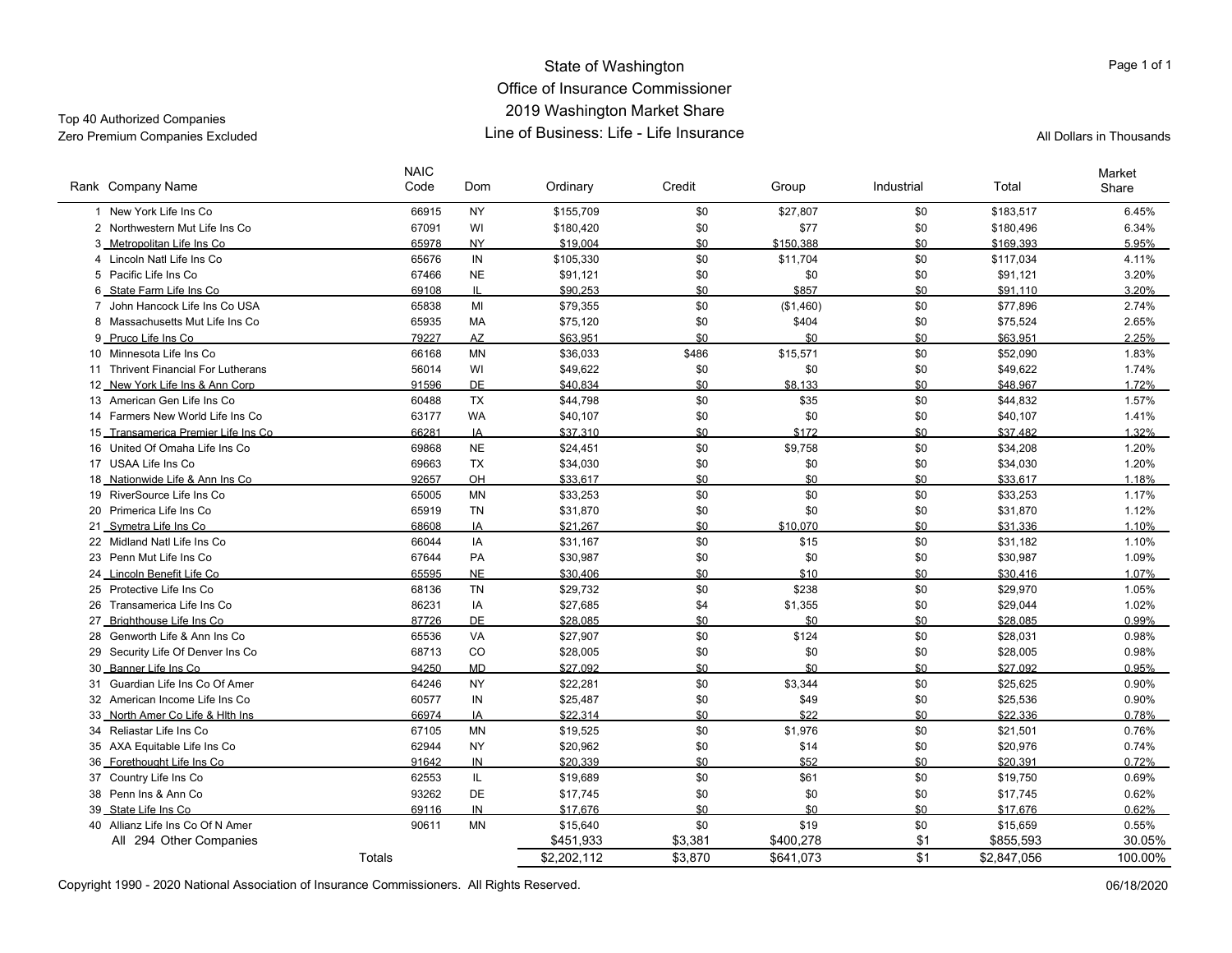| Zero Premium and Loss Companies Excluded | Line of Business: Medical Professional Liability | All Dollars in Thousands |
|------------------------------------------|--------------------------------------------------|--------------------------|
|------------------------------------------|--------------------------------------------------|--------------------------|

|                                         | <b>NAIC</b> |           | <b>Direct</b><br>Premiums | Market | Direct<br>Premiums | <b>Direct</b><br>Losses | Loss         |
|-----------------------------------------|-------------|-----------|---------------------------|--------|--------------------|-------------------------|--------------|
| Rank<br>Company Name                    | Code        | Dom       | Written                   | Share  | Earned             | Incurred                | Ratio(1)     |
| Physicians Ins A Mut Co                 | 40738       | <b>WA</b> | \$71,341                  | 53.56% | \$66,132           | \$27,847                | 42.11%       |
| 2 Doctors Co An Interins Exch           | 34495       | CA        | \$8,917                   | 6.70%  | \$9,420            | \$3,204                 | 34.01%       |
| 3 Medical Protective Co                 | 11843       | IN        | \$6,408                   | 4.81%  | \$6,348            | (\$780)                 | (12.29)%     |
| 4 MD RRG Inc                            | 12355       | MT        | \$5,632                   | 4.23%  | \$5,750            | \$3,653                 | 63.54%       |
| 5 Proselect Ins Co.                     | 10638       | <b>NE</b> | \$5,173                   | 3.88%  | \$4,756            | \$8,504                 | 178.79%      |
| 6 Dentists Ins Co                       | 40975       | CA        | \$4,836                   | 3.63%  | \$5,031            | \$100                   | 1.99%        |
| 7 American Cas Co Of Reading PA         | 20427       | PA        | \$4,464                   | 3.35%  | \$4,413            | \$1,114                 | 25.24%       |
| 8 NCMIC Ins Co.                         | 15865       | IA        | \$2,657                   | 2.00%  | \$2,604            | \$209                   | 8.04%        |
| 9 Aspen Amer Ins Co                     | 43460       | <b>TX</b> | \$2,333                   | 1.75%  | \$2,119            | \$2,429                 | 114.66%      |
| 10 Emergency Medicine Professional Asr  | 12003       | <b>NV</b> | \$1,952                   | 1.47%  | \$1,944            | \$358                   | 18.42%       |
| 11 Oms Natl Ins Co Rrg                  | 44121       | IL.       | \$1,948                   | 1.46%  | \$1,893            | \$414                   | 21.84%       |
| 12 ProAssurance Ins Co of Amer          | 14460       | IL        | \$1,776                   | 1.33%  | \$1,890            | \$1,312                 | 69.44%       |
| 13 Liberty Ins Underwriters Inc         | 19917       | IL        | \$1,231                   | 0.92%  | \$1,328            | \$260                   | 19.59%       |
| 14 American Excess Ins Exch RRG         | 10903       | VT        | \$1,115                   | 0.84%  | \$1,075            | \$17                    | 1.58%        |
| 15 Ace Amer Ins Co                      | 22667       | PA        | \$1,065                   | 0.80%  | \$1,056            | \$762                   | 72.16%       |
| 16 Lone Star Alliance RRG               | 15211       | DC        | \$958                     | 0.72%  | \$647              | \$99                    | 15.30%       |
| 17 Allied Professionals Ins Co RRG      | 11710       | AZ        | \$938                     | 0.70%  | \$943              | \$124                   | 13.14%       |
| 18 Ophthalmic Mut Ins Co RRG            | 44105       | VT        | \$917                     | 0.69%  | \$911              | \$891                   | 97.84%       |
| 19 Church Mut Ins Co                    | 18767       | WI        | \$886                     | 0.66%  | \$639              | \$344                   | 53.77%       |
| 20 Health Care Industry Liab Recip Ins  | 11832       | DC        | \$798                     | 0.60%  | \$796              | \$444                   | 55.78%       |
| 21 UMIA Ins Inc                         | 36676       | <b>OR</b> | \$675                     | 0.51%  | \$367              | \$522                   | 142.29%      |
| 22 Norcal Mut Ins Co                    | 33200       | CA        | \$662                     | 0.50%  | \$416              | \$233                   | 55.96%       |
| 23 Caring Communities Recip RRG         | 12373       | DC        | \$648                     | 0.49%  | \$648              | \$161                   | 24.92%       |
| 24 Applied Medico Legal Solutions RRG   | 11598       | AZ        | \$619                     | 0.46%  | \$708              | (\$82)                  | $(11.54)\%$  |
| 25 Emergency Physicians Ins Exchange RR | 11714       | VT        | \$516                     | 0.39%  | \$513              | \$117                   | 22.87%       |
| 26 Health Providers Ins Recip RRG       | 10080       | HI        | \$484                     | 0.36%  | \$484              | \$0                     | 0.00%        |
| 27 Pharmacists Mut Ins Co               | 13714       | IA        | \$464                     | 0.35%  | \$459              | \$110                   | 24.03%       |
| 28 Preferred Physicians Medical RRG a M | 44083       | <b>MO</b> | \$443                     | 0.33%  | \$424              | $($ \$9)                | (2.13)%      |
| 29 Fair Amer Ins & Reins Co             | 35157       | NY        | \$426                     | 0.32%  | \$436              | ( \$16)                 | $(3.60)\%$   |
| 30 Great Divide Ins Co                  | 25224       | <b>ND</b> | \$361                     | 0.27%  | \$349              | \$163                   | 46.75%       |
| 31 Allied World Ins Co                  | 22730       | <b>NH</b> | \$303                     | 0.23%  | \$296              | \$19                    | 6.45%        |
| 32 Preferred Professional Ins Co        | 36234       | <b>NE</b> | \$297                     | 0.22%  | \$128              | ( \$23)                 | $(18.34)\%$  |
| 33 The Mutual RRG Inc                   | 26257       | HI        | \$286                     | 0.21%  | \$286              | ( \$356)                | $(124.49)\%$ |
| 34 Professional Solutions Ins Co        | 11127       | IA        | \$177                     | 0.13%  | \$164              | \$43                    | 25.89%       |
| 35 American Assoc Of Othodontists RRG   | 10232       | AZ        | \$174                     | 0.13%  | \$178              | \$9                     | 5.06%        |
| 36 American Home Assur Co               | 19380       | NY        | \$163                     | 0.12%  | \$166              | \$100                   | 60.06%       |
| 37 Fortress Ins Co                      | 10801       | IL.       | \$128                     | 0.10%  | \$114              | \$2                     | 1.45%        |
| 38 Urgent MD RRG Inc                    | 15908       | VT        | \$127                     | 0.10%  | \$124              | \$18                    | 14.51%       |
| 39 Berkshire Hathaway Specialty Ins Co  | 22276       | <b>NE</b> | \$97                      | 0.07%  | \$68               | \$32                    | 46.75%       |
| 40 The Cincinnati Ins Co                | 10677       | OH        | \$94                      | 0.07%  | \$86               | \$387                   | 447.62%      |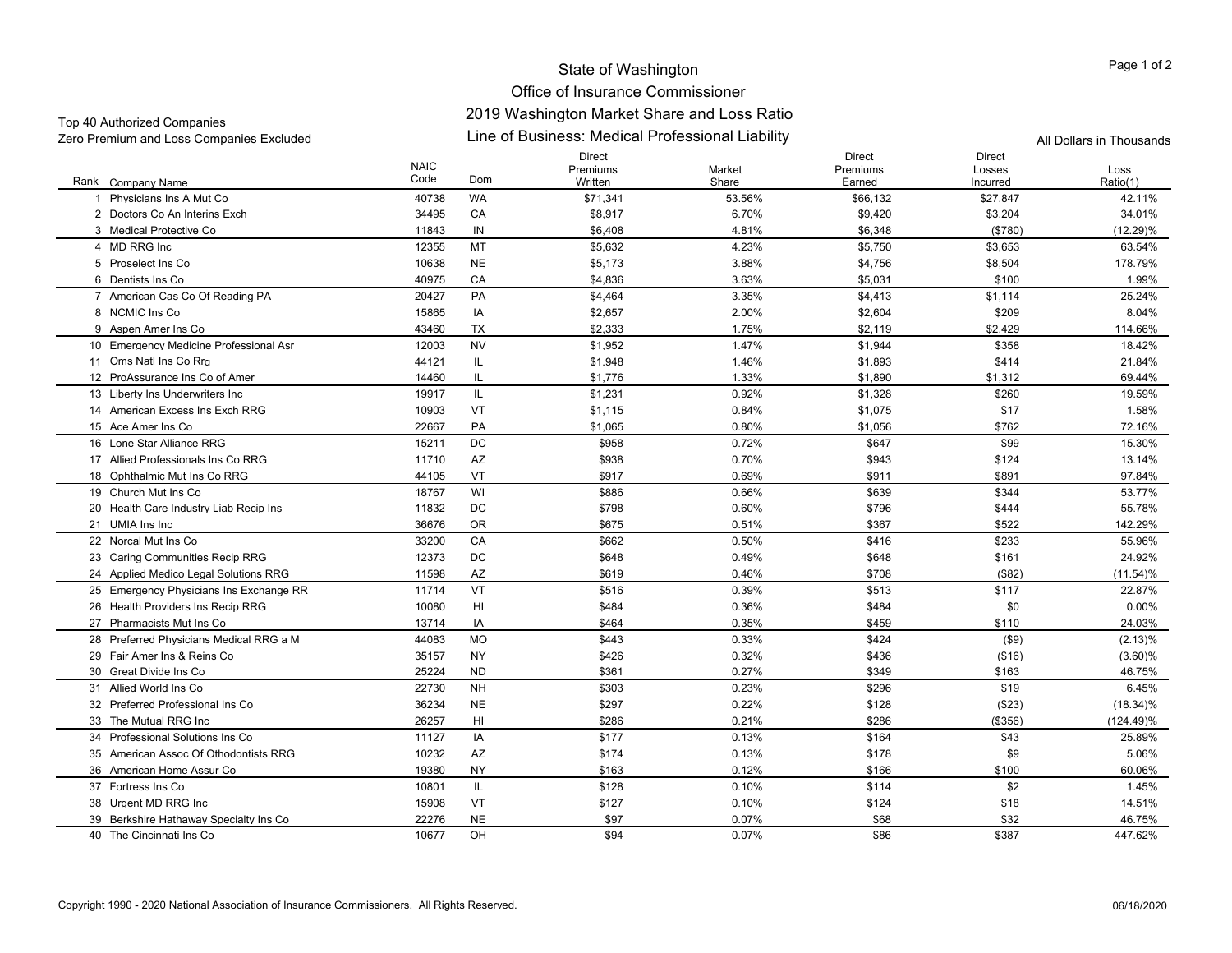## Office of Insurance Commissioner

## 2019 Washington Market Share and Loss Ratio

| Top 40 Authorized Companies<br>Zero Premium and Loss Companies Excluded |                     | 2019 Washington Market Share and Loss Ratio<br>Line of Business: Medical Professional Liability<br>All Dollars in Thousands |                               |                 |                                            |                                     |                  |  |
|-------------------------------------------------------------------------|---------------------|-----------------------------------------------------------------------------------------------------------------------------|-------------------------------|-----------------|--------------------------------------------|-------------------------------------|------------------|--|
| Rank<br>Company Name                                                    | <b>NAIC</b><br>Code | Dom                                                                                                                         | Direct<br>Premiums<br>Written | Market<br>Share | <b>Direct</b><br><b>Premiums</b><br>Earned | <b>Direct</b><br>Losses<br>Incurred | Loss<br>Ratio(1) |  |
| All 54 Other Companies                                                  |                     |                                                                                                                             | \$706                         | 0.53%           | \$670                                      | (\$314)                             | $(46.97)\%$      |  |
| Totals (Loss Ratio is average)                                          |                     |                                                                                                                             | \$133,194                     | 100.00%         | \$126,779                                  | \$52,422                            | 41.35%           |  |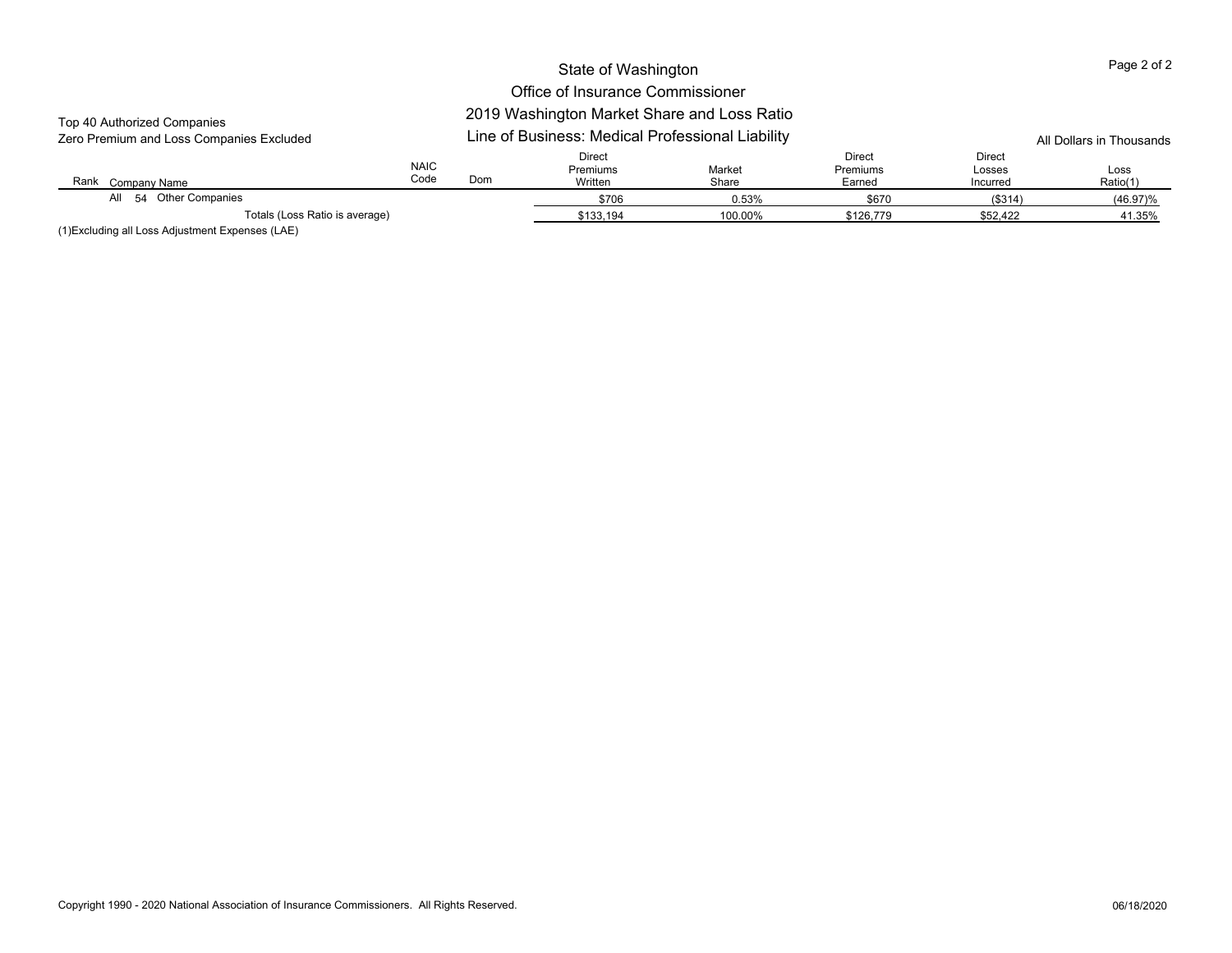## Office of Insurance Commissioner 2019 Washington Market Share and Loss Ratio

| Top 40 Authorized Companies<br>Zero Premium and Loss Companies Excluded |                     | 2019 Washington Market Share and Loss Ratio<br>Line of Business: Mortgage Guaranty | All Dollars in Thousands             |                 |                              |                              |                  |
|-------------------------------------------------------------------------|---------------------|------------------------------------------------------------------------------------|--------------------------------------|-----------------|------------------------------|------------------------------|------------------|
| Rank Company Name                                                       | <b>NAIC</b><br>Code | Dom                                                                                | <b>Direct</b><br>Premiums<br>Written | Market<br>Share | Direct<br>Premiums<br>Earned | Direct<br>Losses<br>Incurred | Loss<br>Ratio(1) |
| Genworth Mortgage Ins Corp                                              | 38458               | <b>NC</b>                                                                          | \$37,899                             | 20.41%          | \$39,505                     | \$515                        | 1.30%            |
| 2 Essent Guar Inc                                                       | 13634               | PA                                                                                 | \$35,740                             | 19.25%          | \$35,236                     | \$634                        | 1.80%            |
| 3 Mortgage Guar Ins Corp                                                | 29858               | WI                                                                                 | \$33,217                             | 17.89%          | \$33,917                     | \$1,203                      | 3.55%            |
| 4 Radian Guar Inc                                                       | 33790               | <b>PA</b>                                                                          | \$30,917                             | 16.65%          | \$32,100                     | \$765                        | 2.38%            |
| 5 ARCH Mortgage Ins Co                                                  | 40266               | WI                                                                                 | \$21,301                             | 11.47%          | \$19,889                     | \$122                        | 0.61%            |
| 6 United Guar Residential Ins Co                                        | 15873               | <b>NC</b>                                                                          | \$13,968                             | 7.52%           | \$20,157                     | (\$1,340)                    | (6.65)%          |
| 7 National Mortgage Ins Corp                                            | 13695               | WI                                                                                 | \$11,507                             | 6.20%           | \$11,649                     | \$162                        | 1.39%            |
| 8 Republic Mortgage Ins Co                                              | 28452               | <b>NC</b>                                                                          | \$1,069                              | 0.58%           | \$1,104                      | (\$56)                       | $(5.08)\%$       |
| 9 Arch Mortgage Guar Co                                                 | 18732               | WI                                                                                 | \$41                                 | 0.02%           | \$40                         | \$0                          | $0.00\%$         |
| 10 MGIC Ind Corp                                                        | 18740               | WI                                                                                 | \$15                                 | 0.01%           | \$14                         | \$0                          | 0.00%            |
| <b>Other Companies</b><br>All                                           |                     |                                                                                    | \$0                                  | 0.00%           | \$0                          | \$0                          | 0.00%            |
| Totals (Loss Ratio is average)                                          |                     |                                                                                    | \$185,675                            | 100.00%         | \$193,611                    | \$2,004                      | 1.04%            |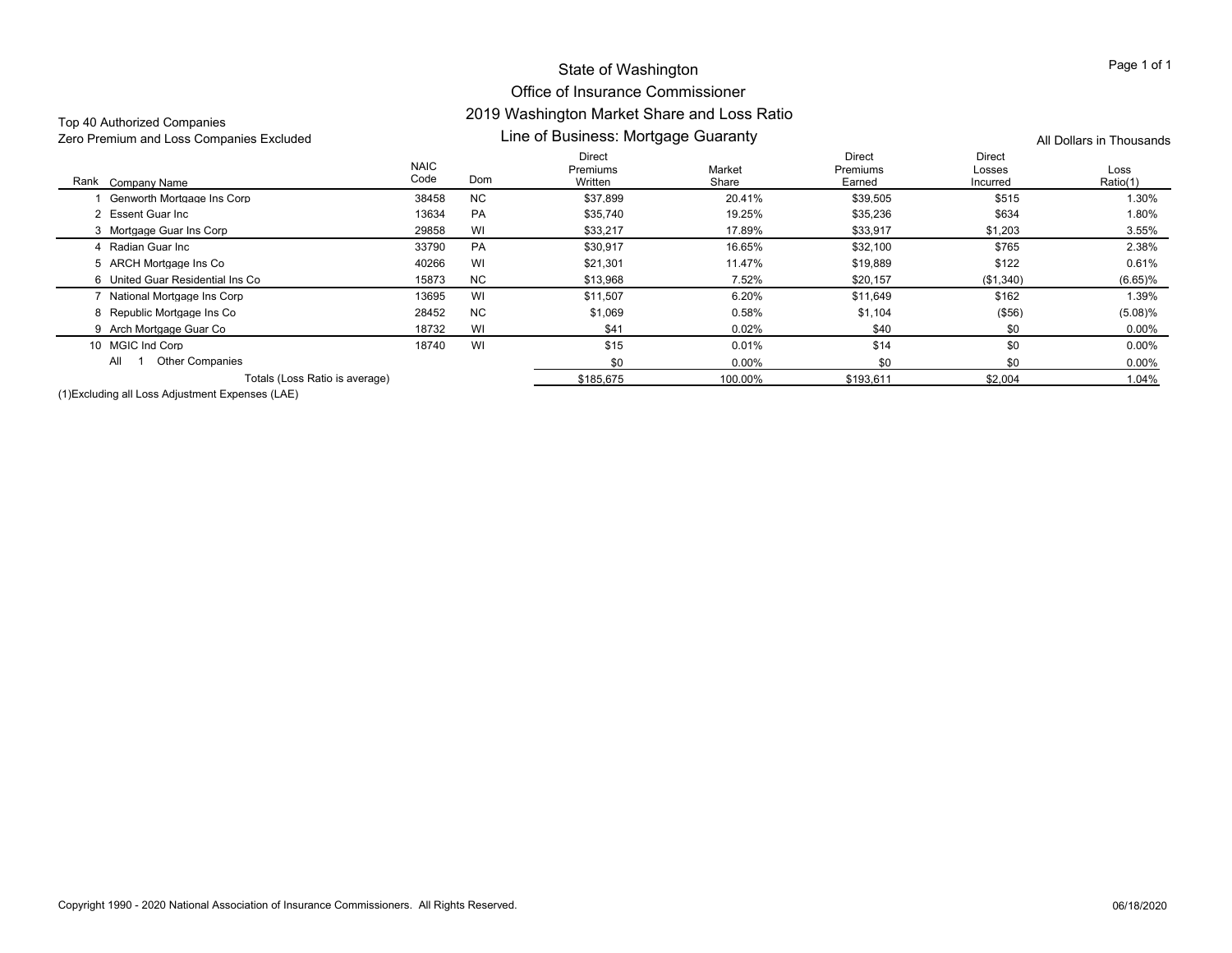## Office of Insurance Commissioner 2019 Washington Market Share and Loss Ratio

| Zero Premium and Loss Companies Excluded |                     | Line of Business: Multiple Peril Crop |                                      |                 |                              |                                     | All Dollars in Thousands |  |  |
|------------------------------------------|---------------------|---------------------------------------|--------------------------------------|-----------------|------------------------------|-------------------------------------|--------------------------|--|--|
| Company Name<br>Rank                     | <b>NAIC</b><br>Code | Dom                                   | <b>Direct</b><br>Premiums<br>Written | Market<br>Share | Direct<br>Premiums<br>Earned | <b>Direct</b><br>Losses<br>Incurred | Loss<br>Ratio(1)         |  |  |
| Ace Prop & Cas Ins Co                    | 20699               | PA                                    | \$44,863                             | 22.74%          | \$45,063                     | \$46,481                            | 103.15%                  |  |  |
| 2 Rural Comm Ins Co                      | 39039               | MN                                    | \$38,070                             | 19.30%          | \$30,098                     | \$15,782                            | 52.44%                   |  |  |
| 3 Producers Agriculture Ins Co           | 34312               | TX                                    | \$30,106                             | 15.26%          | \$30,144                     | \$39,879                            | 132.29%                  |  |  |
| 4 Greenwich Ins Co                       | 22322               | DE                                    | \$17,994                             | 9.12%           | \$17,383                     | \$21,408                            | 123.16%                  |  |  |
| 5 American Agri Business Ins Co          | 12548               | TX                                    | \$17,477                             | 8.86%           | \$16,407                     | \$25,790                            | 157.19%                  |  |  |
| 6 NAU Country Ins Co                     | 25240               | <b>MN</b>                             | \$16,337                             | 8.28%           | \$14,413                     | \$13,446                            | 93.29%                   |  |  |
| 7 CGB Ins Co                             | 11445               | IN                                    | \$12,324                             | 6.25%           | \$11,991                     | \$1,008                             | 8.41%                    |  |  |
| 8 Great Amer Ins Co                      | 16691               | OH                                    | \$11,515                             | 5.84%           | \$11,152                     | \$9,378                             | 84.09%                   |  |  |
| 9 Agri Gen Ins Co                        | 42757               | IA                                    | \$7,674                              | 3.89%           | \$7,757                      | \$6,728                             | 86.74%                   |  |  |
| 10 State Farm Fire & Cas Co              | 25143               | IL                                    | \$741                                | 0.38%           | \$751                        | \$485                               | 64.62%                   |  |  |
| 11 FMH Ag Risk Ins Co                    | 36781               | IA                                    | \$160                                | 0.08%           | \$160                        | \$919                               | 573.52%                  |  |  |
| 12 Indemnity Ins Co Of North Amer        | 43575               | PA                                    | \$3                                  | $0.00\%$        | \$3                          | \$1                                 | 20.60%                   |  |  |
| 13 Aspen Amer Ins Co                     | 43460               | <b>TX</b>                             | \$0                                  | 0.00%           | \$0                          | \$107                               | 48163.96%                |  |  |
| <b>Other Companies</b><br>All            |                     |                                       | \$0                                  | $0.00\%$        | \$0                          | \$0                                 | $0.00\%$                 |  |  |
| Totals (Loss Ratio is average)           |                     |                                       | \$197,264                            | 100.00%         | \$185,321                    | \$181,413                           | 97.89%                   |  |  |

(1)Excluding all Loss Adjustment Expenses (LAE)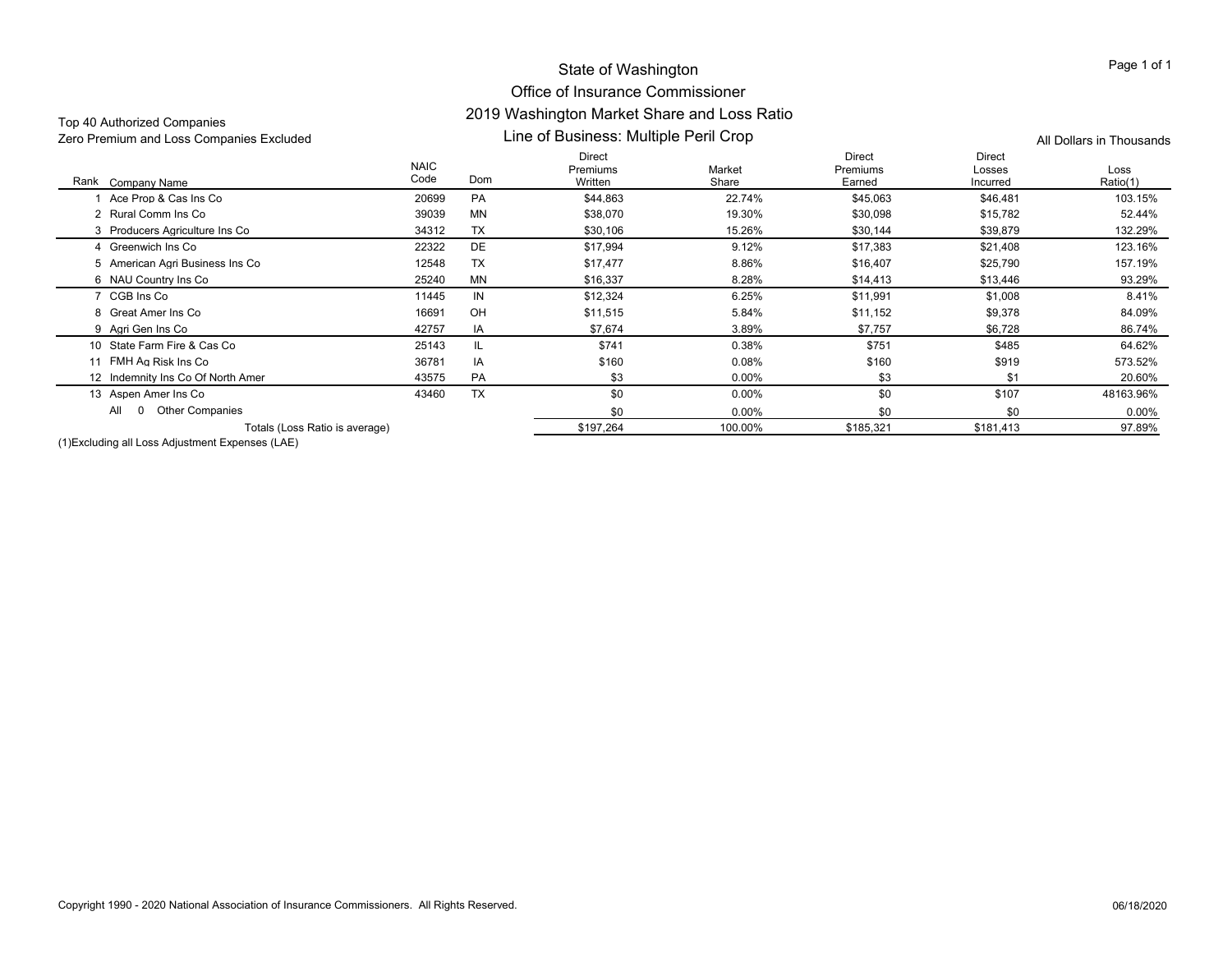## Office of Insurance Commissioner 2019 Washington Market Share and Loss Ratio

| TOP 40 DUITOITECU COMPANICS<br>Zero Premium and Loss Companies Excluded |                     | Line of Business: Ocean Marine | All Dollars in Thousands             |                 |                                     |                                     |                  |
|-------------------------------------------------------------------------|---------------------|--------------------------------|--------------------------------------|-----------------|-------------------------------------|-------------------------------------|------------------|
| Rank Company Name                                                       | <b>NAIC</b><br>Code | Dom                            | <b>Direct</b><br>Premiums<br>Written | Market<br>Share | <b>Direct</b><br>Premiums<br>Earned | <b>Direct</b><br>Losses<br>Incurred | Loss<br>Ratio(1) |
| 1 Navigators Ins Co                                                     | 42307               | NY                             | \$16,707                             | 11.43%          | \$16,248                            | \$6,772                             | 41.68%           |
| 2 Travelers Prop Cas Co Of Amer                                         | 25674               | <b>CT</b>                      | \$10,933                             | 7.48%           | \$10,616                            | \$5,567                             | 52.44%           |
| 3 Markel Amer Ins Co                                                    | 28932               | VA                             | \$10,184                             | 6.97%           | \$8,226                             | \$3,914                             | 47.59%           |
| 4 Starr Ind & Liab Co                                                   | 38318               | <b>TX</b>                      | \$7,867                              | 5.38%           | \$5,858                             | \$10,526                            | 179.68%          |
| 5 AGCS Marine Ins Co                                                    | 22837               | IL.                            | \$7,859                              | 5.38%           | \$8,650                             | \$10,426                            | 120.53%          |
| 6 National Union Fire Ins Co Of Pitts                                   | 19445               | PA                             | \$7,853                              | 5.38%           | \$8,134                             | \$1,841                             | 22.63%           |
| 7 Zurich Amer Ins Co                                                    | 16535               | <b>NY</b>                      | \$7,540                              | 5.16%           | \$8,685                             | \$1,579                             | 18.18%           |
| 8 Endurance Amer Ins Co                                                 | 10641               | DE                             | \$5,839                              | 4.00%           | \$5,438                             | \$6,391                             | 117.52%          |
| 9 Atlantic Specialty Ins Co                                             | 27154               | NY                             | \$5,783                              | 3.96%           | \$5,422                             | \$2,994                             | 55.22%           |
| 10 GEICO Marine Ins Co                                                  | 37923               | MD                             | \$5,775                              | 3.95%           | \$5,576                             | \$3,627                             | 65.04%           |
| 11 Ace Amer Ins Co                                                      | 22667               | PA                             | \$5,754                              | 3.94%           | \$4,804                             | \$177                               | 3.68%            |
| 12 Great Amer Ins Co                                                    | 16691               | OH                             | \$5,093                              | 3.49%           | \$4,928                             | \$1,828                             | 37.09%           |
| 13 United States Fire Ins Co                                            | 21113               | DE                             | \$4,847                              | 3.32%           | \$4,818                             | \$3,518                             | 73.02%           |
| 14 Liberty Mut Ins Co                                                   | 23043               | МA                             | \$4,233                              | 2.90%           | \$3,617                             | \$3,563                             | 98.50%           |
| 15 Federal Ins Co                                                       | 20281               | IN                             | \$3,792                              | 2.60%           | \$3,811                             | \$1,132                             | 29.69%           |
| 16 StarStone Natl Ins Co                                                | 25496               | DE                             | \$2,968                              | 2.03%           | \$2,229                             | \$1,484                             | 66.59%           |
| 17 XL Specialty Ins Co                                                  | 37885               | DE                             | \$2,933                              | 2.01%           | \$3,052                             | \$1,263                             | 41.39%           |
| 18 Continental Ins Co                                                   | 35289               | PA                             | \$2,683                              | 1.84%           | \$2,578                             | \$1,536                             | 59.58%           |
| 19 Foremost Ins Co Grand Rapids MI                                      | 11185               | MI                             | \$2,378                              | 1.63%           | \$2,266                             | \$1,398                             | 61.67%           |
| 20 Red Shield Ins Co                                                    | 41580               | WA                             | \$2,179                              | 1.49%           | \$1,872                             | \$1,013                             | 54.14%           |
| 21 New York Marine & Gen Ins Co                                         | 16608               | NY                             | \$2,119                              | 1.45%           | \$1,663                             | \$835                               | 50.23%           |
| 22 Hanover Ins Co                                                       | 22292               | <b>NH</b>                      | \$2,012                              | 1.38%           | \$1,952                             | \$527                               | 26.98%           |
| 23 Standard Fire Ins Co                                                 | 19070               | <b>CT</b>                      | \$1,871                              | 1.28%           | \$1,577                             | \$817                               | 51.79%           |
| 24 Aspen Amer Ins Co                                                    | 43460               | TX                             | \$1,618                              | 1.11%           | \$1,420                             | \$126                               | 8.88%            |
| 25 Tokio Marine Amer Ins Co                                             | 10945               | <b>NY</b>                      | \$1,293                              | 0.89%           | \$1,084                             | \$35                                | 3.24%            |
| 26 US Specialty Ins Co                                                  | 29599               | TX                             | \$1,235                              | 0.84%           | \$588                               | \$17                                | 2.89%            |
| 27 AIG Prop Cas Co                                                      | 19402               | IL                             | \$1,058                              | 0.72%           | \$1,000                             | \$914                               | 91.44%           |
| 28 State Natl Ins Co Inc                                                | 12831               | TX                             | \$1,050                              | 0.72%           | \$886                               | \$642                               | 72.47%           |
| 29 Argonaut Ins Co                                                      | 19801               | IL.                            | \$868                                | 0.59%           | \$1,371                             | \$290                               | 21.15%           |
| 30 National Cas Co                                                      | 11991               | OH                             | \$835                                | 0.57%           | \$1,344                             | \$1,905                             | 141.75%          |
| 31 North Amer Specialty Ins Co.                                         | 29874               | <b>NH</b>                      | \$793                                | 0.54%           | \$781                               | \$710                               | 90.97%           |
| 32 RLI Ins Co                                                           | 13056               | IL.                            | \$760                                | 0.52%           | \$622                               | \$146                               | 23.48%           |
| 33 Starnet Ins Co                                                       | 40045               | IA                             | \$730                                | 0.50%           | \$535                               | (\$27)                              | (5.14)%          |
| 34 National Specialty Ins Co                                            | 22608               | <b>TX</b>                      | \$628                                | 0.43%           | \$715                               | (\$348)                             | $(48.62)\%$      |
| 35 New Hampshire Ins Co                                                 | 23841               | IL.                            | \$622                                | 0.43%           | \$550                               | \$136                               | 24.75%           |
| 36 Stratford Ins Co                                                     | 40436               | NH                             | \$572                                | 0.39%           | \$612                               | \$196                               | 32.11%           |
| 37 Travelers Home & Marine Ins Co                                       | 27998               | CT                             | \$484                                | 0.33%           | \$469                               | \$352                               | 75.05%           |
| 38 Ascot Ins Co                                                         | 23752               | CO                             | \$402                                | 0.27%           | \$110                               | \$27                                | 24.67%           |
| 39 Hartford Fire Ins Co                                                 | 19682               | CT                             | \$380                                | 0.26%           | \$616                               | \$382                               | 62.03%           |

40 Indemnity Ins Co Of North Amer 43575 PA \$376 \$425 117.52%

Top 40 Authorized Companies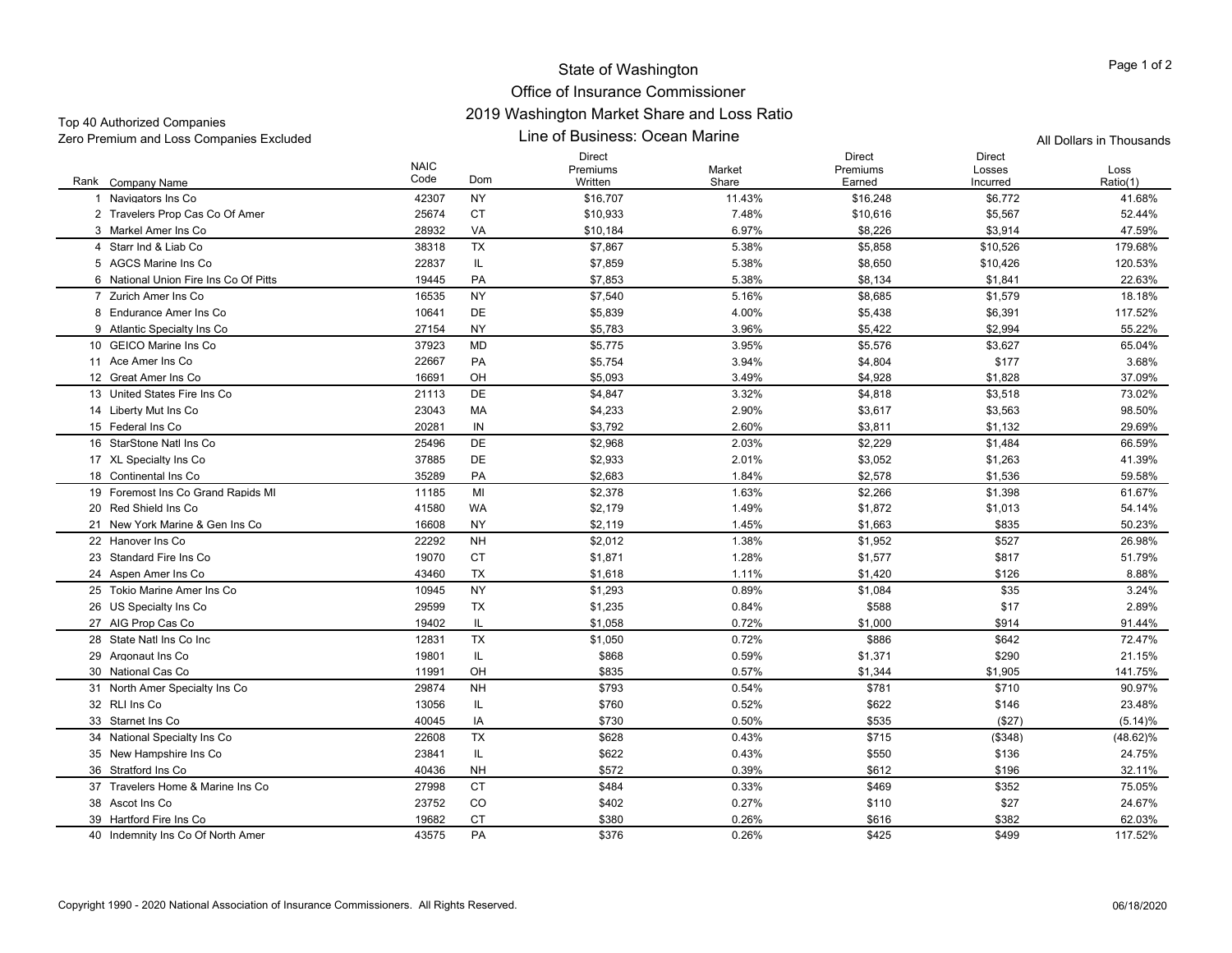| Top 40 Authorized Companies              |                     |                                |                                      |                 |                                     |                                     |                          |  |  |
|------------------------------------------|---------------------|--------------------------------|--------------------------------------|-----------------|-------------------------------------|-------------------------------------|--------------------------|--|--|
| Zero Premium and Loss Companies Excluded |                     | Line of Business: Ocean Marine |                                      |                 |                                     |                                     | All Dollars in Thousands |  |  |
| Rank<br>Company Name                     | <b>NAIC</b><br>Code | Dom                            | <b>Direct</b><br>Premiums<br>Written | Market<br>Share | Direct<br><b>Premiums</b><br>Earned | <b>Direct</b><br>Losses<br>Incurred | Loss<br>Ratio(1)         |  |  |
| All 67 Other Companies                   |                     |                                | \$3,203                              | 2.19%           | \$3,035                             | \$1,559                             | 51.36%                   |  |  |
| Totals (Loss Ratio is average)           |                     |                                | \$146.107                            | 100.00%         | \$138.185                           | \$80,290                            | 58.10%                   |  |  |
| (1)<br>$\mathbf{u}$ $\mathbf{v}$<br>.    |                     |                                |                                      |                 |                                     |                                     |                          |  |  |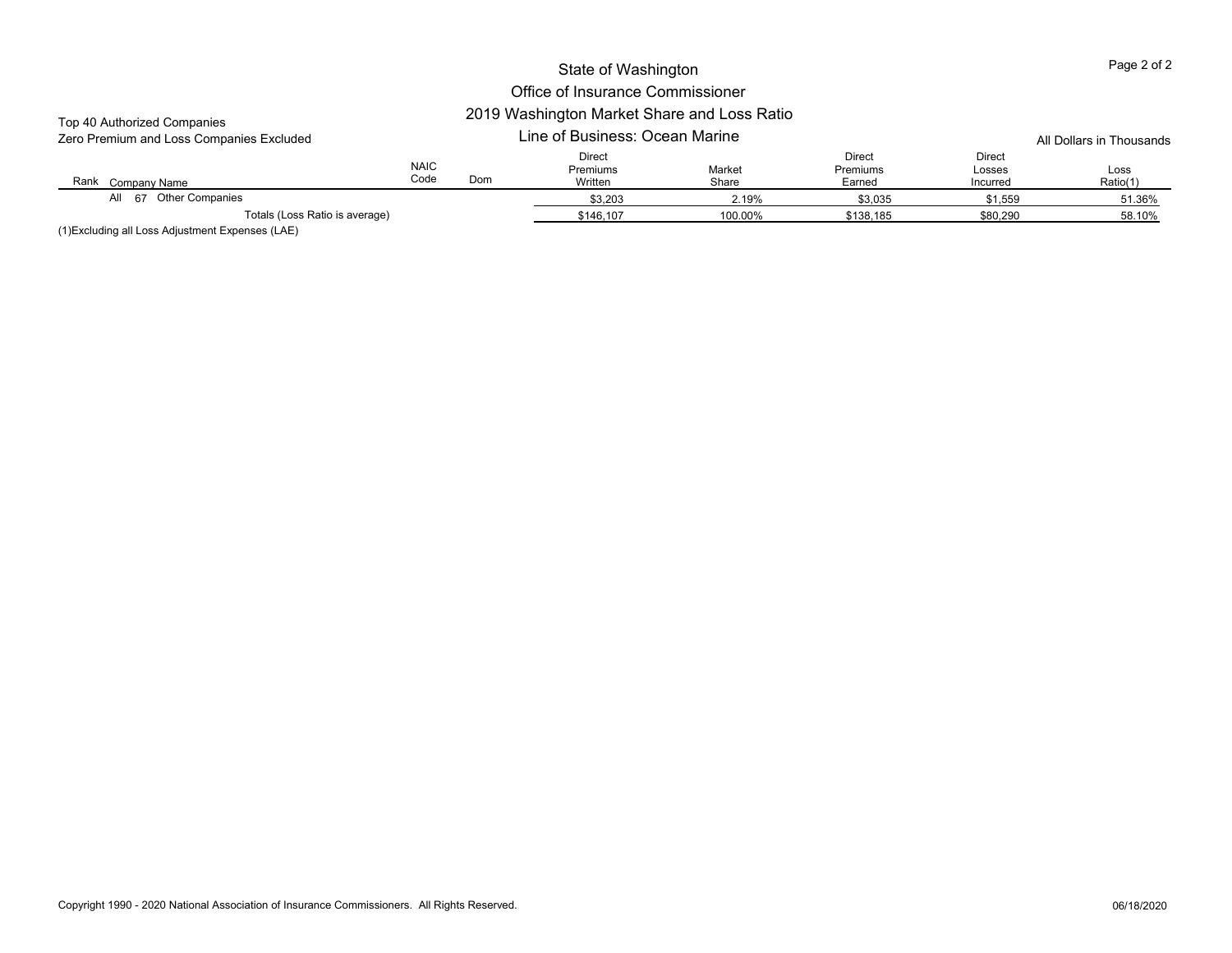#### Office of Insurance Commissioner 2019 Washington Market Share and Loss Ratio

| Top 40 Authorized Companies              | 2019 WASHINGULI MAINEL SHALE AND LOSS NAUD      |                          |
|------------------------------------------|-------------------------------------------------|--------------------------|
| Zero Premium and Loss Companies Excluded | Line of Business: Other Liabiltiy - Claims-Made | All Dollars in Thousands |

Rank Company Name NAICCodeDirect Premiums**Written** Market ShareDirect Premiums EarnedDirect Losses IncurredLossRatio(1) k Company Name Code Dom Written Share Earned Ratio(1) 1 Travelers Cas & Surety Co Of Amer 31194 CT \$29,311 9.60% \$28,921 \$12,296 42.52% 2 Continental Cas Co 2 Continental Cas Co 20443 IL \$25,876 8.48% \$25,329 \$6,988 27.59% 3 National Union Fire Ins Co Of Pitts 19445 PAA \$20,842 6.83% \$21,543 \$7,905 36.70% 4 Federal Ins Co 20281 IN \$13,159 4.31% \$12,198 \$1,504 12.33% 5 Philadelphia Ind Ins Co 5 Philadelphia Ind Ins Co 18058 PA \$11,950 \$1.92% \$11,829 \$6,201 52.42% 6 XL Specialty Ins Co 6 XL Specialty Ins Co 37885 DE \$10,447 3.42% \$10,121 \$3,611 35.68% 7 Ace Amer Ins Co 22667 PA \$10,285 3.37% \$8,621 (\$3,347) (38.83)% 8 Hanover Ins Co 22292 NH \$9,763 3.20% \$9,329 \$4,349 46.61% 9 Attorneys Liab Assur Society Ltd 15445 VT \$7,216 \$7,218 \$1,098 15.21% 10 Endurance Amer Ins Co 10641 DE \$7,131 2.34% \$6,555 \$7,710 117.61% 11 Scottsdale Ind Co 15580 OH \$6,664 2.18% \$6,776 \$2,567 37.89% 12 Old Republic Ins Co 2 Old Republic Ins Co 24147 PA \$6,497 2.13% \$4,052 \$6,093 150.37% 13 Arch Ins Co 11150 MO \$6,477 2.12% \$5,844 \$2,458 42.06% 14 Great Amer Ins Co 16691 OH \$5,843 1.91% \$5,621 \$2,197 39.08% 15 Beazley Ins Co Inc 5 Beazley Ins Co Inc 37540 CT \$5,413 \$5,167 \$489 9.47% 16 Axis Ins Co 6 Axis Ins Co 37273 IL 5.402 1.77% \$5.426 \$594 10.94% 17 Zurich Amer Ins Co 16535 NY \$5,337 1.75% \$4,919 \$2,898 58.90% 18 Navigators Ins Co 8 Navigators Ins Co 42307 NY 55,134 1.68% \$4,351 \$1,566 36.00% 19 Berkley Ins Co 9 Berkley Ins Co 32603 DE \$5,086 1.67% \$5,003 \$1,912 38.22% 20 Starr Surplus Lines Ins Co 13604 TX \$4,883 \$4,260 \$2,934 68.88% 21 United States Liab Ins Co 25895 PA \$4,571 1.50% \$4,648 \$836 17.99% 22 OBE Ins Corp 2 QBE Ins Corp 39217 PA \$4,331 1.42% \$3,567 \$2,201 61.70% 23 Hiscox Ins Co Inc 3 Hiscox Ins Co Inc 10200 IL \$4,130 1.35% \$4,079 \$1,994 48.89% 24 Allianz Global Risks US Ins Co 35300 IL \$4,059 1.33% \$2,756 \$1,250 45.36% 25 Argonaut Ins Co 5 Argonaut Ins Co 19801 IL \$3,848 1.26% \$3,071 \$1,786 58.16% 26 Markel Amer Ins Co 28932 VAA \$3.519 1.15% \$2.717 \$867 31.93% 27 Westchester Fire Ins Co 10030 PA \$3,247 1.06% \$3,482 \$2,098 60.26% 28 Starr Ind & Liab Co 38318 TX $\textsf{X} \hspace{1.5mm} \text{S3.245} \hspace{1.5mm} \text{1.06\%} \hspace{1.5mm} \text{S2.619} \hspace{1.5mm} \text{S5.465} \hspace{1.5mm} \text{208.67\%}$ 29 RSUI Ind Co 22314 NH \$3,236 1.06% \$2,768 \$2,023 73.08% 30 ALPS Prop & Cas Ins Co 32450 MT \$3,218 1.05% \$4,015 \$2,996 74.61% 31 Twin City Fire Ins Co Co 1 Twin City Fire Ins Co Co 29459 IN \$3,208 1.05% \$3,074 \$26 0.85% 32 RLI Ins Co 2 RLI Ins Co 13056 IL \$2,773 0.91% \$2,710 \$7,540 278.22% 33 Freedom Specialty Ins Co 22209 OH \$2,742 0.90% \$1,651 \$687 41.60% 34 Atlantic Specialty Ins Co 4 Atlantic Specialty Ins Co 27154 NY \$2,427 \$2,911 \$1,894 65.06% 35 Greenwich Ins Co 22322 DE \$2,339 0.77% \$2,510 \$271 10.79% 36 Hudson Ins Co 25054 DE \$2,215 0.73% \$1,693 \$754 44.51% 37 Berkshire Hathaway Specialty Ins Co 22276 NE \$1,892 \$1,570 \$609 38.80% 38 Allied World Ins Co 22730 NH \$1,827 0.60% \$1,746 \$267 15.27% 39 US Specialty Ins Co. 9 US Specialty Ins Co 29599 TX \$1,818 \$1,515 \$400 26.42% 40 Federated Mut Ins Co 13935 MN\$1,799 0.59% \$1,735 \$1,105 63.70%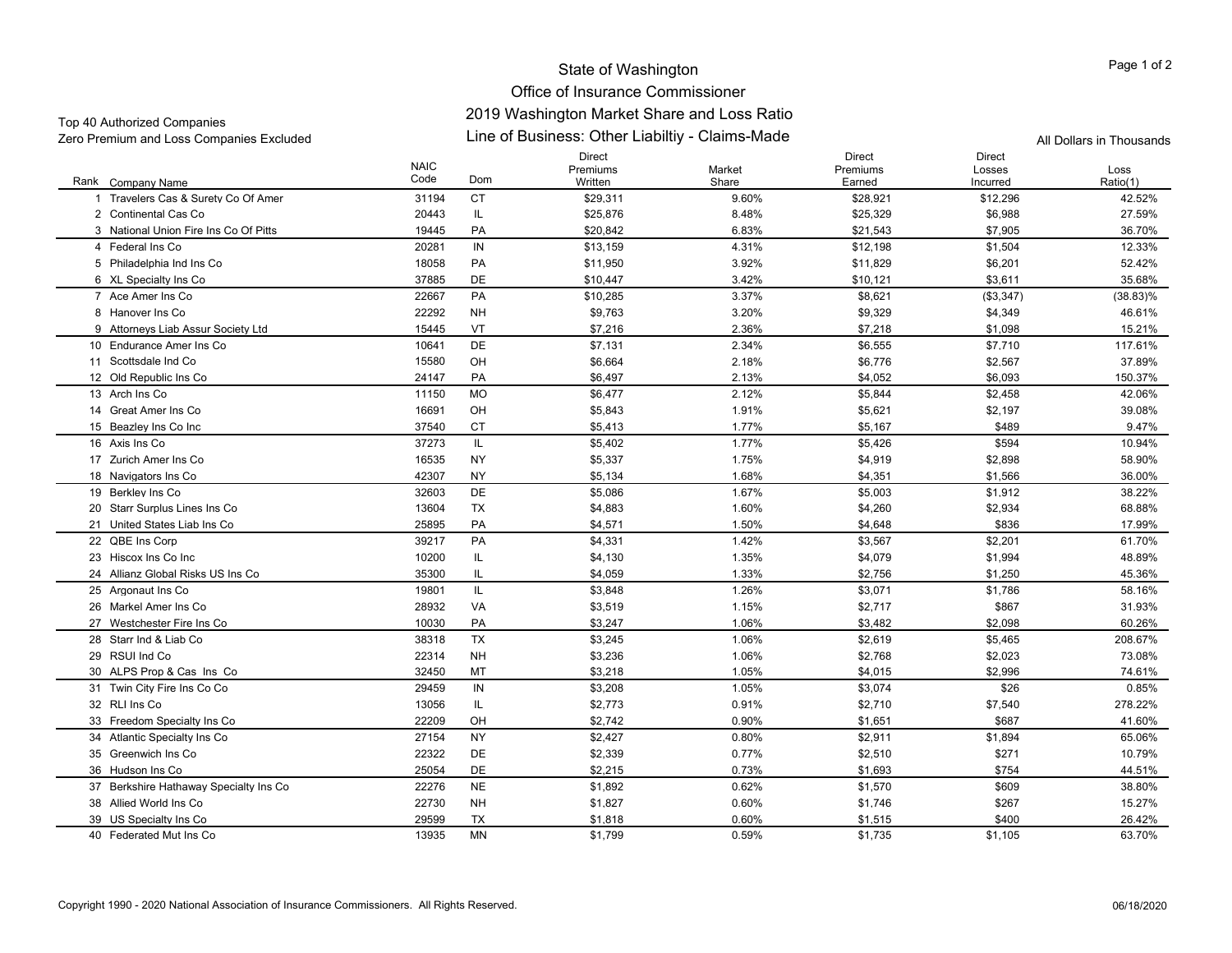## Office of Insurance Commissioner

## 2019 Washington Market Share and Loss Ratio

| Zero Premium and Loss Companies Excluded                                                               |                     |     | Line of Business: Other Liabiltiy - Claims-Made |                 | All Dollars in Thousands            |                              |                  |
|--------------------------------------------------------------------------------------------------------|---------------------|-----|-------------------------------------------------|-----------------|-------------------------------------|------------------------------|------------------|
| Rank<br>Company Name                                                                                   | <b>NAIC</b><br>Code | Dom | <b>Direct</b><br>Premiums<br>Written            | Market<br>Share | Direct<br><b>Premiums</b><br>Earned | Direct<br>Losses<br>Incurred | Loss<br>Ratio(1) |
| All 215 Other Companies                                                                                |                     |     | \$42,003                                        | 13.76%          | \$41.587                            | \$29,100                     | 69.97%           |
| Totals (Loss Ratio is average)<br>$\cdots$ $\cdots$ $\cdots$ $\cdots$<br>$\cdots$<br>$\cdots$ $\cdots$ |                     |     | \$305.163                                       | 100.00%         | \$289.508                           | \$136.193                    | 47.04%           |

(1)Excluding all Loss Adjustment Expenses (LAE)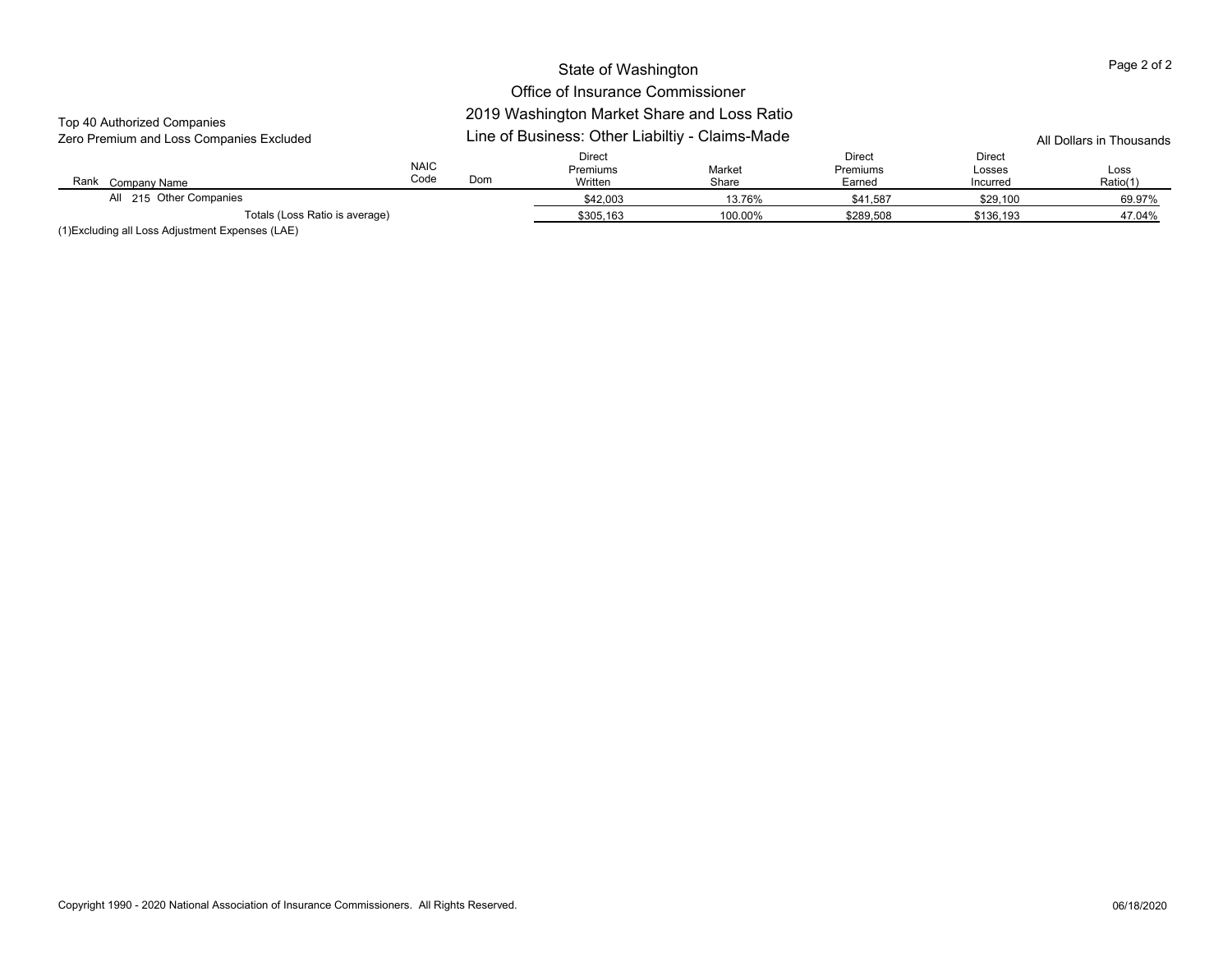#### Office of Insurance Commissioner 2019 Washington Market Share and Loss Ratio

Line of Business: Other Liabiltiy - Occurrence Zero Premium and Loss Companies Excluded All Dollars in Thousands Top 40 Authorized Companies

Rank Company Name NAIC CodeDirect Premiums**Written** Market ShareDirect Premiums EarnedDirect Losses IncurredLossRatio(1) k Company Name Code Dom Written Share Earned Ratio(1) 1 American Bankers Ins Co Of FL 10111 FL \$38,293 5.90% \$38,191 \$2.52% 2 Ace Amer Ins Co 22667 PA \$27,596 4.25% \$26,144 \$17,274 66.07% 3 State Farm Fire & Cas Co 25143 IL \$24,646 3.79% \$23,434 \$13,525 57.71% 4 Safeco Ins Co Of Amer 24740 NH \$24,624 3.79% \$23,867 \$13,099 54.89% 5 Ohio Cas Ins Co 24074 NH \$24,357 3.75% \$24,217 \$46,862 193.51% 6 Hudson Ins Co 25054 DE \$19,800 3.05% \$18,111 \$2,912 16.08% 7 Travelers Prop Cas Co Of Amer 25674 CT \$19,295 \$1.97% \$16,481 \$4,400 26.70% 8 Allstate Ind Co. 8 Allstate Ind Co 19240 IL \$14,576 2.24% \$13,985 \$3,853 27.55% 9 Zurich Amer Ins Co 16535 NY \$13,613 2.10% \$12,304 \$10,511 85.43% 10 Continental Ins Co 35289 PAA \$12,648 1.95% \$11,365 \$5,623 49.48% 11 Titan Ins Co Inc RRG 11153 SC \$11,146 1.72% \$4,783 \$1,777 37.15% 12 Farmers Ins Exch 21652 CA \$10,727 1.65% \$10,087 \$18,940 187.78% 13 Cumis Ins Society Inc. 3 Cumis Ins Society Inc 10847 IA \$9,785 1.51% \$9,726 \$5,922 60.89% 14 Philadelphia Ind Ins Co. 4 Philadelphia Ind Ins Co 18058 PA \$9,692 1.49% \$9,423 \$8,711 92.44% 15 Tovota Motor Ins Co 5 Toyota Motor Ins Co 37621 IA \$9.023 1.39% \$7.994 \$2.593 32.44% 16 Allied World Natl Assur Co 10690 NH \$8,794 1.35% \$9,825 \$4,053 41.25% 17 Federated Mut Ins Co 13935 MN**N** \$8,581 59.23% \$7,961 \$4,715 59.23% 18 Developers Surety & Ind Co 12718 CA \$8,364 1.29% \$8,220 \$3,580 43.55% 19 Liberty Mut Fire Ins Co. 9 Liberty Mut Fire Ins Co 23035 WI \$8,117 1.25% \$8,029 \$10,601 132.04% 20 Federal Ins Co 20281 IN**N** \$7,995 1.23% \$7,444 (\$460) (6.18)% (6.18) 21 Pemco Mut Ins Co 24341 WA \$7,845 1.21% \$7,615 \$2,366 31.07% 22 Western Natl Mut Ins Co 15377 MN**N** \$7,212 1.11% \$6,422 \$1,158 18.03% 23 American Guar & Liab Ins 26247 NY \$6,947 1.07% \$6,636 \$751 11.32% 24 Securian Cas Co 10054 MN**N** \$6,946 \$6,946 \$2,181 31.63% **\$6,946 \$2,181 \$2**,181 \$2,181 \$2,181 \$2,181 \$2,181 \$2,181 \$2,181 \$1.63 25 United Serv Automobile Assn 25941 TX $\times$   $\times$  \$6,670  $\times$  1.03%  $\times$  \$6,505  $\times$  \$3,069  $\times$  47.18% 26 Liberty Ins Corp Liberty Ins Corp 42404 IL \$6,662 1.03% \$7,086 \$6,488 91.57% 27 National Union Fire Ins Co Of Pitts 19445 PA \$6,490 1.00% \$6,942 (\$2,316) (33.37)% 28 Ohio Security Ins Co. 8 Ohio Security Ins Co 24082 NH \$6,358 \$5,630 \$2,535 45.03% 29 Navigators Ins Co 9 Navigators Ins Co 42307 NY 6.287 \$4.931 (4.97)% 30 Hartford Fire Ins Co 19682 CT ${\tt T}$   ${\tt \$6.005}$   ${\tt 0.92\%}$   ${\tt \$3.982}$   ${\tt \$8.499}$   ${\tt 213.42\%}$ 31 Mutual Of Enumclaw Ins Co 14761 OR \$5,951 0.92% \$5,655 \$2,953 52.21% 32 Virginia Surety Co Inc. 2 Virginia Surety Co Inc 40827 IL \$5.337 0.82% \$7.056 \$2.495 35.36% 33 Ace Prop & Cas Ins Co 3 Ace Prop & Cas Ins Co 20699 PA \$4,877 0.75% \$4,550 (\$8,328) (183.03)% 34 Alaska Natl Ins Co 38733 AK \$4,664 0.72% \$3,642 \$4,054 111.31% 35 Security Natl Ins Co. 5 Security Natl Ins Co 19879 DE \$4,511 0.69% \$7,334 \$761 10.37% 36 Starr Ind & Liab Co 38318 TX $\times$  \$4,505  $\times$  0.69%  $\times$  \$5,202  $\times$  \$5,647  $\times$  108.55% 37 Great Amer Ins Co 16691 OH \$4,390 0.68% \$4,075 \$987 24.22% 38 American Family Mut Ins Co SI 19275 WI \$4,206 \$4,089 \$4,059 99.29% 39 The Cincinnati Ins Co 10677 OHH \$3,996 0.62% \$3,605 \$812 22.51% 40 Caterpillar Ins Co 0 Caterpillar Ins Co 11255 MO \$3,801 0.59% \$3,296 \$2,086 63.30%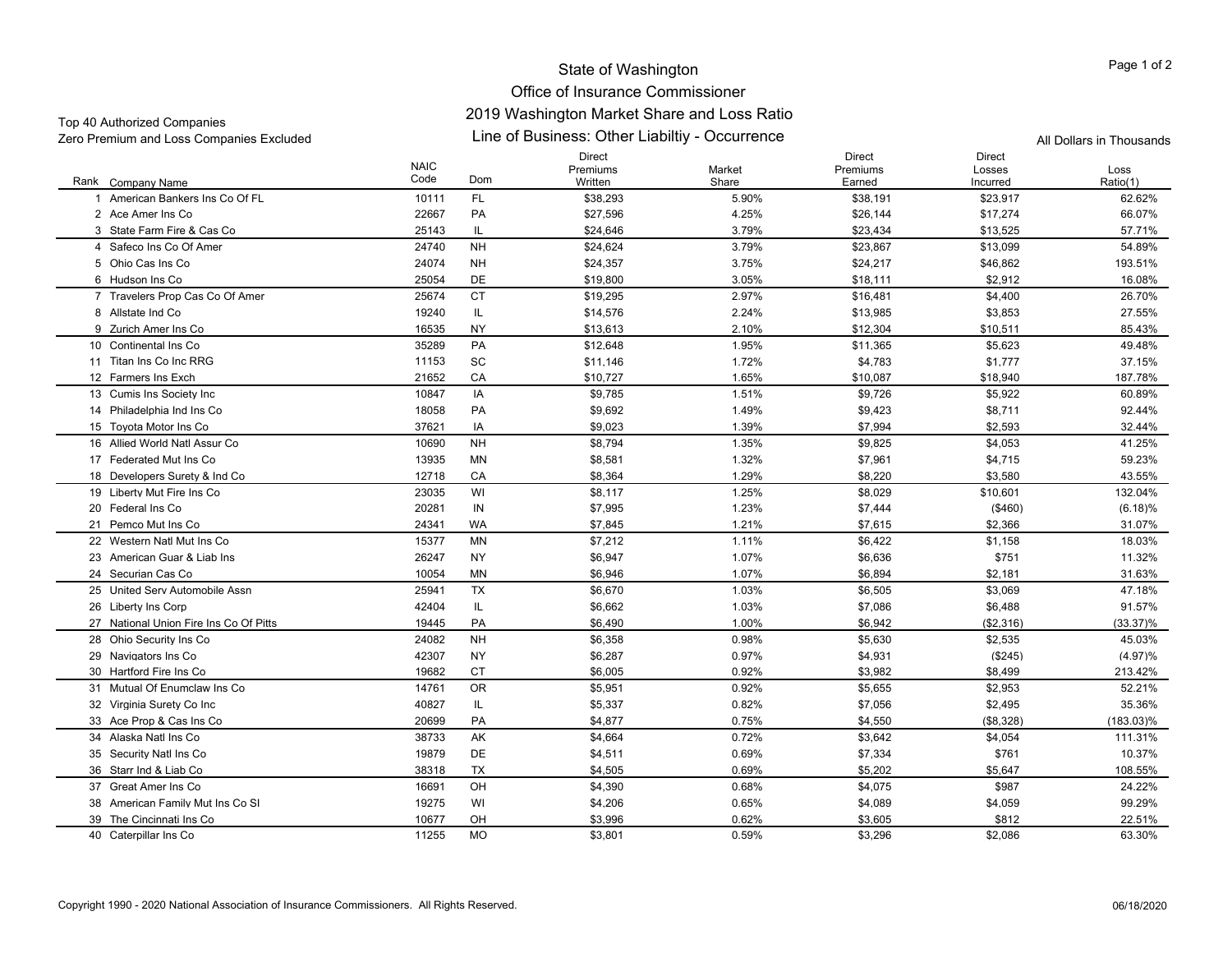# Office of Insurance Commissioner

#### Rank Company Name NAIC CodeDirect Premiums Written Market Share Direct Premiums Earned Direct Losses Incurred LossRatio(1) k Company Name Code Dom Written Share Earned Ratio(1) 2019 Washington Market Share and Loss Ratio Line of Business: Other Liabiltiy - Occurrence Zero Premium and Loss Companies Excluded All Dollars in Thousands Top 40 Authorized Companies \$224,124 34.51% \$214,270 \$231,455 108.02% Totals (Loss Ratio is average) \$649,455 100.00% \$617,009 \$473,874 76.80% All 402 Other Companies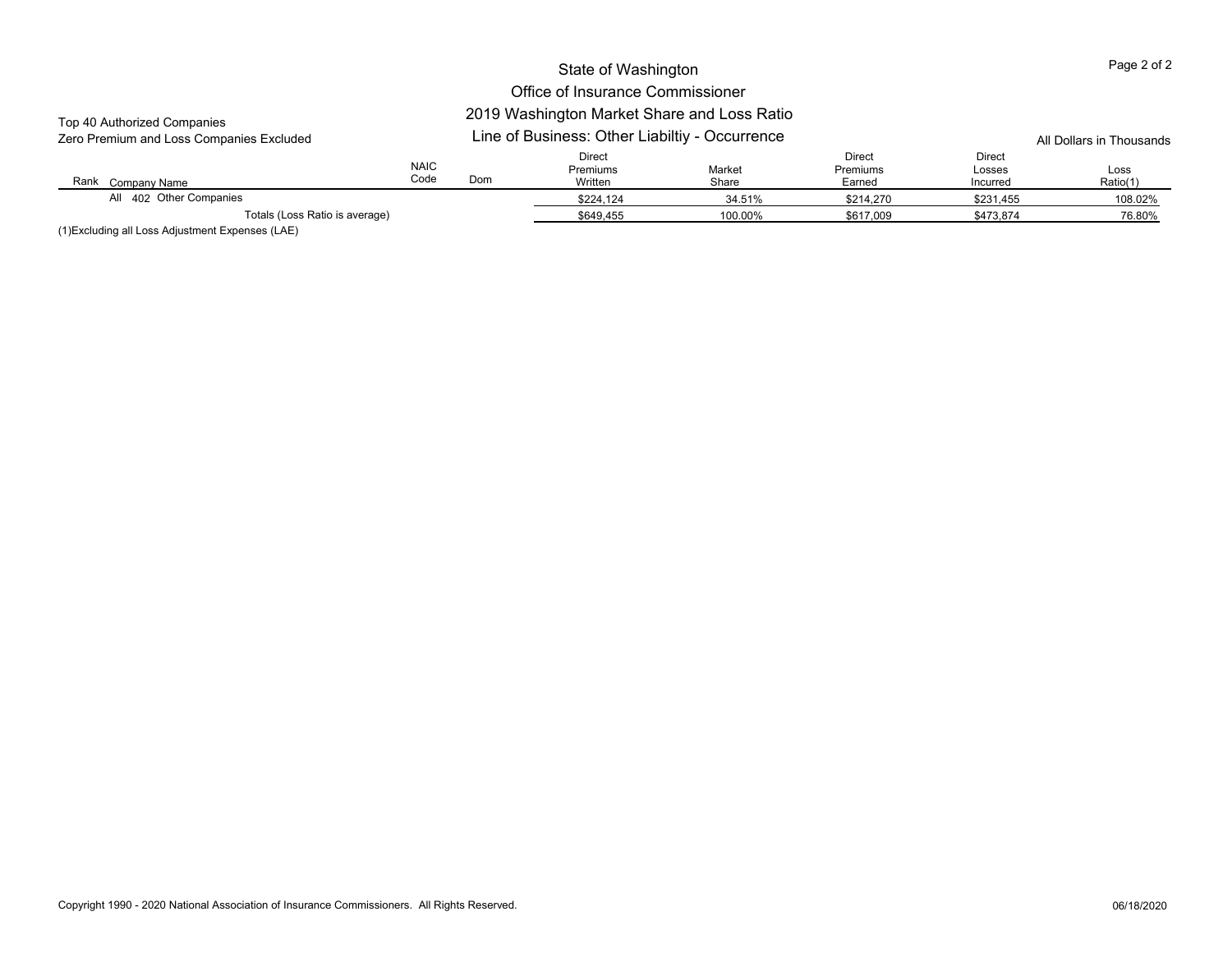## Office of Insurance Commissioner 2019 Washington Market Share and Loss Ratio

|           |                                      |                 |                                |                              | All Dollars in Thousands |  |  |
|-----------|--------------------------------------|-----------------|--------------------------------|------------------------------|--------------------------|--|--|
| Dom       | <b>Direct</b><br>Premiums<br>Written | Market<br>Share | Direct<br>Premiums<br>Earned   | Direct<br>Losses<br>Incurred | Loss<br>Ratio(1)         |  |  |
| MN        | \$5,959                              | 28.95%          | \$5,959                        | \$1,662                      | 27.90%                   |  |  |
| <b>TX</b> | \$4,713                              | 22.90%          | \$4,688                        | \$1,215                      | 25.92%                   |  |  |
| DE        | \$3,247                              | 15.77%          | \$3,247                        | \$0                          | $0.00\%$                 |  |  |
| <b>MN</b> | \$2,319                              | 11.27%          | \$2,254                        | \$456                        | 20.22%                   |  |  |
| PA        | \$1,469                              | 7.14%           | \$1,469                        | \$1,144                      | 77.89%                   |  |  |
| OH        | \$1,430                              | 6.95%           | \$1,430                        | \$731                        | 51.13%                   |  |  |
| DE        | \$807                                | 3.92%           | \$807                          | \$66                         | 8.12%                    |  |  |
| IN        | \$200                                | 0.97%           | \$184                          | \$174                        | 94.89%                   |  |  |
| <b>TX</b> | \$174                                | 0.85%           | \$174                          | \$26                         | 14.77%                   |  |  |
| IA        | \$160                                | 0.78%           | \$160                          | \$169                        | 105.18%                  |  |  |
| IL.       | \$105                                | 0.51%           | \$106                          | \$166                        | 156.86%                  |  |  |
| PA        | \$0                                  | $0.00\%$        | \$0                            | \$248                        | $0.00\%$                 |  |  |
|           | \$0                                  | 0.00%           | \$0                            | \$0                          | $0.00\%$                 |  |  |
|           | \$20,583                             | 100.00%         | \$20,478                       | \$6,057                      | 29.58%                   |  |  |
|           |                                      |                 | Line of Business: Private Crop |                              |                          |  |  |

(1)Excluding all Loss Adjustment Expenses (LAE)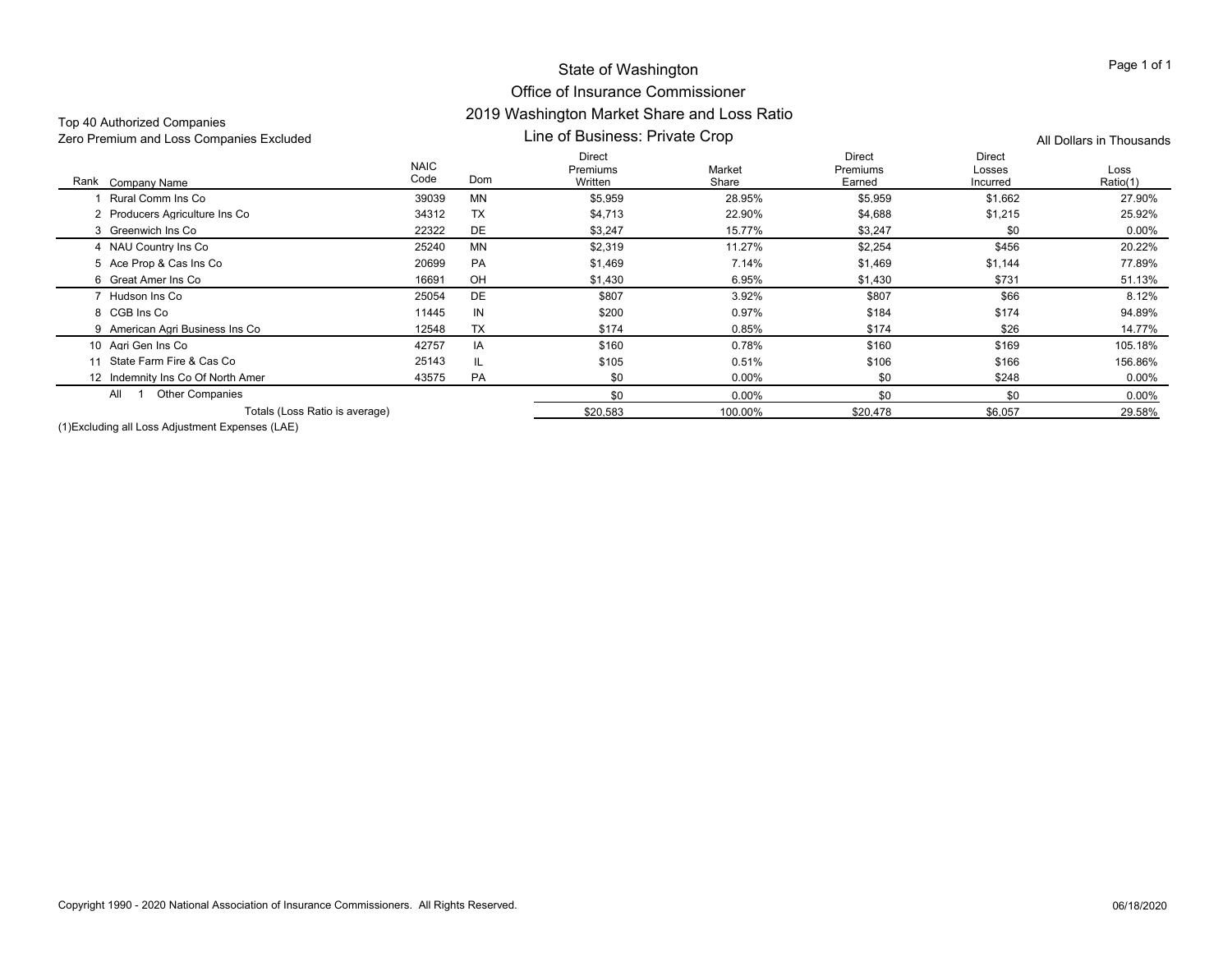Office of Insurance Commissioner2019 Washington Market Share and Loss Ratio

لاد 2019 Washington Market Share and Loss Ratio Companies Companies Excluded Archives Authorized Companies Excluded<br>Zero Premium and Loss Companies Excluded All Dollars in Thousands (excludes Accident and Health) All Doll

|                                         | <b>NAIC</b> |            | <b>Direct</b><br>Premiums | Market  | <b>Direct</b><br>Premiums | <b>Direct</b><br>Losses | Loss   |
|-----------------------------------------|-------------|------------|---------------------------|---------|---------------------------|-------------------------|--------|
| Rank<br>Company Name                    | Code        | <b>Dom</b> | Written                   | Share   | Earned                    | Incurred                | Ratio  |
| State Farm Mut Auto Ins Co              | 25178       | IL.        | \$819,574                 | 6.37%   | \$811,122                 | \$515,075               | 63.50% |
| 2 State Farm Fire & Cas Co              | 25143       | IL         | \$529,552                 | 4.12%   | \$518,763                 | \$258,065               | 49.75% |
| 3 Pemco Mut Ins Co                      | 24341       | <b>WA</b>  | \$442,391                 | 3.44%   | \$435,938                 | \$272,339               | 62.47% |
| 4 Progressive Direct Ins Co             | 16322       | OH         | \$417,757                 | 3.25%   | \$399,178                 | \$230,872               | 57.84% |
| 5 First Natl Ins Co Of Amer             | 24724       | <b>NH</b>  | \$377,604                 | 2.93%   | \$364,466                 | \$253,383               | 69.52% |
| 6 Allstate Fire & Cas Ins Co            | 29688       | IL         | \$333,537                 | 2.59%   | \$326,311                 | \$190,399               | 58.35% |
| 7 Farmers Ins Co Of WA                  | 21644       | <b>WA</b>  | \$290,624                 | 2.26%   | \$296,159                 | \$147,932               | 49.95% |
| 8 Safeco Ins Co Of Amer                 | 24740       | <b>NH</b>  | \$272,424                 | 2.12%   | \$260,957                 | \$138,414               | 53.04% |
| 9 United Serv Automobile Assn           | 25941       | <b>TX</b>  | \$259,445                 | 2.02%   | \$254,037                 | \$163,789               | 64.47% |
| 10 Progressive Cas Ins Co               | 24260       | OH         | \$249,278                 | 1.94%   | \$233,100                 | \$132,299               | 56.76% |
| 11 GEICO Advantage Ins Co               | 14138       | <b>NE</b>  | \$237,182                 | 1.84%   | \$226,781                 | \$171,011               | 75.41% |
| 12 USAA Cas Ins Co                      | 25968       | <b>TX</b>  | \$234,191                 | 1.82%   | \$230,337                 | \$155,999               | 67.73% |
| 13 National Union Fire Ins Co Of Pitts  | 19445       | PA         | \$190,819                 | 1.48%   | \$190,153                 | \$45,855                | 24.11% |
| 14 Mutual Of Enumclaw Ins Co            | 14761       | <b>OR</b>  | \$185,011                 | 1.44%   | \$177,774                 | \$101,778               | 57.25% |
| 15 Ohio Security Ins Co                 | 24082       | <b>NH</b>  | \$184,408                 | 1.43%   | \$174,746                 | \$119,988               | 68.66% |
| 16 Mid Century Ins Co                   | 21687       | CA         | \$171,291                 | 1.33%   | \$167,879                 | \$95,422                | 56.84% |
| 17 Allstate Ins Co                      | 19232       | IL         | \$161,148                 | 1.25%   | \$162,302                 | \$103,467               | 63.75% |
| 18 American Family Ins Co               | 10386       | WI         | \$133,419                 | 1.04%   | \$125,569                 | \$88,910                | 70.81% |
| 19 USAA Gen Ind Co                      | 18600       | <b>TX</b>  | \$133,201                 | 1.04%   | \$129,388                 | \$85,949                | 66.43% |
| 20 Geico Gen Ins Co                     | 35882       | MD         | \$133,069                 | 1.03%   | \$138,435                 | \$91,643                | 66.20% |
| 21 GEICO Choice Ins Co                  | 14139       | <b>NE</b>  | \$128,906                 | 1.00%   | \$124,743                 | \$78,512                | 62.94% |
| 22 American Family Mut Ins Co SI        | 19275       | WI         | \$124,221                 | 0.97%   | \$128,879                 | \$63,816                | 49.52% |
| 23 Safeco Ins Co Of IL                  | 39012       | IL         | \$117,855                 | 0.92%   | \$118,150                 | \$74,677                | 63.20% |
| 24 Allstate Prop & Cas Ins Co           | 17230       | IL         | \$117,273                 | 0.91%   | \$117,815                 | \$65,873                | 55.91% |
| 25 Foremost Ins Co Grand Rapids MI      | 11185       | MI         | \$117,176                 | 0.91%   | \$108,472                 | \$49,329                | 45.48% |
| 26 Continental Cas Co                   | 20443       | IL.        | \$114,419                 | 0.89%   | \$111,191                 | \$51,130                | 45.98% |
| 27 Allstate Ind Co                      | 19240       | IL         | \$102,010                 | 0.79%   | \$99,724                  | \$62,793                | 62.97% |
| 28 Liberty Mut Fire Ins Co              | 23035       | WI         | \$98,200                  | 0.76%   | \$107,118                 | \$62,183                | 58.05% |
| 29 United Financial Cas Co              | 11770       | OH         | \$95,305                  | 0.74%   | \$89,496                  | \$44,502                | 49.73% |
| 30 Philadelphia Ind Ins Co              | 18058       | PA         | \$94,102                  | 0.73%   | \$93,906                  | \$55,751                | 59.37% |
| 31 Standard Fire Ins Co                 | 19070       | <b>CT</b>  | \$92,436                  | 0.72%   | \$82,853                  | \$52,597                | 63.48% |
| 32 Country Mut Ins Co                   | 20990       | IL         | \$91,420                  | 0.71%   | \$89,162                  | \$51,564                | 57.83% |
| 33 Ace Amer Ins Co                      | 22667       | PA         | \$89,173                  | 0.69%   | \$85,048                  | \$46,634                | 54.83% |
| 34 American Family Connect Prop & Cas I | 29068       | WI         | \$87,779                  | 0.68%   | \$87,246                  | \$64,830                | 74.31% |
| 35 Hartford Cas Ins Co                  | 29424       | IN         | \$85,146                  | 0.66%   | \$82,765                  | \$48,601                | 58.72% |
| 36 Integon Natl Ins Co                  | 29742       | <b>NC</b>  | \$84,542                  | 0.66%   | \$82,483                  | \$45,821                | 55.55% |
| <b>Truck Ins Exch</b><br>37             | 21709       | CA         | \$82,937                  | 0.64%   | \$77,968                  | \$40,427                | 51.85% |
| 38 Zurich Amer Ins Co                   | 16535       | <b>NY</b>  | \$81,961                  | 0.64%   | \$76,808                  | \$48,074                | 62.59% |
| 39 Garrison Prop & Cas Ins Co           | 21253       | <b>TX</b>  | \$81,766                  | 0.64%   | \$78,360                  | \$50,404                | 64.32% |
| 40 American Bankers Ins Co Of FL        | 10111       | FL.        | \$79,934                  | 0.62%   | \$78,591                  | \$37,436                | 47.63% |
| All 698 Other Companies                 |             |            | \$5,146,054               | 39.99%  | \$4,970,288               | \$2,813,163             | 59.09% |
|                                         | Totals      |            | \$12,868,541              | 100.00% | \$12,514,463              | \$7,270,704             | 58.10% |
|                                         |             |            |                           |         |                           |                         |        |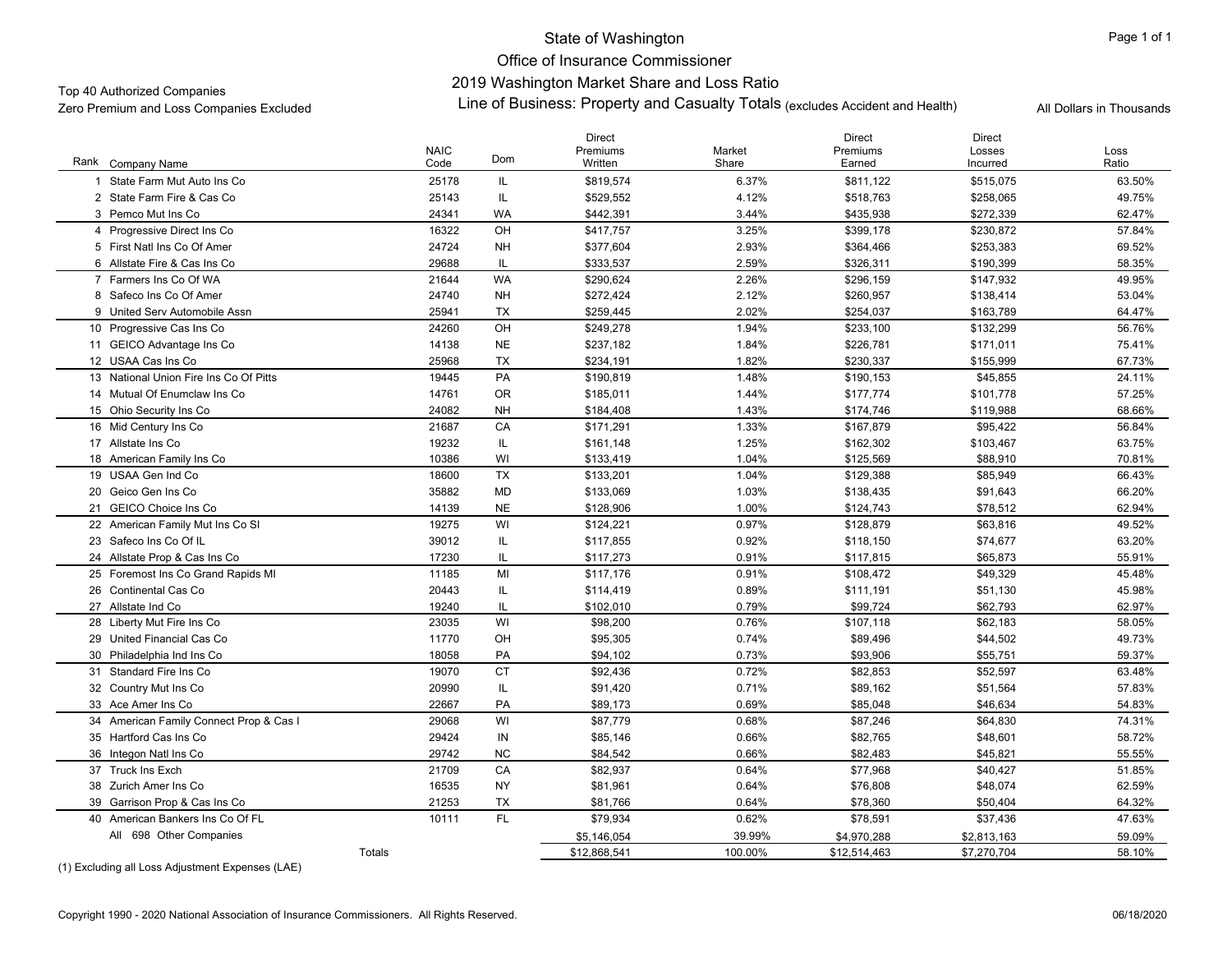## Office of Insurance Commissioner 2019 Washington Market Share and Loss Ratio

Zero Premium and Loss Companies Excluded All Dollars in Thousands

Top 40 Authorized Companies

Line of Business: Products Liability

|                                     | <b>NAIC</b> |           | <b>Direct</b><br>Premiums | Market | <b>Direct</b><br>Premiums | <b>Direct</b><br>Losses | Loss        |
|-------------------------------------|-------------|-----------|---------------------------|--------|---------------------------|-------------------------|-------------|
| Rank Company Name                   | Code        | Dom       | Written                   | Share  | Earned                    | Incurred                | Ratio(1)    |
| 1 Wesco Ins Co                      | 25011       | <b>DE</b> | \$3,773                   | 10.29% | \$3,751                   | \$4,863                 | 129.66%     |
| 2 Ohio Security Ins Co              | 24082       | <b>NH</b> | \$3,091                   | 8.43%  | \$2,776                   | \$1,709                 | 61.55%      |
| 3 Western Natl Mut Ins Co           | 15377       | ΜN        | \$2,048                   | 5.59%  | \$1,852                   | \$1,770                 | 95.57%      |
| 4 Federal Ins Co                    | 20281       | IN        | \$1,926                   | 5.26%  | \$2,014                   | \$100                   | 4.95%       |
| 5 Starr Surplus Lines Ins Co        | 13604       | <b>TX</b> | \$1,722                   | 4.70%  | \$1,649                   | \$5,447                 | 330.40%     |
| 6 Starr Ind & Liab Co               | 38318       | <b>TX</b> | \$1,532                   | 4.18%  | \$1,430                   | \$928                   | 64.90%      |
| 7 Zurich Amer Ins Co.               | 16535       | <b>NY</b> | \$1,477                   | 4.03%  | \$1,356                   | (\$1,216)               | $(89.65)\%$ |
| 8 Hartford Fire Ins Co              | 19682       | <b>CT</b> | \$1,312                   | 3.58%  | \$957                     | \$292                   | 30.51%      |
| 9 Continental Cas Co                | 20443       | IL.       | \$1,149                   | 3.14%  | \$953                     | \$543                   | 56.93%      |
| 10 American Guar & Liab Ins         | 26247       | <b>NY</b> | \$985                     | 2.69%  | \$842                     | (\$253)                 | (30.08)%    |
| 11 Penn Millers Ins Co              | 14982       | PA        | \$953                     | 2.60%  | \$934                     | \$300                   | 32.15%      |
| 12 Ace Prop & Cas Ins Co            | 20699       | PA        | \$918                     | 2.51%  | \$536                     | \$612                   | 114.16%     |
| 13 Twin City Fire Ins Co Co         | 29459       | IN        | \$827                     | 2.26%  | \$677                     | \$9                     | 1.32%       |
| 14 Travelers Prop Cas Co Of Amer    | 25674       | <b>CT</b> | \$808                     | 2.20%  | \$675                     | \$636                   | 94.21%      |
| 15 Western Natl Assur Co            | 24465       | MN        | \$748                     | 2.04%  | \$642                     | \$602                   | 93.74%      |
| 16 Sentry Ins A Mut Co              | 24988       | WI        | \$743                     | 2.03%  | \$731                     | \$1,660                 | 227.10%     |
| 17 Federated Mut Ins Co             | 13935       | MN        | \$688                     | 1.88%  | \$681                     | \$163                   | 23.98%      |
| 18 Liberty Mut Fire Ins Co          | 23035       | WI        | \$663                     | 1.81%  | \$922                     | \$1,132                 | 122.77%     |
| 19 Great Northern Ins Co            | 20303       | IN        | \$621                     | 1.69%  | \$600                     | \$26                    | 4.29%       |
| 20 Ace Amer Ins Co                  | 22667       | PA        | \$598                     | 1.63%  | \$550                     | \$345                   | 62.75%      |
| 21 Liberty Mut Ins Co               | 23043       | MA        | \$521                     | 1.42%  | \$449                     | \$89                    | 19.80%      |
| 22 The Cincinnati Ins Co            | 10677       | OH        | \$495                     | 1.35%  | \$455                     | \$26                    | 5.82%       |
| 23 Travelers Ind Co Of Amer         | 25666       | <b>CT</b> | \$436                     | 1.19%  | \$438                     | \$118                   | 27.01%      |
| 24 Ohio Cas Ins Co                  | 24074       | <b>NH</b> | \$415                     | 1.13%  | \$414                     | \$140                   | 33.71%      |
| 25 Insurance Co Of The State Of PA  | 19429       | IL        | \$398                     | 1.09%  | \$452                     | \$1,256                 | 277.78%     |
| 26 Allianz Global Risks US Ins Co   | 35300       | IL.       | \$343                     | 0.94%  | \$244                     | \$56                    | 22.97%      |
| 27 Pennsylvania Lumbermens Mut Ins  | 14974       | PA        | \$324                     | 0.88%  | \$453                     | \$1,000                 | 220.60%     |
| 28 Liberty Ins Corp                 | 42404       | IL.       | \$307                     | 0.84%  | \$395                     | \$108                   | 27.43%      |
| 29 Travelers Ind Co                 | 25658       | CT        | \$306                     | 0.84%  | \$290                     | \$39                    | 13.54%      |
| 30 Nationwide Agribusiness Ins Co   | 28223       | IA        | \$273                     | 0.74%  | \$276                     | \$736                   | 267.00%     |
| 31 Hanover Ins Co                   | 22292       | <b>NH</b> | \$218                     | 0.59%  | \$266                     | (\$15)                  | $(5.81)\%$  |
| 32 Sentry Select Ins Co             | 21180       | WI        | \$218                     | 0.59%  | \$215                     | \$48                    | 22.42%      |
| 33 Great Amer Assur Co              | 26344       | OH        | \$208                     | 0.57%  | \$27                      | \$8                     | 30.17%      |
| 34 Valley Forge Ins Co              | 20508       | PA        | \$205                     | 0.56%  | \$75                      | \$84                    | 112.04%     |
| 35 National Fire Ins Co Of Hartford | 20478       | IL        | \$205                     | 0.56%  | \$268                     | ( \$132)                | $(49.19)\%$ |
| 36 Nationwide Mut Ins Co            | 23787       | OH        | \$197                     | 0.54%  | \$242                     | \$467                   | 193.23%     |
| 37 Sompo Amer Ins Co                | 11126       | <b>NY</b> | \$186                     | 0.51%  | \$175                     | \$105                   | 59.95%      |
| 38 American Fire & Cas Co           | 24066       | <b>NH</b> | \$181                     | 0.49%  | \$193                     | \$118                   | 61.41%      |
| 39 Phoenix Ins Co                   | 25623       | <b>CT</b> | \$180                     | 0.49%  | \$173                     | \$203                   | 116.84%     |
| 40 Hanover Amer Ins Co              | 36064       | <b>NH</b> | \$161                     | 0.44%  | \$152                     | \$42                    | 27.57%      |
|                                     |             |           |                           |        |                           |                         |             |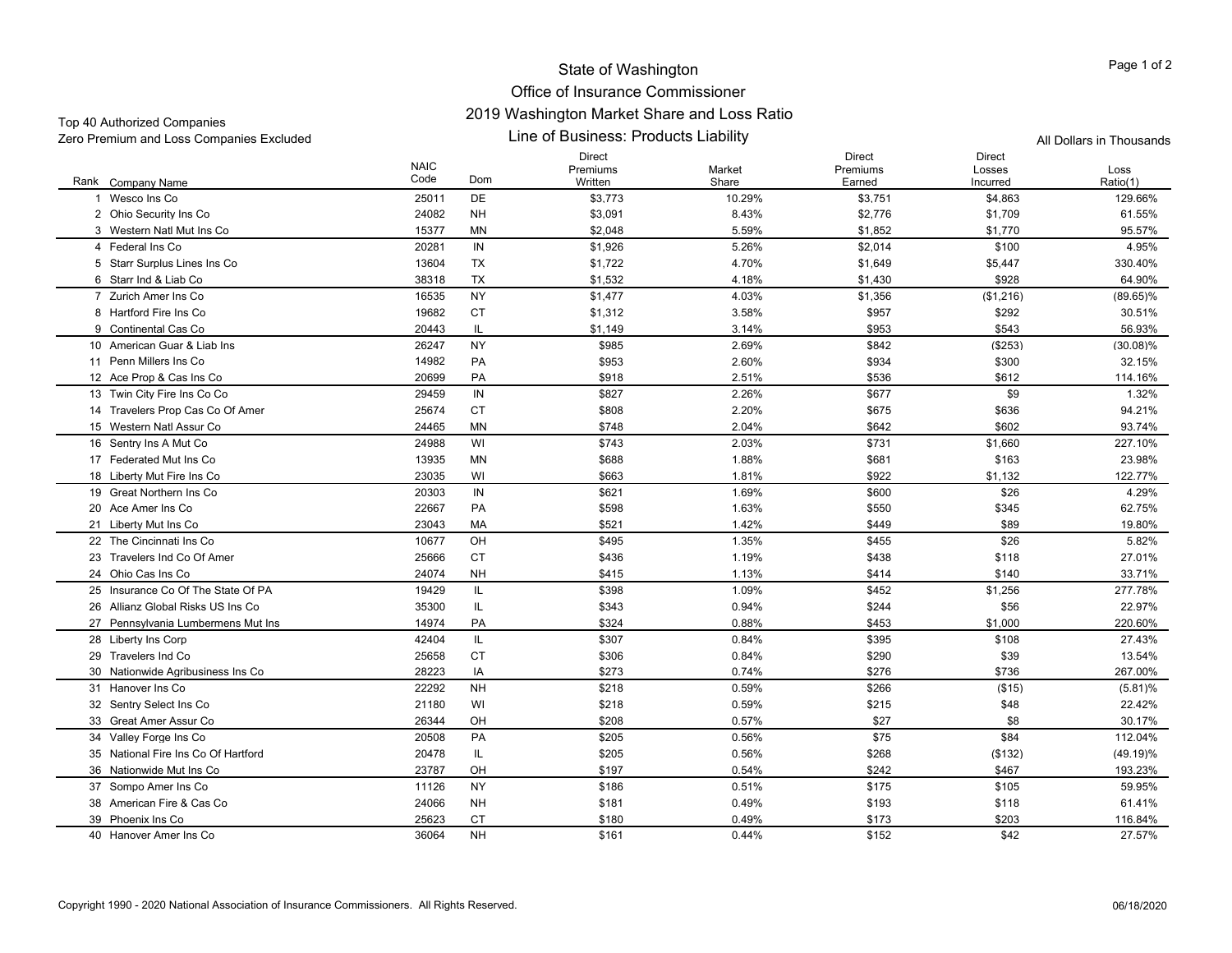#### Office of Insurance Commissioner 2019 Washington Market Share and Loss Ratio

| Top 40 Authorized Companies<br>Zero Premium and Loss Companies Excluded                                                                                                                                                                                                                             |                     |     | All Dollars in Thousands      |                 |                              |                                     |                  |
|-----------------------------------------------------------------------------------------------------------------------------------------------------------------------------------------------------------------------------------------------------------------------------------------------------|---------------------|-----|-------------------------------|-----------------|------------------------------|-------------------------------------|------------------|
| Rank<br>Company Name                                                                                                                                                                                                                                                                                | <b>NAIC</b><br>Code | Dom | Direct<br>Premiums<br>Written | Market<br>Share | Direct<br>Premiums<br>Earned | <b>Direct</b><br>Losses<br>Incurred | Loss<br>Ratio(1) |
| All 175 Other Companies                                                                                                                                                                                                                                                                             |                     |     | \$4,290                       | 11.71%          | \$4,532                      | \$4,885                             | 107.78%          |
| Totals (Loss Ratio is average)                                                                                                                                                                                                                                                                      |                     |     | \$36,649                      | 100.00%         | \$34,713                     | \$29,049                            | 83.68%           |
| $\mathcal{U} \setminus \mathbf{F}$ , and $\mathbf{F}$ , and $\mathbf{F}$ , and $\mathbf{F}$ , and $\mathbf{F}$ , and $\mathbf{F}$ , and $\mathbf{F}$ , and $\mathbf{F}$ , and $\mathbf{F}$ , and $\mathbf{F}$ , and $\mathbf{F}$ , and $\mathbf{F}$ , and $\mathbf{F}$ , and $\mathbf{F}$ , and $\$ |                     |     |                               |                 |                              |                                     |                  |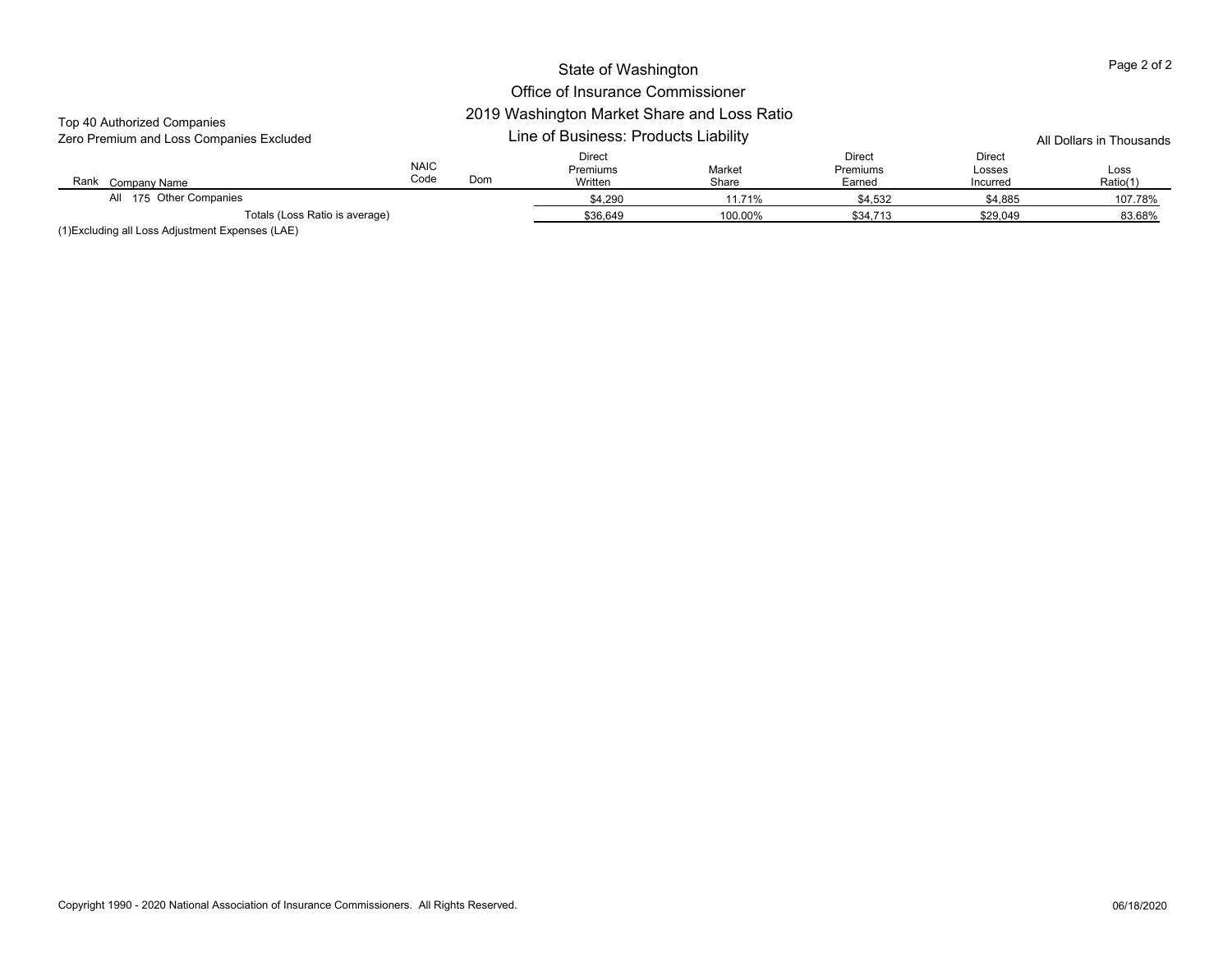| Top 40 Authorized Companies              |                     | 2019 Washington Market Share and Loss Katio |                                      |                 |                              |                                     |                  |
|------------------------------------------|---------------------|---------------------------------------------|--------------------------------------|-----------------|------------------------------|-------------------------------------|------------------|
| Zero Premium and Loss Companies Excluded |                     |                                             | All Dollars in Thousands             |                 |                              |                                     |                  |
| Rank Company Name                        | <b>NAIC</b><br>Code | Dom                                         | <b>Direct</b><br>Premiums<br>Written | Market<br>Share | Direct<br>Premiums<br>Earned | <b>Direct</b><br>Losses<br>Incurred | Loss<br>Ratio(1) |
| 1 Travelers Cas & Surety Co Of Amer      | 31194               | <b>CT</b>                                   | \$39,387                             | 19.51%          | \$33,626                     | (\$2,364)                           | $(7.03)\%$       |
| 2 Liberty Mut Ins Co                     | 23043               | MA                                          | \$34,106                             | 16.89%          | \$23,409                     | \$2,160                             | 9.23%            |
| 3 Fidelity & Deposit Co Of MD            | 39306               | IL                                          | \$18,613                             | 9.22%           | \$18,678                     | \$1,415                             | 7.57%            |
| 4 Western Surety Co                      | 13188               | SD                                          | \$11,596                             | 5.74%           | \$11,265                     | \$2,806                             | 24.91%           |
| 5 Federal Ins Co                         | 20281               | IN                                          | \$9,020                              | 4.47%           | \$7,643                      | (\$435)                             | (5.69)%          |
| 6 Ohio Cas Ins Co                        | 24074               | <b>NH</b>                                   | \$5,159                              | 2.56%           | \$4,650                      | \$734                               | 15.79%           |
| 7 Philadelphia Ind Ins Co                | 18058               | PA                                          | \$4,326                              | 2.14%           | \$4,072                      | \$446                               | 10.96%           |
| 8 International Fidelity Ins Co          | 11592               | <b>NJ</b>                                   | \$4,158                              | 2.06%           | \$4,336                      | \$301                               | 6.94%            |
| 9 North Amer Specialty Ins Co            | 29874               | <b>NH</b>                                   | \$4,068                              | 2.01%           | \$4,358                      | \$44                                | 1.02%            |
| 10 Berkley Ins Co                        | 32603               | DE                                          | \$3,738                              | 1.85%           | \$3,944                      | $($ \$604)                          | $(15.31)\%$      |
| 11 Lexon Ins Co                          | 13307               | TX                                          | \$3,518                              | 1.74%           | \$3,197                      | \$87                                | 2.71%            |
| 12 Contractors Bonding & Ins Co          | 37206               | IL                                          | \$3,491                              | 1.73%           | \$3,696                      | (\$137)                             | (3.70)%          |
| 13 Westchester Fire Ins Co               | 10030               | PA                                          | \$3,059                              | 1.52%           | \$3,231                      | (\$329)                             | $(10.17)\%$      |
| 14 Hartford Fire Ins Co                  | 19682               | <b>CT</b>                                   | \$3,003                              | 1.49%           | \$2,914                      | (\$2,987)                           | $(102.52)\%$     |
| 15 American Contractors Ind Co           | 10216               | CA                                          | \$2,984                              | 1.48%           | \$3,174                      | (\$153)                             | $(4.82)\%$       |
| 16 RLI Ins Co                            | 13056               | IL                                          | \$2,902                              | 1.44%           | \$2,864                      | \$112                               | 3.90%            |
| 17 Wesco Ins Co                          | 25011               | DE                                          | \$2,865                              | 1.42%           | \$3,683                      | \$1,586                             | 43.07%           |
| 18 Merchants Bonding Co a Mut            | 14494               | IA                                          | \$2,864                              | 1.42%           | \$2,678                      | \$156                               | 5.81%            |
| 19 Great Amer Ins Co                     | 16691               | OH                                          | \$2,655                              | 1.31%           | \$2,565                      | \$195                               | 7.60%            |
| 20 Continental Ins Co                    | 35289               | PA                                          | \$2,269                              | 1.12%           | \$1,494                      | ( \$71)                             | (4.76)%          |
| 21 Nationwide Mut Ins Co                 | 23787               | OH                                          | \$2,231                              | 1.11%           | \$2,180                      | ( \$20)                             | (0.92)%          |
| 22 Merchants Natl Bonding Inc            | 11595               | IA                                          | \$2,210                              | 1.09%           | \$1,936                      | \$39                                | 2.01%            |
| 23 Old Republic Surety Co                | 40444               | WI                                          | \$2,029                              | 1.00%           | \$1,903                      | ( \$9)                              | (0.45)%          |
| 24 Argonaut Ins Co                       | 19801               | IL                                          | \$2,014                              | 1.00%           | \$1,744                      | \$1,839                             | 105.46%          |
| 25 Developers Surety & Ind Co            | 12718               | CA                                          | \$1,953                              | 0.97%           | \$2,665                      | (\$21)                              | $(0.80)\%$       |
| 26 Hanover Ins Co                        | 22292               | <b>NH</b>                                   | \$1,760                              | 0.87%           | \$1,679                      | \$49                                | 2.92%            |
| 27 Berkshire Hathaway Specialty Ins Co   | 22276               | <b>NE</b>                                   | \$1,681                              | 0.83%           | \$873                        | \$81                                | 9.30%            |
| 28 National Union Fire Ins Co Of Pitts   | 19445               | PA                                          | \$1,625                              | 0.80%           | \$789                        | \$387                               | 49.05%           |
| 29 The Cincinnati Ins Co                 | 10677               | OH                                          | \$1,435                              | 0.71%           | \$1,338                      | ( \$13)                             | (0.98)%          |
| 30 Atlantic Specialty Ins Co             | 27154               | <b>NY</b>                                   | \$1,148                              | 0.57%           | \$967                        | \$7                                 | 0.75%            |
| 31 Guarantee Co Of N Amer USA            | 36650               | MI                                          | \$1,094                              | 0.54%           | \$1,045                      | \$1,594                             | 152.57%          |
| 32 Hartford Accident & Ind Co            | 22357               | CT                                          | \$1,029                              | 0.51%           | \$1,393                      | \$179                               | 12.89%           |
| 33 Arch Ins Co                           | 11150               | <b>MO</b>                                   | \$1,013                              | 0.50%           | \$803                        | ( \$15)                             | (1.87)%          |
| 34 Safeco Ins Co Of Amer                 | 24740               | <b>NH</b>                                   | \$970                                | 0.48%           | \$979                        | \$93                                | 9.52%            |
| 35 Employers Mut Cas Co                  | 21415               | IA                                          | \$936                                | 0.46%           | \$855                        | \$1,357                             | 158.76%          |
| 36 United States Fire Ins Co             | 21113               | DE                                          | \$911                                | 0.45%           | \$729                        | \$291                               | 39.94%           |
| 37 Indemnity Co Of CA                    | 25550               | CA                                          | \$910                                | 0.45%           | \$1,310                      | ( \$39)                             | $(3.01)\%$       |
| 38 Safety Natl Cas Corp                  | 15105               | <b>MO</b>                                   | \$858                                | 0.43%           | \$859                        | (\$27)                              | (3.13)%          |
| 39 American Alt Ins Corp                 | 19720               | DE                                          | \$772                                | 0.38%           | \$751                        | \$46                                | 6.06%            |
| 40 Suretec Ins Co                        | 10916               | <b>TX</b>                                   | \$751                                | 0.37%           | \$371                        | \$15                                | 4.09%            |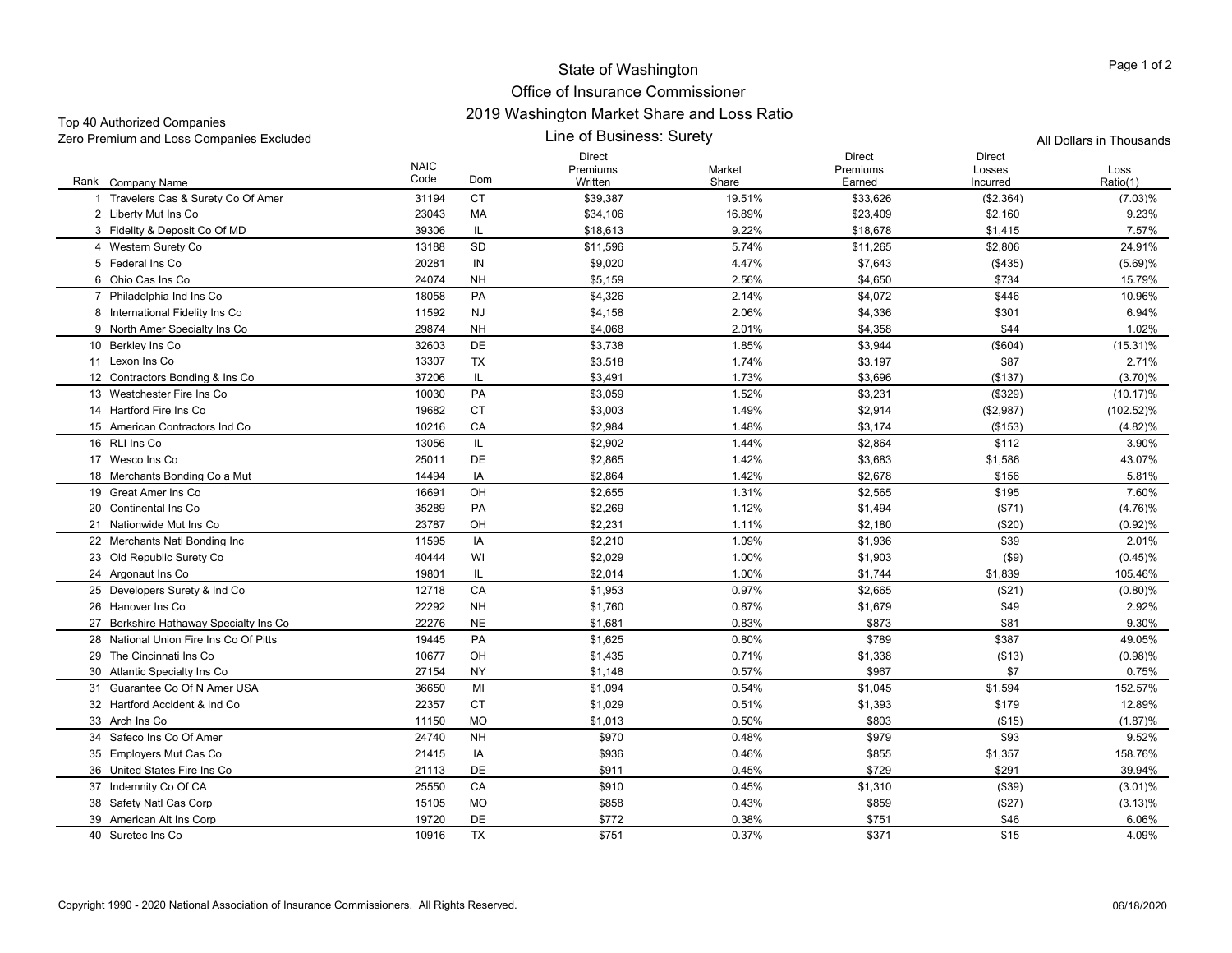| Top 40 Authorized Companies<br>Zero Premium and Loss Companies Excluded |                     |           | 2019 Washington Market Share and Loss Ratio<br>Line of Business: Surety | All Dollars in Thousands |                                     |                              |                  |
|-------------------------------------------------------------------------|---------------------|-----------|-------------------------------------------------------------------------|--------------------------|-------------------------------------|------------------------------|------------------|
| Rank Company Name                                                       | <b>NAIC</b><br>Code | Dom       | Direct<br>Premiums<br>Written                                           | Market<br>Share          | Direct<br><b>Premiums</b><br>Earned | Direct<br>Losses<br>Incurred | Loss<br>Ratio(1) |
| All 119 Other Companies                                                 |                     |           | \$10,786                                                                | 5.34%                    | \$13,424                            | (\$12,767)                   | $(95.10)\%$      |
| Totals (Loss Ratio is average)                                          |                     | \$201,899 | 100.00%                                                                 | \$184.070                | (\$3,971)                           | (2.16)%                      |                  |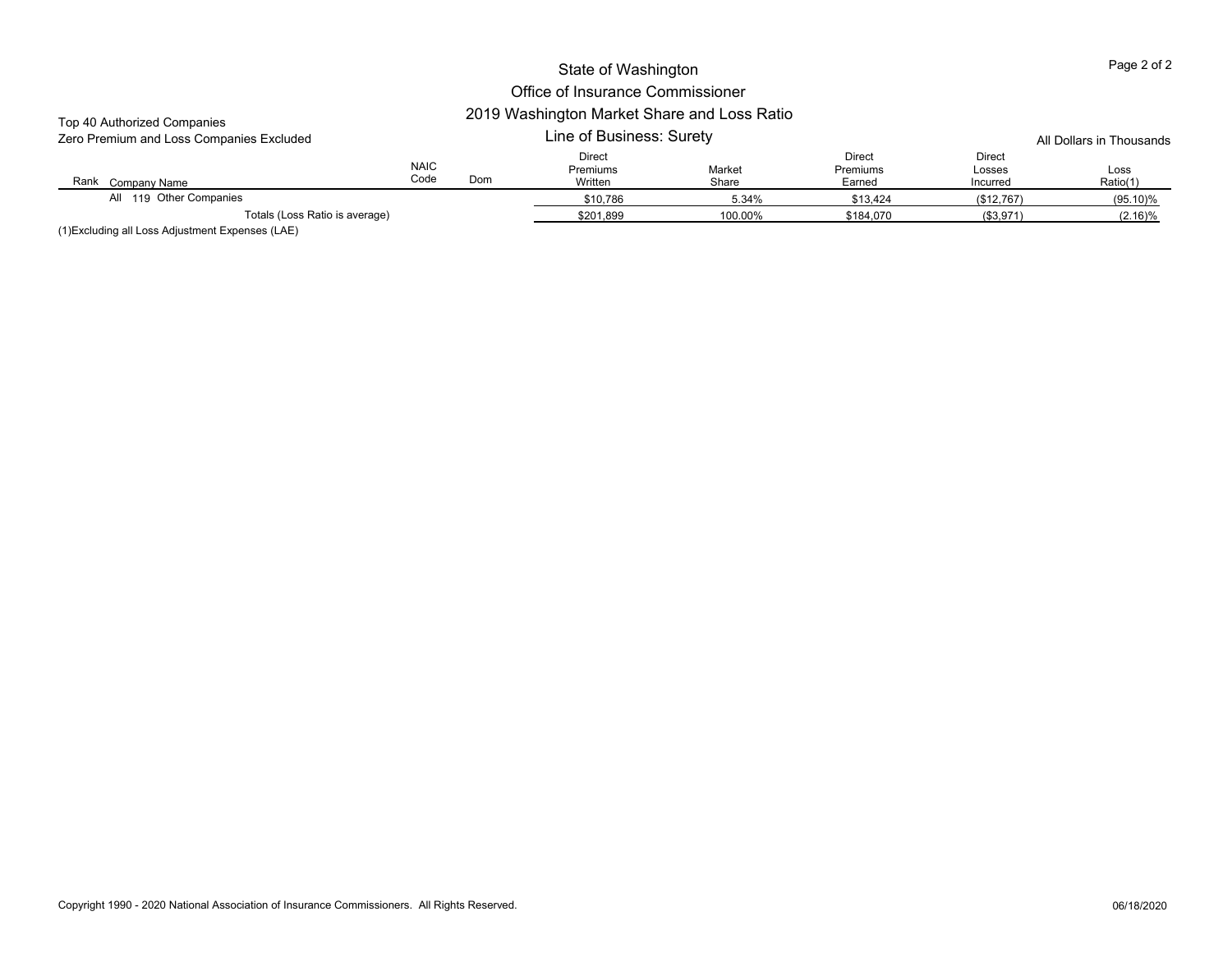## State of Washington Office of Insurance Commissioner2019 Washington Market Share and Loss Ratio لاكات المستردات المستردات المستردات المستردات المستردات المستردات المستردات المستردات المستردات المستردات المس<br>Zero Premium Companies Excluded All Dollars in Thousands **All Dollars in Thousands** Line of Business: Title

| Rank Company Name                                                   | <b>NAIC</b><br>Code | Dom       | Premiums<br>Written | Market<br>Share | Premiums<br>Earned | Losses<br>Incurred | Loss<br>Ratio(1) |
|---------------------------------------------------------------------|---------------------|-----------|---------------------|-----------------|--------------------|--------------------|------------------|
| First Amer Title Ins Co                                             | 50814               | <b>NE</b> | \$107,792           | 26.45%          | \$105,793          | \$4,321            | 4.08%            |
| 2 Chicago Title Ins Co                                              | 50229               | FL        | \$93,263            | 22.88%          | \$92,309           | \$2,541            | 2.75%            |
| 3 Old Republic Natl Title Ins Co                                    | 50520               | FL.       | \$47,684            | 11.70%          | \$47,828           | \$1,788            | 3.74%            |
| 4 Fidelity Natl Title Ins Co                                        | 51586               | FL        | \$36,125            | 8.86%           | \$36,023           | \$2,259            | 6.27%            |
| 5 Stewart Title Guar Co                                             | 50121               | TX        | \$35,309            | 8.66%           | \$35,231           | \$1,049            | 2.98%            |
| 6 Commonwealth Land Title Ins Co                                    | 50083               | <b>FL</b> | \$28,292            | 6.94%           | \$27,076           | \$558              | 2.06%            |
| WFG Natl Title Ins Co                                               | 51152               | SC        | \$24,043            | 5.90%           | \$22,323           | \$255              | 1.14%            |
| 8 Title Resources Guar Co                                           | 50016               | TX        | \$22,749            | 5.58%           | \$22,171           | \$340              | 1.53%            |
| 9 National Title Ins Of NY Inc                                      | 51020               | <b>NY</b> | \$7,397             | 1.81%           | \$7,109            | ( \$4)             | (0.05)%          |
| 10 Westcor Land Title Ins Co                                        | 50050               | SC        | \$3,182             | 0.78%           | \$3,106            | \$7                | 0.23%            |
| North Amer Title Ins Co                                             | 50130               | CA        | \$1,750             | 0.43%           | \$1,730            | \$0                | $0.00\%$         |
| <b>Other Companies</b><br>All                                       |                     |           | \$0                 | 0.00%           | \$0                | \$0                | 3.27%            |
|                                                                     | Totals              |           | \$407,587           | 100.00%         | \$400,700          | \$13,114           | 3.27%            |
| $(4)$ Evaluding all Loss Adjustment Evansess (LAE), syssation Title |                     |           |                     |                 |                    |                    |                  |

(1) Excluding all Loss Adjustment Expenses (LAE), except for Title.

Page 1 of 1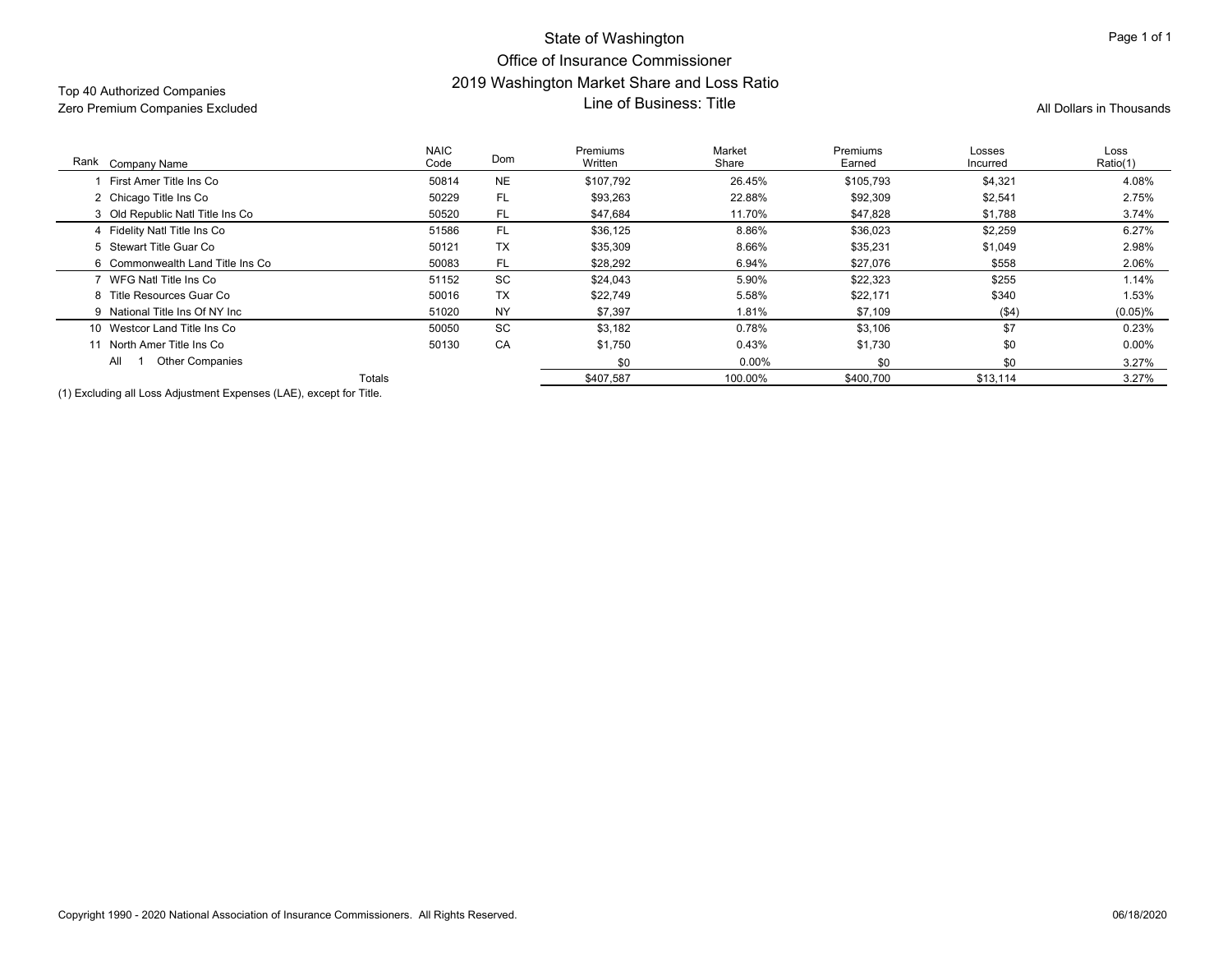| Top 40 Authorized Companies              | 2019 WASHINGULI MAINEL SHALE AND LOSS NAID |                          |
|------------------------------------------|--------------------------------------------|--------------------------|
| Zero Premium and Loss Companies Excluded | Line of Business: Warranty                 | All Dollars in Thousands |

| Rank Company Name                  | <b>NAIC</b><br>Code | <b>Dom</b> | <b>Direct</b><br>Premiums<br>Written | Market<br>Share | <b>Direct</b><br>Premiums<br>Earned | <b>Direct</b><br>Losses<br>Incurred | Loss<br>Ratio(1) |
|------------------------------------|---------------------|------------|--------------------------------------|-----------------|-------------------------------------|-------------------------------------|------------------|
| Dealers Assur Co                   | 16705               | OH         | \$19,859                             | 27.57%          | \$13,275                            | \$7,630                             | 57.48%           |
| 2 Wesco Ins Co                     | 25011               | DE         | \$13,866                             | 19.25%          | \$6,233                             | \$2,963                             | 47.55%           |
| 3 Protective Prop & Cas Ins Co     | 35769               | <b>MO</b>  | \$11,221                             | 15.58%          | \$8,005                             | \$3,654                             | 45.64%           |
| 4 Continental Ins Co               | 35289               | PA         | \$10,083                             | 14.00%          | \$6,211                             | \$3,988                             | 64.21%           |
| 5 Universal Underwriters Ins Co    | 41181               | IL         | \$9,949                              | 13.81%          | \$10,203                            | \$5,488                             | 53.79%           |
| 6 National Cas Co                  | 11991               | OH         | \$1,953                              | 2.71%           | \$1.956                             | \$618                               | 31.60%           |
| 7 Old Republic Ins Co              | 24147               | <b>PA</b>  | \$1,721                              | 2.39%           | \$2,787                             | \$2,841                             | 101.94%          |
| 8 American Bankers Ins Co Of FL    | 10111               | <b>FL</b>  | \$1,553                              | 2.16%           | \$1,156                             | \$1,105                             | 95.58%           |
| 9 Continental Cas Co               | 20443               | IL         | \$744                                | 1.03%           | \$50                                | \$87                                | 173.51%          |
| 10 Starr Ind & Liab Co             | 38318               | <b>TX</b>  | \$335                                | 0.47%           | \$305                               | \$99                                | 32.45%           |
| 11 American Mercury Ins Co         | 16810               | OK         | \$329                                | 0.46%           | \$314                               | \$219                               | 69.80%           |
| 12 Heritage Ind Co                 | 39527               | CA         | \$233                                | 0.32%           | \$712                               | \$348                               | 48.83%           |
| 13 Lyndon Southern Ins Co          | 10051               | <b>DE</b>  | \$77                                 | 0.11%           | \$42                                | \$37                                | 88.43%           |
| 14 First Colonial Ins Co           | 29980               | <b>FL</b>  | \$49                                 | 0.07%           | \$166                               | \$9                                 | 5.31%            |
| 15 Courtesy Ins Co                 | 26492               | <b>FL</b>  | \$21                                 | 0.03%           | \$22                                | \$14                                | 61.93%           |
| 16 Great Amer Assur Co             | 26344               | OH         | \$15                                 | 0.02%           | \$15                                | \$4                                 | 26.93%           |
| Evergreen Natl Ind Co<br>17        | 12750               | OH         | \$14                                 | 0.02%           | \$16                                | \$0                                 | 0.00%            |
| 18 Great Amer Ins Co               | 16691               | OH         | \$11                                 | 0.02%           | \$21                                | ( \$18)                             | $(85.41)\%$      |
| 19 MIC Prop & Cas Ins Corp         | 38601               | MI         | \$9                                  | 0.01%           | \$9                                 | \$0                                 | $(2.03)\%$       |
| 20 Ohio Ind Co                     | 26565               | OH         | \$1                                  | 0.00%           | \$0                                 | \$0                                 | 87.50%           |
| 21 CorePointe Ins Co               | 10499               | DE         | \$0                                  | 0.00%           | \$102                               | \$0                                 | 0.00%            |
| 22 Greenwich Ins Co.               | 22322               | DE         | \$0                                  | 0.00%           | \$4                                 | ( \$3)                              | $(74.91)\%$      |
| 23 Chicago Ins Co                  | 22810               | IL         | \$0                                  | 0.00%           | \$0                                 | \$1                                 | $0.00\%$         |
| 24 Illinois Natl Ins Co            | 23817               | IL         | \$0                                  | 0.00%           | \$0                                 | \$304                               | $0.00\%$         |
| <b>Other Companies</b><br>All<br>8 |                     |            | \$0                                  | 0.00%           | \$0                                 | (\$23)                              | (24323.40)%      |
| Totals (Loss Ratio is average)     |                     |            | \$72.043                             | 100.00%         | \$51.604                            | \$29.366                            | 56.91%           |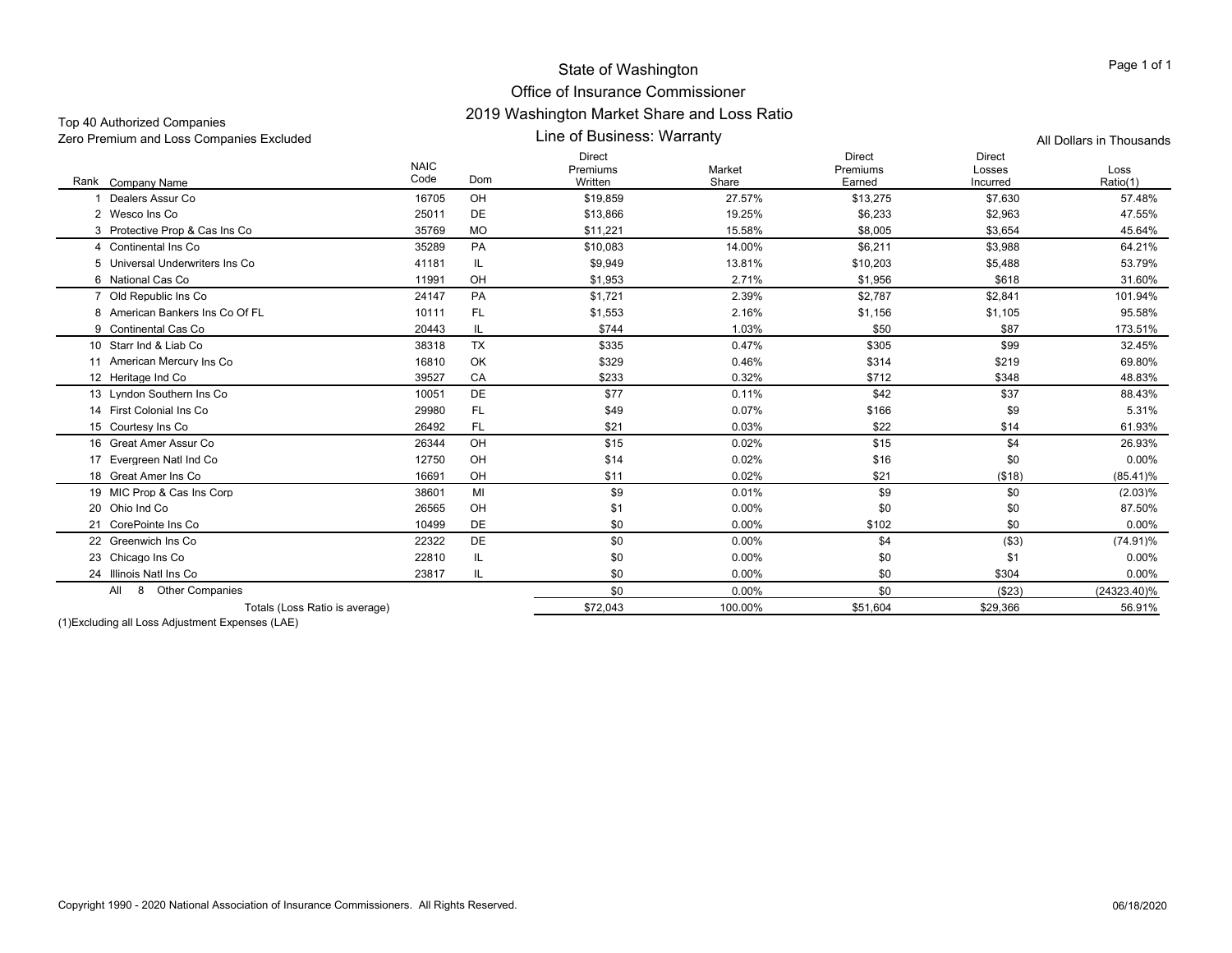## Office of Insurance Commissioner 2019 Washington Market Share and Loss Ratio

Line of Business: Workers Compensation Zero Premium and Loss Companies Excluded All Dollars in Thousands Top 40 Authorized Companies

|                                         | <b>NAIC</b> |                                   | Direct<br>Premiums | Market | Direct<br>Premiums | <b>Direct</b><br>Losses | Loss        |
|-----------------------------------------|-------------|-----------------------------------|--------------------|--------|--------------------|-------------------------|-------------|
| Rank Company Name                       | Code        | Dom                               | Written            | Share  | Earned             | Incurred                | Ratio(1)    |
| 1 Alaska Natl Ins Co                    | 38733       | AK                                | \$6,516            | 30.46% | \$6,095            | (\$136)                 | (2.23)%     |
| 2 Red Shield Ins Co                     | 41580       | <b>WA</b>                         | \$1,868            | 8.73%  | \$1,868            | \$270                   | 14.43%      |
| 3 New Hampshire Ins Co.                 | 23841       | IL                                | \$1,535            | 7.18%  | \$1,365            | \$217                   | 15.90%      |
| 4 Liberty Ins Corp                      | 42404       | IL.                               | \$1,238            | 5.79%  | \$1,225            | (\$121)                 | $(9.85)\%$  |
| 5 Zurich Amer Ins Co                    | 16535       | <b>NY</b>                         | \$1,168            | 5.46%  | \$1,166            | (\$1,009)               | $(86.58)\%$ |
| 6 StarStone Natl Ins Co                 | 25496       | DE                                | \$1,012            | 4.73%  | \$931              | \$252                   | 27.10%      |
| 7 Hartford Accident & Ind Co            | 22357       | <b>CT</b>                         | \$945              | 4.42%  | \$583              | \$250                   | 42.88%      |
| 8 Sentinel Ins Co Ltd                   | 11000       | <b>CT</b>                         | \$903              | 4.22%  | \$884              | \$60                    | 6.80%       |
| 9 Insurance Co Of The State Of PA       | 19429       | IL                                | \$681              | 3.18%  | \$353              | \$1,800                 | 509.67%     |
| 10 Federal Ins Co                       | 20281       | IN                                | \$672              | 3.14%  | \$685              | (\$164)                 | $(23.89)\%$ |
| 11 Liberty Mut Fire Ins Co              | 23035       | WI                                | \$581              | 2.72%  | \$605              | \$331                   | 54.63%      |
| 12 American Zurich Ins Co               | 40142       | IL                                | \$539              | 2.52%  | \$683              | (\$821)                 | (120.29)%   |
| 13 Starnet Ins Co                       | 40045       | IA                                | \$403              | 1.88%  | \$343              | \$72                    | 21.13%      |
| 14 LM Ins Corp                          | 33600       | IL.                               | \$364              | 1.70%  | \$371              | ( \$3)                  | (0.77)%     |
| 15 Berkley Natl Ins Co                  | 38911       | IA                                | \$252              | 1.18%  | \$249              | \$8                     | 3.13%       |
| 16 Sentry Ins A Mut Co                  | 24988       | WI                                | \$193              | 0.90%  | \$196              | ( \$3)                  | (1.54)%     |
| 17 Everest Premier Ins Co               | 16045       | DE                                | \$168              | 0.78%  | \$100              | \$37                    | 36.63%      |
| 18 Tokio Marine Amer Ins Co             | 10945       | NY                                | \$166              | 0.77%  | \$131              | \$413                   | 314.76%     |
| 19 Everest Natl Ins Co                  | 10120       | DE                                | \$158              | 0.74%  | \$201              | \$16                    | 8.16%       |
| 20 Pennsylvania Manufacturers Assoc Ins | 12262       | PA                                | \$156              | 0.73%  | \$161              | ( \$9)                  | (5.44)%     |
| 21 Commerce & Industry Ins Co.          | 19410       | NY                                | \$135              | 0.63%  | \$338              | \$503                   | 148.81%     |
| 22 Great Northern Ins Co                | 20303       | IN                                | \$134              | 0.63%  | \$156              | \$26                    | 16.32%      |
| 23 Chubb Ind Ins Co                     | 12777       | NY                                | \$124              | 0.58%  | \$132              | \$8                     | 5.80%       |
| 24 Berkshire Hathaway Homestate Ins Co  | 20044       | <b>NE</b>                         | \$119              | 0.56%  | \$91               | \$8                     | 9.33%       |
| 25 Praetorian Ins Co                    | 37257       | PA                                | \$118              | 0.55%  | \$117              | \$7                     | 6.21%       |
| 26 Employers Ins Co of Wausau           | 21458       | WI                                | \$109              | 0.51%  | \$108              | $($ \$91)               | $(83.97)\%$ |
| 27 Starr Ind & Liab Co                  | 38318       | <b>TX</b>                         | \$104              | 0.49%  | \$99               | ( \$20)                 | $(20.03)\%$ |
| 28 American Automobile Ins Co           | 21849       | <b>MO</b>                         | \$101              | 0.47%  | \$97               | \$50                    | 51.03%      |
| 29 Hartford Cas Ins Co                  | 29424       | IN                                | \$98               | 0.46%  | \$98               | \$7                     | 6.76%       |
| 30 Atlantic Specialty Ins Co            | 27154       | NY                                | \$97               | 0.45%  | \$103              | ( \$4)                  | (3.42)%     |
| 31 First Liberty Ins Corp               | 33588       | $\ensuremath{\mathsf{IL}}\xspace$ | \$91               | 0.43%  | \$86               | \$10                    | 11.25%      |
| 32 Electric Ins Co                      | 21261       | MA                                | \$85               | 0.40%  | \$85               | \$0                     | 0.00%       |
| 33 American Guar & Liab Ins             | 26247       | <b>NY</b>                         | \$83               | 0.39%  | \$91               | ( \$71)                 | $(78.46)\%$ |
| 34 Mitsui Sumitomo Ins USA Inc          | 22551       | <b>NY</b>                         | \$78               | 0.36%  | \$67               | \$10                    | 14.33%      |
| 35 California Ins Co                    | 38865       | CA                                | \$74               | 0.35%  | \$74               | ( \$3)                  | (4.07)%     |
| 36 Berkley Regional Ins Co              | 29580       | IA                                | \$64               | 0.30%  | \$57               | \$5                     | 9.02%       |
| 37 Pacific Ind Co                       | 20346       | WI                                | \$62               | 0.29%  | \$64               | ( \$3)                  | (4.52)%     |
| 38 Hartford Fire Ins Co                 | 19682       | <b>CT</b>                         | \$59               | 0.28%  | \$43               | \$233                   | 539.43%     |
| 39 Continental Ins Co                   | 35289       | PA                                | \$59               | 0.27%  | \$43               | \$3                     | 7.53%       |
| 40 Zurich Amer Ins Co Of IL             | 27855       | IL                                | \$58               | 0.27%  | \$83               | ( \$19)                 | $(23.20)\%$ |